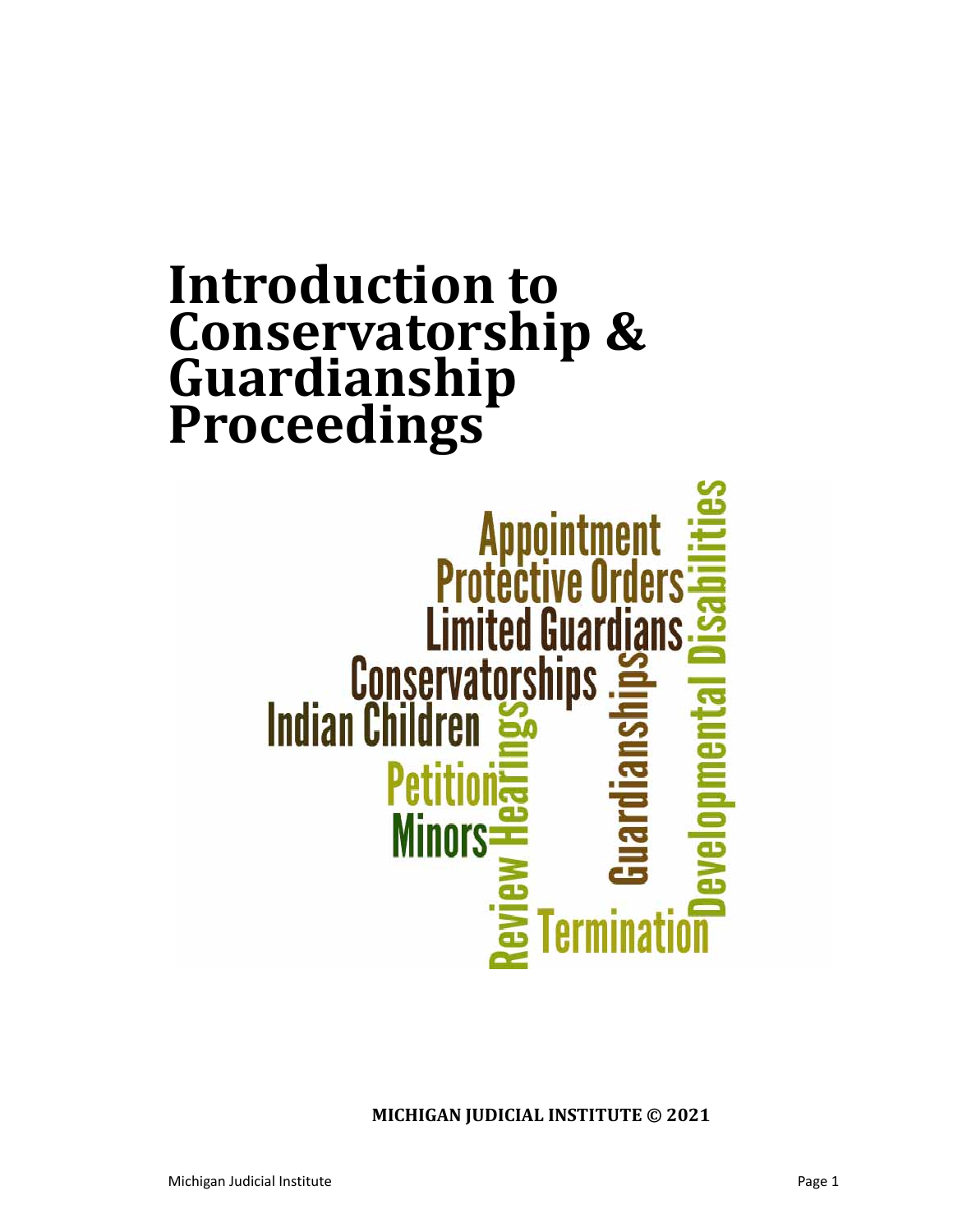#### *Michigan Supreme Court*

- The Honorable Bridget Mary McCormack, *Chief Justice*
- The Honorable Elizabeth T. Clement, *MJI Supervising Justice*
- The Honorable Brian K. Zahra, the Honorable David F. Viviano, the Honorable Richard H. Bernstein, the Honorable Megan K. Cavanagh, and the Honorable Elizabeth M. Welch, *Justices*
- The Honorable Thomas P. Boyd, *State Court Administrator*
- The Honorable Milton L. Mack, Jr., *State Court Administrator Emeritus*
- Ms. Cami M. Pendell, *Supreme Court General Counsel*
- Mr. Larry S. Royster, *Supreme Court Chief of Staff and Supreme Court Clerk*

#### *Michigan Judicial Institute Staff*

- Dawn F. McCarty, *Director*
- Alessa Boes, *Research Attorney Specialist*
- Amanda Clark, *Judicial Education Analyst*
- Anne M. DeMarco, *Program Assistant*
- Craig Dillon, *Instructional Design and Content Developer*
- Rachael Drenovsky, *Learning Center Coordinator*
- Amy Feinauer, *Program Assistant*
- Phoenix Hummel, *Research Attorney*
- Heather Leidi, *Administrative Specialist*
- Sarah Roth*, Publications Manager*
- Danielle Stackpole, *Research Attorney*
- Peter C. Stathakis, *Program Manager*
- Cathy Weitzel, *Training & Development Specialist*

This introduction and the accompanying checklists are not intended to be an authoritative statement by the Justices of the Michigan Supreme Court regarding any of the substantive issues discussed.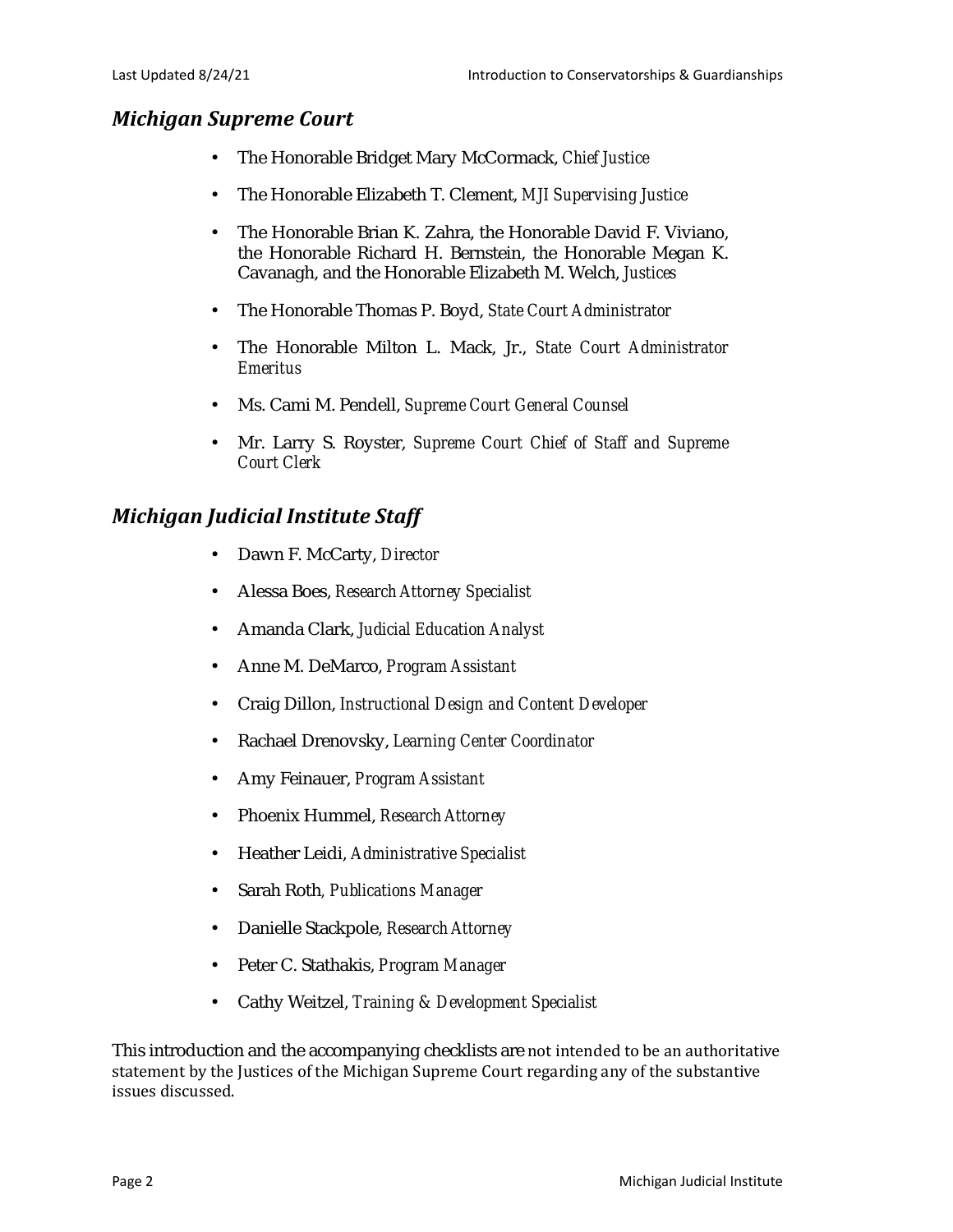### **Acknowledgments**

Work on this introduction and the accompanying checklists were overseen by an Editorial Advisory Committee facilitated by MJI Research Attorney Lisa Schmitz and MJI Publications Manager Sarah Roth. MJI gratefully acknowledges the time, helpful advice, and expertise contributed by the Committee members, who are as follows:

- The Honorable Kristin M. Bakker, *Probate Judge* Gratiot County Probate Court
- The Honorable Milton L. Mack. Jr., *Former Chief Judge* Wayne County Probate Court
- The Honorable David M. Murkowski, *Chief Judge* Kent County Probate Court
- Annette D. Nickel, *Prosecutor/Presenting Officer* Pokegnek Bodewadmik, Pokagon Band of Potawatomi
- The Honorable Kathryn J. Root, *Probate Judge* Oscoda County Probate Court
- The Honorable Lisa Sullivan, *Chief Judge* Clinton County Probate Court
- The Honorable Kenneth L. Tacoma, *Probate Judge* Wexford County Probate Court
- The Honorable John D. Tomlinson, *Probate Judge* St. Clair County Probate Court

The **Michigan Judicial Institute (MJI)** was created in 1977 by the Michigan Supreme Court. MJI is responsible for providing educational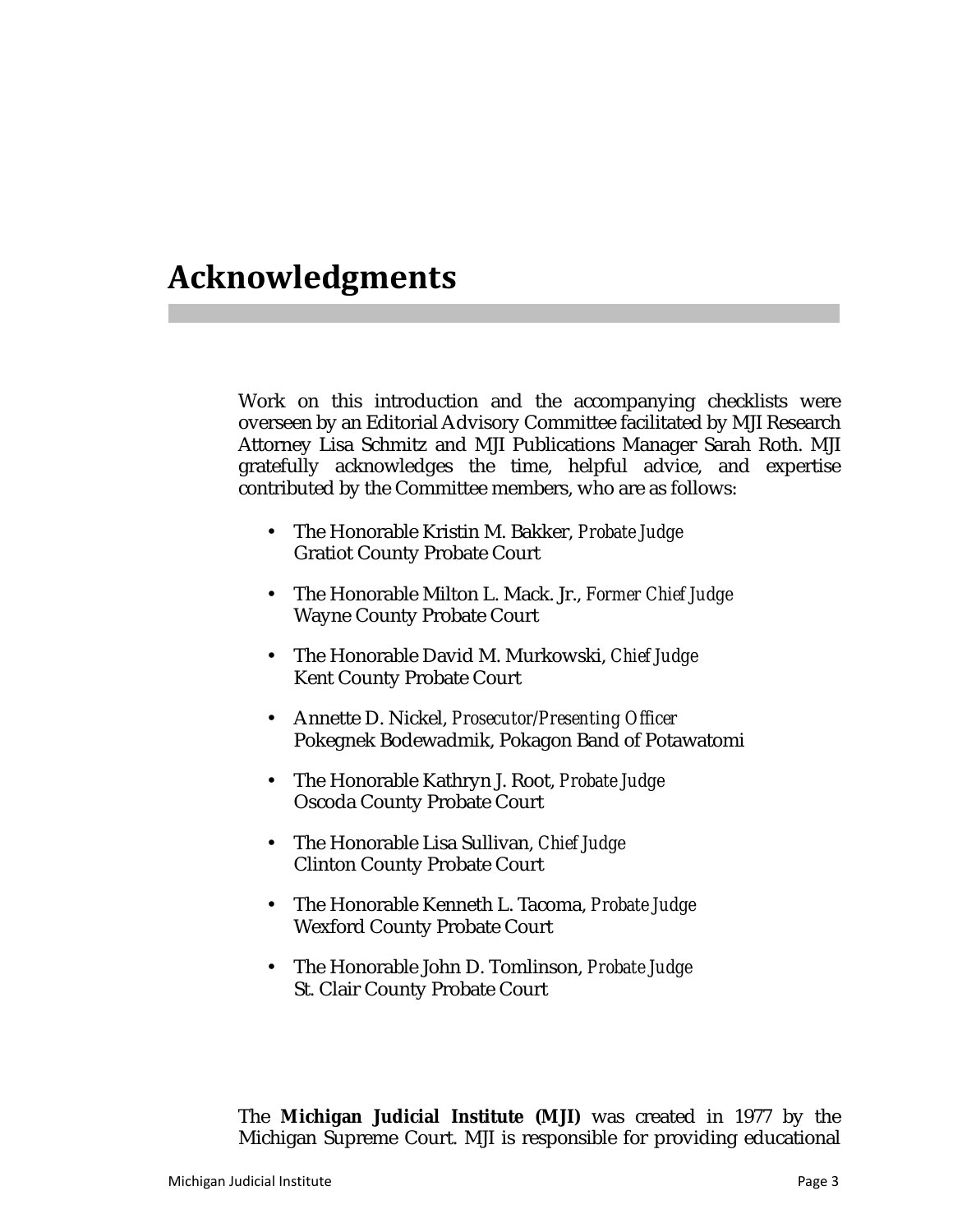programs and written materials for Michigan judges and court personnel. In addition to formal seminar offerings, MJI is engaged in a broad range of publication activities, services, and projects that are designed to enhance the professional skills of all those serving in the Michigan court system. MJI welcomes comments and suggestions. Please send them to **Michigan Judicial Institute, Hall of Justice, P.O. Box 30048, Lansing, MI 48909. (517) 373–7171.**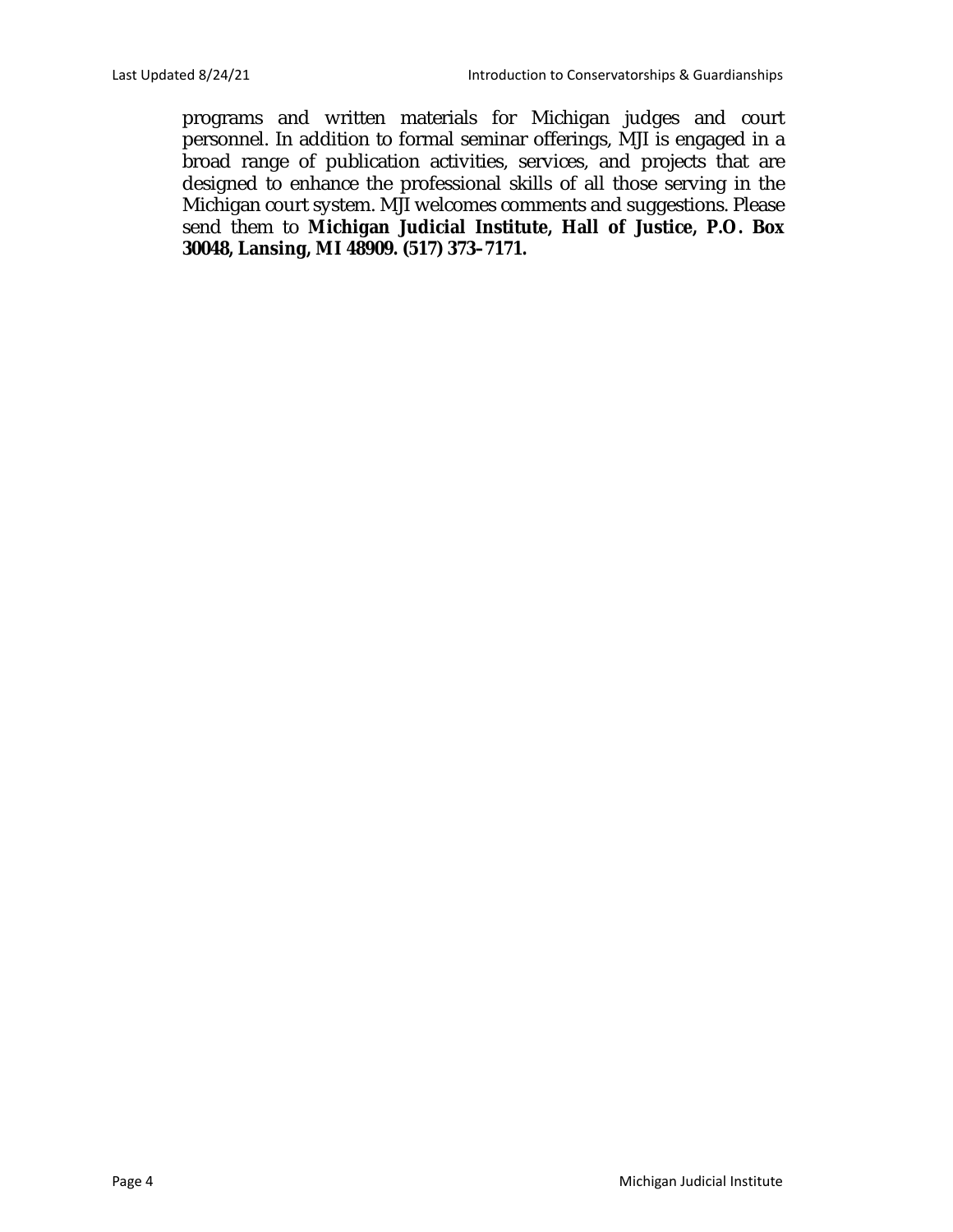## **Table of Contents**

| 1.1 Appointment of Conservator/Issuance of Protective Order 8              |  |
|----------------------------------------------------------------------------|--|
|                                                                            |  |
| 1.3 Appointment of Guardian of Individual with Developmental Disability 45 |  |
|                                                                            |  |
|                                                                            |  |
|                                                                            |  |
|                                                                            |  |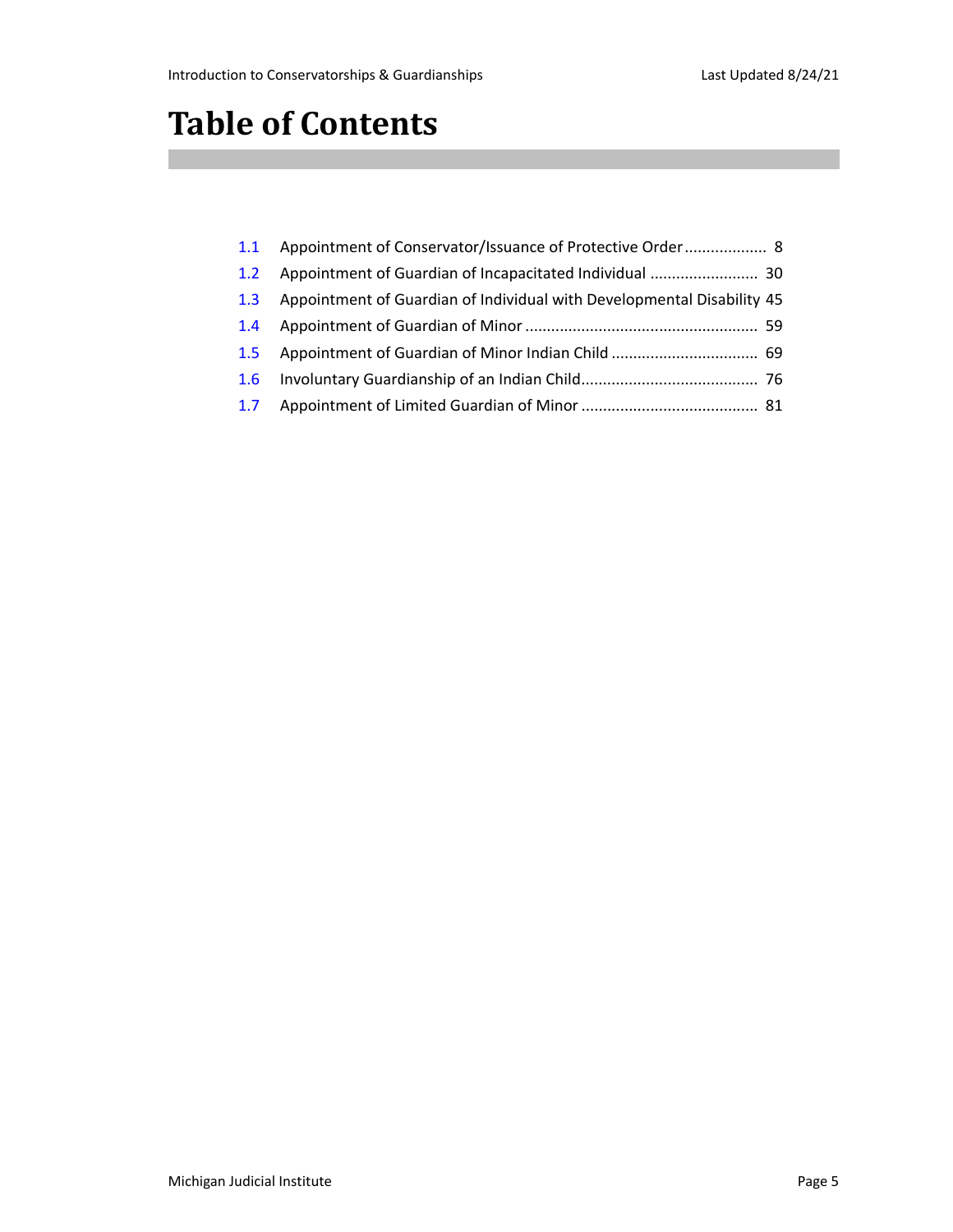#### <span id="page-5-0"></span>**1.1 Appointment of Conservator/Issuance of Protective Order**

"In Michigan, laws concerning the affairs of protected individuals and legally incapacitated individuals are set forth in [the Estates & Protected Individuals Code (EPIC), MCL 700.1101 *et seq*.]. See MCL 700.1201(a). In particular, Article V of EPIC, MCL 700.1501 *et seq.*, contains statutes governing the protection of individuals under a disability." *In re Vansach Estate*, 324 Mich App 371, 382-383 (2018). For purposes of EPIC, "'[d]isability' means cause for a protective order as described in [MCL 700.5401]." MCL 700.1103(n).

#### **A. Petition Requirements**

"If the court determines that financial protection is required for the ward, it may order the guardian to petition for the appointment of a conservator or for another protective order under [MCL 700.5401 *et seq*.] in relation to the ward's estate." MCL 700.5319(1). Alternatively, the following individuals may also petition, on their own, for the appointment of a conservator or protective order: (1) the individual to be protected; (2) a person interested in the individual's estate, affairs, or welfare, such as a parent, guardian, or custodian; or (3) anyone "who would be adversely affected by lack of effective management of the individual's property and business affairs[.]" MCL 700.5404(1).

"The petition must set forth to the extent known[:]

- the petitioner's interest;
- the name, age, residence, and address of the individual to be protected;
- the name and address of the guardian, if any;
- the name and address of the nearest relative known to the petitioner;
- a general statement of the individual's property with an estimate of the value of the property, including compensation, insurance, a pension, or an allowance to which the individual is entitled; and
- the reason why a conservator's appointment or another protective order is necessary." MCL  $700.5404(2)$  (bullets added).

Additionally, if the petition requests appointment of a conservator, it must also contain "the name and address of the person whose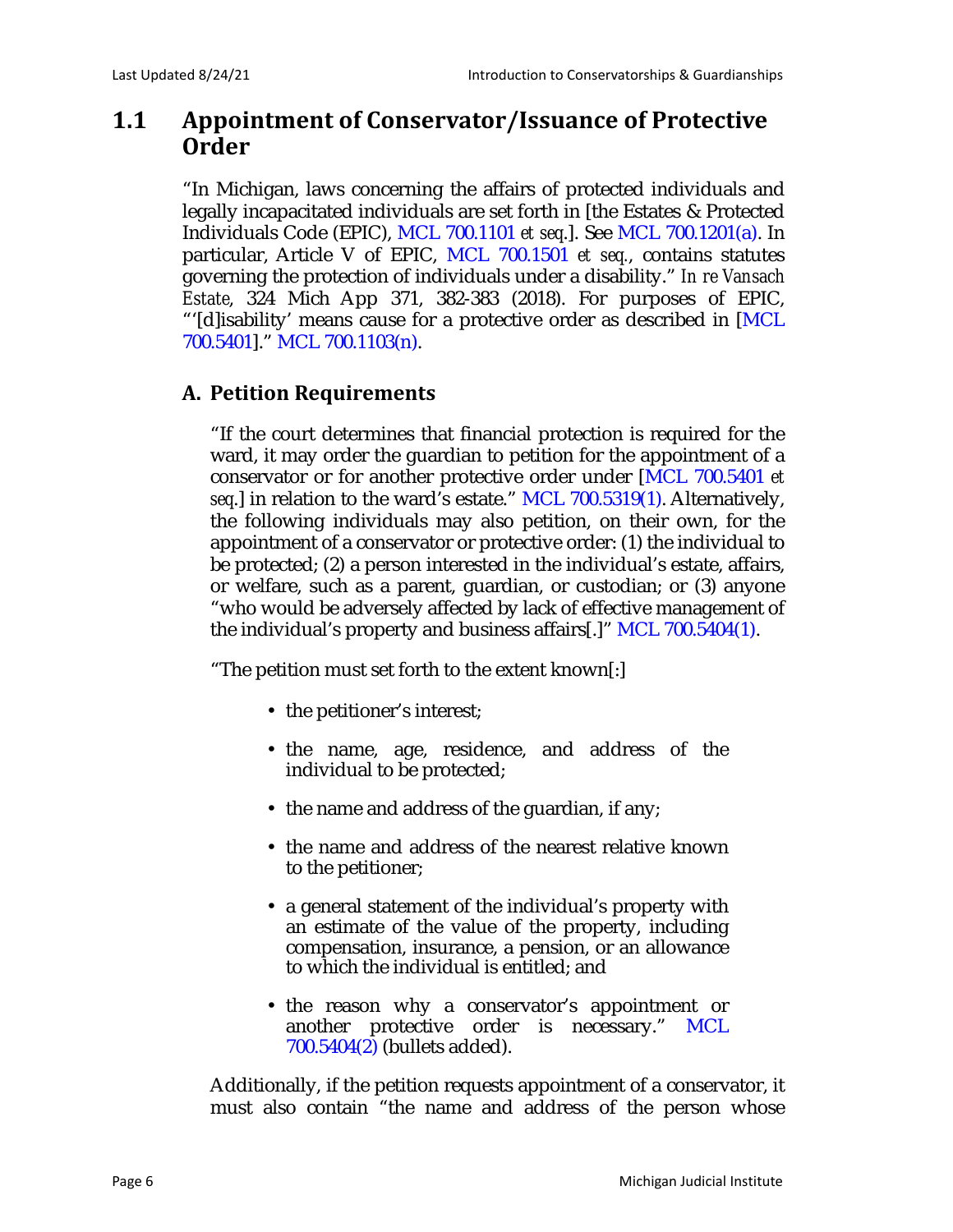appointment is sought and the basis of the claim to priority for appointment." MCL 700.5404(2).

#### **B. Procedural Matters**

#### **1. Jurisdiction**

#### **a. Jurisdiction over Protective Proceedings**

"After the service of notice in a proceeding seeking a conservator's appointment or other protective order and until the proceeding's termination, the court in which the petition is filed has the following jurisdiction:

(a) Exclusive jurisdiction to determine the need for a conservator or other protective order until the proceeding is terminated.

(b) Exclusive jurisdiction to determine how the protected individual's estate that is subject to the laws of this state is managed, expended, or distributed to or for the use of the protected individual or any of the protected individual's dependents or other claimants.

(c) Concurrent jurisdiction to determine the validity of a claim against the protected individual or the protected individual's estate, and questions of title concerning estate property." MCL 700.5402.

Under MCL 700.5402(a) and MCL 700.5402(b)"the probate courts clearly have subject-matter jurisdiction to enter a protective order directing the distribution of a protected individual's income 'to or for the use of . . . any of the protected individual's dependents or other claimants,'" and this authority "extends to entering support orders under EPIC[.]" *In re Vansach Estate*, 324 Mich App 371, 389, 389 n 9 (2018). Specifically, "a probate court has the authority to enter a protective order providing support for a community spouse whose institutionalized spouse is receiving Medicaid benefits."<sup>1</sup>

<sup>1 &</sup>quot;Title XIX of the Social Security Act, 42 USC 1396 *et seq*., is commonly referred to as the Medicaid act. In the Medicaid context, and as used in th[e *Vansach*] opinion, the term 'community spouse' refers to a spouse living at home, while the term 'institutionalized spouse' refers to a spouse who has been institutionalized, usually in a nursing home." *Vansach*, 324 Mich App at 376 n 2 (internal citations omitted).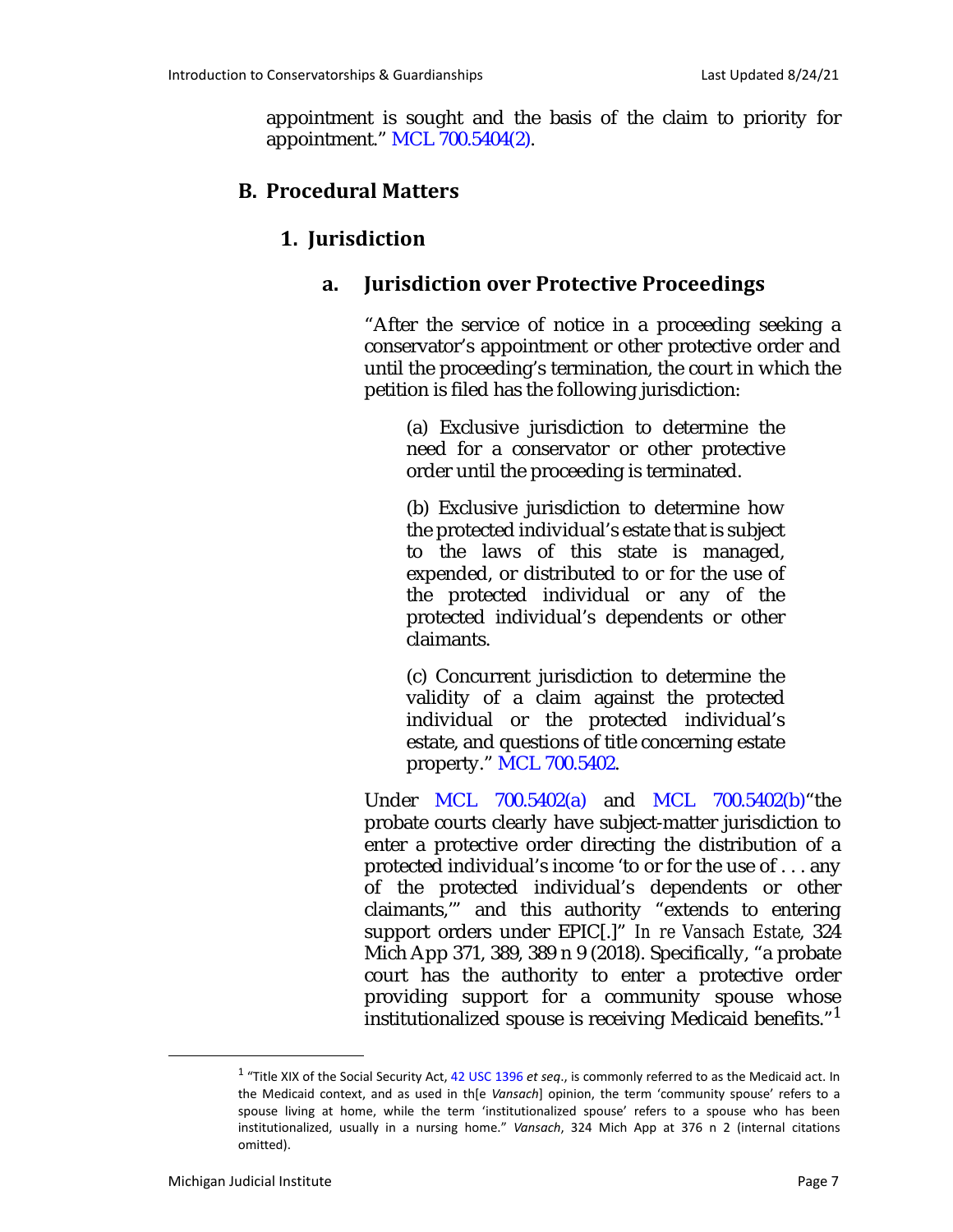*Id*. at 376, 389 n 9 ("the practical Medicaid implications of entering a support order under EPIC in favor of a community spouse do not divest a probate court of jurisdiction to consider a request for a protective support order under MCL 700.5402[; rather, the Medicare Catastrophic Coverage Act of 1988 (MCCA), 42 USC  $1396r-5(d)(5)$ , ... contemplates the use of court support orders for calculation of the [community spouse monthly income allowances (CSMIA)]," but "the probate court cannot actually alter the CSMIA or modify Medicaid patient-pay amounts."). $2^2$ 

#### **b. Connection of Individual to State**

"The court has jurisdiction over the appointment of a conservator or the issuance of a protective order in relation to an individual's estate and affairs under [MCL 700.5401 *et seq*.] if any of the following apply:

(a) The individual for whom a conservator or protective order is sought resides in this state.

(b) The individual for whom a conservator or protective order is sought is present in this state and has a significant connection to this state." MCL 700.5402a(1).

"In determining if the individual for whom a conservator or protective order is sought has a significant connection to this state under  $[ML 700.5402a(1)(b)]$ , the court shall consider all of the following factors:

(a) The wishes of the individual.

(b) The location of the individual's family and other interested persons.

(c) The length and time the individual was present in this state and the duration of any absence.

(d) The location of the individual's property.

(e) The extent to which the individual has ties to this state, such as voting registration, state

 $2$  "Although . . . the probate courts have the authority under EPIC to enter orders to provide support for community spouses whose spouses are institutionalized and receiving Medicaid benefits, that authority is constrained by the standards in EPIC." *Vansach*, 324 Mich App at 392. For a list of prerequisites that must be established under MCL 700.5401, see [Section 1.1\(C\)](#page-11-0).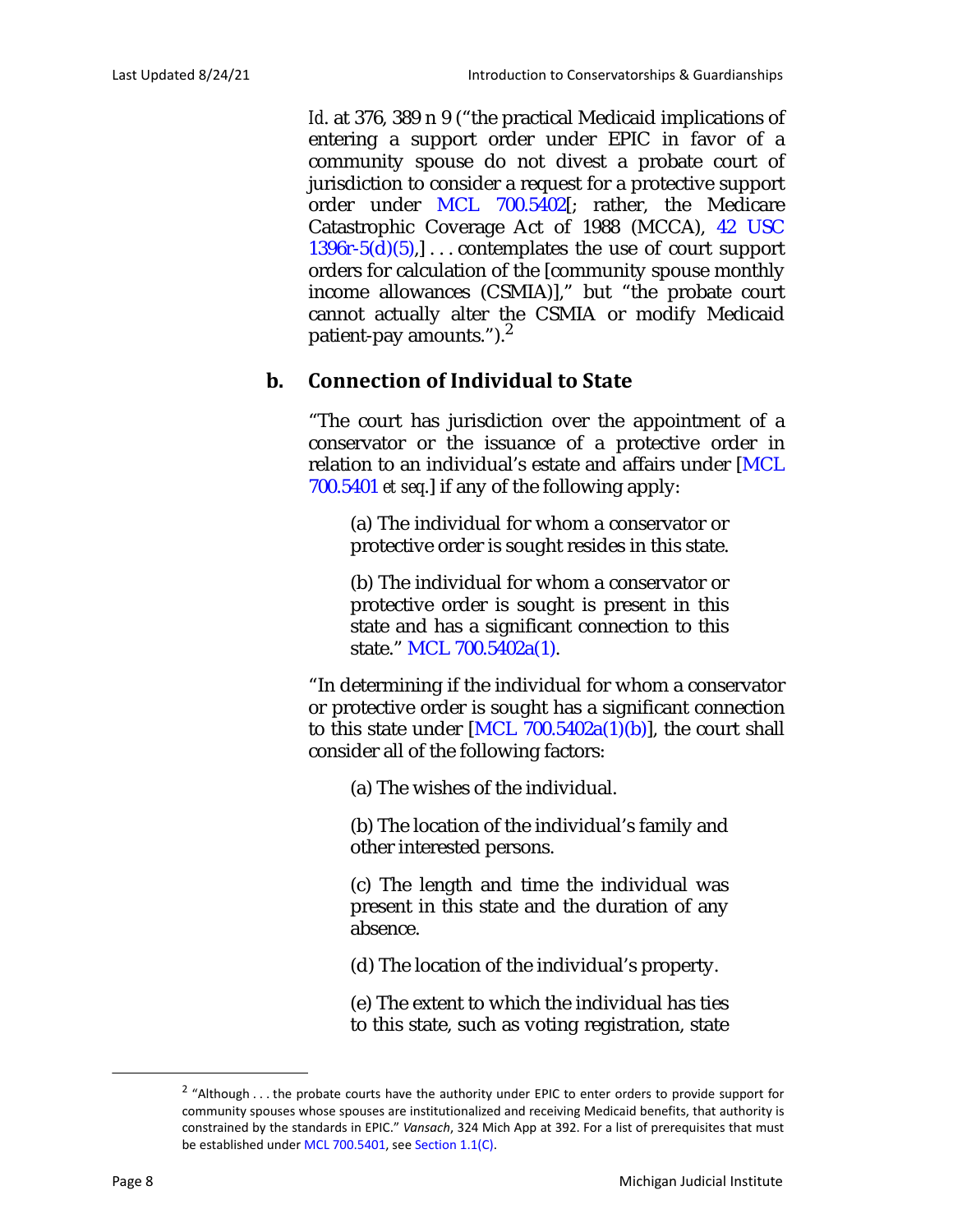tax return filing, vehicle registration, driver license, social relationship, and receipt of services.

(f) Any other factor the court considers relevant." MCL 700.5402a(2).

#### **2. Venue**

"Venue for a proceeding under [MCL 700.5401 *et seq*.] is as follows:

(a) In the court at the place in this state where the individual to be protected resides whether or not a guardian has been appointed in another place.

(b) If the individual to be protected does not reside in this state, in the court at a place where property of the individual is located." MCL 700.5403.

#### **3. Notice**

Upon receipt of a petition for a conservator's appointment or another protective order, the court must set a date for hearing. MCL 700.5406(1)-(2).

"On a petition for a conservator's appointment or another protective order, the requirements for notice described in [MCL 700.5311] apply, subject to the following:

(a) If the individual to be protected has disappeared or is otherwise situated so as to make personal service of notice impracticable, notice to the individual must be given by mail or publication as provided in [MCL 700.1401].

(b) If the individual to be protected is a minor, [MCL 700.5213(1)<sup>3</sup>] also applies. MCL 700.5405(1).

"The persons interested in an application for appointment of a conservator for a protected individual by a conservator appointed in another state or for the petition for the appointment of a conservator or protective order are:

(a) the individual to be protected if 14 years of age or older,

 $3$ Requiring notice be provided to the minor, if at least 14 years old, the person who had principal care/ custody during the 63 days prior to the date of the petition, and each living parent or the adult nearest kin, if neither parent is alive. MCL 700.5213(1).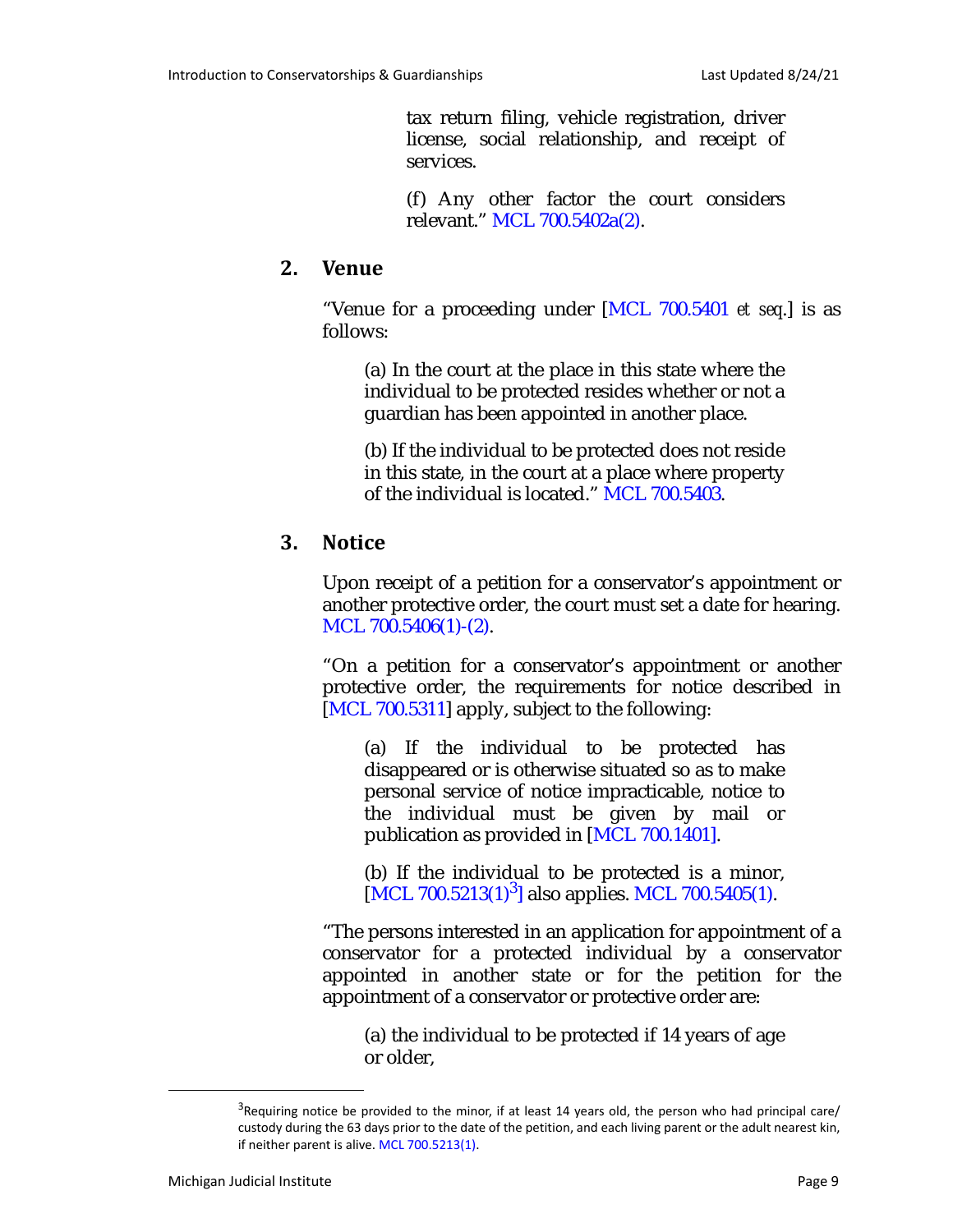(b) the presumptive heirs of the individual to be protected,

(c) if known, a person named as attorney in fact under a durable power of attorney,

(d) the nominated conservator,

(e) a governmental agency paying benefits to the individual to be protected or before which an application for benefits is pending, and

(f) if known by the petitioner or applicant, a guardian or conservator appointed by a court in another state to manage the protected individual's finances." MCR 5.125(C)(25). $^{\text{3}}$ 

"Notice of a hearing on a petition for an order *after* a conservator's appointment or another protective order must be given to the protected individual, a conservator of the protected individual's estate, and any other person as ordered by the court or as provided by court rule." MCL 700.5405(2) (emphasis added).

#### **4. Attorney/Guardian Ad Litem**

If, at any time during a proceeding for a conservator's appointment or another protective order *because of* minority, "the court determines that the minor's interests are or may be inadequately represented, the court may appoint an attorney to represent the minor, giving consideration to the minor's choice if 14 years of age or older." MCL 700.5406(1). "An attorney appointed by the court to represent a minor has the powers and duties of a guardian ad litem." *Id*.

In a proceeding for a petition for a conservator's appointment or another protective order *for a reason other than minority*, "[u]nless the individual to be protected has chosen counsel, or is mentally competent but aged or physically infirm, the court shall appoint a guardian ad litem to represent the person in the proceeding." MCL 700.5406(2).

<sup>&</sup>lt;sup>4</sup>"The persons interested in a petition by a conservator for instructions or approval of sale of real estate or other assets are[:] (a) the protected individual and (b) those persons listed in [MCR 5.125(C)(25)] who will be affected by the instructions or order." MCR 5.125(C)(27).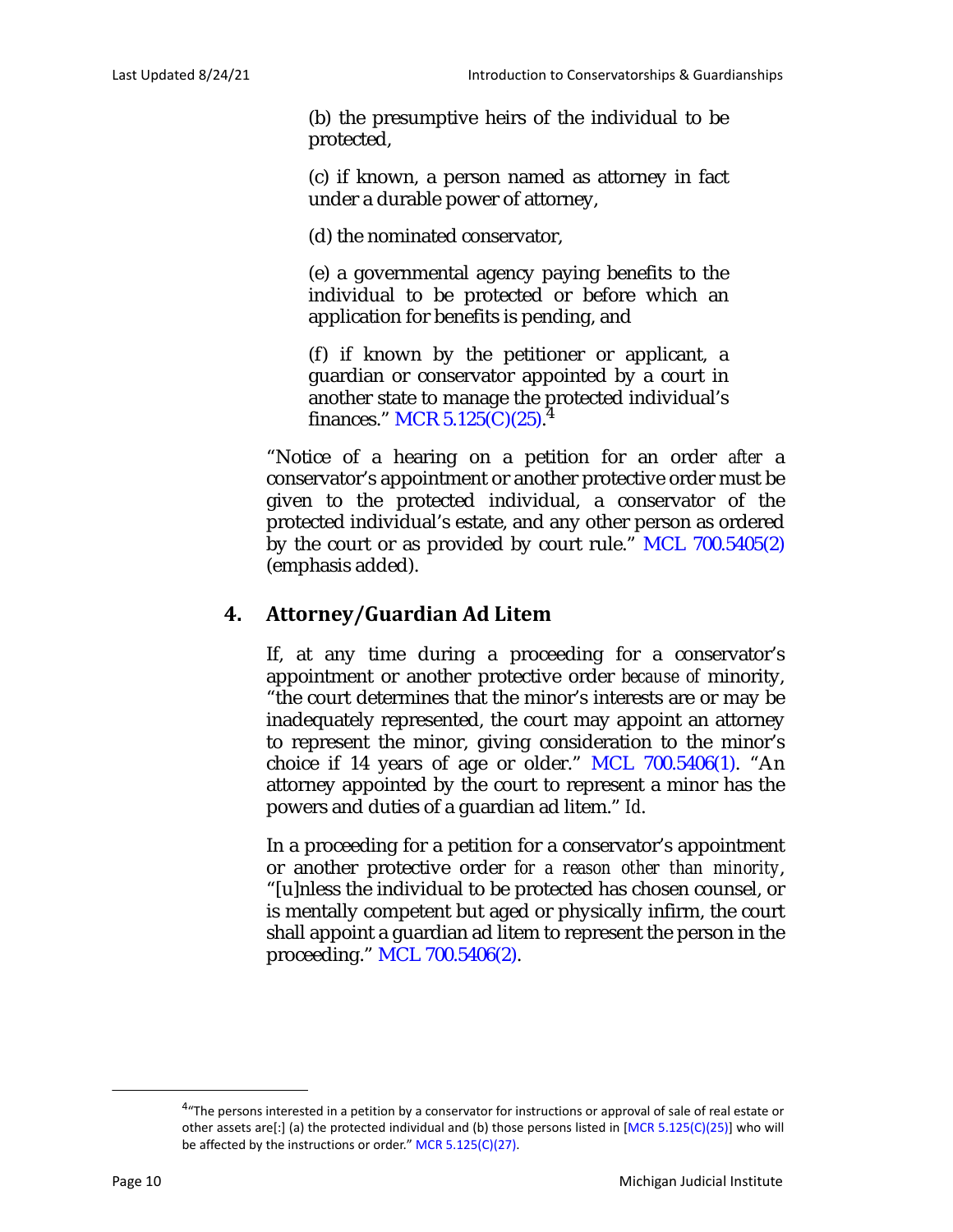#### **5. Examination, Evaluation, or Interview of Individual Alleged to Need Protection5**

"If the alleg.ed disability is mental illness, mental deficiency, physical illness or disability, chronic use of drugs, or chronic intoxication, the court may direct that the individual alleged to need protection be examined by a physician or mental health professional appointed by the court, preferably a physician or mental health professional who is not connected with an institution in which the individual is a patient or is detained." MCL 700.5406(2).

"The individual alleged to need protection has the right to secure an independent evaluation at his or her own expense." MCL 700.5406(2).

"The court may send a visitor to interview the individual to be protected." MCL 700.5406(2). "The visitor may be a guardian ad litem or a court officer or employee." *Id*.

"The court may utilize, as an additional visitor, the service of a public or charitable agency to evaluate the condition of the individual to be protected and make appropriate recommendations to the court." MCL 700.5406(3).

"A guardian ad litem, physician, mental health professional, or visitor appointed under [MCL 700.5406] who meets with, examines, or evaluates an individual who is the subject of a petition in a protective proceeding shall do all of the following:

(a) Consider whether there is an appropriate alternative to a conservatorship.

(b) If a conservatorship is appropriate, consider the desirability of limiting the scope and duration of the conservator's authority.

(c) Report to the court based on the considerations required in  $[MCL 700.5406(4)(a)$  and MCL 700.5406(4)(b)]." MCL 700.5406(4).

#### **6. Videoconferencing Technology**

"Except as otherwise prescribed by this rule, upon request of any participant or sua sponte, the court may allow the use of videoconferencing technology under this chapter in accordance with MCR 2.407." MCR  $5.140(A)$ . "The use of

<sup>&</sup>lt;sup>5</sup> Not applicable to proceedings involving a petition based on minority. See MCL 700.5406(1)-(2).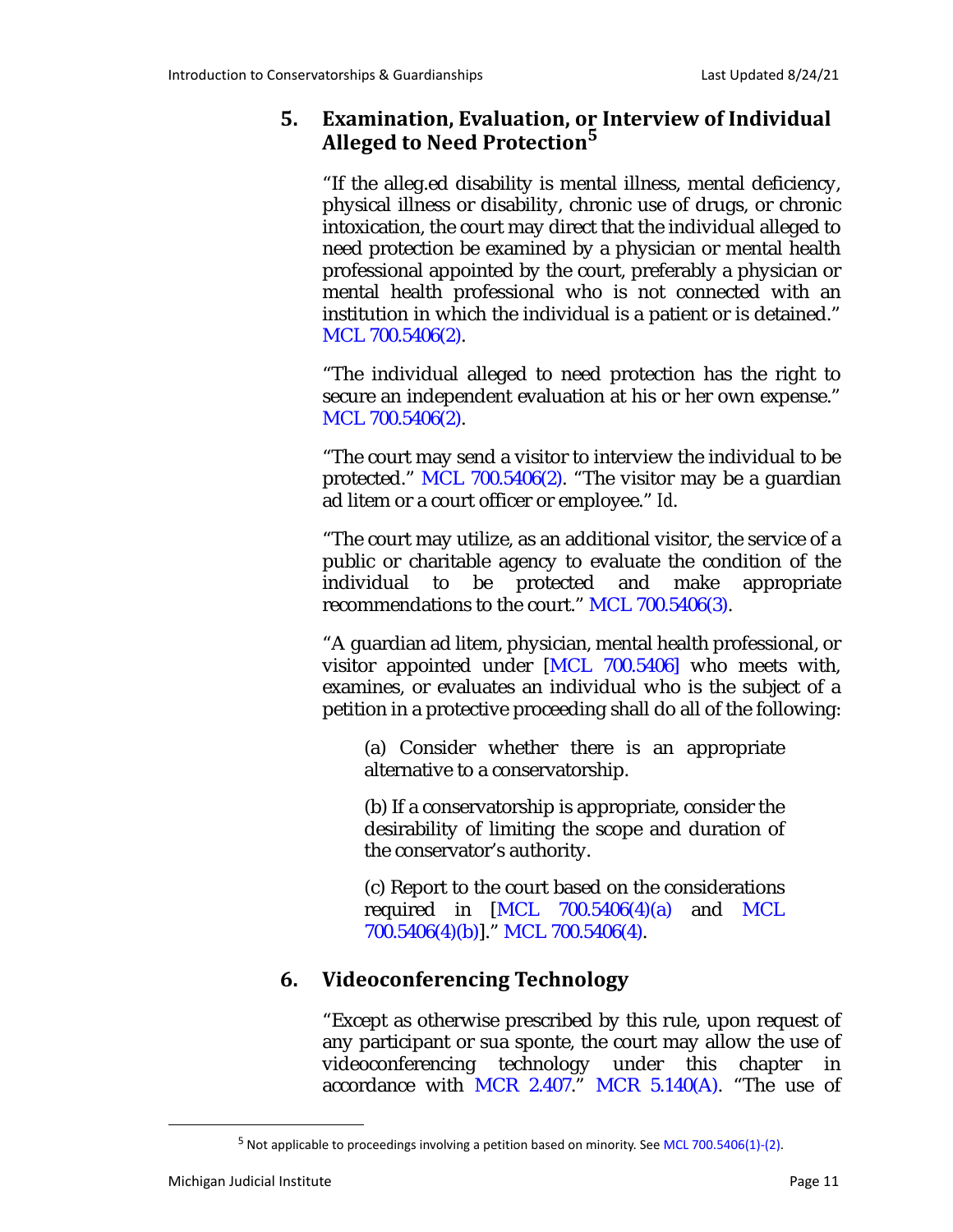videoconferencing technology under [Chapter 5, Probate Court] must be in accordance with the standards established by the State Court Administrative Office. All proceedings at which videoconferencing technology is used must be recorded verbatim by the court." MCR 5.140(D).

"In a proceeding concerning a conservatorship, guardianship, or protected individual, if the subject of the petition wants to be physically present, the court must allow the individual to be present." MCR 5.140(C).

#### **7. Hearing**

"The individual to be protected is entitled to be present at the hearing in person." MCL 700.5406(5). "If the individual wishes to be present at the hearing, all practical steps must be taken to ensure the individual's presence including, if necessary, moving the site of the hearing." *Id*.

"The individual is entitled to be represented by counsel, to present evidence, to cross-examine witnesses including a court-appointed physician or other qualified person and a visitor, and to trial by jury." MCL 700.5406(5).

"The issue may be determined at a closed hearing or without a jury if the individual to be protected or counsel for the individual so requests." MCL 700.5406(5).

"Any person may request for permission to participate in the proceeding, and the court may grant the request, with or without hearing, upon determining that the best interest of the individual to be protected will be served by granting the request." MCL 700.5406(6). "The court may attach appropriate conditions to the permission." *Id*.

#### <span id="page-11-0"></span>**C. Decision by Court**

Upon petition and after notice and hearing in accordance with [MCL 700.5401 *et seq*.], the court may appoint a conservator or make another protective order for cause as provided in [MCL 700.5401]." MCL 700.5401(1). The court must "carefully and thoughtfully consider whether arrangements less intrusive than a conservatorship will adequately protect an individual's property as well as his or her autonomy." *In re Bittner Conservatorship*, 312 Mich App 227, 242-243 (2015).

"The court may appoint a conservator or make another protective order in relation to a minor's estate and affairs if the court determines that the minor owns money or property that requires management or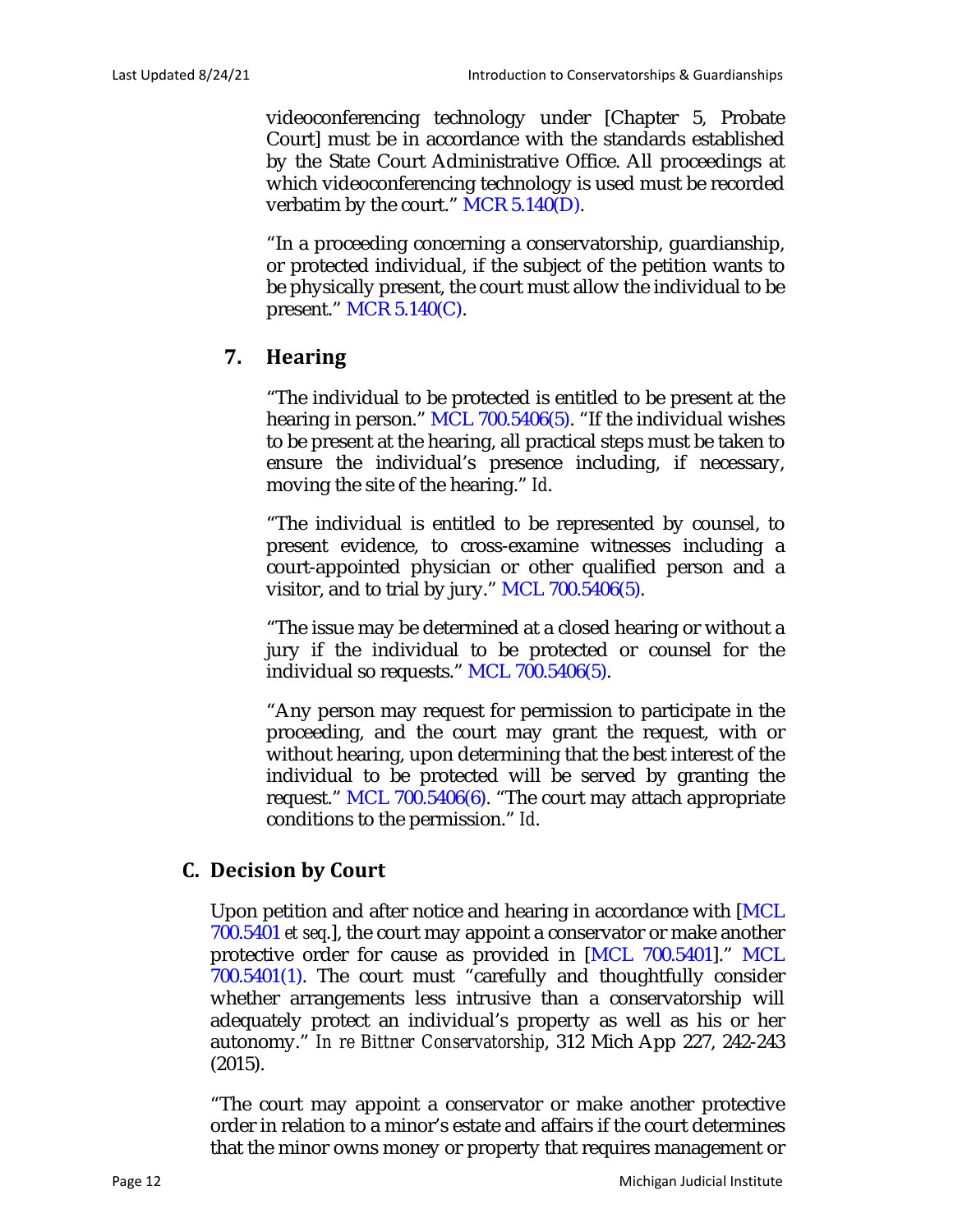protection that cannot otherwise be provided, has or may have business affairs that may be jeopardized or prevented by minority, or needs money for support and education and that protection is necessary or desirable to obtain or provide money." MCL 700.5401(2).

"The court may appoint a conservator or make another protective order in relation to an individual's estate and affairs if the court determines both of the following:

(a) The individual is unable to manage property and business affairs effectively for reasons such as mental illness, mental deficiency, physical illness or disability, chronic use of drugs, chronic intoxication, confinement, detention by a foreign power, or disappearance.

(b) The individual has property that will be wasted or dissipated unless proper management is provided,  $^{[6]}$  or money is needed for the individual's support, care, and welfare or for those entitled to the individual's support, and that protection is necessary to obtain or provide money." MCL 700.5401(3).

"The[] prerequisites [listed under MCL 700.5401(3)] must be established by clear and convincing evidence. MCL 700.5406(7)... Clear and convincing proof 'produce[s] in the mind of the trier of fact a firm belief or conviction as to the truth of the allegations sought to be established, evidence so clear, direct and weighty and convincing as to enable [the factfinder] to come to a clear conviction, without hesitancy, of the truth of the precise facts in issue.'" *In re Brody Conservatorship*, 321 Mich App 332, 337 (2017), quoting *In re Martin*, 450 Mich 204, 227 (1995) (third and fourth alteration in original). "If the prerequisites for a protective order are established by clear and convincing evidence, the standards applicable to the trial court in fashioning an order and exercising authority over the individual's property are set forth in MCL 700.5407 and MCL 700.5408."7 *In re Vansach Estate*, 324 Mich App 371, 384 (2018).

Allegations contained in the petition and statements made by the GAL (guardian ad litem), who was not a medical professional, about the individual's medical condition, did not qualify as evidence in

 $6$  "[T]he Legislature's use of the word 'will' to modify the phrase 'be wasted or dissipated unless proper management is provided' in MCL 700.5401(3)(b) supports the probate court's decision to focus on the likelihood that assets would be prospectively wasted or dissipated if a conservator [were] not appointed." *In re Brody Conservatorship*, 321 Mich App 332, 343 (2017) (finding that "[t]he probate court properly concluded that it was unnecessary to find that any waste or dissipation had already occurred" before appointing a conservator where the ward's "disability made her unable to manage her property and business affairs effectively").

<sup>&</sup>lt;sup>7</sup> For a discussion on MCL 700.5407 and MCL 700.5408, see [Section 1.1\(F\)](#page-24-0) and [Section 1.1\(G\)](#page-27-0).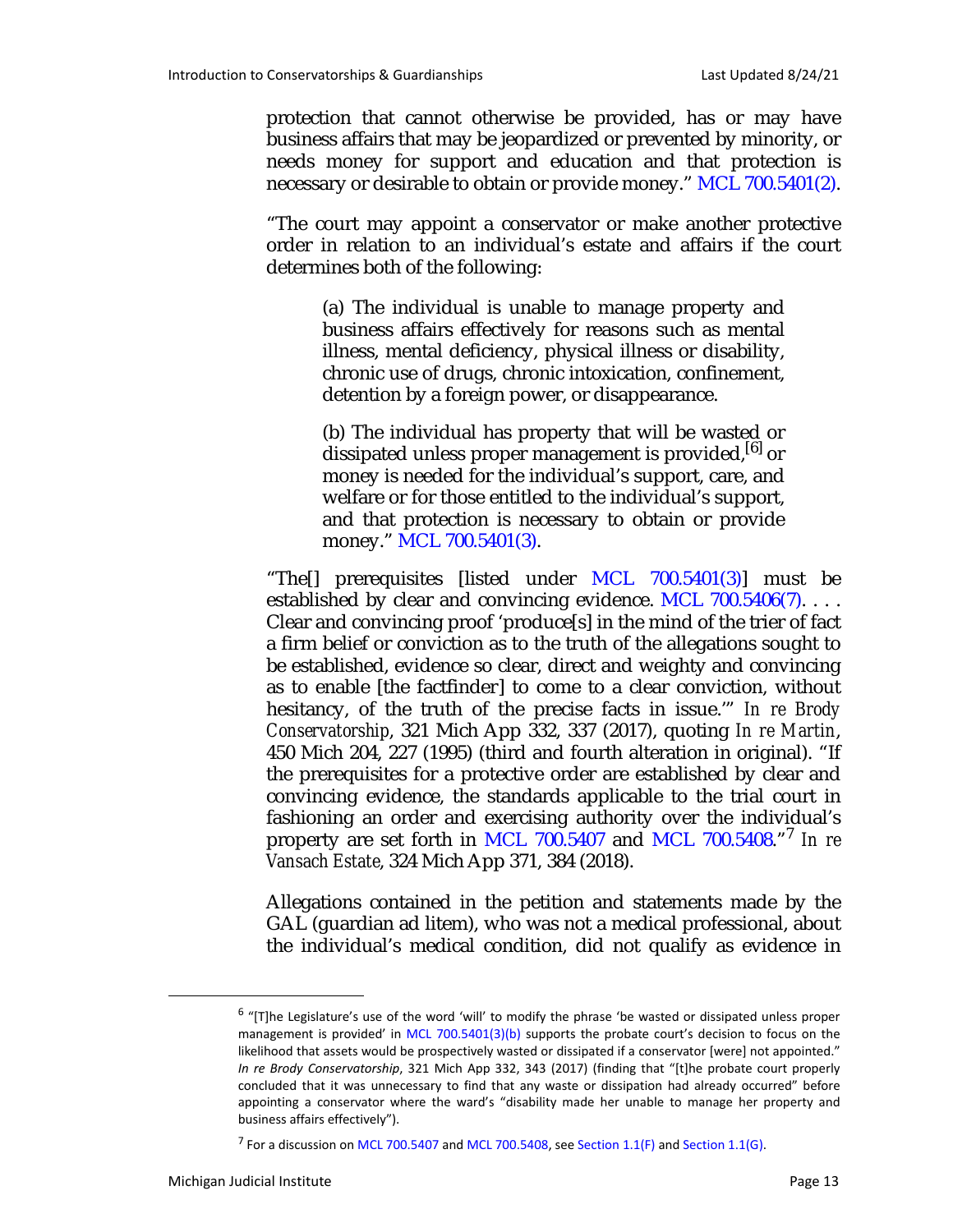support of the petitioner's burden of proof. *In re Schroeder Estate*, \_\_\_ Mich App  $\ldots$ ,  $\ldots$  (2020). To properly review the probate court's decision, the Court of Appeals must receive any medical reports referenced by the probate court when that court decided whether the petitioner had presented clear and convincing evidence showing that the individual allegedly needing a conservatorship "was unable to manage his property and business affairs effectively for reasons such as physical illness or disability." *Schroeder*, \_\_\_ Mich App at \_\_\_.

The probate court did not err in finding that clear and convincing evidence "indicated that [the individual] was unable to effectively handle his financial affairs due to his health issues," where a physician's report supported the GAL's conclusion and the Department of Health and Human Services (DHHS) did not refute any of the information in the report nor did it challenge the GAL's evaluation, both of which supported the court's finding. *Schroeder*, \_\_\_ Mich App at  $\_\_\$ .

"In the context of a petition for a protective order under MCL  $700.5401(3)(b)$ , it follows that a finding that money is needed for a spouse entitled to support from the protected individual requires consideration of the requesting spouse's needs and resources as well as the protected individual's needs and circumstances. The spouse requesting support must make a showing of need—not merely a desire to maintain a current standard of living without regard to the other spouse's circumstances. Whether the community spouse is 'entitled' to 'support' will depend on all the facts and circumstances, including the incapacitated individual's financial means and ability to provide assistance." *Vansach*, 324 Mich App at 395-396. "[W]hen a community spouse's institutionalized spouse receives Medicaid benefits and has a patient-pay amount, the community spouse seeking a support order under EPIC must show, by clear and convincing evidence that he or she needs money and is entitled to the institutionalized spouse's support *despite* the [community spouse monthly income allowances (CSMIA)] provided under Medicaid and the institutionalized individual's patient-pay amount under Medicaid.<sup>8</sup> *Id.* at 377, 398-399, 402 ("vacat[ing] both [protective] support orders and remand [ing] for reconsideration of [the community spouses'] need for support under the proper framework" where the probate courts abused their discretion by "disregard[ing] the patient-pay amounts and impoverish[ing] the institutionalized

<sup>8 &</sup>quot;Title XIX of the Social Security Act, 42 USC 1396 *et seq*., is commonly referred to as the Medicaid act. In the Medicaid context, and as used in th[e *Vansach*] opinion, the term 'community spouse' refers to a spouse living at home, while the term 'institutionalized spouse' refers to a spouse who has been institutionalized, usually in a nursing home." *Vansach*, 324 Mich App at 376 n 2 (internal citations omitted).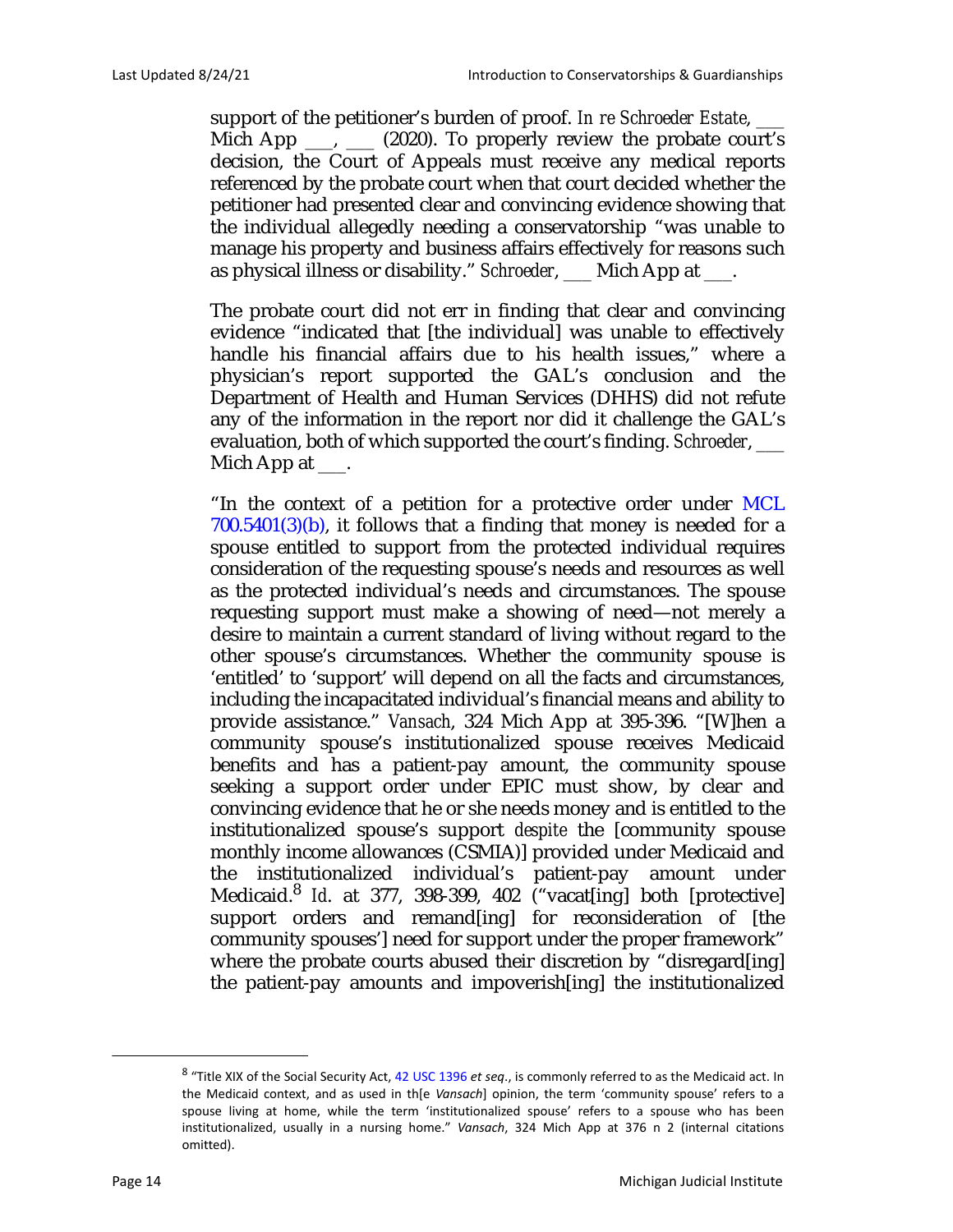spouses so that the community spouses could maintain their standard of living").

"[W]hen a probate court acts to transfer property upon satisfaction of the prerequisites in MCL 700.5401 relative to need, it is imperative for the court to identify the interests being transferred and the value of those interests." *Schroeder*, \_\_\_ Mich App at \_\_\_. When a court examines the financial needs of an individual and orders assets transferred according to the court's assessment of those needs, "a valuation of the assets or interests [involved] is an inescapable and necessary component of the analysis" even though EPIC does not require such information. *Id*. at \_\_\_.

**Note:** "[T]he probate court's jurisdiction under EPIC does not extend to actually modifying the CSMIA or changing the patient-pay amount under Medicaid. . . . When entering an order under EPIC, the probate court is bound by the existing Medicaid calculations, and the question before the probate court is whether—despite the existing circumstances, including the institutionalized spouse's patient-pay amount—money is 'needed' to provide the community spouse with additional income to which he or she is 'entitled' for 'support.'" *Vansach*, 324 Mich App at 397 n 15.

Estimated patient-pay amounts can be calculated before a Medicaid application has been submitted and before eligibility has been determined, but the court may not "assess[] the 'need' for money for a person's support and care under MCL 700.5401(3)(b) on the basis of Medicaid-related circumstances," unless those determinations have *actually been made*. *Schroeder*, \_\_\_ Mich App at \_\_\_. In *Schroeder*, the Court reversed the probate court's assessment of an individual's need because the individual was not receiving Medicaid benefits and had not yet received a determination of eligibility. *Id*. at \_\_\_.

"Difficulties with math and memory [that] plague many elderly (and not so elderly) individuals []. . . [are] irksome attendants to the aging process [and] are not necessarily disabling. Poor subtraction skills and relatively low cognitive-ability testing scores hardly render a person mentally ill or mentally deficient, or even incapable of making rational decisions regarding one's bounty. . . . [C]lear and convincing evidence that a person 'is unable to manage property and business affairs effectively' requires more than low marks on arithmetic or memory tests, or inconsistent ineptitude in balancing a checkbook.'" *Bittner*, 312 Mich App at 239, quoting MCL 700.5401(3)(a). In *Bittner*, 312 Mich App at 240-241, "th[e] record demonstrate[d] that the necessary prerequisites for a conservatorship ha[d] not been fulfilled<sup>[]</sup> where "the probate court erred by finding that clear and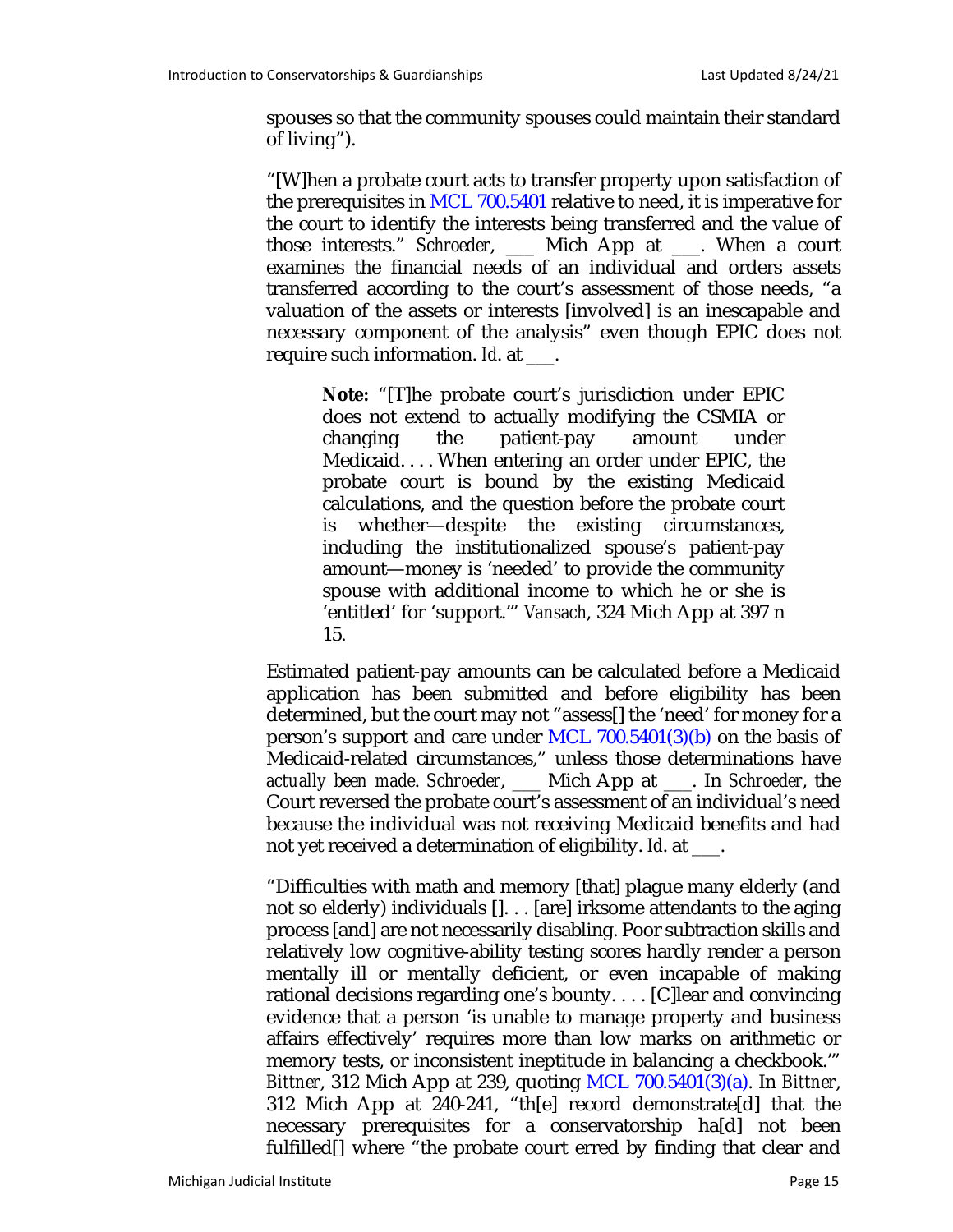convincing evidence satisfied MCL  $700.5401(3)(a)$ ]" when the evidence supported that the individual at issue paid her bills in a timely manner, lived within her means, adequately managed her household, and, according to both her attorney/guardian ad litem and psychologist, "maintain[ed] an adequate ability to make responsible decisions[,]" and where the probate court "made no findings regarding MCL  $700.5401(3)(b)$ , which addresses whether [the individual's] property 'will be wasted or dissipated unless proper management is provided.'"

"[T]he appointment of a conservator for an individual may be appropriate even if the individual does not suffer from one of the conditions listed in MCL 700.5401(3)(a)." *In re Townsend Conservatorship*, 293 Mich App 182, 188 (2011). "But not any condition suffered by an individual will justify the appointment of a conservator." *Id*. "[A]ny circumstance not listed in MCL  $700.5401(3)(a)$  that prohibits an individual from effectively managing his or her property and business affairs must be of a similar nature and quality as the eight conditions listed in the statute to justify the appointment of a conservator." *In re Townsend Conservatorship*, 293 Mich App at 189.

When determining for purposes of MCL 700.5401(3)(b) whether an individual "'has property that will be wasted or dissipated unless proper management is provided,'" the court may consider both individually-held assets and jointly-held assets. *Brody*, 332 Mich App at 337, 340 ("[t]he probate court did not err when it considered whether the jointly held assets would be subject to waste or dissipation in satisfaction of MCL  $700.5401(3)(b)$ ").

"The court may appoint a conservator in relation to the estate and affairs of an individual who is mentally competent, but due to age or physical infirmity is unable to manage his or her property and affairs effectively and who, recognizing this disability, requests a conservator's appointment." MCL 700.5401(4).

#### **D. Appointment of Conservator/Entry of Protective Order**

"After the hearing, upon finding that a basis for a conservator's appointment or another protective order is established by clear and convincing evidence, the court shall make the appointment or other appropriate protective order." MCL 700.5406(7). The court should remain mindful that "[t]he clear and convincing evidence standard is 'the most demanding standard applied in civil cases.'" *In re Bittner Conservatorship*, 312 Mich App 227, 237 (2015), quoting *In re Martin*, 450 Mich 204, 227 (1995). For example, a finding that an individual's "cognitive impairments give rise to problems consistently being able to initiate and carry out the tasks necessary to effectively manage [his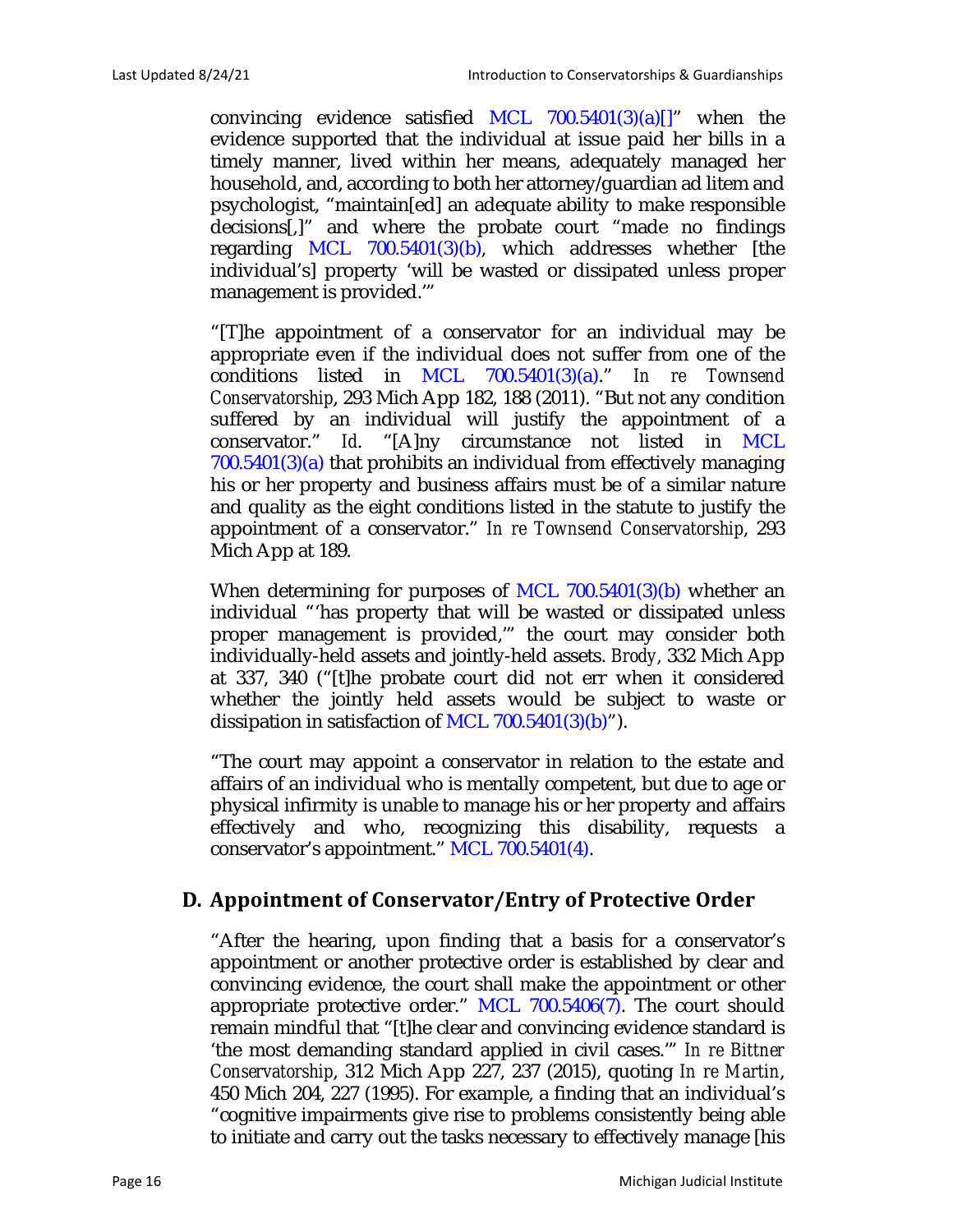or] her financial affairs[,] . . . standing alone, does not clearly and convincingly evidence a need for a conservatorship." *Bittner*, 312 Mich App at 238 (internal quotation omitted).

"The court may appoint an individual, a corporation authorized to exercise fiduciary powers, or a professional conservator described in [MCL 700.5106] to serve as conservator of a protected individual's estate." MCL 700.5409(1). "[B]efore appointing a professional guardian or a professional conservator, [MCL 700.5106(2) requires] a probate court [to] find that the appointment of a professional fiduciary is in the incapacitated person's best interests *and* that there is no other person who is competent, suitable, and willing to serve in that fiduciary capacity in accordance with, as relevant here, MCL 700.5313 or MCL 700.5409." *In re Guardianship/Conservatorship of Harold William Gerstler*, 324 Mich App 494, 511, 513-514 (2018) (where "the probate court failed to make any determination of whether [the protected person's daughter] was competent, suitable, and willing to serve as [his] guardian and conservator," "the court abused its discretion by appointing a professional fiduciary in lieu of appointing [the daughter] who held the position of statutory priority or preference for appointment"). "[T]o depart from the statutory priority provisions [under MCL 700.5313 and MCL 700.5409] and appoint a public guardian and public conservator, the probate court [is] tasked with finding by a preponderance of the evidence that [no persons designated or listed under the statutory priority provisions are] competent and suitable to serve in that fiduciary capacity." See *Gerstler*, 324 Mich App at 513.

Under MCL 700.5409(1) "[t]he following are entitled to consideration for appointment in the following order of priority:

(a) A conservator, guardian of property, or similar fiduciary appointed or recognized by the appropriate court of another jurisdiction in which the protected individual resides.

(b) An individual or corporation nominated by the protected individual if he or she is 14 years of age or older and of sufficient mental capacity to make an intelligent choice, including a nomination made in a durable power of attorney.

(c) The protected individual's spouse.

(d) An adult child of the protected individual.

(e) A parent of the protected individual or a person nominated by the will of a deceased parent.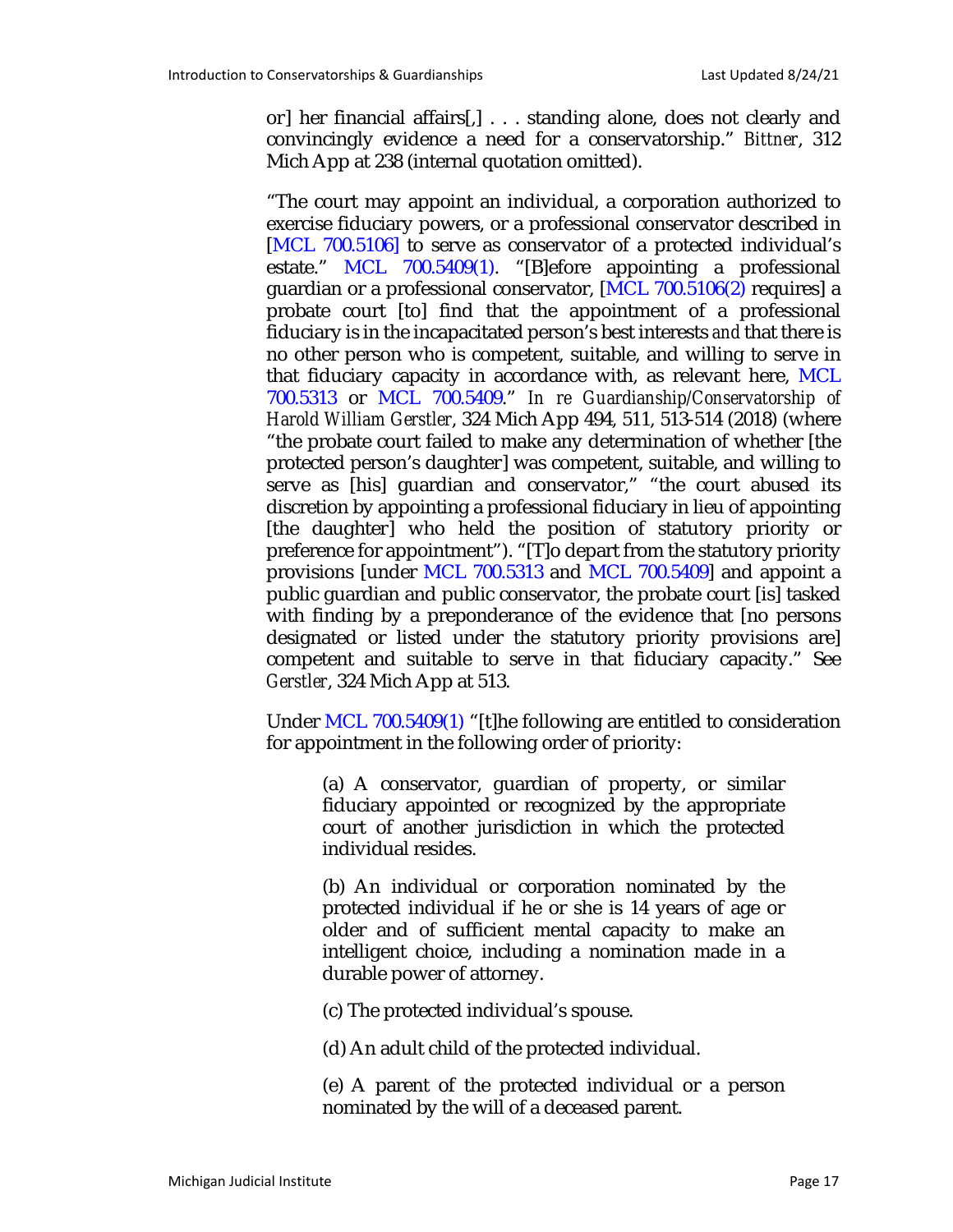(f) A relative of the protected individual with whom he or she has resided for more than 6 months before the petition is filed.

(g) A person nominated by the person who is caring for or paying benefits to the protected individual.

(h) If none of the persons listed in  $[MCL 700.5409(1)(a)$ - $(g)$ ] are suitable and willing to serve, any person that the court determines is suitable and willing to serve."

"A person named in [MCL 700.5409(1)(a), MCL 700.5409(1)(c), MCL 700.5409(1)(d), MCL 700.5409(1)(e), or MCL 700.5409(1)(f)] may designate in writing a substitute to serve instead, and that designation transfers the priority to the substitute." MCL 700.5409(2). "If persons have equal priority, the court shall select the person the court considers best qualified to serve." *Id.* "Acting in the protected individual's best interest, the court may pass over a person having priority and appoint a person having a lower priority or no priority." *Id*.

"The existence of a [durable power of attorney (DPOA)] does not prohibit the appointment of a conservator, see MCL 700.5503(1) (stating the powers of a conservator appointed after execution of a DPOA, including the same power as the principal to revoke the power of attorney), and selection of an individual to be appointed as an incapacitated person's conservator is a matter committed largely to the discretion of the probate court. The statute governing appointment of conservator, MCL  $700.5409(1)$ , allows a court to determine if the individuals who fall within the statutory priority guidelines are 'suitable[,]' [and]  $\ldots$  MCL 700.5409(2)[] grants the probate court authority to pass over 'a person having priority and appoint a person having less priority or no priority' for the role of conservator if good cause exists. The statute's priority classifications are merely a guide for the probate court's exercise of discretion." *In re Brody Conservatorship*, 321 Mich App 332, 341-342, 344 (2017) (finding that "the probate court acted within its discretion in appointing a conservator under MCL 700.5401[,]" where there was clear and convincing evidence that the ward's "property would be wasted or dissipated without proper management[;]" the ward's 91-year-old husband, although holding a DPOA over the ward's estate, "had abdicated his responsibilities under the DPOA and failed to act on [the ward's] behalf to protect her estate assets[;]" and although the ward's husband "was an individual entitled to priority consideration[ under MCL  $700.5409(1)$ ,  $\ldots$  [he] was not entitled to consideration unless the probate court considered an independent fiduciary and found him or her unsuitable[, and the appointed conservator], as trustee and independent fiduciary, had statutory priority over [the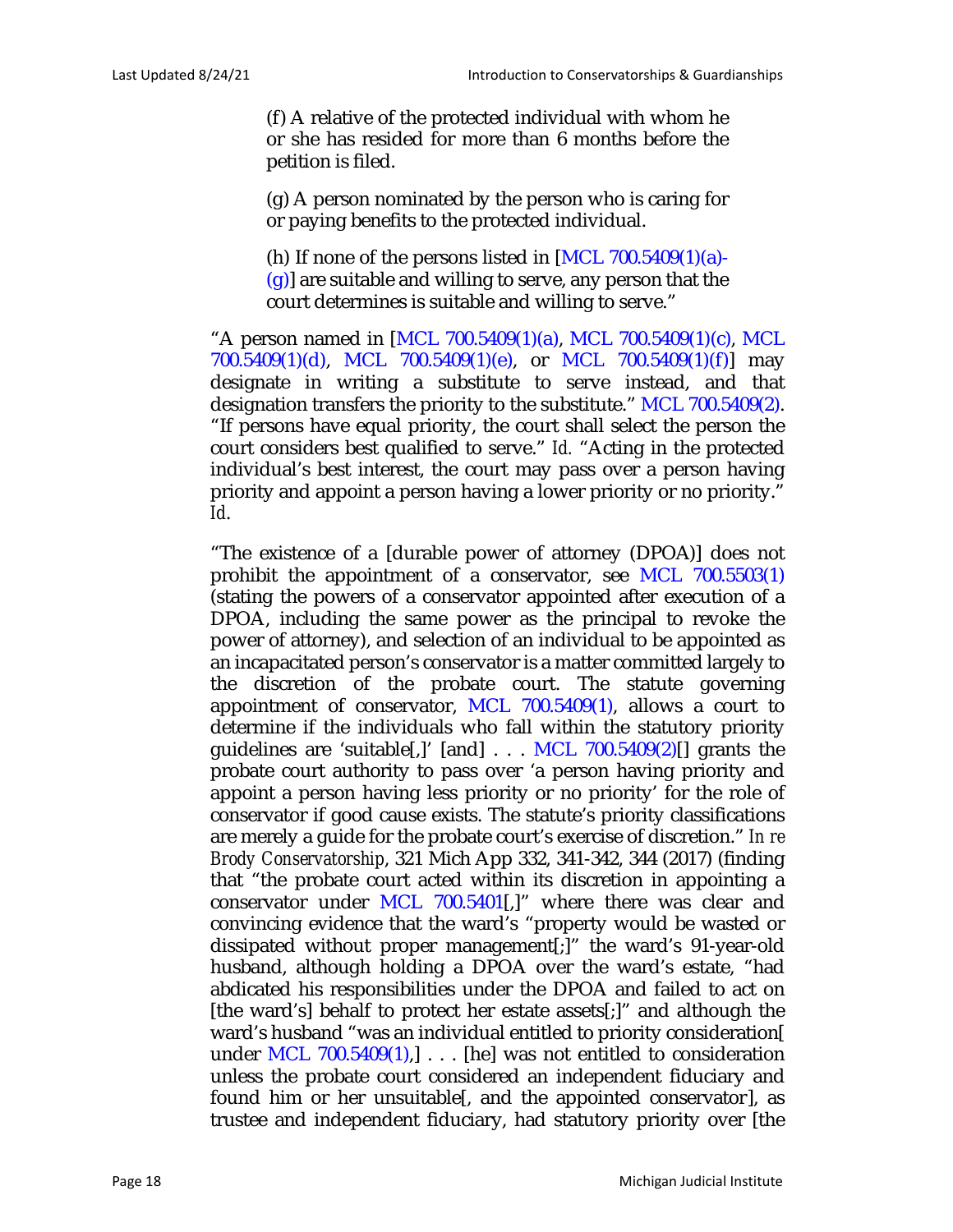husband under MCL 700.5409(1)], despite [his] marriage to [the ward][]").

#### **1. Bond**

"The court may require a conservator to furnish a bond." MCL 700.5410. "In all conservatorships in which there are unrestricted assets, the court may require a bond in the amount the court finds necessary to protect the estate or as required by statute." MCR 5.411. "No bond shall be required of trust companies organized under the laws of Michigan or of banks with trust powers unless the court orders that a bond be required." *Id*.

"If the court determines that the value of cash and property that is readily convertible into cash in the estate and in the conservator's control exceeds the limit for administering a decedent's estate under [MCL 700.3982], adjusted in the manner provided under [MCL 700.1210] for the year in which the conservator is appointed, the court shall require the conservator to furnish a bond, unless 1 or more of the following apply:

(a) The estate contains no property readily convertible to cash and the cash is in a restricted account with a financial institution.

(b) The conservator has been granted trust powers under . . . MCL 487.14401.

(c) The court determines that requiring a bond would impose a financial hardship on the estate.

(d) The court states on the record the reasons why a bond is not necessary." MCL 700.5410(1).

"A bond furnished under [MCL 700.5410] shall be conditioned upon faithful discharge of all duties of the conservator's trust according to law, with sureties as the court specifies." MCL  $700.5410(2)$ . "Unless otherwise directed, the bond shall be in the amount of the aggregate capital value of the estate property in the conservator's control plus 1 year's estimated income minus the value of securities deposited under arrangements requiring a court order for their removal and the value of land that the fiduciary, by express limitation of power, lacks power to sell or convey without court authorization." *Id.* "Instead of sureties on a bond, the court may accept other security for the performance of the bond, including a pledge of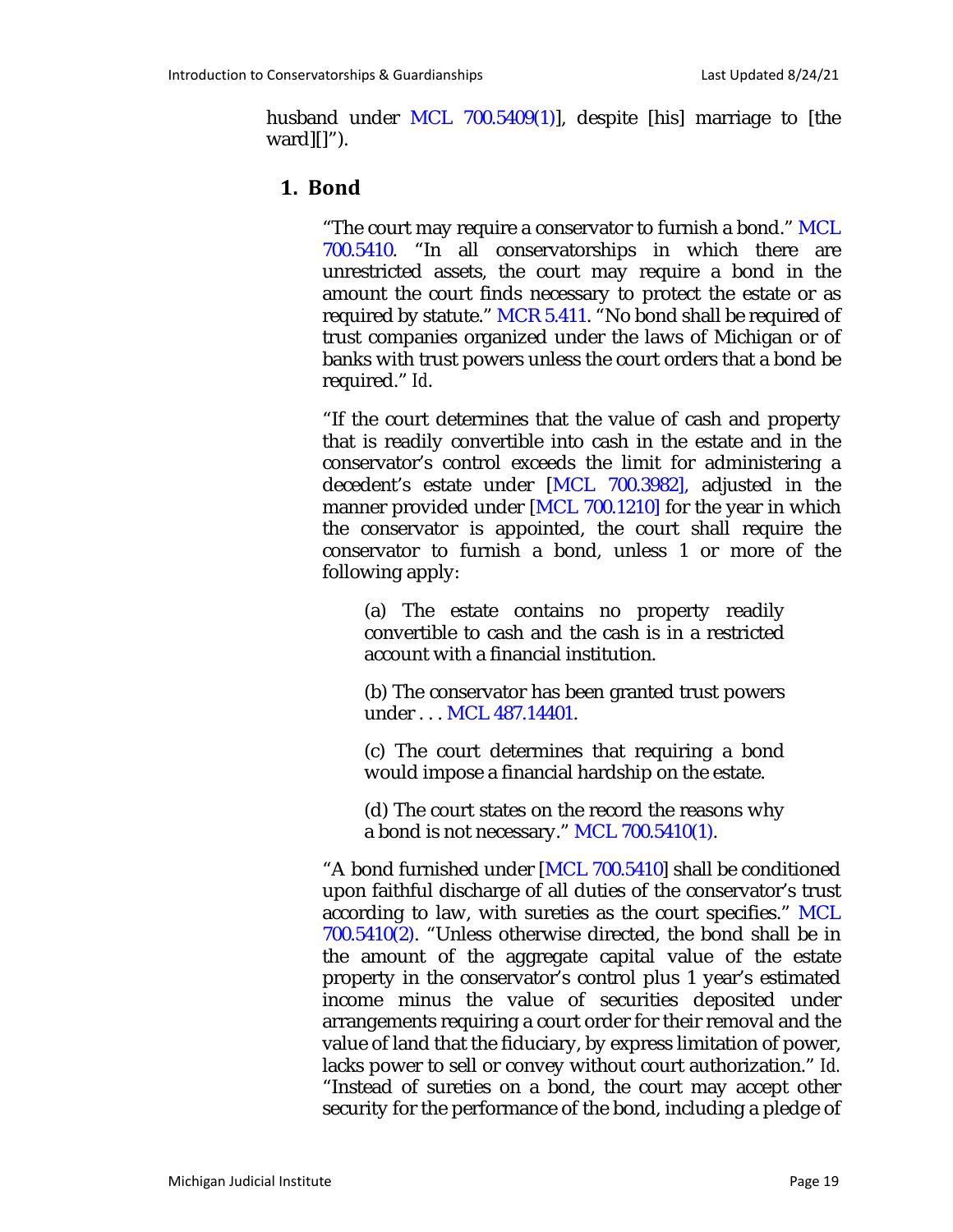securities or a mortgage of land." *Id.* See MCL 700.5411 for the terms and requirements of bonds.

#### **2. Qualifications**

"Before receiving letters, a conservator must qualify by filing with the appointing court a required bond and a statement of acceptance of the duties of the office." MCL 700.5412(1). In filing the statement of acceptance, the conservator may exclude from the scope of his or her responsibility certain property under specific circumstances. MCL 700.5412(2)-(3). In that instance, the court may appoint a special conservator or direct administration of the excluded property by judicial order. MCL 700.5412(4).

"By accepting appointment, a conservator submits personally to the court's jurisdiction in a proceeding relating to the estate that may be instituted by an interested person." MCL 700.5412(5). "Notice of a proceeding shall be delivered to the conservator or mailed by registered or certified mail to the address listed in the petition for appointment or as reported to the court after appointment and to the address as then known to the petitioner." *Id*.

#### **3. Compensation**

"If not otherwise compensated for services rendered, a visitor, guardian ad litem, attorney, physician, conservator, or special conservator appointed in a protective proceeding, is entitled to reasonable compensation from the estate." MCL 700.5413.

#### **4. Petitions for Orders Subsequent to Appointment**

"A person interested in the welfare of an individual for whom a conservator is appointed may file a petition in the appointing court for an order to do any of the following:

(a) Require bond or security or additional bond or security, or reduce bond.

(b) Require an accounting for the administration of the trust.

(c) Direct distribution.

(d) Remove the conservator and appoint a temporary or successor conservator.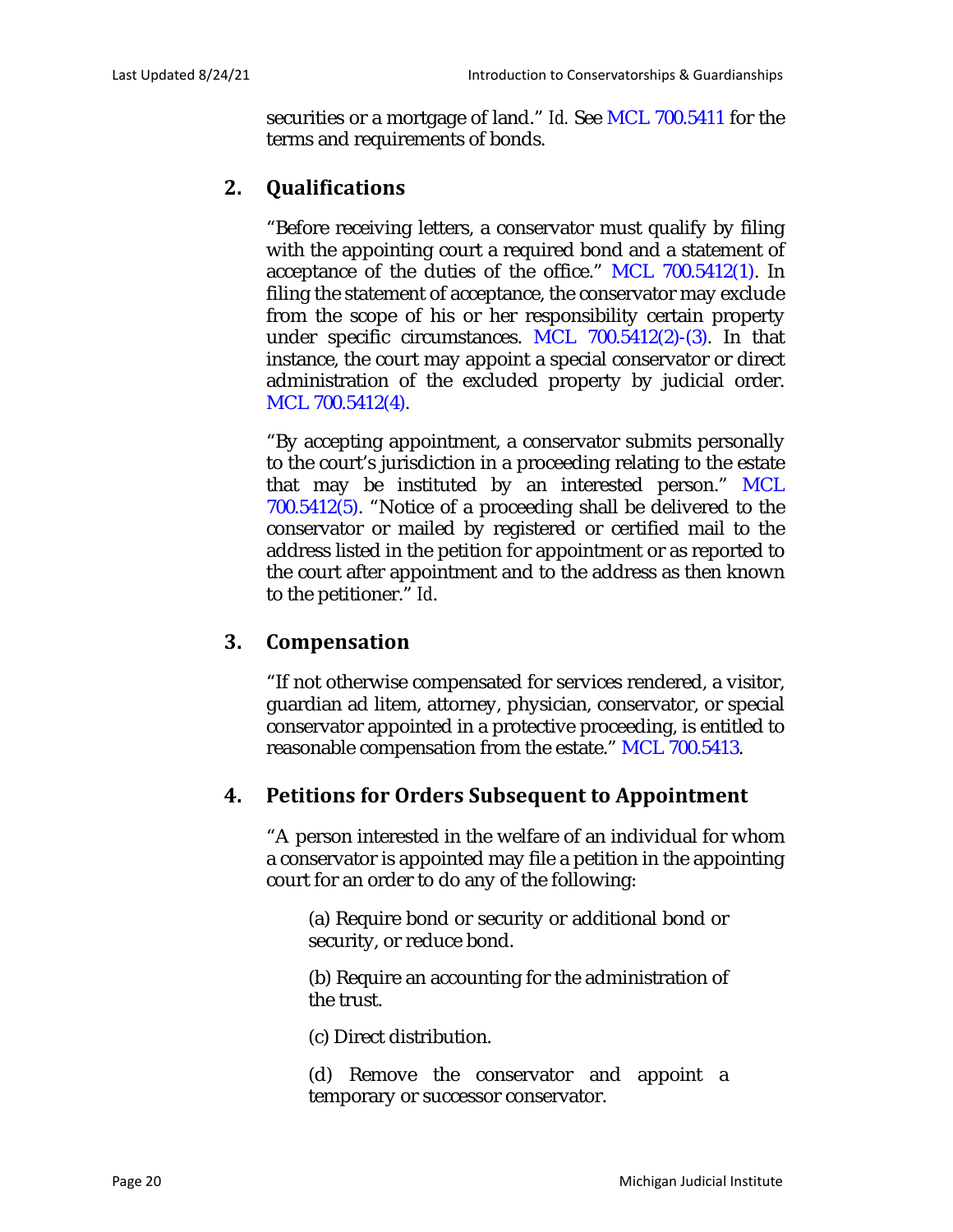(e) Grant other appropriate relief." MCL 700.5415(1).

"A conservator may petition the appointing court for instructions concerning fiduciary responsibility." MCL 700.5415(2). "Upon notice and hearing, the court may give appropriate instructions or make an appropriate order." *Id.*

#### **5. Inventory and Records**

"Within 56 days after appointment or within another time period specified by court rule, a conservator shall prepare and file with the appointing court a complete inventory of the estate subject to the conservatorship together with an oath or affirmation that the inventory is believed to be complete and accurate so far as information permits." MCL 700.5417(1).

"The conservator shall provide a copy of the inventory to the protected individual if the individual can be located and is 14 years of age or older and to interested persons as specified in the Michigan court rules." MCL 700.5417(1). "The conservator must keep suitable records of the administration and exhibit those records on the request of an interested person." MCL 700.5417(2).

"The persons interested in receiving a copy of an inventory . . . of a conservator . . . are:

(a) the protected individual or ward, if he or she is 14 years of age or older,

(b) the presumptive heirs of the protected individual or ward,

(c) the claimants,

(d) the guardian ad litem, and

(e) the personal representative, if any." MCR 5.125(C)(28).

#### **6. Accounts**

A conservator must file an annual account unless otherwise ordered by the court, upon resignation or removal and at other times as the court directs. MCL 700.5418(1); MCR 5.409(C)(1). The court rules apply to any account that is filed with the court, even if the account was not court ordered. MCR  $5.409(C)(1)$ . "The account must be served on interested persons, and proof of service must be filed with the court. The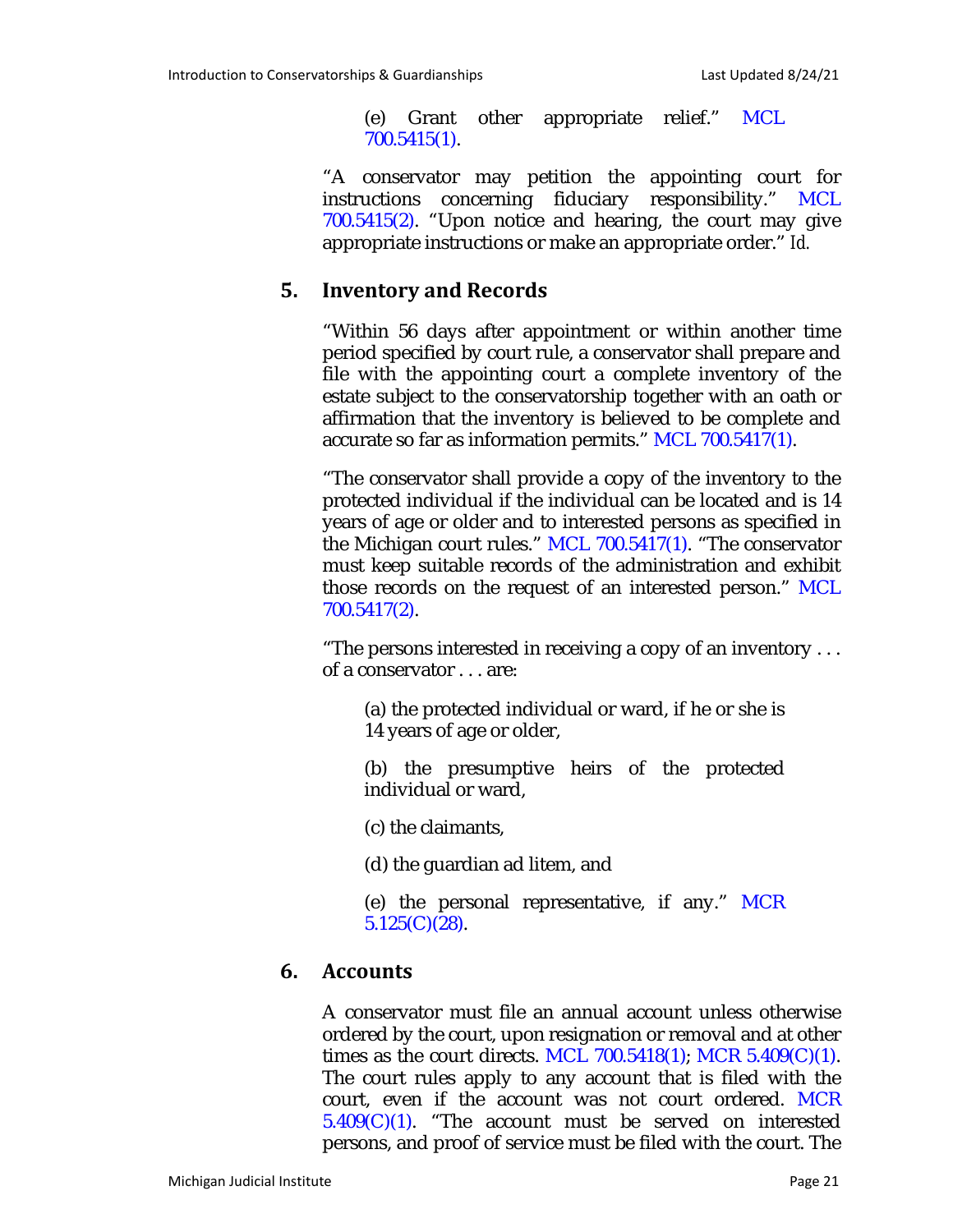copy of the account served on interested persons must include a notice that any objections to the account should be filed with the court and noticed for hearing. When required, an accounting must be filed within 56 days after the end of the accounting period." *Id*.

"On termination of the protected individual's minority or disability, a conservator shall account to the court or to the formerly protected individual or that individual's successors." MCL 700.5418(1). "Subject to appeal or vacation within the time permitted, an order, after notice and hearing, allowing an intermediate account of a conservator adjudicates as to liabilities concerning the matters considered in connection with the accounts, and an order, after notice and hearing, allowing a final account adjudicates as to all previously unsettled liabilities of the conservator to the protected individual or the protected individual's successors relating to the conservatorship." *Id*. "In connection with any account, the court may require a conservator to submit to a physical check of the estate to be made in any manner the court specifies." *Id*.

"The conservator shall provide a copy of an account to the protected individual if the individual can be located and is 14 years of age or older and to interested persons as specified in the Michigan court rules." MCL 700.5418(2).

"The accounting period ends on the anniversary date of the issuance of the letters of authority, unless the conservator selects another accounting period or unless the court orders otherwise. If the conservator selects another accounting period, notice of that selection shall be filed with the court. The accounting period may be a calendar year or a fiscal year ending on the last day of a month. The conservator may use the same accounting period as that used for income tax reporting, and the first accounting period may be less than a year but not longer than a year." MCR  $5.409(C)(2)$ . "On filing, the account may be set for hearing or the hearing may be deferred to a later time." MCR  $5.409(C)(3)$ .

"Unless otherwise ordered by the court, no accounting is required in a minor conservatorship where the assets are restricted or in a conservatorship where no assets have been received by the conservator. If the assets are ordered to be placed in a restricted account, proof of the restricted account must be filed within 28 days of the conservator's qualification or as otherwise ordered by the court. The conservator must file with the court an annual verification of funds on deposit with a copy of the corresponding financial institution statement attached." MCR 5.409(C)(4).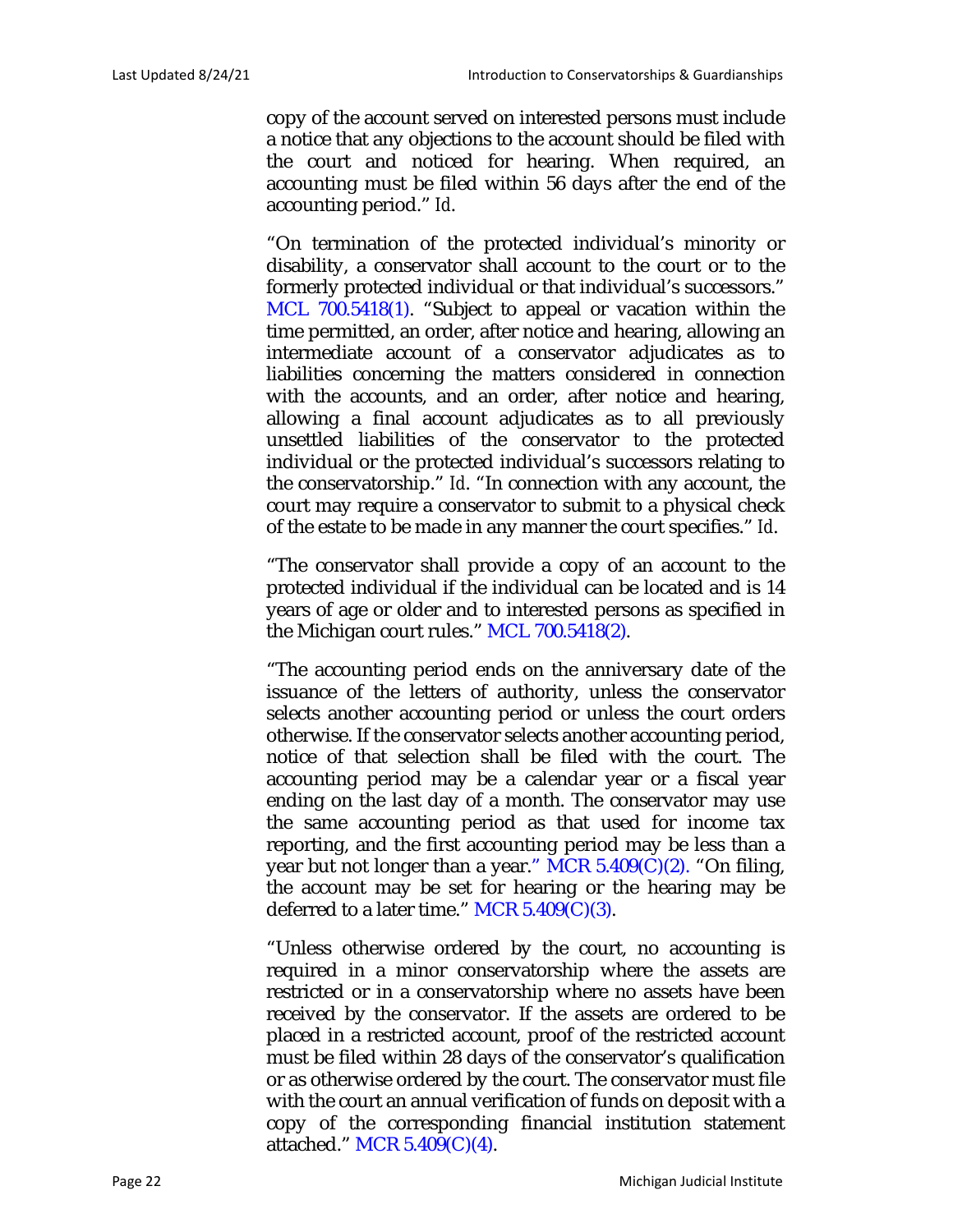"The accounting is subject to the provisions of MCR  $5.310(C)(2)(c)$  and [MCR  $5.310(C)(2)(d)$ ], except that references to a personal representative shall be to a conservator. A copy of the corresponding financial institution statement or a verification of funds on deposit must be filed with the court, either of which must reflect the value of all liquid assets held by a financial institution dated within 30 days after the end of the accounting period, unless waived by the court for good cause." MCR 5.409(C)(5).

"The court shall either review or allow accounts annually, unless no account is required under MCR  $5.409(C)(1)$  or [MCR  $5.409(C)(4)$ ]. Accounts shall be set for hearing to determine whether they will be allowed at least once every three years." MCR 5.409(C)(6).

"A copy of the account must be served on the interested persons as provided by [the court] rules. Notice of hearing to approve the account must be served on interested persons as set out in subchapter 5.100 of these rules." MCR 5.409(D).

"The persons interested in receiving a copy of an . . . account of a conservator . . . are:

(a) the protected individual or ward, if he or she is 14 years of age or older,

(b) the presumptive heirs of the protected individual or ward,

(c) the claimants,

(d) the guardian ad litem, and

(e) the personal representative, if any." MCR  $5.125(C)(28)$ .

"The procedures set out in MCR 5.203, [MCR] 5.204, and  $[MCR]$  5.310(E) apply to . . . conservatorship proceedings, except that references to a personal representative shall be to a  $\ldots$  conservator, as the situation dictates." MCR 5.409 $(E)$ .

"If an individual who is subject to a . . . conservatorship dies, the . . . conservator must give written notification to the court within 14 days of the individual's date of death." MCR 5.409(F). "If accounts are required to be filed with the court, a final account must be filed within 56 days of the date of death." *Id*.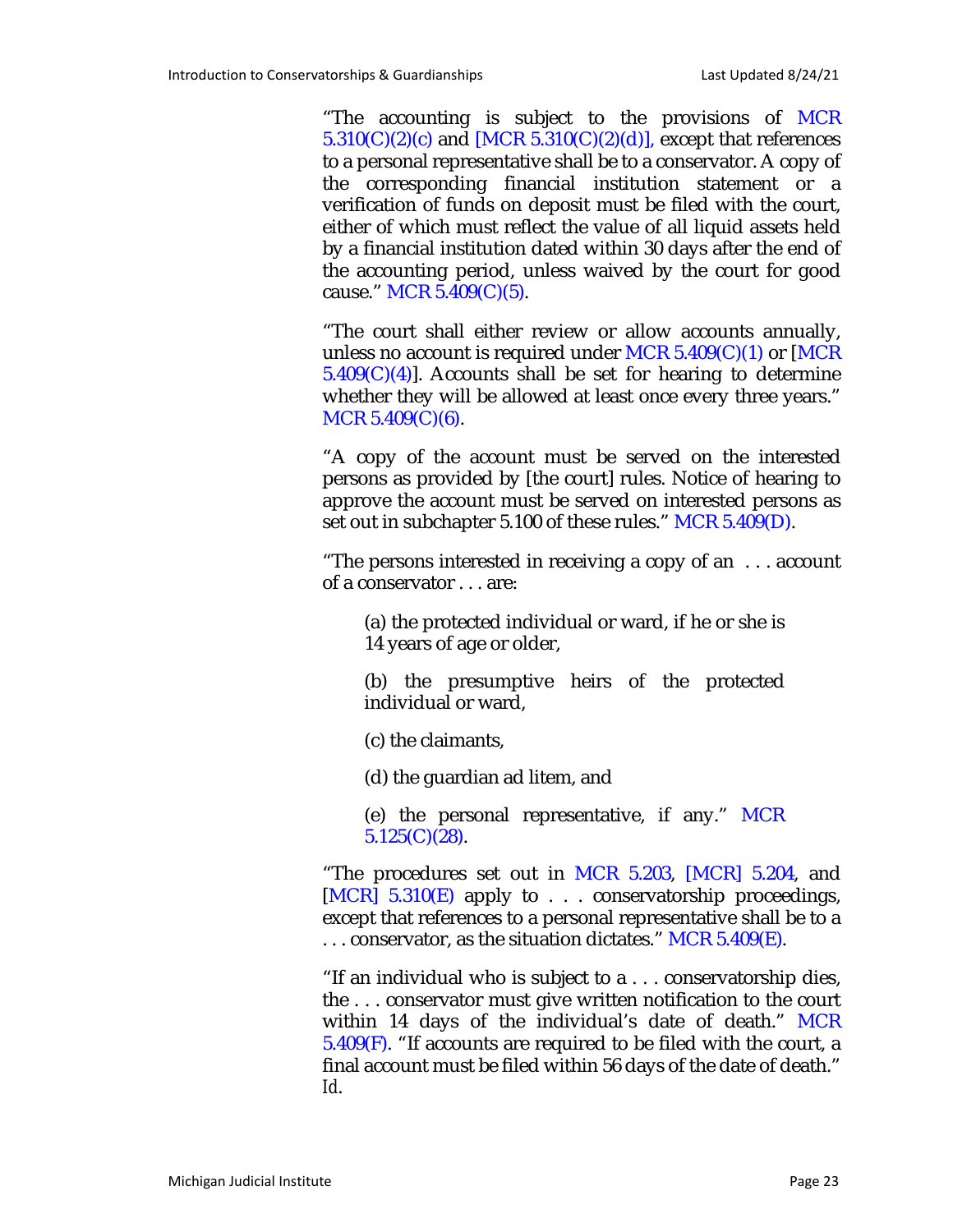#### **7. Settlement**

"A conservator may not enter into a settlement in any court on behalf of the protected person if the conservator will share in the settlement unless a guardian ad litem has been appointed to represent the protected person's interest and has consented to such settlement in writing or on the record or the court approves the settlement over any objection." MCR 5.407.

#### **8. Expansion/Limitation of Powers of Conservator**

"Subject to the restrictions in  $[MCL 700.5407(3)],$ <sup>[9]</sup> at the time of appointment or later, the court may confer on a conservator, in addition to the powers conferred by [MCL 700.5423–MCL 700.5426], any power that the court itself could exercise under [MCL 700.5407(2)(b)-(c)]." MCL 700.5427. "At the time of appointment or later, the court may limit the powers of a conservator otherwise conferred by [MCL 700.5423–MCL 700.5426] or previously conferred by the court, and may at any time remove or modify a limitation." MCL 700.5427. If the court limits a power conferred on the conservator by [MCL 700.5423–MCL 700.5426] or specifies, as provided in [MCL  $700.5419(1)$ , that title to some, but not all, of the protected individual's property vests in the conservator, the limitation or specification of property subject to the conservatorship shall be endorsed upon the letters of appointment." MCL 700.5427.

#### **9. Termination of Conservatorship**

"The court may remove a conservator for good cause, upon notice and hearing, or accept a conservator's resignation." MCL 700.5414. "Upon the conservator's death, resignation, or removal, the court may appoint another conservator." *Id*. "A conservator so appointed succeeds to the title and powers of the predecessor." *Id*.

"The protected individual, conservator, or another interested person may petition the court to terminate the conservatorship." MCL 700.5431. "A protected individual seeking termination is entitled to the same rights and procedures as in an original proceeding for a protective order." *Id*. "Upon determining, after notice and hearing, that the minority or disability of the protected individual has ceased, the court shall terminate the conservatorship." *Id*. "Upon

<sup>&</sup>lt;sup>9</sup> MCL 700.5407(3) requires the court to be satisfied that directing the exercise of certain powers "is in the protected individual's best interests and that the individual is incapable of consenting or has consented to the proposed exercise of the power[.]"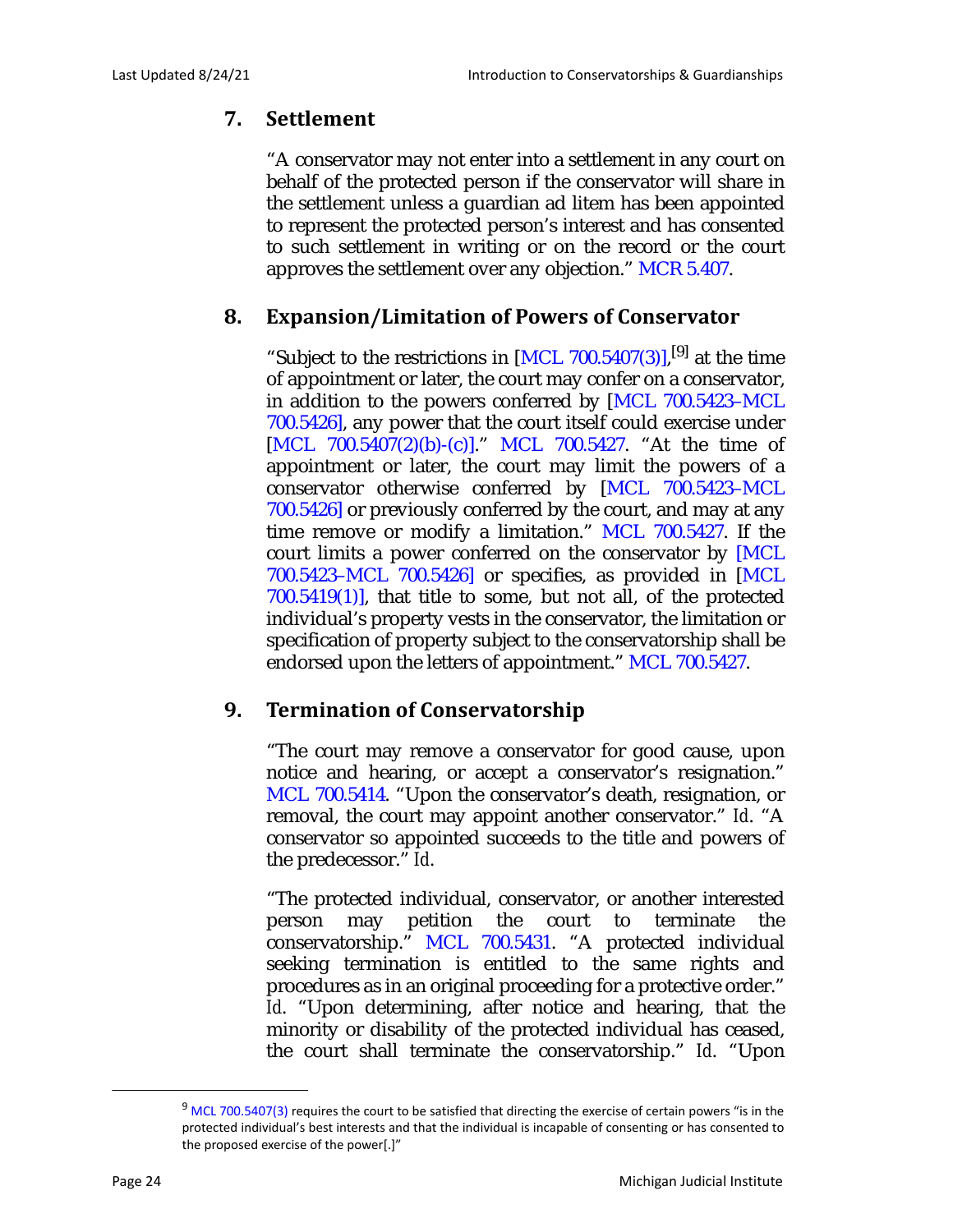termination, title to the estate property passes to the formerly protected individual or to successors subject to the provision in the order for expenses of administration and to directions for the conservator to execute appropriate instruments to evidence the transfer." *Id*.

The persons interested in a petition for the termination of a conservatorship or removal of a conservator are the persons interested in a petition for appointment under MCR  $5.125(C)(25)$  and the conservator. MCR  $5.125(C)(26)$ .

#### **E. Temporary Conservator**

"If a conservator has not been appointed in this state and a petition in a protective proceeding is not pending in this state, a conservator appointed, qualified, and serving in good standing in another state may be appointed immediately as temporary conservator in this state on filing with a court in this state an application for appointment, an authenticated copy of letters of appointment in the other state, and an acceptance of appointment." MCL 700.5433(1). "Letters of conservatorship for the temporary conservator expire 28 days after the date of appointment." *Id.*

"Within 14 days after appointment as temporary conservator under [MCL 700.5433(1)], the conservator shall give notice to all interested persons of his or her appointment and the right to object to the appointment." MCL  $700.5433(2)$ . "On filing proof of service of the notice with the court, the temporary conservator shall be appointed full conservator and the court shall issue letters of conservatorship accordingly." *Id*.

"If an objection is filed to a conservatorship under [MCL 700.5433], the conservatorship continues unless a court in this state enters an order removing a conservator." MCL 700.5433(3).

#### <span id="page-24-0"></span>**F. Powers and Duties of Court**

"The court shall exercise the authority conferred in [MCL 700.5401 *et seq*.] to encourage the development of maximum self-reliance and independence of a protected individual and shall make protective orders only to the extent necessitated by the protected individual's mental and adaptive limitations and other conditions warranting the procedure." MCL 700.5407(1). "Accordingly, the court may authorize a protected individual to function without the consent or supervision of the individual's conservator in handling part of his or her money or property, including authorizing the individual to maintain an account with a financial institution." *Id*.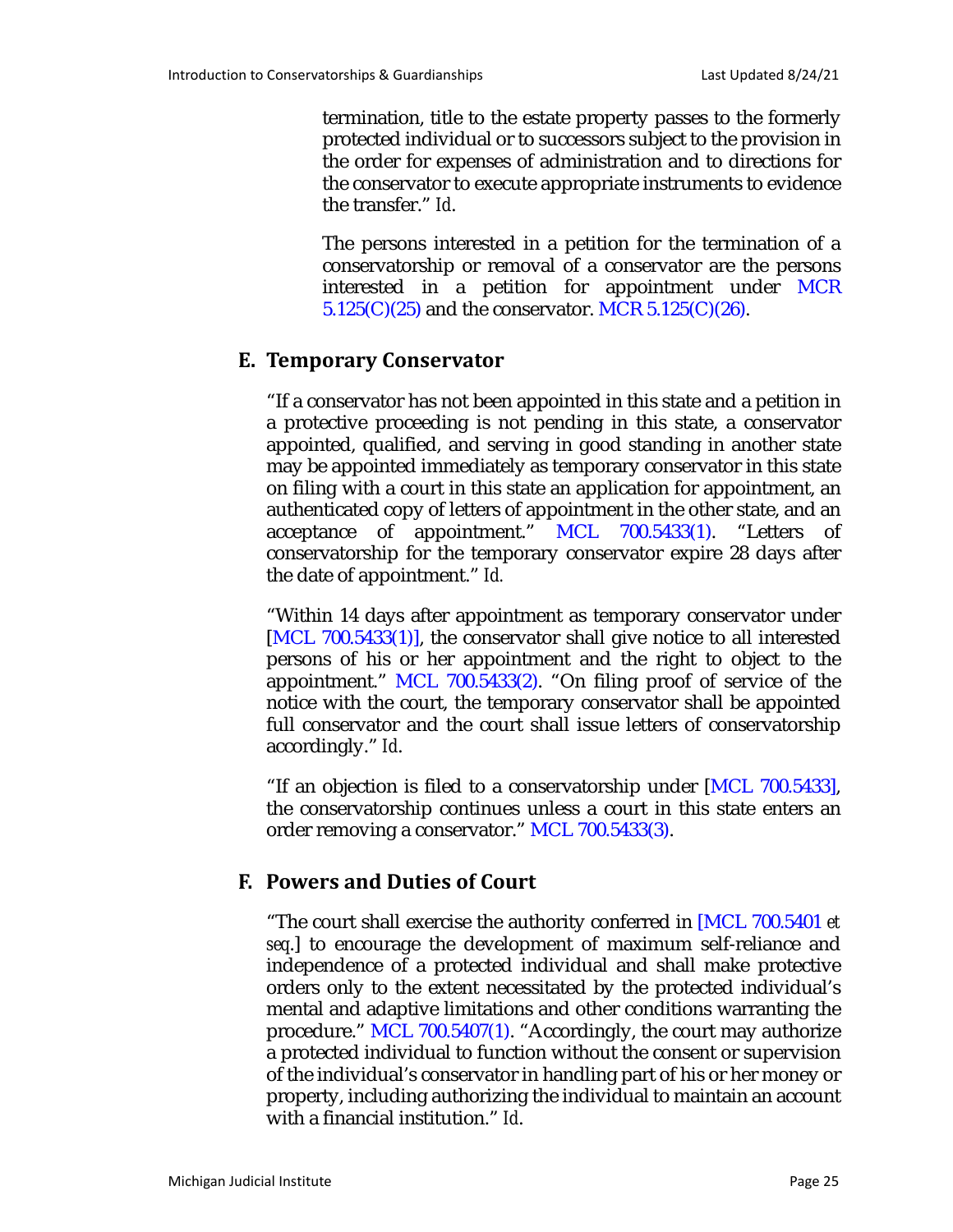"[W]hen considering a petition for conservatorship, a probate court should approach the task from a perspective of respect for [an] individual's right to acquire, enjoy, and dispose of his or her property as the individual sees fit." *In re Bittner Conservatorship*, 312 Mich App 227, 242 (2015). "Any restrictions on this fundamental right must be narrowly tailored to the individual's specific capabilities and incapacities, bearing in mind the heightened evidentiary threshold for judicial interference." *Id*. at 242.

"To the extent the individual is authorized to function autonomously, a person may deal with the individual as though the individual is mentally competent." MCL 700.5407(1).

"The court has the following powers that may be exercised directly or through a conservator in respect to a protected individual's estate and business affairs:

(a) While a petition for a conservator's appointment or another protective order is pending and after preliminary hearing and without notice to others, the court has the power to preserve and apply property of the individual to be protected as may be required for the support of the individual or the individual's dependents.

(b) After hearing and upon determining that a basis for an appointment or other protective order exists with respect to a minor without other disability, the court has all those powers over the minor's estate and business affairs that are or may be necessary for the best interests of the minor and members of the minor's immediate family.

(c) After hearing and upon determining that a basis for an appointment or other protective order exists with respect to an individual for a reason other than minority, the court, for the benefit of the individual and members of the individual's immediate family, has all the powers over the estate and business affairs that the individual could exercise if present and not under disability, except the power to make a will. Those powers include, but are not limited to, all of the following:

(*i*) To make gifts.

(*ii*) To convey or release a contingent or expectant interest in property including marital property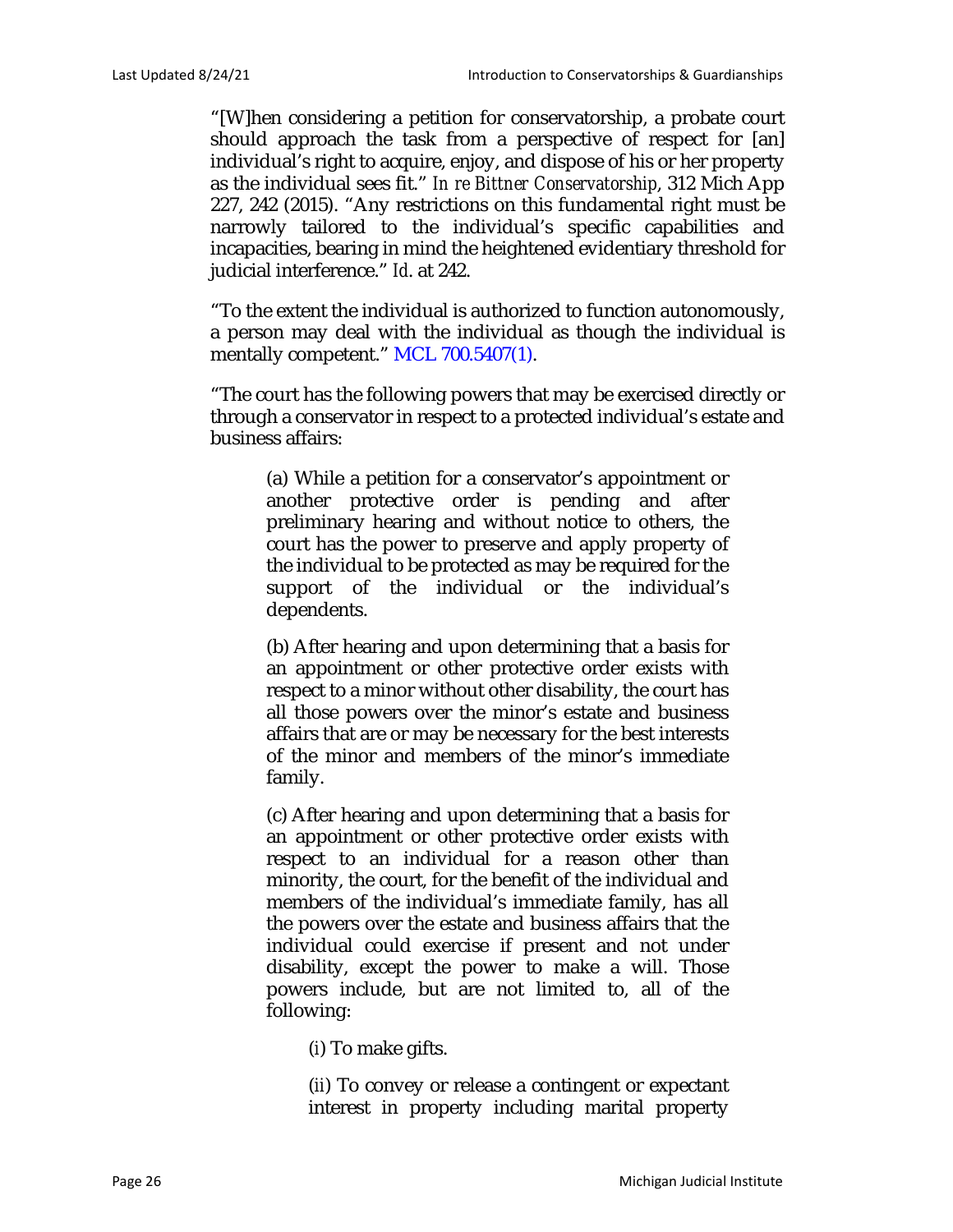rights and a right of survivorship incident to joint tenancy by the entirety.

(*iii*) To exercise or release a power held by the protected individual as personal representative, custodian for a minor, conservator, or donee of a power of appointment.

(*iv*) To enter into a contract.

(*v*) To create a revocable or irrevocable trust of estate property that may extend beyond the disability or life of the protected individual.

(*vi*) To exercise an option of the protected individual to purchase securities or other property.

(*vii*) To exercise a right to elect an option and change a beneficiary under an insurance or annuity policy and to surrender the policy for its cash value.

(*viii*) To exercise a right to an elective share in the estate of the individual's deceased spouse.

(*ix*) To renounce or disclaim an interest by testate or intestate succession or by inter vivos transfer." MCL 700.5407(2).

"The court may exercise or direct the exercise of the following powers only if satisfied, after the notice and hearing, that it is in the protected individual's best interests and that the individual is either incapable of consenting or has consented to the proposed exercise of power:

(a) To exercise or release a power of appointment of which the protected individual is donee.

(b) To renounce or disclaim an interest.

(c) To make a gift in trust or otherwise exceeding 20% of a year's income of the estate.

(d) To change a beneficiary under an insurance and annuity policy." MCL 700.5407(3).

"A determination that a basis for a conservator's appointment or another protective order exists has no effect on the protected individual's capacity." MCL 700.5407(4).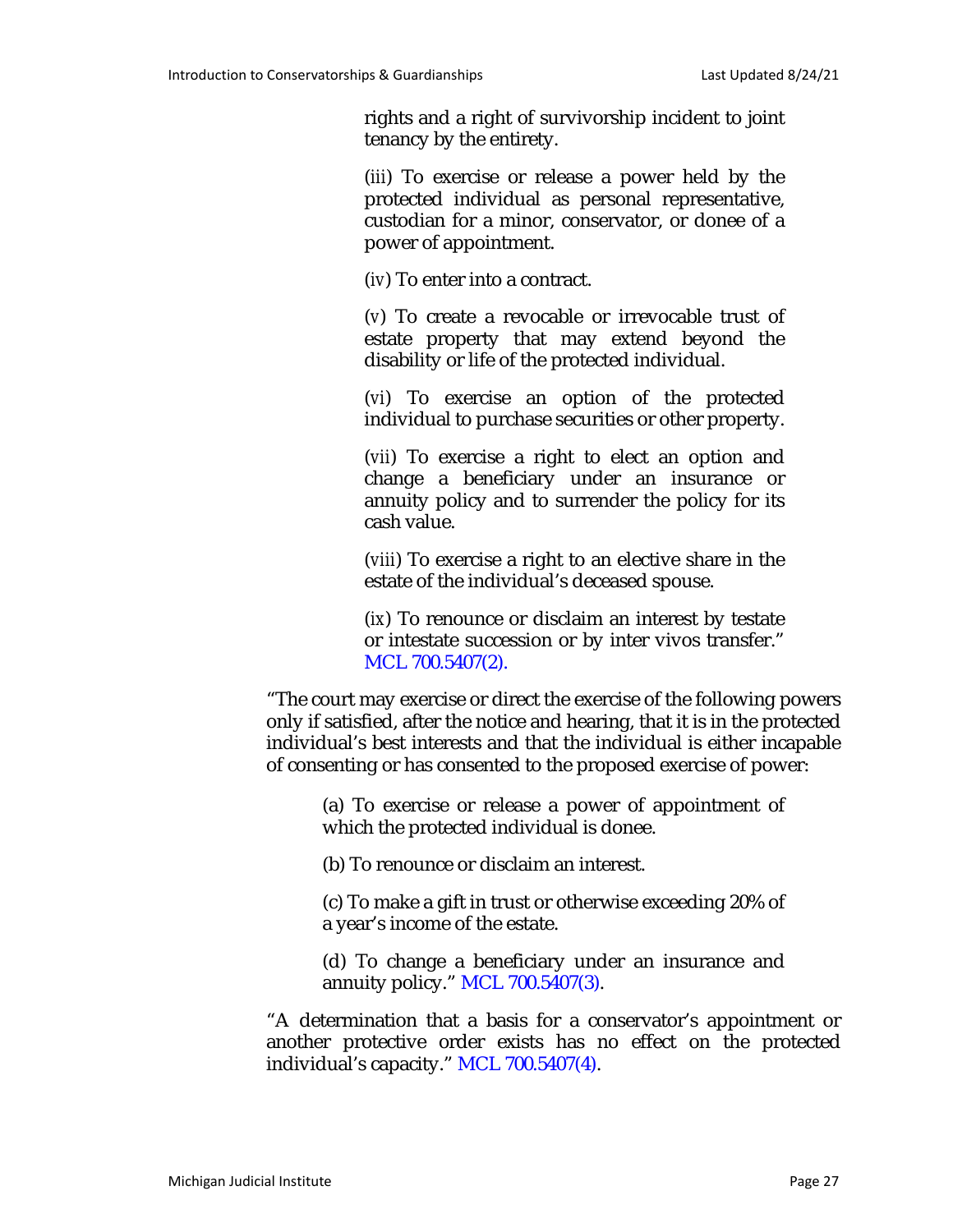#### <span id="page-27-0"></span>**G. Protective Arrangements**

"If it is established in a proper proceeding that a basis exists as described in [MCL 700.5401] for affecting an individual's property and business affairs, the court, without appointing a conservator, may authorize, direct, or ratify a transaction necessary or desirable to achieve a security, service, or care arrangement meeting the protected individual's foreseeable needs." MCL 700.5408(1).

"Protective arrangements include, but are not limited to[:]

- payment, delivery, deposit, or retention of money or property;
- sale, mortgage, lease or other transfer of property;
- entry into an annuity contract, contract for life care, deposit contract, or contract for training and education; or
- an addition to or establishment of a suitable trust." MCL 700.5408(1) (bullets added).

MCL 700.5408(1) "provides a probate court with tools for crafting orders that balance personal rights with demonstrated needs for protection." *In re Bittner Conservatorship*, 312 Mich App 227, 242 (2015). The court must "carefully and thoughtfully consider whether arrangements less intrusive than a conservatorship will adequately protect an individual's property as well as his or her autonomy." *Id*. at 243.

"If it is established in a proper proceeding that a basis exists as described in [MCL 700.5401] for affecting an individual's property and business affairs, the court, without appointing a conservator, may authorize, direct, or ratify a contract, trust, or other transaction relating to the protected individual's property and business affairs if the court determines that the transaction is in the protected individual's best interests." MCL 700.5408(2).

"Before approving a protective arrangement or other transaction under [MCL 700.5408], the court shall consider the interests of the protected individual's creditors and dependents and, in view of the disability, whether the protected individual needs the continuing protection of a conservator." MCL 700.5408(3).

"The court may appoint a special conservator to assist in the accomplishment of a protective arrangement or other transaction authorized under [MCL 700.5408]." MCL 700.5408(3). "The special conservator has the authority conferred by the order and serves until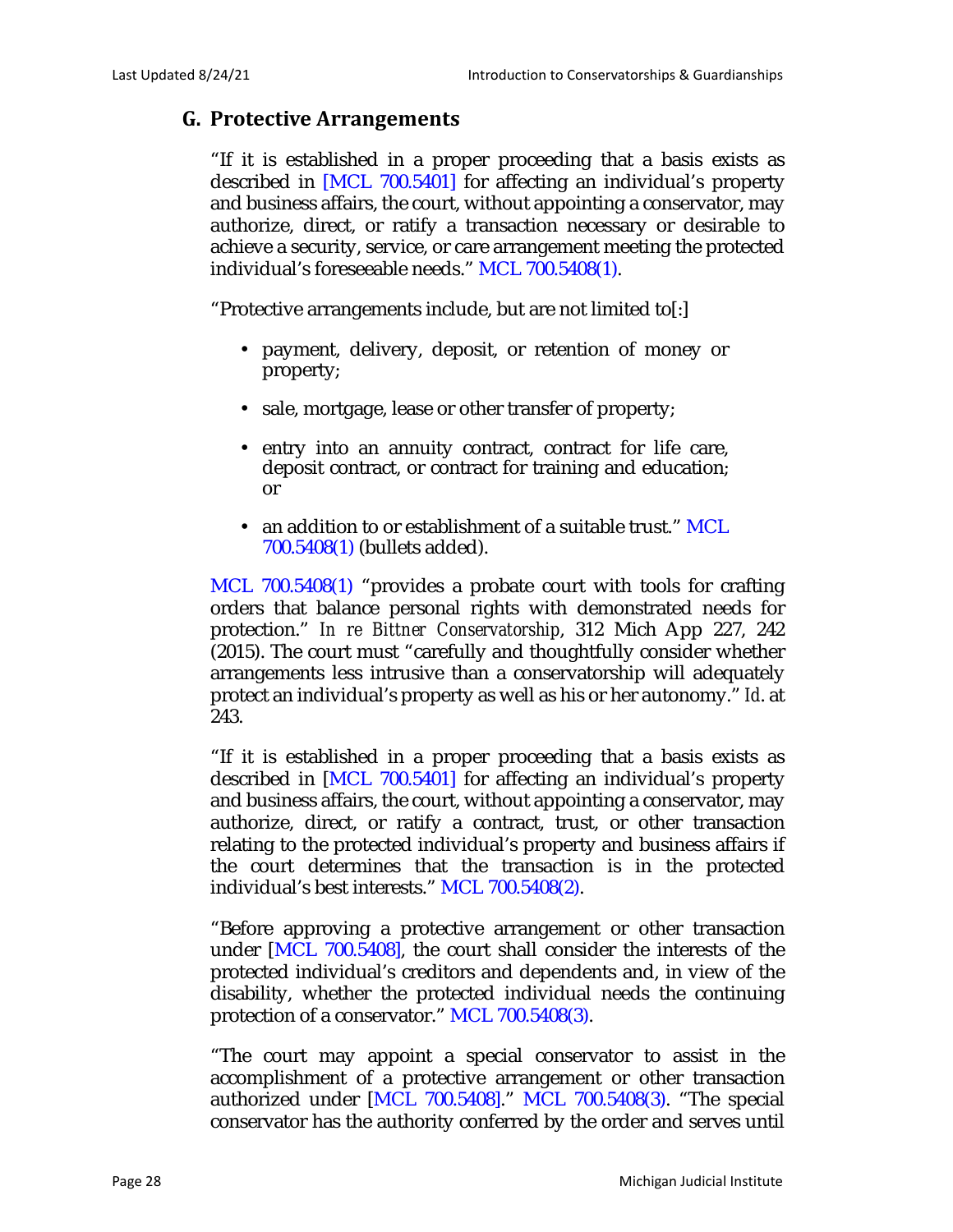discharged by order after reporting to the court on all matters done under the appointment order." *Id*.

Court forms to use:

*What You Need to Know before Filing a Petition to Appoint a Conservator,* PC 667

*Notice on Petition for Conservator or Protective Order*, PC 668

*Petition for Appointment of Conservator and/or Protective Order*, PC 639

*Order Regarding Petition for Protective Order*, PC 644

#### <span id="page-28-0"></span>**1.2 Appointment of Guardian of Incapacitated Individual**

"In Michigan, laws concerning the affairs of protected individuals and legally incapacitated individuals are set forth in [the Estates & Protected Individuals Code (EPIC), MCL 700.1101 *et seq*.]. See MCL 700.1201(a)." *In re Estate of Vansach*, 324 Mich App 371, 382 (2018). In particular, Article V of EPIC contains statutes governing guardians of incapacitated individuals. For purposes of EPIC, "'[i]ncapacitated individual' means an individual who is impaired by reason of mental illness, mental deficiency, physical illness or disability, chronic use of drugs, chronic intoxication, or other cause, not including minority, to the extent of lacking sufficient understanding or capacity to make or communicate informed decisions." MCL 700.1105(a).

#### **A. Appointment by Court**

#### **1. Petition Requirements**

"An individual in his or her own behalf, or any person interested in the individual's welfare, may petition for a finding of incapacity and appointment of a guardian. The petition must contain specific facts about the individual's condition and specific examples of the individual's recent conduct that demonstrate the need for a guardian's appointment." MCL 700.5303(1).

"Before a petition is filed under [MCL 700.5303], the court shall provide the person intending to file the petition with written information that sets forth alternatives to appointment of a full guardian, including, but not limited to, a limited guardian, conservator, patient advocate designation, do-not-resuscitate order, physician orders for scope of treatment form,  $\frac{1}{10}$  or durable power of attorney with or without limitations on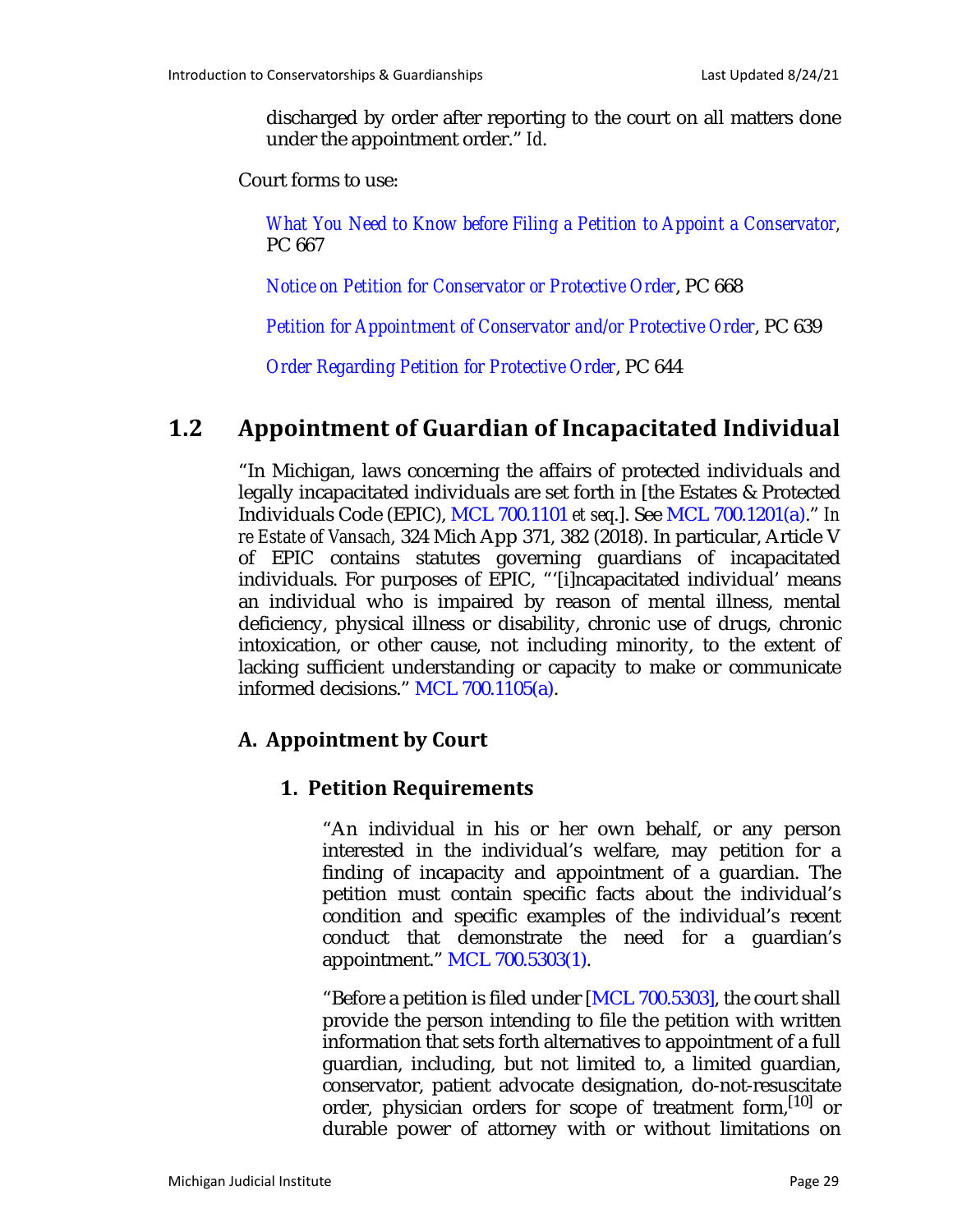purpose, authority, or time period, and an explanation of each alternative." MCL 700.5303(2).

A petition for the appointment of a guardian may contain multiple prayers for relief. MCR 5.402(A).

"Upon the filing of a petition under  $[MCL 700.5303(1)]$ , the court shall set a date for hearing on the issue of incapacity. Unless the allegedly incapacitated individual has legal counsel of his or her own choice, the court shall appoint a guardian ad litem to represent the person in the proceeding." MCL 700.5303(3).

#### **2. Jurisdiction**

#### **a. Jurisdiction Over Guardianship Proceedings**

"The court in the county where the ward resides has concurrent jurisdiction over resignation, removal, accounting, and other proceedings relating to the guardianship with the court that appointed the guardian or in which acceptance of a parental or spousal appointment was filed." MCL 700.5317(1).

"If the court in the county where the ward resides is not the court in which acceptance of appointment is filed, the court in which a proceeding is commenced after the appointment in appropriate cases must notify the other court, in this state or another state, and after consultation with that court, shall determine whether to retain jurisdiction or transfer the proceeding to the other court, whichever is in the best interests of the ward." MCL 700.5317(2).

#### **b. Connection of Individual to State**

"The court has jurisdiction over the appointment of a guardian under [MCL 700.5301 *et seq*.] if any of the following apply:

(a) The individual for whom a guardian is sought resides in this state.

<sup>10</sup> MCL 700.1106(r) defines *physician orders for scope of treatment form* (POST form) as "that term as defined in . . . the public health code, 1978 PA 368, MCL 333.5674." Under MCL 333.5674(7), this term "means the standardized POST form described in [MCL 333.5676]. A POST form is not an advance health care directive."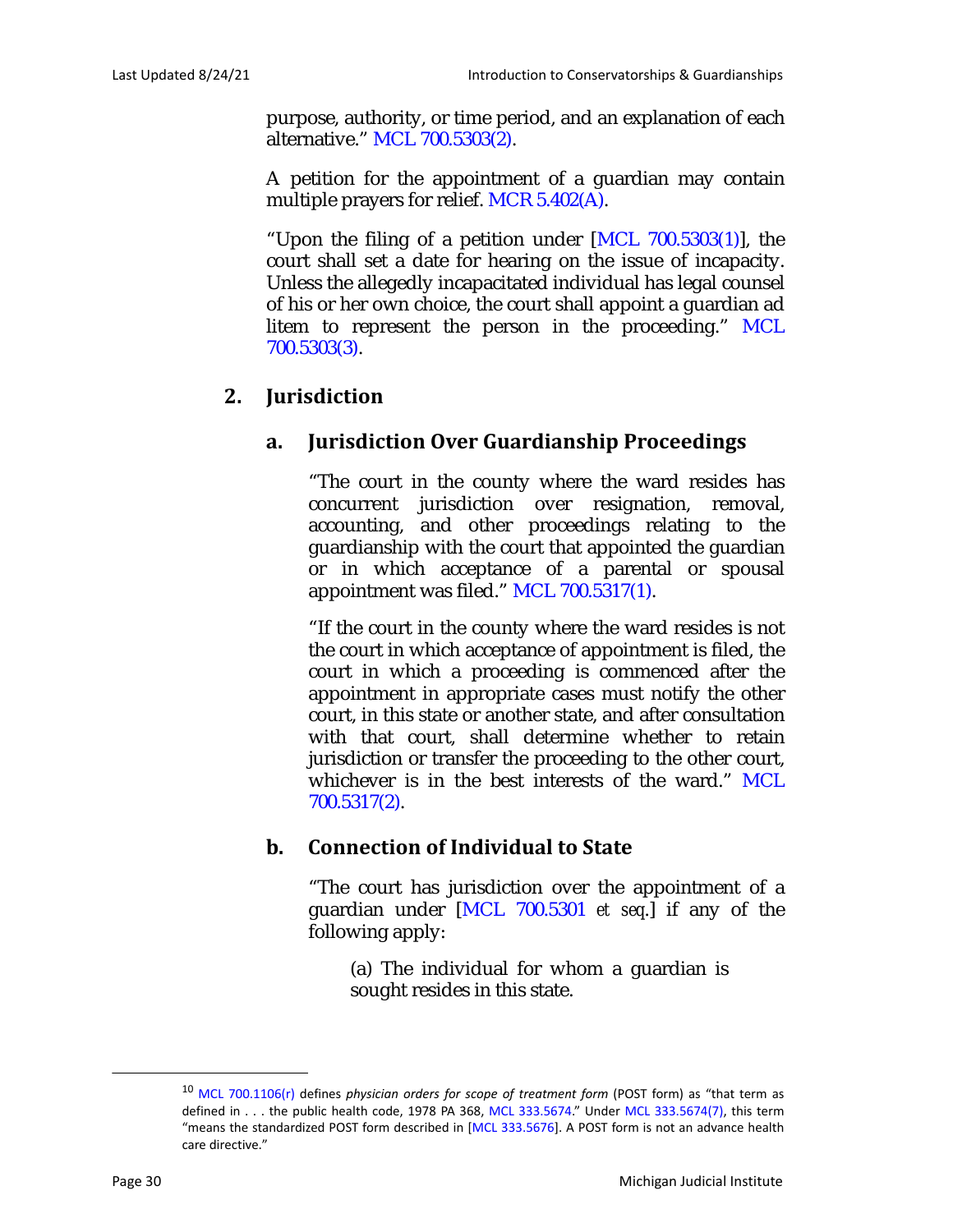(b) The individual for whom a guardian is sought is present in this state and has a significant connection to this state." MCL 700.5301b(1).

"In determining if the individual for whom a guardian is sought has a significant connection to this state under  $[ML 700.5301b(1)(b)]$ , the court shall consider all of the following factors:

(a) The wishes of the individual.

(b) The location of the individual's family and other interested persons.

(c) The length and time the individual was present in this state and the duration of any absence.

(d) The location of the individual's property.

(e) The extent to which the individual has ties to this state, such as voting registration, state tax return filing, vehicle registration, driver license, social relationship, and receipt of services.

(f) Any other factor the court considers relevant." MCL 700.5301b(2).

#### **3. Venue**

"The venue for a guardianship proceeding for an incapacitated individual is in the place where the incapacitated individual resides or is present." MCL 700.5302. "If the incapacitated individual is admitted to an institution by order of a court of competent jurisdiction, venue is also in the county in which that court is located." *Id*.

#### **4. Notice**

"In a proceeding for the appointment . . . of an incapacitated individual's guardian, other than the appointment of a temporary guardian, . . . , notice of hearing must be given [by the petitioner] to each of the following:

(a) The ward or the individual alleged to be incapacitated and that individual's spouse, parents, and adult children.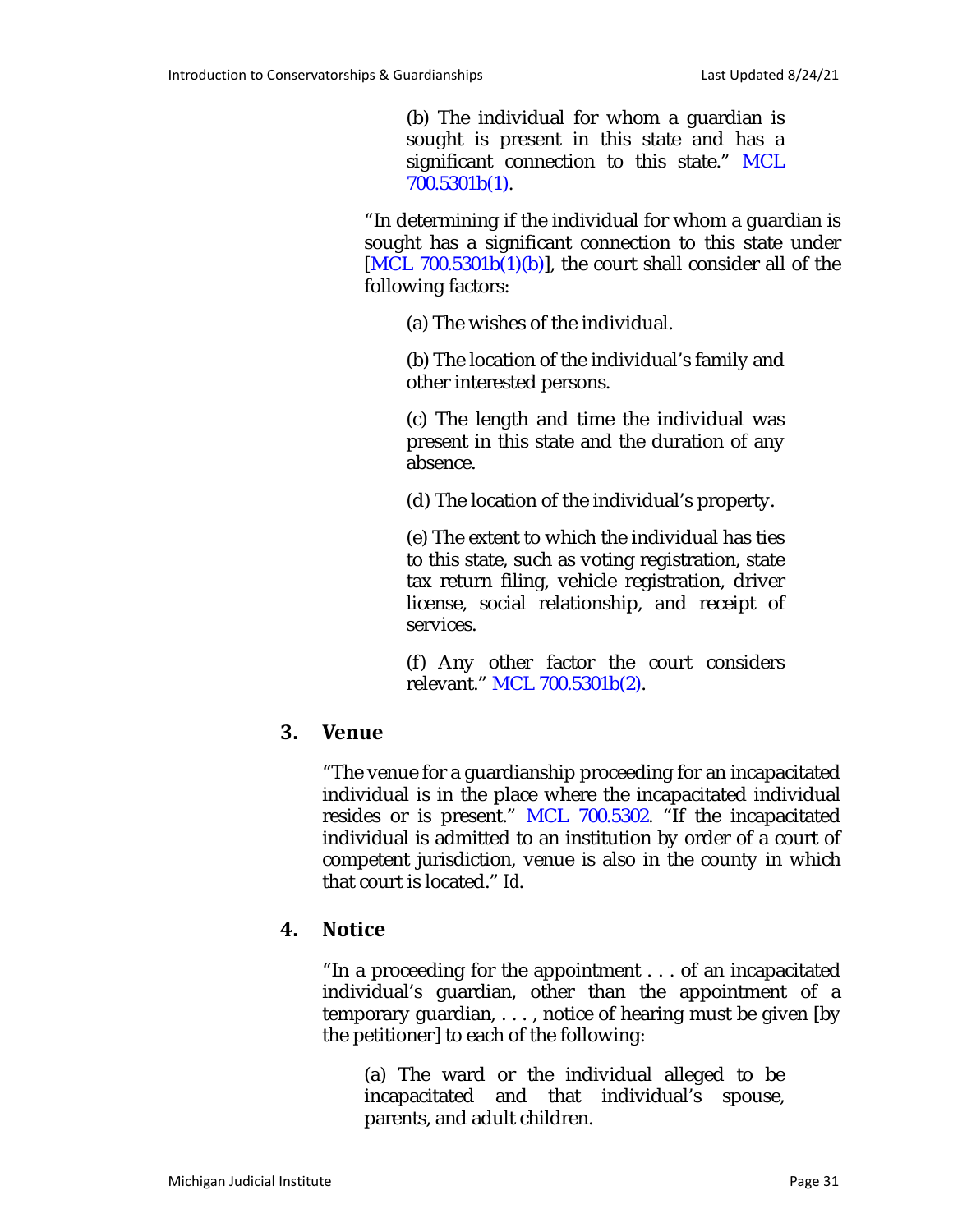(b) A person who is serving as the guardian or conservator or who has the individual's care and custody.

(c) If known, a person named as attorney in fact under a durable power of attorney.

(d) If no other person is notified under [MCL  $700.5311(1)(a)-(c)$ , at least 1 of the individual's closest adult relatives, if any can be found." MCL 700.5311(1). See also MCR 5.402(C).

"Notice must be served personally on the alleged incapacitated individual." MCL 700.5311(2). "Notice to all other persons must be given as prescribed by court rule." *Id*. See also MCR 5.402(C), which provides, in part, that "[r]egardless of statutory provisions, an interested person may be served the notice by mail, personal service, or when necessary, publication. However, if the person who is the subject of the petition is 14 years of age or older, notice of the initial hearing must be served on the person personally unless another method of service is specifically permitted in the circumstances."

"The persons interested in an application for appointment of a guardian of an incapacitated individual by a guardian appointed in another state or in a petition for appointment of a guardian of an alleged incapacitated individual are

(a) the alleged incapacitated individual or the incapacitated individual,

(b) if known, a person named as attorney in fact under a durable power of attorney,

(c) the alleged incapacitated individual's spouse or the incapacitated individual's spouse,

(d) the alleged incapacitated individual's adult children and the individual's parents or the incapacitated individual's adult children and parents,

(e) if no spouse, adult child, or parent is living, the presumptive heirs of the individual,

(f) the person who has the care and custody of the alleged incapacitated individual or of the incapacitated individual,

(g) the nominated guardian, and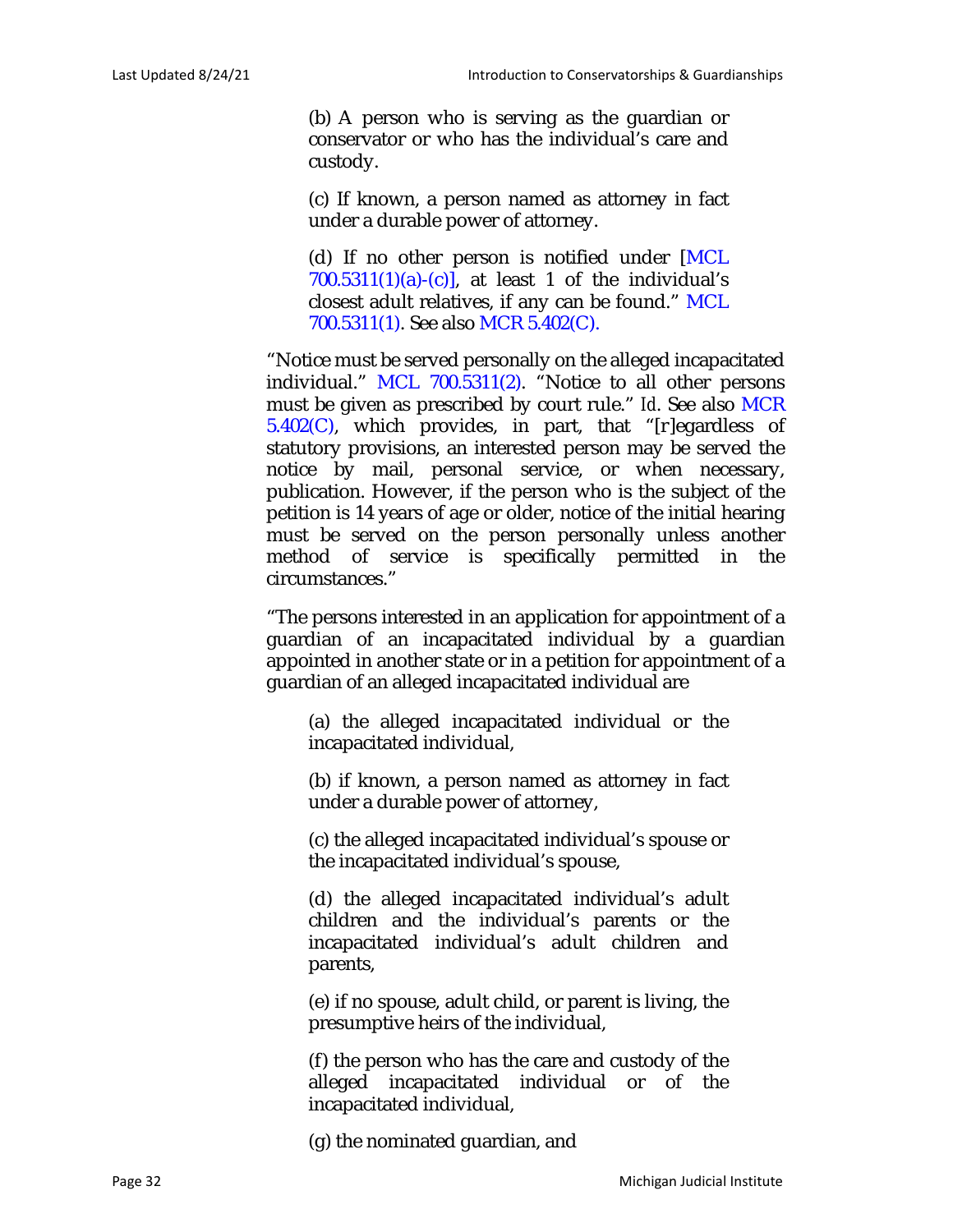(h) if known by the petitioner or applicant, a guardian or conservator appointed by a court in another state to have care and control of the incapacitated individual." MCR 5.125(C)(23).

"In a proceeding for a guardian's appointment under [MCL 700.5303] and [MCL 700.5304], a copy of the petition must be attached to the hearing notice, and the notice to the alleged incapacitated individual must contain all of the following information:

(a) The nature, purpose, and legal effects of the appointment of a guardian.

(b) The alleged incapacitated individual's rights in the proceeding, including the right to appointed legal counsel." MCL 700.5311(3).

"Waiver of notice by the individual alleged to be incapacitated is not effective unless the individual attends the hearing . . . ." MCL 700.5311(2).

#### **5. Court-Ordered Examination of Alleged Incapacitated Individual**

The court may order an individual be examined by a courtappointed physician or mental health professional. MCL 700.5304(1). The physician or mental health professional must submit a written report to the court at least five days before the hearing set under MCL 700.5303. MCL 700.5304(1); MCR  $5.405(A)(1)$ . The physician or mental health professional must also promptly inform the parties that the report has been filed and is available. MCR  $5.405(A)(1)$ . The court may issue on its own initiative, or any party may secure, a subpoena to compel the preparer of the report to testify. MCR  $5.405(A)(1)$ .

"A report prepared as provided in [MCL 700.5304(1)] shall not be made a part of the proceeding's public record, but shall be available to the court or an appellate court in which the proceeding is subject to review, to the alleged incapacitated individual, to the petitioner, to their respective legal counsels, and to other persons as the court directs." MCL 700.5304(1). "The report may be used as provided in the Michigan rules of evidence." *Id*.

"The court may receive into evidence without testimony a written report of a physician or mental health professional who examined an individual alleged to be incapacitated, provided that a copy of the report is filed with the court five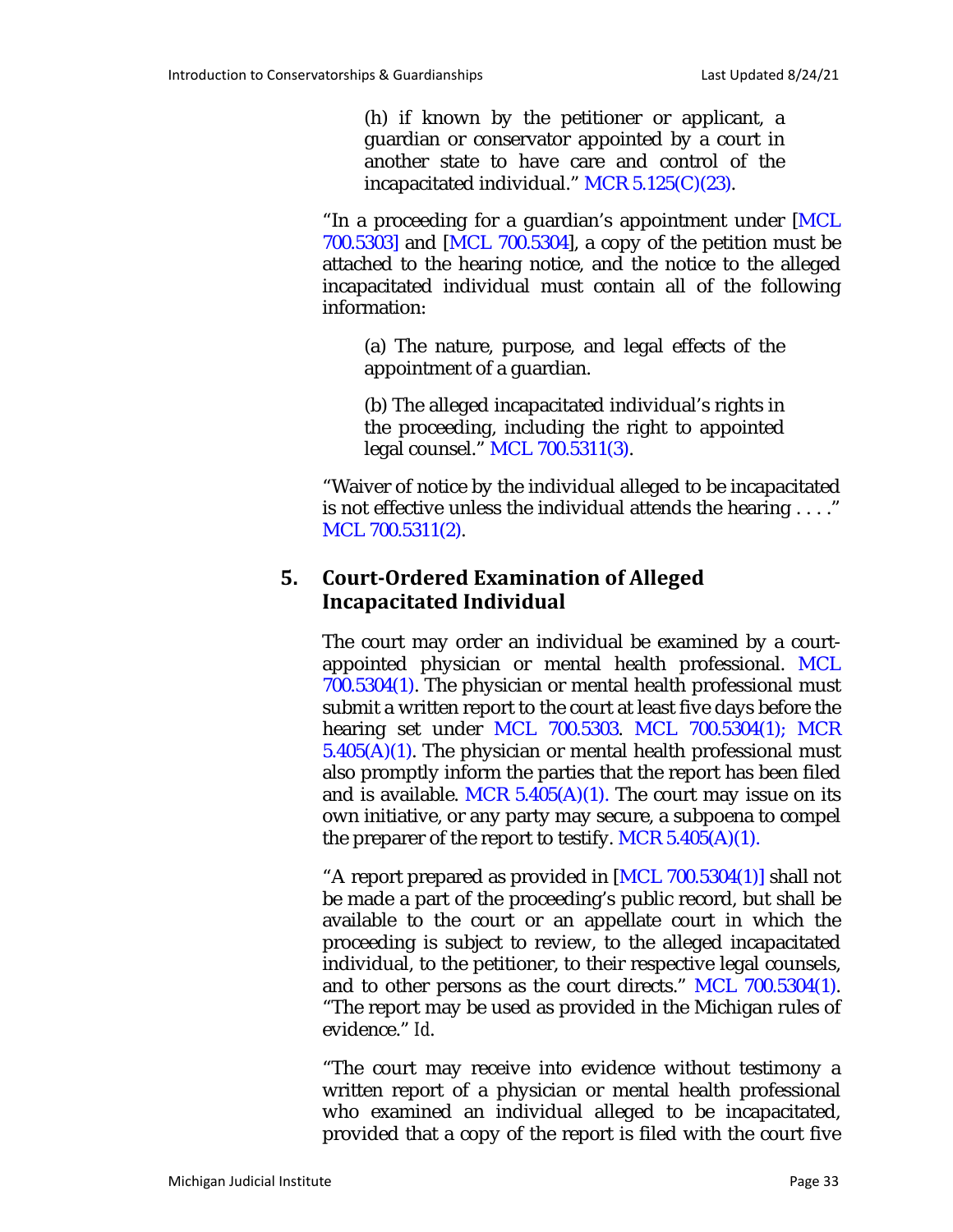days before the hearing and that the report is on the form required by the state court administrator." MCR  $5.405(A)(1)$ .

A court-ordered report may be used in guardianship proceedings regardless of privilege. MCR 5.405(A)(2).

"As a condition of receiving payment, the physician or mental health professional must submit an itemized statement of services and expenses for approval." MCR  $5.405(A)(3)$ . "In reviewing a statement, the court must consider the time required for examination, evaluation, preparation of reports and court appearances; the examiner's experience and training; and the local fee for similar services." *Id*.

"A report prepared under [MCL 700.5304] shall contain all of the following:

(a) A detailed description of the individual's physical or psychological infirmities.

(b) An explanation of how and to what extent each infirmity interferes with the individual's ability to receive or evaluate information in making decisions.

(c) A listing of all medications the individual is receiving, the dosage of each medication, and a description of the effects each medication has upon the individual's behavior.

(d) A prognosis for improvement in the individual's condition and a recommendation for the most appropriate rehabilitation plan.

(e) The signatures of all individuals who performed the evaluations upon which the report is based." MCL 700.5304(3).

#### **6. Independent Examination of Alleged Incapacitated Individual**

"The alleged incapacitated individual has the right to secure an independent evaluation, at his or her own expense or, if indigent, at the expense of the state." MCL 700.5304(2). "Compensation for an independent evaluation at public expense shall be in an amount that, based upon time and expense, the court approves as reasonable." *Id*. See also MCR  $5.405(A)(3)$ .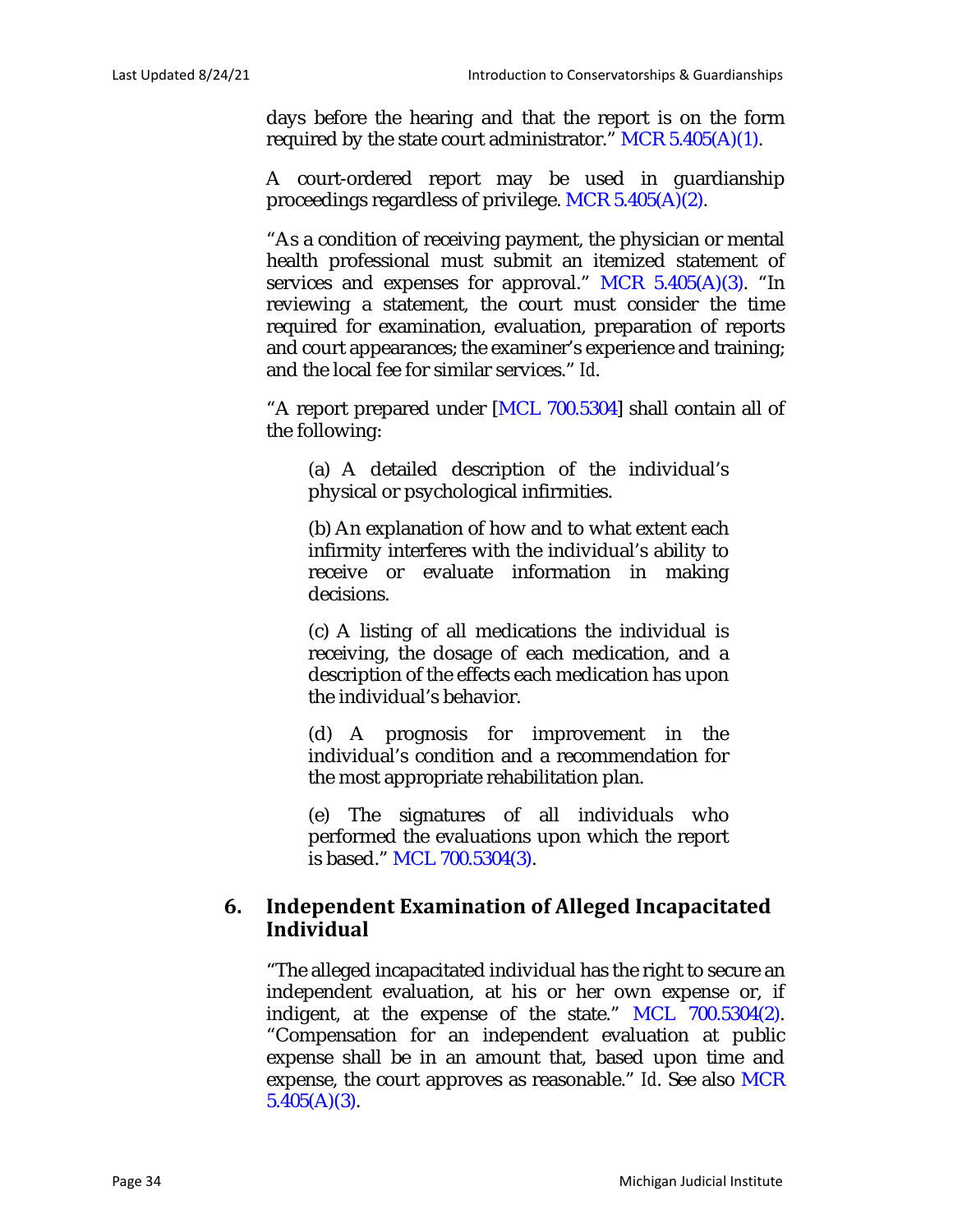"Any privilege regarding a report made as part of an independent evaluation at the request of a respondent is waived if the respondent seeks to have the report considered in the proceedings."  $MCR$  5.405(A)(2).

#### **7. Videoconferencing Technology**

"Except as otherwise prescribed by this rule, upon request of any participant or sua sponte, the court may allow the use of videoconferencing technology under [Chapter 5, Probate Court] in accordance with MCR 2.407." MCR 5.140(A). "The use of videoconferencing under this chapter must be in accordance with the standards established by the State Court Administrative Office. All proceedings at which videoconferencing technology is used must be recorded verbatim by the court." MCR 5.140(D).

"In a proceeding concerning a conservatorship, guardianship, or protected individual, if the subject of the petition wants to be physically present, the court must allow the individual to be present." MCR 5.140(C).

#### **8. Hearing**

Upon the filing of a petition under MCL 700.5303(1), the court must schedule a hearing on the issue of incapacity. MCL 700.5303(3). "The issue of incapacity may be determined at a closed hearing without a jury if requested by the individual alleged to be incapacitated or that individual's legal counsel." MCL 700.5304(6).

"The individual alleged to be incapacitated is entitled to be present at the hearing in person, and to see or hear all evidence bearing upon the individual's condition." MCL 700.5304(4). If the individual wishes to be present at the hearing, all practical steps must be taken to ensure his or her presence, including, if necessary, moving the hearing site." *Id*. "When hearings are not held in the courtroom where the court ordinarily sits, the court shall ensure a quiet and dignified setting that permits an undisturbed proceeding and inspires the participants' confidence in the integrity of the judicial process." MCR 5.405(B).

"The individual is entitled to be represented by legal counsel, to present evidence, to cross-examine witnesses, including the court-appointed physician or mental health professional and the visitor, and to trial by jury." MCL 700.5304(5).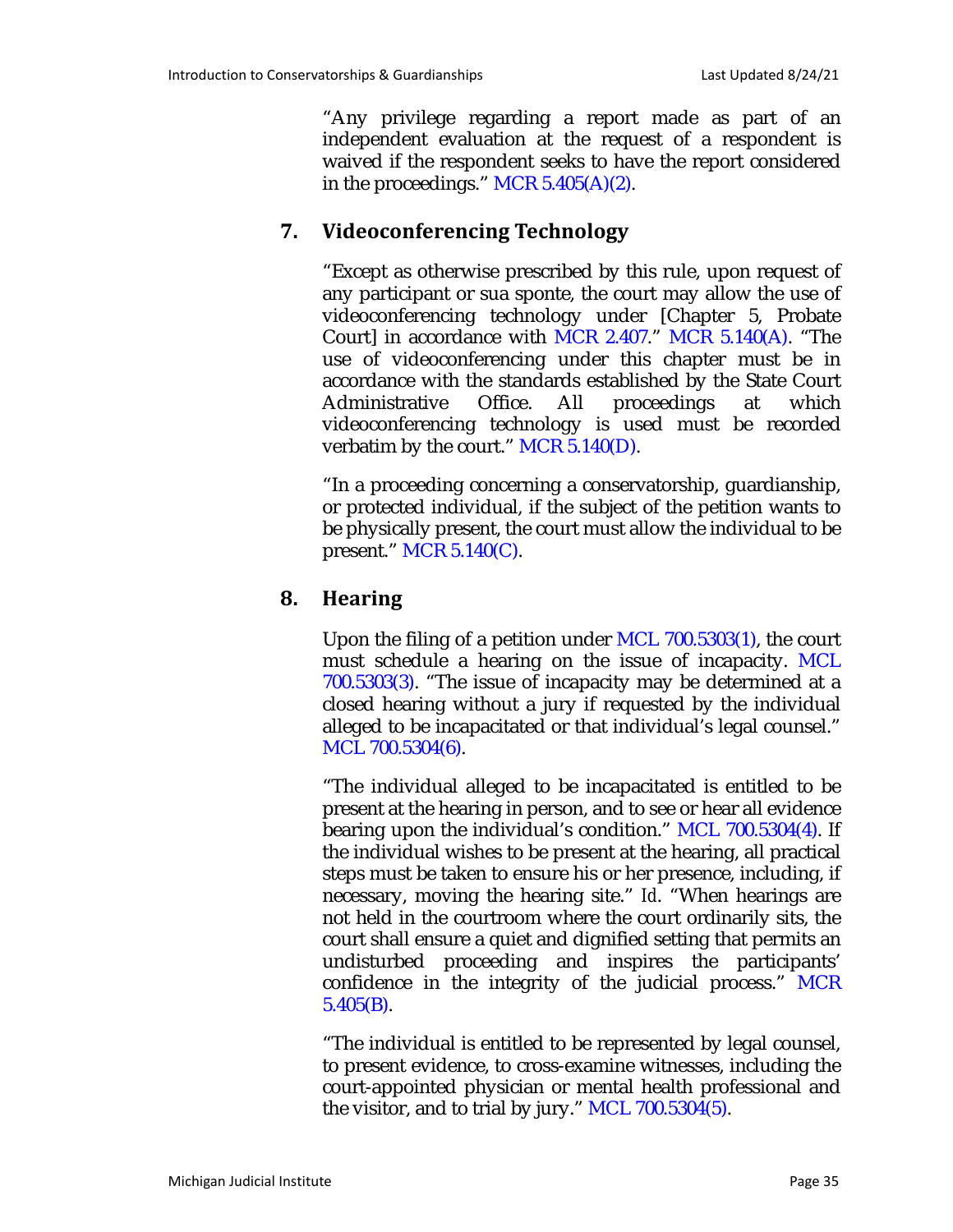#### **9. Guardian Qualifications and Appointment Priority**

A guardian must be competent and cannot be an agency that financially benefits from providing services to the legally incapacitated individual. MCL 700.5313(1). In addition, the guardian must be "suitable and willing to serve[.]" MCL 700.5313(2). "[A] 'suitable' guardian is one who is qualified and able to provide for the ward's care, custody, and control." *In re Redd Guardianship*, 321 Mich App 398, 408 (2017). "[The] probate court must use the preponderance-of-the-evidence standard when determining whether a person is 'suitable' to serve as a ward's guardian under MCL 700.5313(2)." *Redd*, 321 Mich App at 410 (noting that under the EPIC, "one standard clear and convincing evidence—applies to whether a person should become a ward, but a different standard preponderance of the evidence—applies to whether a particular person is suitable to be the ward's guardian[]").

"In appointing a guardian under [MCL 700.5313], the court shall appoint a person . . . in the following order of priority:

(a) A person previously appointed, qualified, and serving in good standing as guardian for the legally incapacitated individual in another state.

(b) A person the individual subject to the petition chooses to serve as guardian.

(c) A person nominated as guardian in a durable power of attorney or other writing by the individual subject to the petition.

(d) A person named by the individual as a patient advocate or attorney in fact in a durable power of attorney." MCL 700.5313(2).

"If there is no person chosen, nominated, or named under [MCL  $700.5313(2)$ ], or if none of the persons listed in [MCL  $700.5313(2)$  are suitable or willing to serve, the court may appoint as a guardian an individual who is related to the individual who is the subject of the petition in the following order of preference:

(a) The legally incapacitated individual's spouse.  $[MCL 700.5313(3)(a)]$  shall be considered to include a person nominated by will or other writing signed by a deceased spouse.

(b) An adult child of the legally incapacitated individual.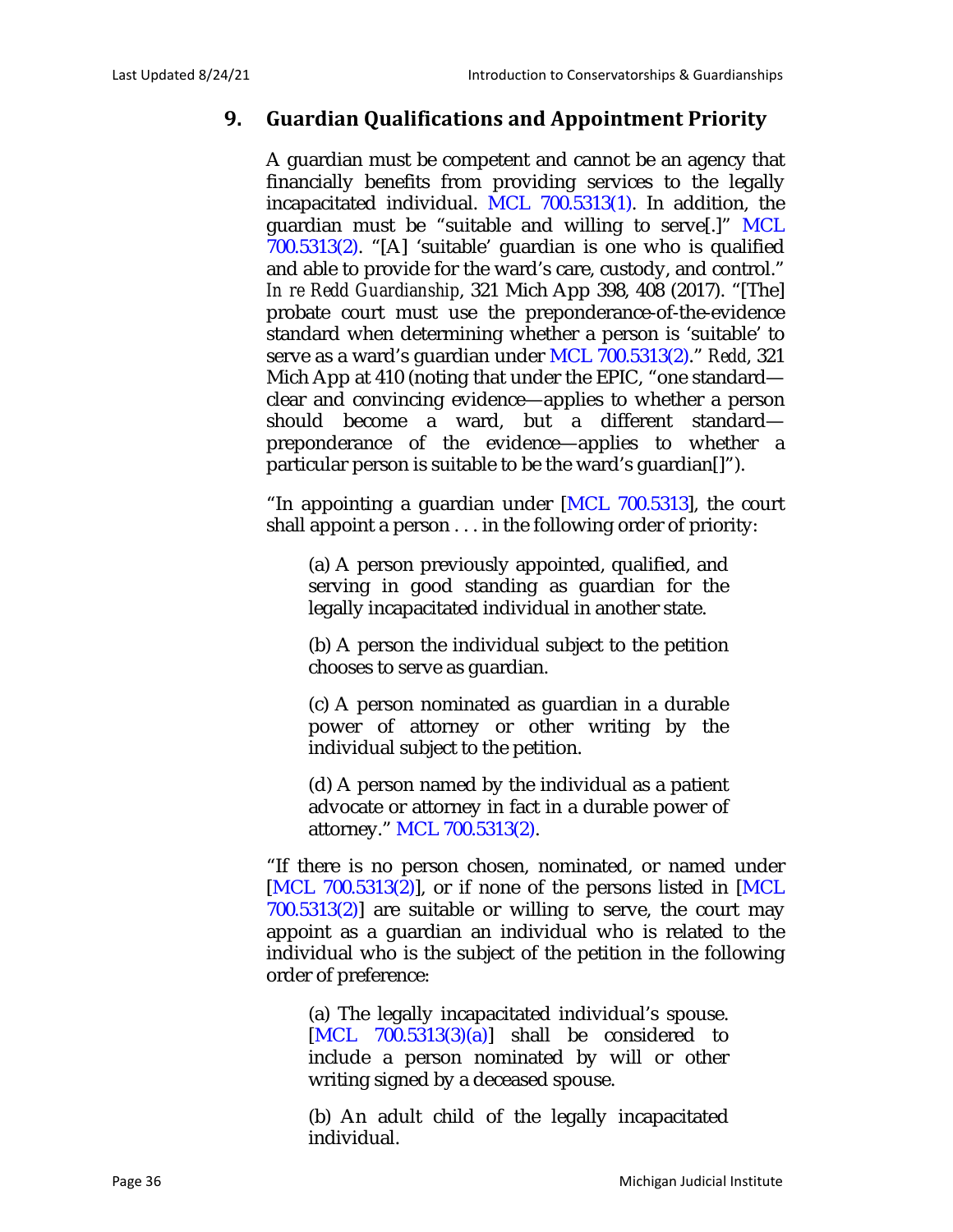(c) A parent of the legally incapacitated individual.  $[MCL 700.5313(3)(c)]$  shall be considered to include a person nominated by will or other writing signed by a deceased parent.

(d) A relative of the legally incapacitated individual with whom the individual has resided for more than 6 months before the filing of the petition.

(e) A person nominated by a person who is caring for the legally incapacitated individual or paying benefits to the legally incapacitated individual." MCL 700.5313(3).

"If none of the persons as designated or listed in [MCL 700.5313(2)] or [MCL 700.5313(3)] are suitable or willing to serve, the court may appoint any competent person who is suitable and willing to serve, including a professional guardian as provided in [MCL 700.5106]." MCL 700.5313(4). "[B]efore appointing a professional guardian or a professional conservator, [MCL 700.5106(2) requires] a probate court [to] find that the appointment of a professional fiduciary is in the incapacitated person's best interests *and* that there is no other person who is competent, suitable, and willing to serve in that fiduciary capacity in accordance with, as relevant here, MCL 700.5313 or MCL 700.5409." *In re Guardianship/Conservatorship of Harold William Gerstler*, 324 Mich App 494, 511, 513-514 (2018) (where "the probate court failed to make any determination of whether [the protected person's daughter] was competent, suitable, and willing to serve as [his] guardian and conservator," "the court abused its discretion by appointing a professional fiduciary in lieu of appointing [the daughter] who held the position of statutory priority or preference for appointment"). "[T]o depart from the statutory priority provisions [under MCL 700.5313 and MCL 700.5409] and appoint a public guardian and public conservator, the probate court [is] tasked with finding by a preponderance of the evidence that [no persons designated or listed under the statutory priority provisions are] competent and suitable to serve in that fiduciary capacity." See *Gerstler*, 324 Mich App at 513.

# **B. Decision by Court**

"The court may appoint a guardian if [it] finds by clear and convincing evidence both that the individual for whom a guardian is sought is an incapacitated individual and that the appointment is necessary as a means of providing continuing care and supervision of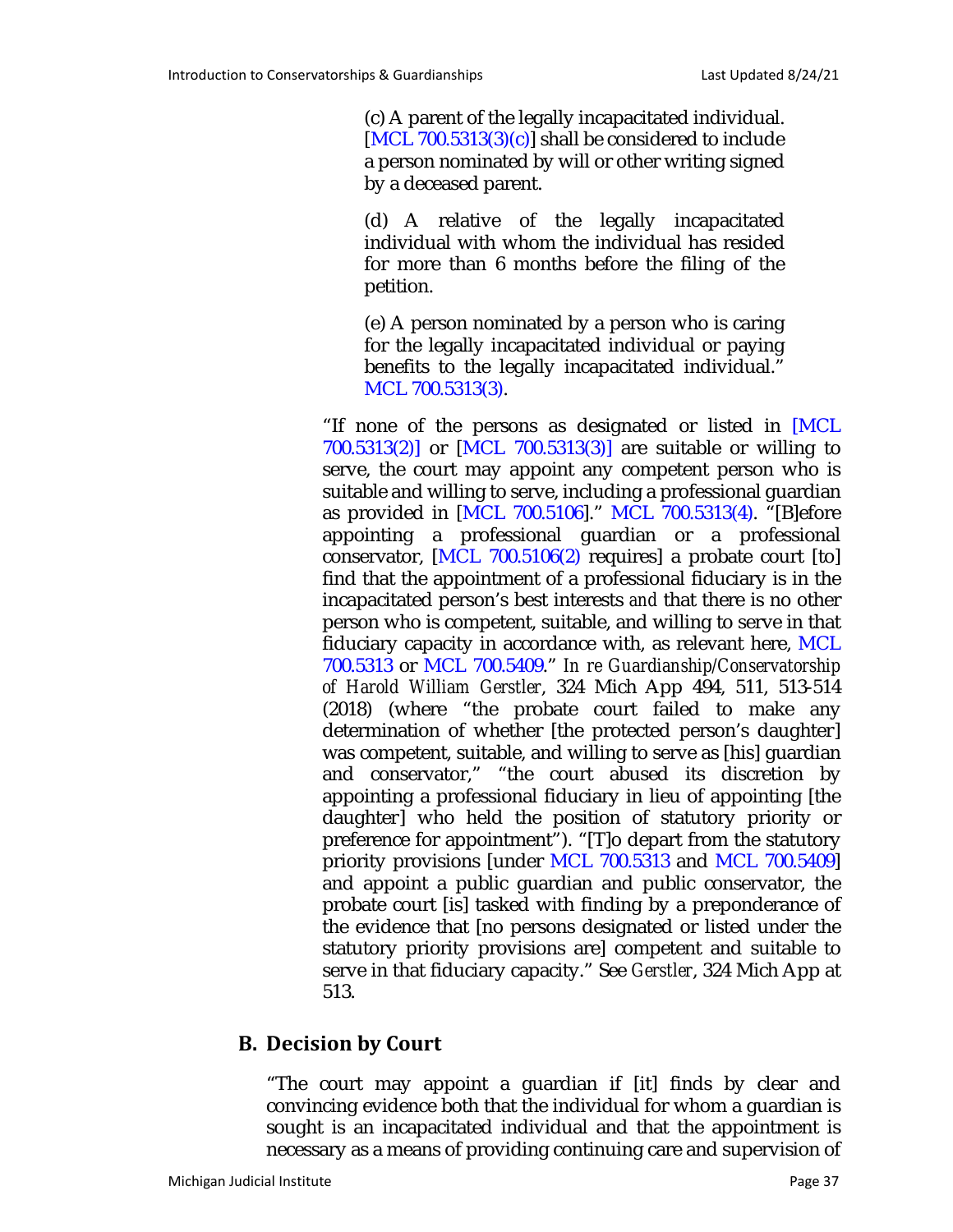the incapacitated individual, with each finding supported separately on the record." MCL 700.5306(1). "Alternately, the court may dismiss the proceeding or enter another appropriate order." *Id*.

"If the court finds by clear and convincing evidence that the individual is incapacitated and is totally without capacity to care for himself or herself, the court shall specify that finding of fact in an order and may appoint a full guardian." MCL 700.5306(4). However, "[i]f the court finds by clear and convincing evidence that an individual is incapacitated and lacks the capacity to do some, but not all, of the tasks necessary to care for himself or herself, the court may appoint a limited guardian to provide guardianship services to the individual, but the court shall not appoint a full guardian." MCL 700.5306(3).

# **C. Effect of Guardianship**

"By accepting appointment, a guardian personally submits to the court's jurisdiction in a proceeding relating to the guardianship that may be instituted by an interested person." MCL 700.5307. "Notice of a proceeding must be delivered to the guardian or mailed to the guardian by first-class mail at the guardian's address as listed in the court records and to his or her address as then known to the petitioner." *Id*.

# **D. Powers and Duties of Guardian**

"The court shall grant a guardian only those powers and only for that period of time as is necessary to provide for the demonstrated need of the incapacitated individual." MCL 700.5306(2).

"The court must design the guardianship to encourage the development of maximum self-reliance and independence in the individual." MCL 700.5306(2).

"If the court is aware that an individual has executed a patient advocate designation under [MCL 700.5506], the court shall not grant a guardian any of the same powers that are held by the patient advocate." MCL 700.5306(2). In addition, "[i]f an individual executed a patient advocate designation under [MCL 700.5506] before the time the court determines that he or she became a legally incapacitated individual, a guardian does not have and must not exercise the power or duty of making medical or mental health treatment decisions that the patient advocate is designated to make." MCL 700.5306(5).

However, "[i]f . . . a petition for guardianship or for modification under [MCL 700.5310] alleges and the court finds that the patient advocate designation was not executed in compliance with [MCL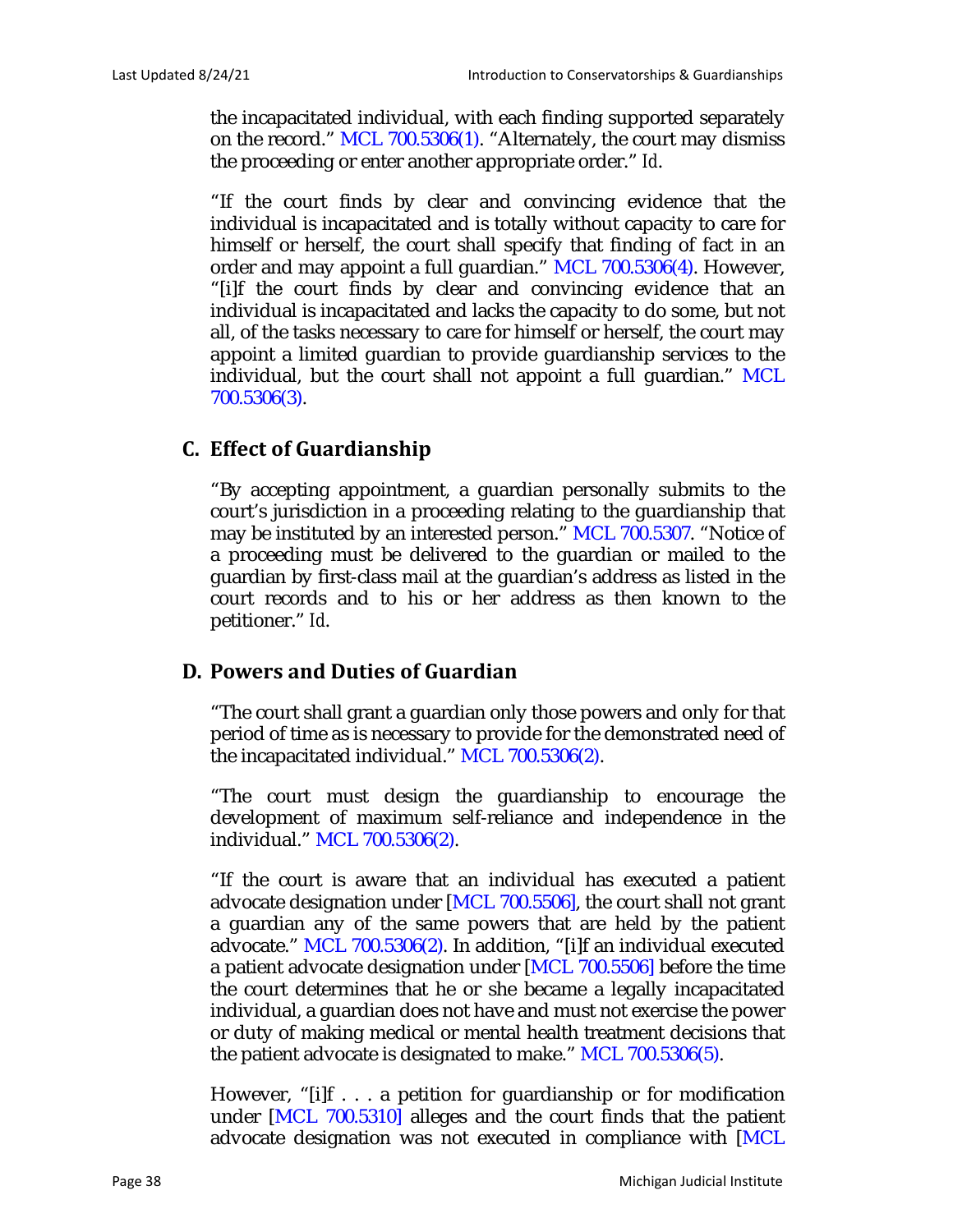700.5506], that the patient advocate is not complying with the terms of the designation or with the applicable provisions of [MCL 700.5506 to MCL 700.5515], or that the patient advocate is not acting consistent with the ward's best interests, the court may modify the guardianship's terms to the guardian." MCL 700.5306(5).

A court order establishing a guardianship must specify any limitations on the guardian's powers and any time limits on the guardianship. MCL 700.5306(2).

# **E. Appointment of Temporary Guardian**

"If an individual does not have a guardian, an emergency exists, and no other person appears to have authority to act in the circumstances, the court shall provide notice to the individual alleged to be incapacitated and shall hold a hearing." MCL 700.5312(1). "Upon a showing that the individual is an incapacitated individual, the court may exercise the power of a guardian, or appoint a temporary guardian with only the powers and for the period of time as ordered by the court." *Id*. "A hearing with notice as provided in [MCL 700.5311, concerning notice of hearing for appointment or removal of guardian] shall be held within 28 days after the court has acted under [MCL 700.5312(1)]." MCL 700.5312(1).

"If an appointed guardian is not effectively performing the guardian's duties and the court further finds that the legally incapacitated individual's welfare requires immediate action, the court may appoint, with or without notice, a temporary guardian for the legally incapacitated individual for a specified period not to exceed six months." MCL 700.5312(2).

"A temporary guardian is entitled to the care and custody of the ward, and the authority of a permanent guardian previously appointed by the court is suspended as long as a temporary guardian has authority." MCL 700.5312(3). "A temporary guardian may be removed at any time . . . [and] shall make reports as the court requires." *Id*. "In other respects, the provisions of this act concerning guardians apply to temporary guardians." *Id*.

# **F. Mandatory Review of Guardianship**

The court must review a guardianship no later than one year after the guardian's appointment and no later than every three years after each review. MCL 700.5309; MCR 5.408(A)(1).

The court must appoint a person to investigate the guardianship and report to the court by a date set by the court. MCR  $5.408(A)(2)$ . The person appointed must visit the legally incapacitated individual or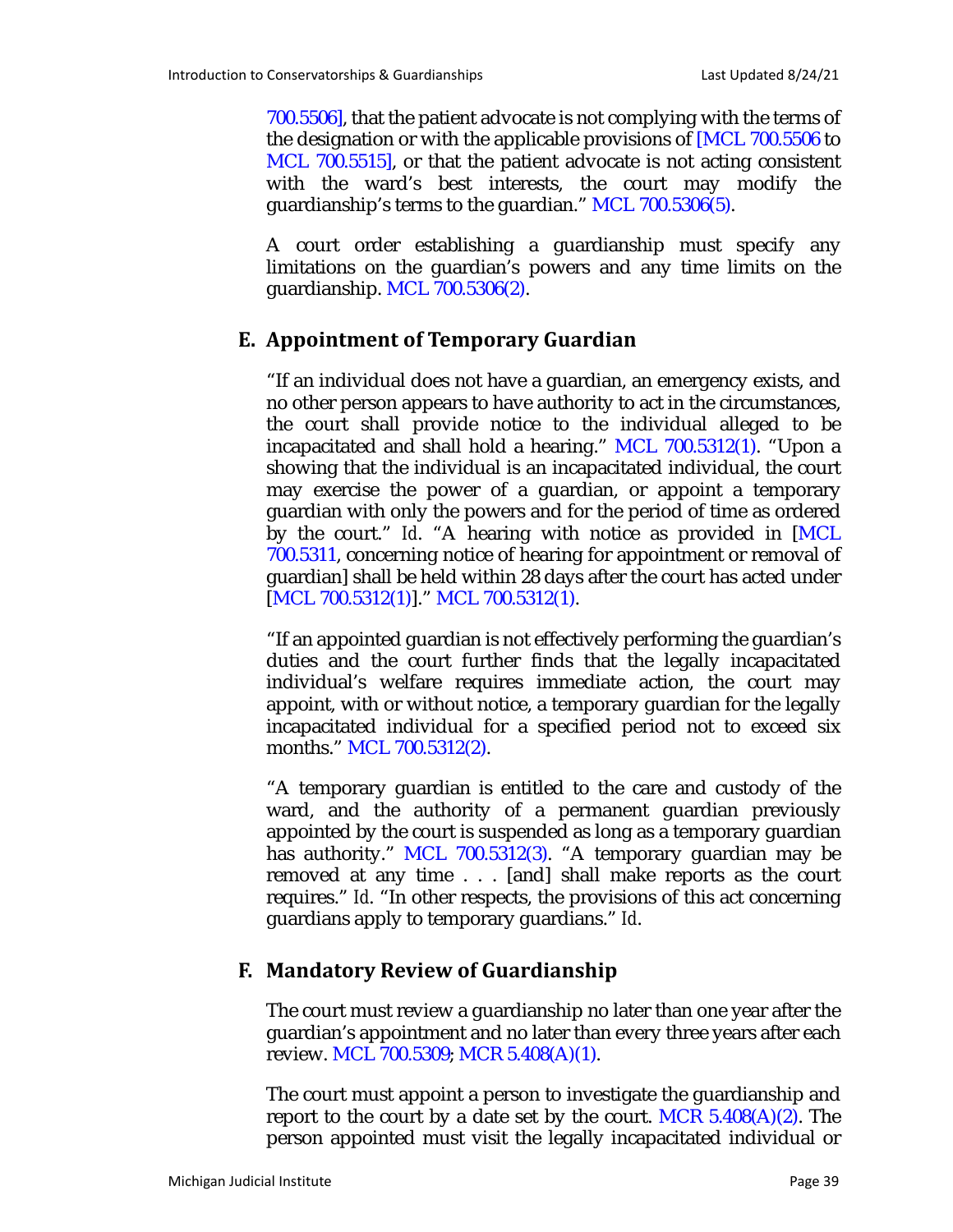explain in the report why a visit was not practical. MCR  $5.408(A)(2)$ . The report must recommend whether the guardianship should be modified. MCR 5.408(A)(2).

"After informal review of the report, the court shall enter an order continuing the guardianship, or enter an order appointing an attorney to represent the legally incapacitated individual for the purpose of filing a petition for modification of guardianship." MCR  $5.408(A)(3)$ . "In either case, the court shall send a copy of the report and the order to the legally incapacitated individual and the guardian." MCR  $5.408(A)(3)$ . See also MCR  $5.125(C)(24)$ , which provides that "[t]he persons interested in receiving a copy of the report of a guardian of a minor, or of a legally incapacitated individual on the condition of a ward are: (a) the ward, if 14 years of age or older; (b) the person who has principal care and custody of the ward, if other than the guardian; (c) for an adult guardianship, the spouse and adult children or, if no adult children are living, the presumptive heirs of the individual; and (d) for a minor guardianship, the parents of the minor, or if neither of them is living, any grandparents and the adult presumptive heirs of the minor."

"If an attorney is appointed under MCR  $5.408(A)(3)$ , the attorney shall file the proper pleadings with the court within 14 days of the date of appointment."  $MCR$  5.408(A)(4).

# **G. Termination of Guardian's Duties11 by Resignation or Removal, Appointing Successor Guardian, Modifying Guardianship, and Termination of Guardianship**

"The guardian's authority and responsibility for a legally incapacitated individual terminates upon the death of the guardian or ward, upon the determination of incapacity of the guardian, or upon removal or resignation as provided in [MCL 700.5310]." MCL 700.5308.

### **1. Concurrent Jurisdiction**

"The court in the county where the ward resides has concurrent jurisdiction over resignation, removal, accounting, and other proceedings relating to the guardianship with the court that appointed the guardian  $\ldots$ ." MCL 700.5317(1).

"If the court in the county where the ward resides is not the court in which acceptance of appointment is filed, the court in which a proceeding is commenced after the appointment in

 $11$  Note that this is different than terminating the guardianship itself. If the guardian dies, resigns, or is removed, the guardianship may still exist and a successor guardian should be appointed.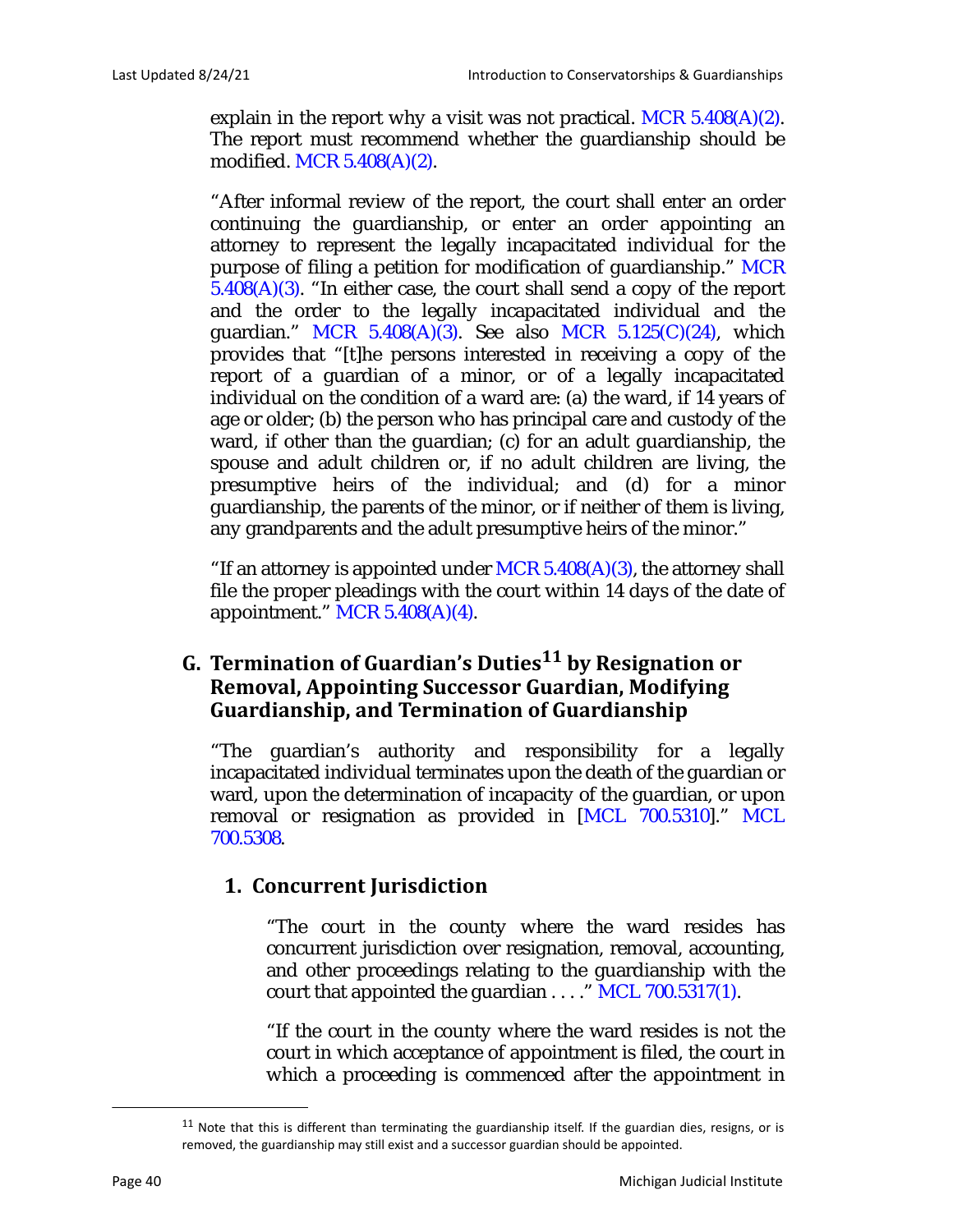appropriate cases shall notify the other court, in this or another state, and after consultation with that court, shall determine whether to retain jurisdiction or transfer the proceeding to the other court, whichever is in the best interests of the ward. After this determination is made, the court accepting a resignation or removing a guardian shall direct this fiduciary to prepare and submit a final report to both courts. A copy of an order accepting a resignation or removing a guardian and a copy of the final report must be sent to the court in which acceptance of appointment is filed. The court entering this order may permit closing of the guardianship in the court in which acceptance of appointment is filed, without notice to interested persons." MCL 700.5317(2).

# **2. Resignation**

"On petition of the guardian and subject to the filing and approval of a report prepared as required by [MCL 700.5314], the court shall accept the guardian's resignation and make any other order that is appropriate." MCL 700.5310(1).

# **3. Petition for Removal, Appointing Successor Guardian, Modification, or Termination**

"The ward or a person interested in the ward's welfare may petition for an order removing the guardian, appointing a successor guardian, modifying the guardianship's terms, or terminating the guardianship." MCL 700.5310(2). "A request for this order may be made by informal letter to the court or judge." *Id*.

The same procedures a court must follow to determine whether to appoint a guardian also apply when a court determines whether to terminate a guardianship. *In re Gordon Guardianship*, \_\_\_ Mich App \_\_\_, \_\_\_ (2021). See MCL 700.5310(4). Accordingly, when deciding on a ward's petition to terminate the guardianship, "the trial court must find that the ward remains incapacitated and that the appointment remains necessary as a means of providing continuing care and supervision for the ward." *Id*. at \_\_\_; MCL 700.5306(1).

"A person who knowingly interferes with the transmission of this kind of request to the court or judge is subject to a finding of contempt of court." MCL 700.5310(2).

"An order finding incapacity may specify a minimum period, not exceeding 182 days, during which a petition or request for a finding that a ward is no longer an incapacitated individual,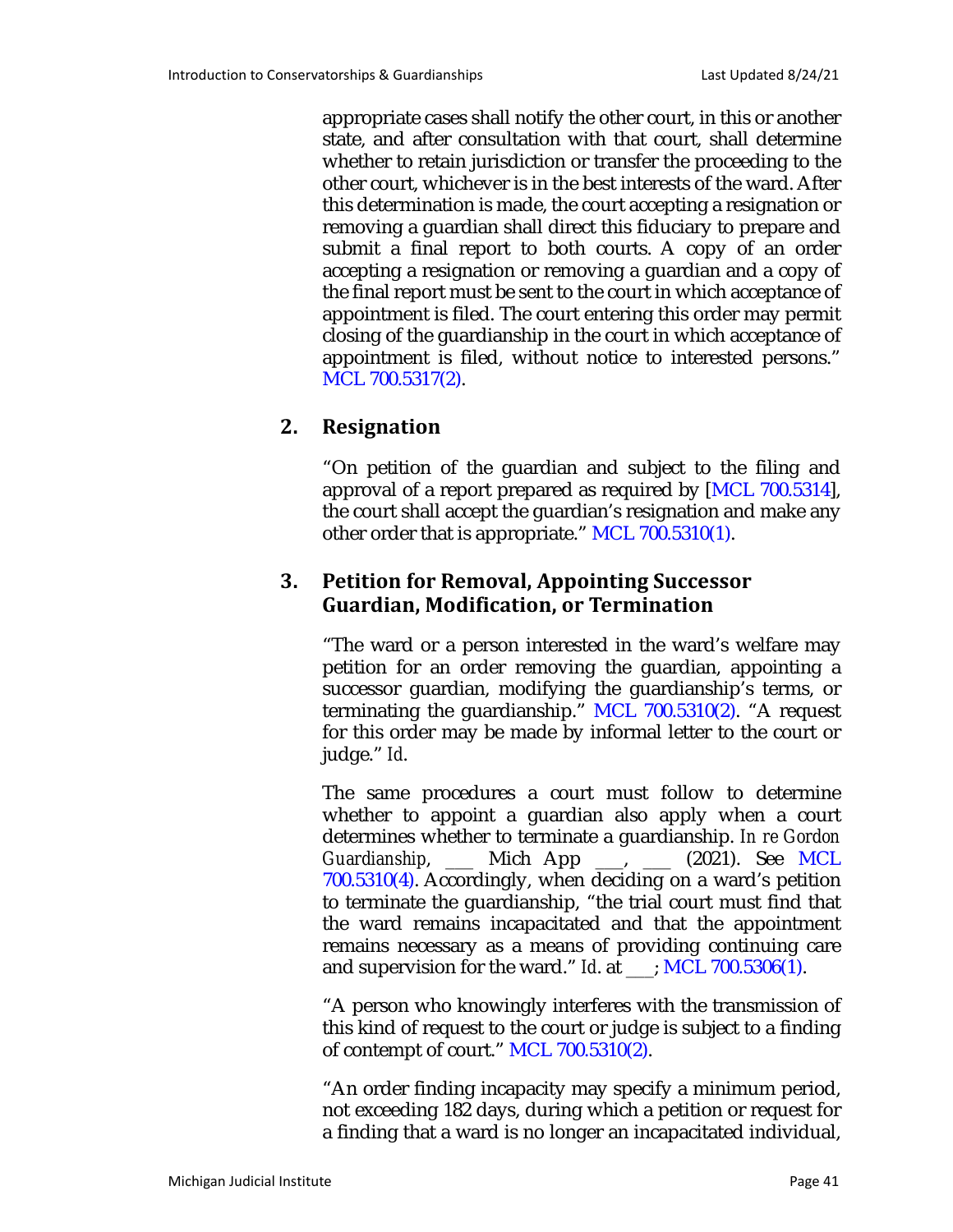or for an order removing the guardian, modifying the guardianship's terms, or terminating the guardianship, shall not be filed without special leave of the court." MCL 700.5310(3).

### **4. Discretion to Order Observation of Conditions**

"Before removing a guardian, appointing a successor guardian, modifying the guardianship's terms, or terminating a guardianship, and following the same procedures to safeguard the ward's rights as apply to a petition for a guardian's appointment, the court may send a visitor to the present guardian's residence and to the place where the ward resides or is detained to observe conditions and report in writing to the court." MCL 700.5310(4).

### **5. Notice Requirements for Removal Proceedings**

"In a proceeding for the . . . removal of an incapacitated individual's guardian, other than the . . . temporary suspension of a guardian, notice of hearing must be given [by the petitioner] to each of the following:

(a) The ward or the individual alleged to be incapacitated and that individual's spouse, parents, and adult children.

(b) A person who is serving as the guardian or conservator or who has the individual's care and custody.

(c) If known, a person named as attorney in fact under a durable power of attorney.

(d) If no other person is notified under [MCL  $700.5311(1)(a)-(c)$ , at least 1 of the individual's closest adult relatives, if any can be found." MCL 700.5311(1). See also MCR 5.402(C).

"Notice must be served personally on the alleged incapacitated individual." MCL 700.5311(2). "Notice to all other persons must be given as prescribed by court rule." *Id*. The persons interested in a petition for the modification of a guardianship, termination of a guardianship, or removal of a guardian are the persons interested in a petition for appointment under MCR  $5.125(C)(23)$  and the guardian. MCR  $5.125(C)(26)$ . See also  $MCR$  5.402(C), which provides, in part, that "[r]egardless of statutory provisions, an interested person may be served the notice by mail, personal service, or when necessary,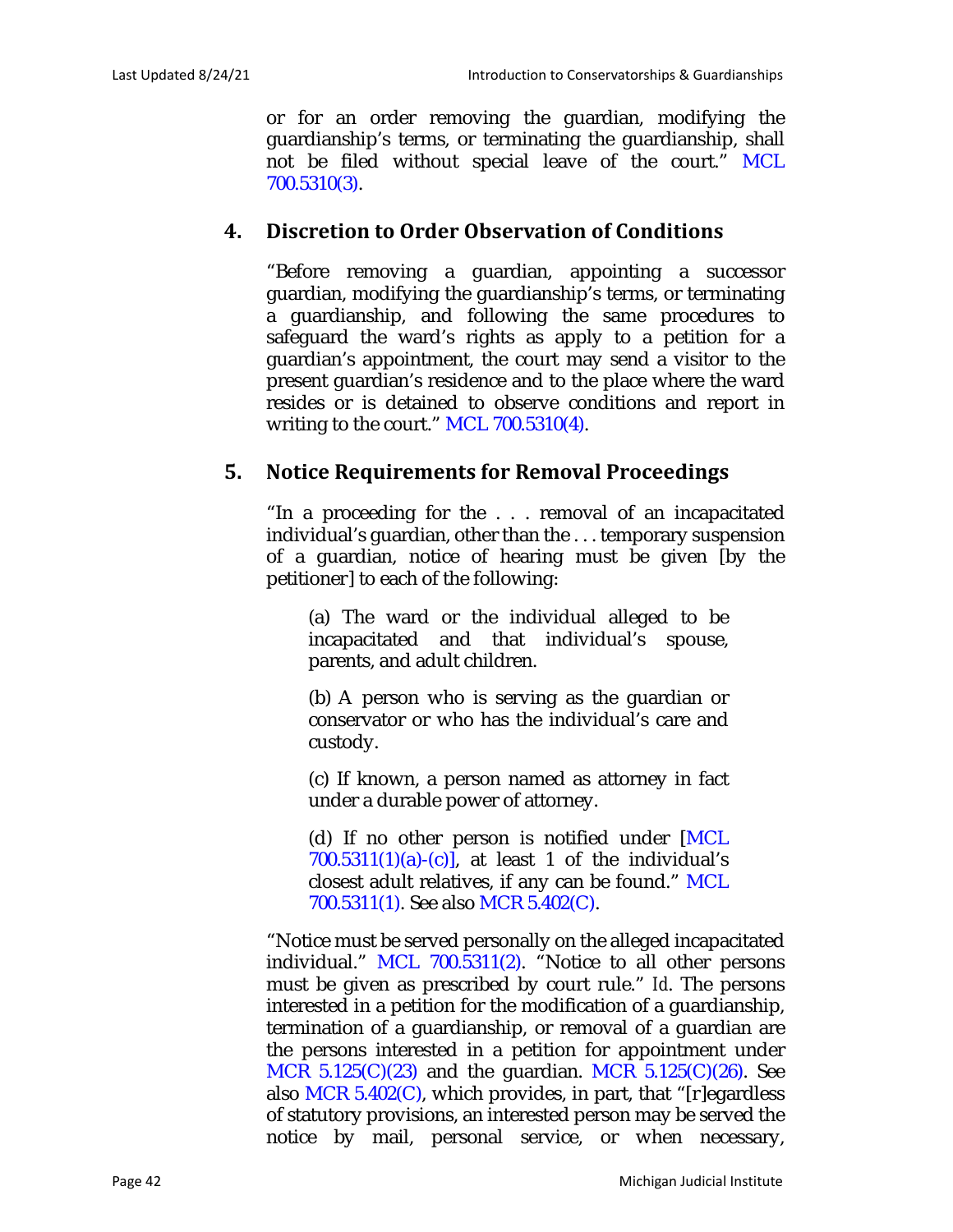publication. However, if the person who is the subject of the petition is 14 years of age or older, notice of the initial hearing must be served on the person personally unless another method of service is specifically permitted in the circumstances."

"Waiver of notice by the individual alleged to be incapacitated is not effective unless the individual attends the hearing or a waiver of notice is confirmed in an interview with the visitor." MCL 700.5311(2).

# **6. Hearing on Petition**

"Except as otherwise provided in the order finding incapacity, upon receiving a petition or request under [MCL 700.5310], the court shall set a date for a hearing to be held within 28 days after the receipt of the petition or request." MCL 700.5310(3).

"[T]o remove a guardian under MCL 700.5310, the probate court must find that the guardian is no longer suitable and willing to serve[;]" "a 'suitable' guardian is one who is qualified and able to provide for the ward's care, custody, and control[, and w]ith respect to whether an existing guardian remains suitable, it logically follows that particularly relevant evidence would include (1) evidence on whether the guardian was still qualified and able, and (2) evidence on whether the guardian did, in fact, satisfactorily provide for the ward's care, custody, and control in the past." *In re Redd Guardianship*, 321 Mich App 398, 407, 408 (2017). "When a preponderance of the evidence weighs against the suitability of the ward's current choice for guardian, the probate court must remove that person as guardian." *Redd*, 321 Mich App at 414 (noting that under the EPIC, "one standard—clear and convincing evidence—applies to whether a person should become a ward, but a different standard—preponderance of the evidence applies to whether a particular person is suitable to be the ward's guardian[]").

"[T]he probate court's determination [of a guardian's] suitability [is] a question of fact[,]" and the burden of proof falls on the moving party. *Redd*, 321 Mich App at 411-412 ("the probate court did not clearly err with respect to its factual findings and did not abuse its discretion by removing [the ward's choice for] guardian and replacing him with [a successor guardian] under MCL 700.5310 and [MCL] 700.5313[]").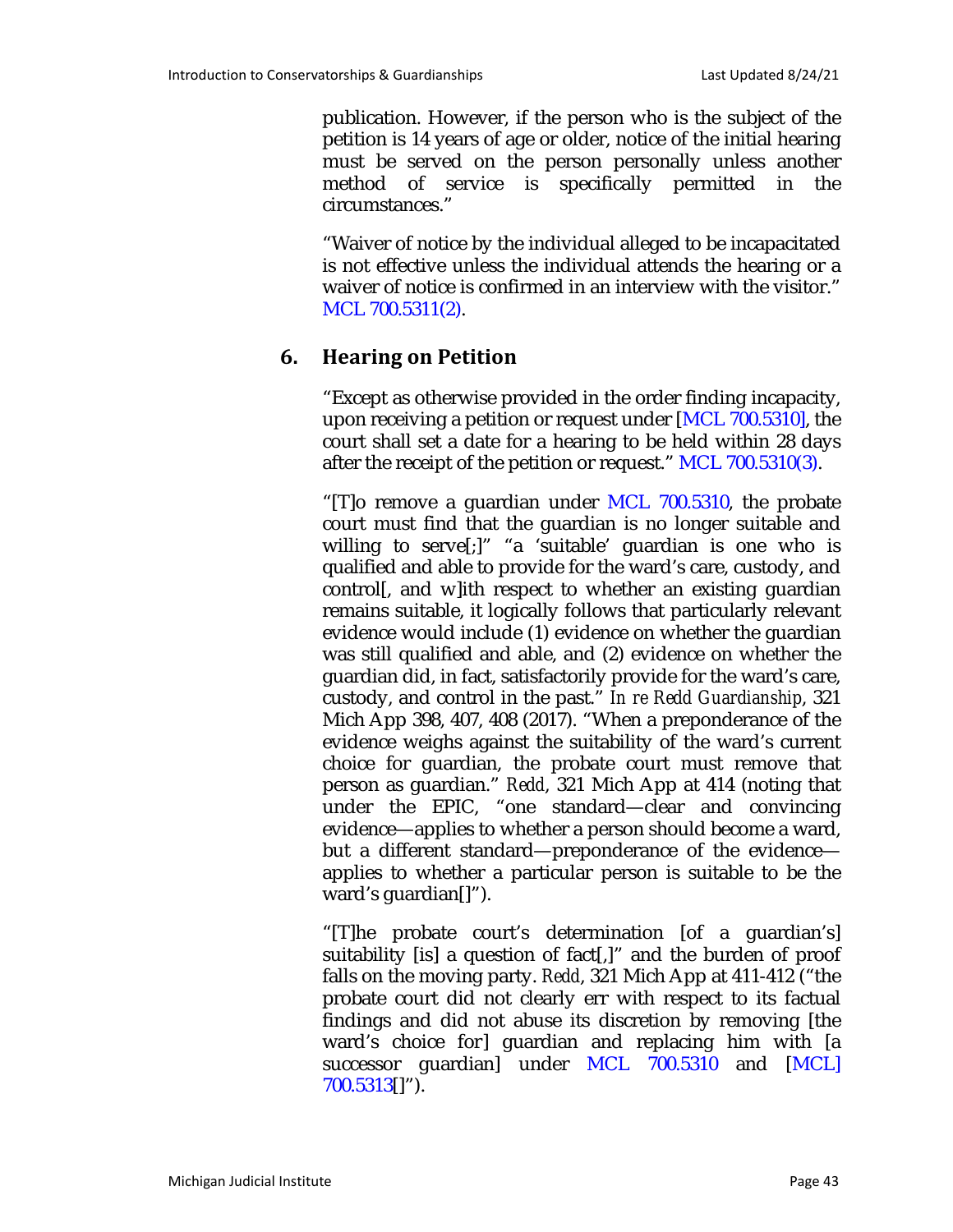# **7. Videoconferencing Technology**

"Except as otherwise prescribed by this rule, upon request of any participant or sua sponte, the court may allow the use of videoconferencing technology under this chapter in accordance with MCR 2.407." MCR 5.140(A). "The use of videoconferencing technology under [Chapter 5, Probate Court] must be in accordance with the standards established by the State Court Administrative Office. All proceedings at which videoconferencing technology is used must be recorded verbatim by the court." MCR 5.140(D).

"In a proceeding concerning a conservatorship, guardianship, or protected individual, if the subject of the petition wants to be physically present, the court must allow the individual to be present." MCR 5.140(C).

### Court form to use:

*Order Regarding Appointment of Guardian of Incapacitated Individual*, PC 631

# **1.3 Appointment of Guardian of Individual with Developmental Disability**

# **A. Conditions for Appointment**

"Guardianship for individuals with a developmental disability shall be utilized only as is necessary to promote and protect the well-being of the individual, including protection from neglect, exploitation, and abuse; shall take into account the individual's abilities; shall be designed to encourage the development of maximum self-reliance and independence in the individual; and shall be ordered only to the extent necessitated by the individual's actual mental and adaptive limitations." MCL 330.1602(1).

Guardianships "established for developmentally disabled persons must be substantially and specifically limited in scope only to the extent necessitated by the individual's actual mental and adaptive limitations." *In re Neal*, 230 Mich App 723, 729 n 5 (1998).

"If the court determines that some form of guardianship is necessary, partial guardianship is the preferred form of guardianship for an individual with a developmental disability." MCL 330.1602(2).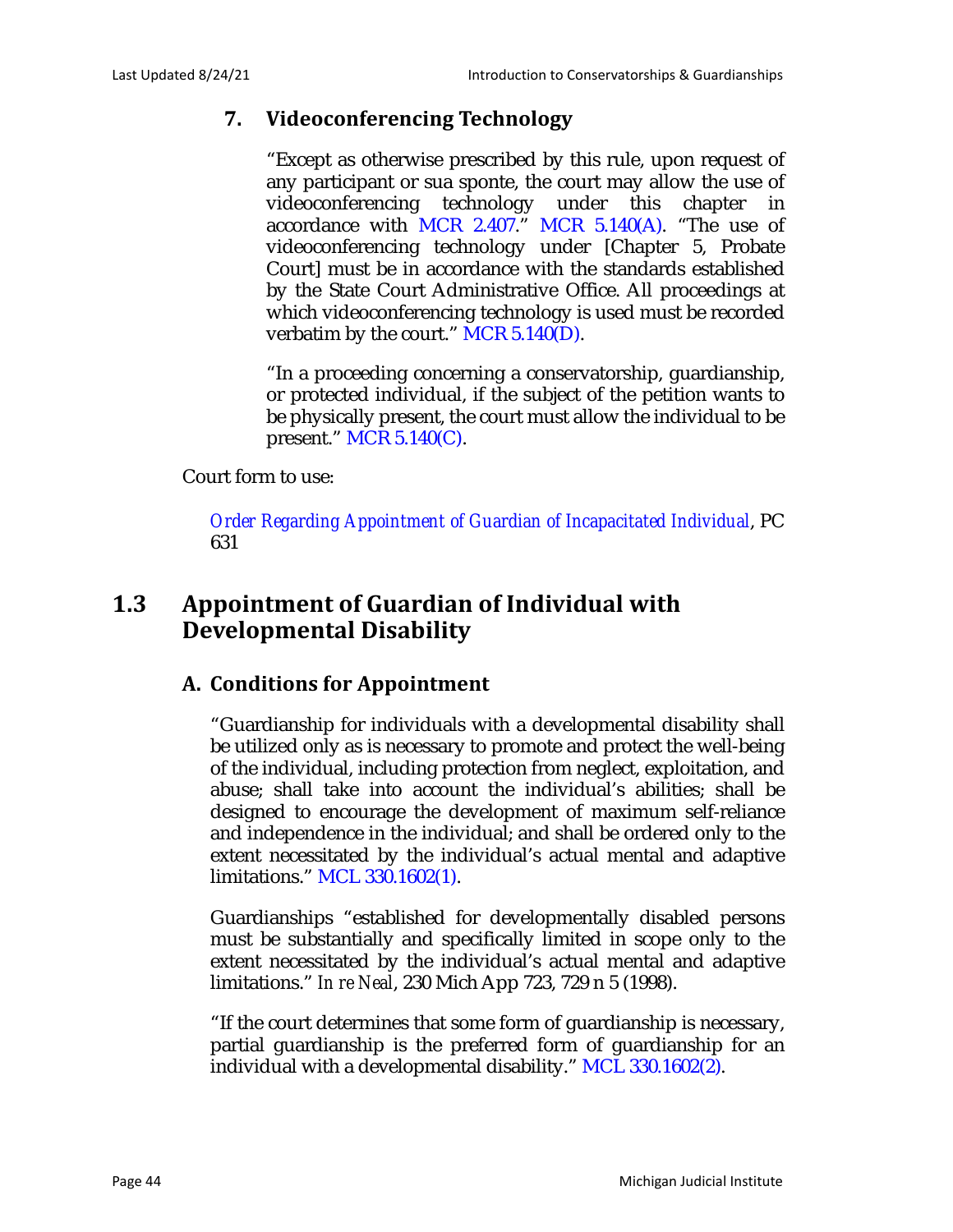# **B. Petition Requirements**

"A petition for the appointment of a guardian for an individual who is developmentally disabled may be filed by an interested person or entity or by the individual." MCL 330.1609(1).

"The petition shall set forth the following:

(a) The relationship and interest of the petitioner.

(b) The name, date of birth, and place of residence of the respondent.

(c) The facts and reasons for the need for guardianship.

(d) The names and addresses of the individual's current guardian, and the respondent's presumptive heirs.

(e) The name and address of the person with whom, or the facility in which, the respondent is residing.

(f) A description and approximation of the value of the respondent's estate including an estimate of the individual's anticipated yearly income and the source of the income.

(g) The name, address, and age of the proposed guardian and if the proposed guardian is a current provider of services to the developmentally disabled.

(h) A factual description of the nature and extent of the respondent's developmental disability. *Id*.

"The petition for the appointment of a guardian for an individual who has a developmental disability shall be accompanied by a report that contains all of the following:  $[12]$ 

(a) A description of the nature and type of the respondent's developmental disability.

(b) Current evaluations of the respondent's mental, physical, social, and educational condition, adaptive behavior, and social skills. These evaluations shall take into account the individual's abilities.

 $12$  "If a report does not accompany the petition, the court shall order appropriate evaluations to be performed by qualified individuals who may be employees of the state, the county, the community mental health services program, or the court." MCL 330.1612(3). Payment for these evaluations is governed by MCL 330.1612(3).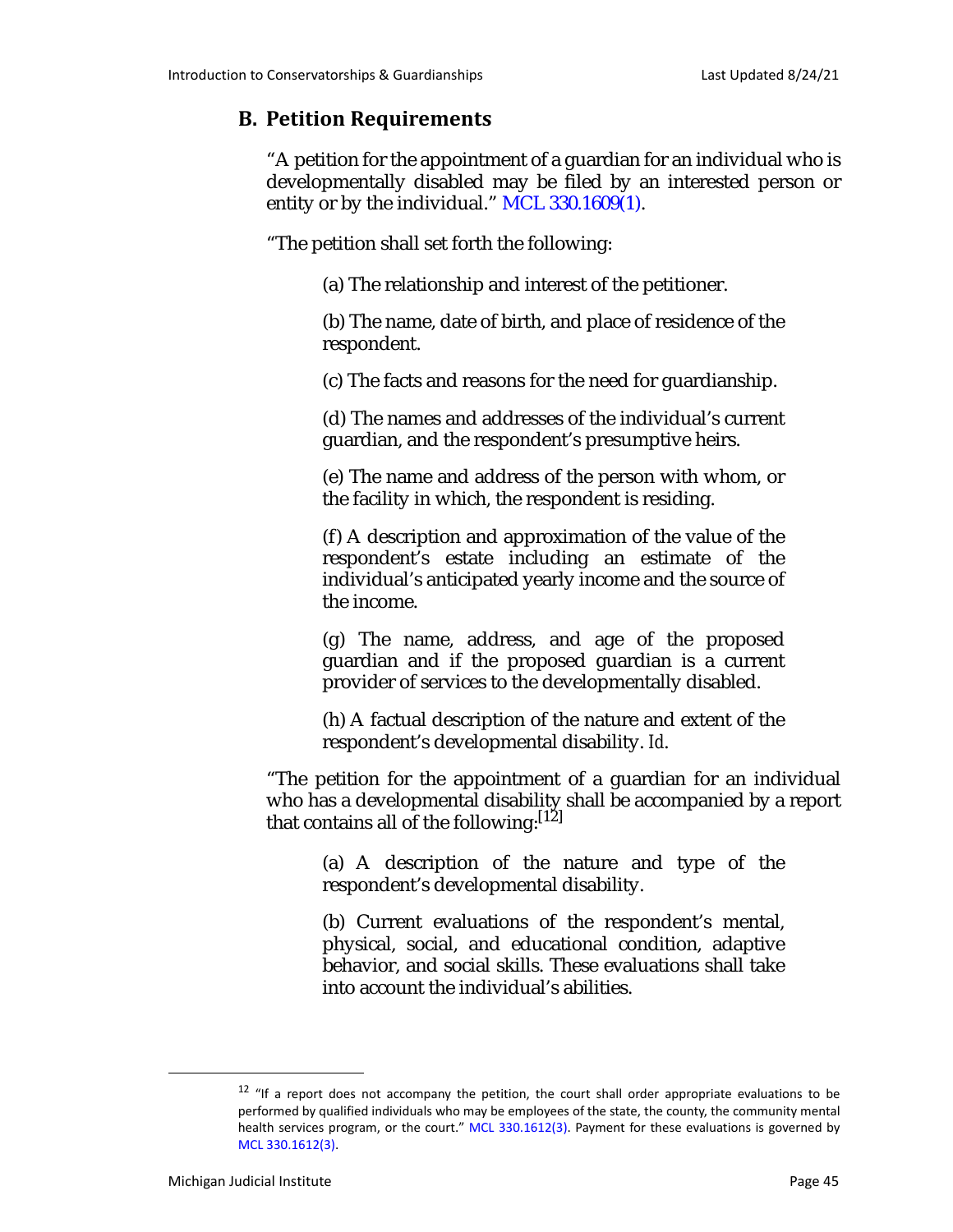(c) An opinion as to whether guardianship is needed, the type and scope of the guardianship needed, and a specific statement of the reasons for the guardianship.

(d) A recommendation as to the most appropriate rehabilitation plan and living arrangement for the individual and the reasons for the recommendation.

(e) The signatures of all individuals who performed the evaluations upon which the report is based. One of the individuals shall be a physician or psychologist<sup>[13]</sup> who, by training or experience, is competent in evaluating individuals with developmental disabilities.

(f) A listing of all psychotropic medications, plus all other medications the respondent is receiving on a continuous basis, the dosage of the medications, and a description of the impact upon the respondent's mental, physical and educational conditions, adaptive behavior, and social skills." MCL 330.1612(1).

See *In re Neal*, 230 Mich App at 729 n 5 ("the Mental Health Code requires that a petition for guardianship for a developmentally disabled person must be accompanied by a report that contains [the information set out in MCL 330.1612]").

"A report prepared under [MCL 330.1612] shall not be made part of the public record of the proceedings but shall be available to the court or an appellate court to which the proceedings may be appealed, to the respondent, the petitioner, their attorneys, and to other individuals the court directs." MCL 330.1612(4).

# **C. Court May Act as Guardian or Appoint Temporary Guardian**

"A court, upon filing of a petition for guardianship under [MCL 330.1600 *et seq*.] and before the appointment of a plenary or partial guardian, or pending an appeal or action in relation to the appointment, under emergency circumstances and if necessary for the welfare or protection of an individual with a developmental disability, may temporarily exercise the powers of a guardian over an individual with a developmental disability, or may appoint a temporary guardian whose powers and duties shall be specifically enumerated by court order." MCL 330.1607(1).

<sup>&</sup>lt;sup>13</sup> "Psychological tests upon which an evaluation of the respondent's mental condition have been based may be performed up to one year before the petition is filed." MCL 330.1612(2).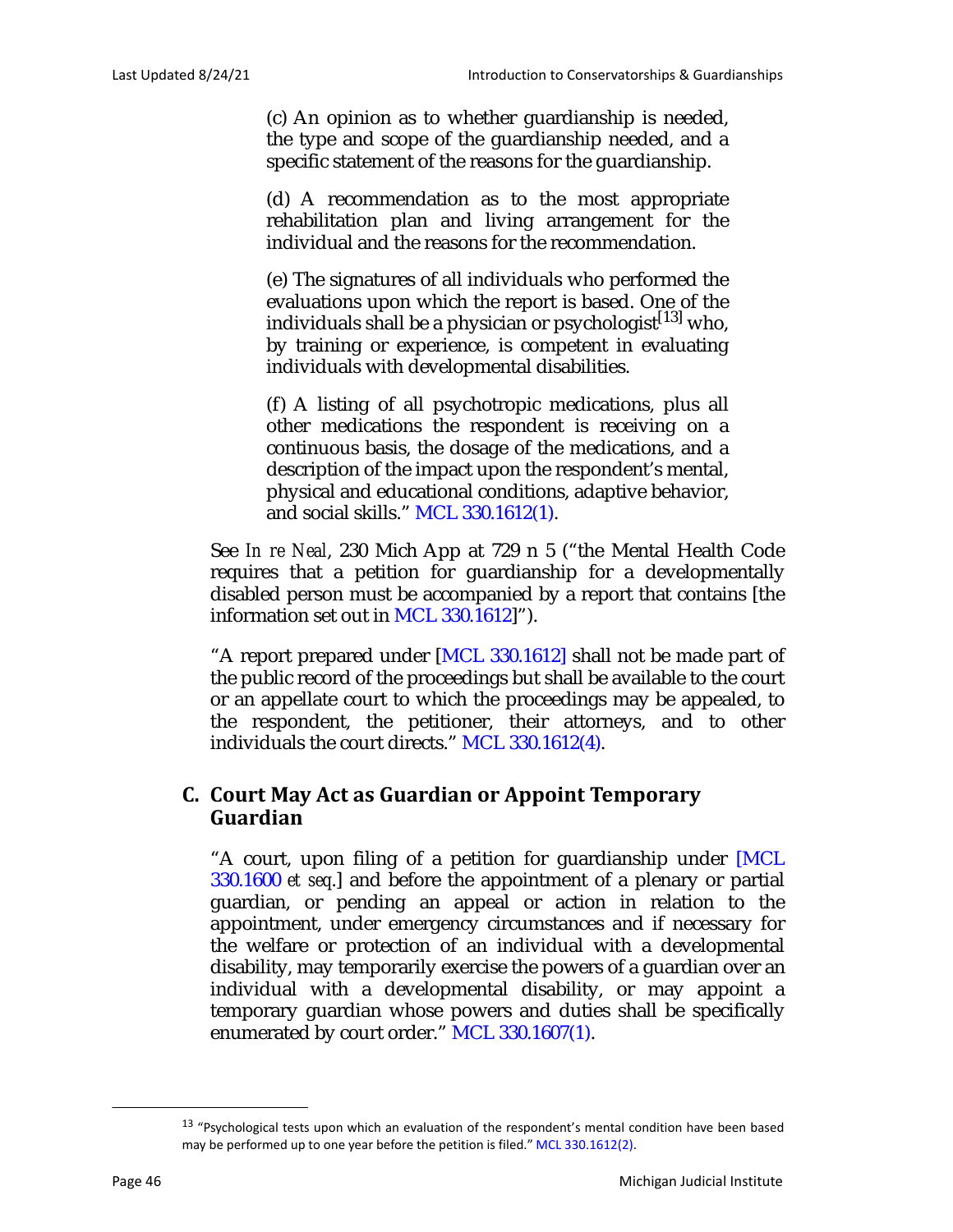"If the court, under  $[MCL 330.1607(1)]$ , exercises the powers of a guardian or appoints a temporary guardian before the appointment of a plenary or partial guardian, a hearing on the petition for guardianship shall be held within 14 days, or at a time fixed under [MCL 330.1614], whichever is earlier." MCL 330.1607(2).

"If the court exercises the powers of a guardian or appoints a temporary guardian pending an appeal or action in relation to the appointment of a guardian under [MCL 330.1600 *et seq*.], a hearing shall be held within 14 days to determine whether the individual is in need of the services of a guardian for the individual's welfare or protection during the pendency of the appeal or action." MCL 330.1607(3). "If the court determines by clear and convincing evidence that a need exists, the court may appoint a temporary guardian whose powers and duties shall be specifically enumerated by court order and whose authority shall expire upon resolution of the appeal or action." *Id*.

"At a hearing held under [MCL 330.1607(2) or MCL 330.1607(3)], a respondent shall have all of the rights and privileges otherwise available to an individual subject to proceedings under [MCL 330.1600 *et seq*]." MCL 330.1607(4).

### **D. Procedural Matters**

### **1. Jurisdiction**

The probate court<sup>14</sup> in the individual's county of residence (or where the individual was found, if no residence can be determined) has jurisdiction over guardianship proceedings involving developmentally disabled persons. MCL 330.1604(1); MCL 330.1600(b).

"An appointment of a guardian for a developmentally disabled person shall be made only under [MCL 330.1600 *et seq*.], except that a guardian may be appointed for a minor where appropriate under . . . MCL 700.5201 to [MCL] 700.5219." MCL 330.1604(2). "[T]he mandate of MCL 330.1604(2) is clear and unambiguous: '[a]n appointment of a guardian for a developmentally disabled person shall be made only pursuant to [the Mental Health Code].'" *In re Neal*, 230 Mich App at 729. "The word 'shall' indicates a mandatory, nondiscretionary provision." *Id*. "Consequently, the appointment of a guardian for a developmentally disabled person under the Revised Probate Code<sup>[15]</sup> would directly contradict the Legislature's

<sup>&</sup>lt;sup>14</sup> Alternatively, jurisdiction lies with the court that has responsibility related to mental health services.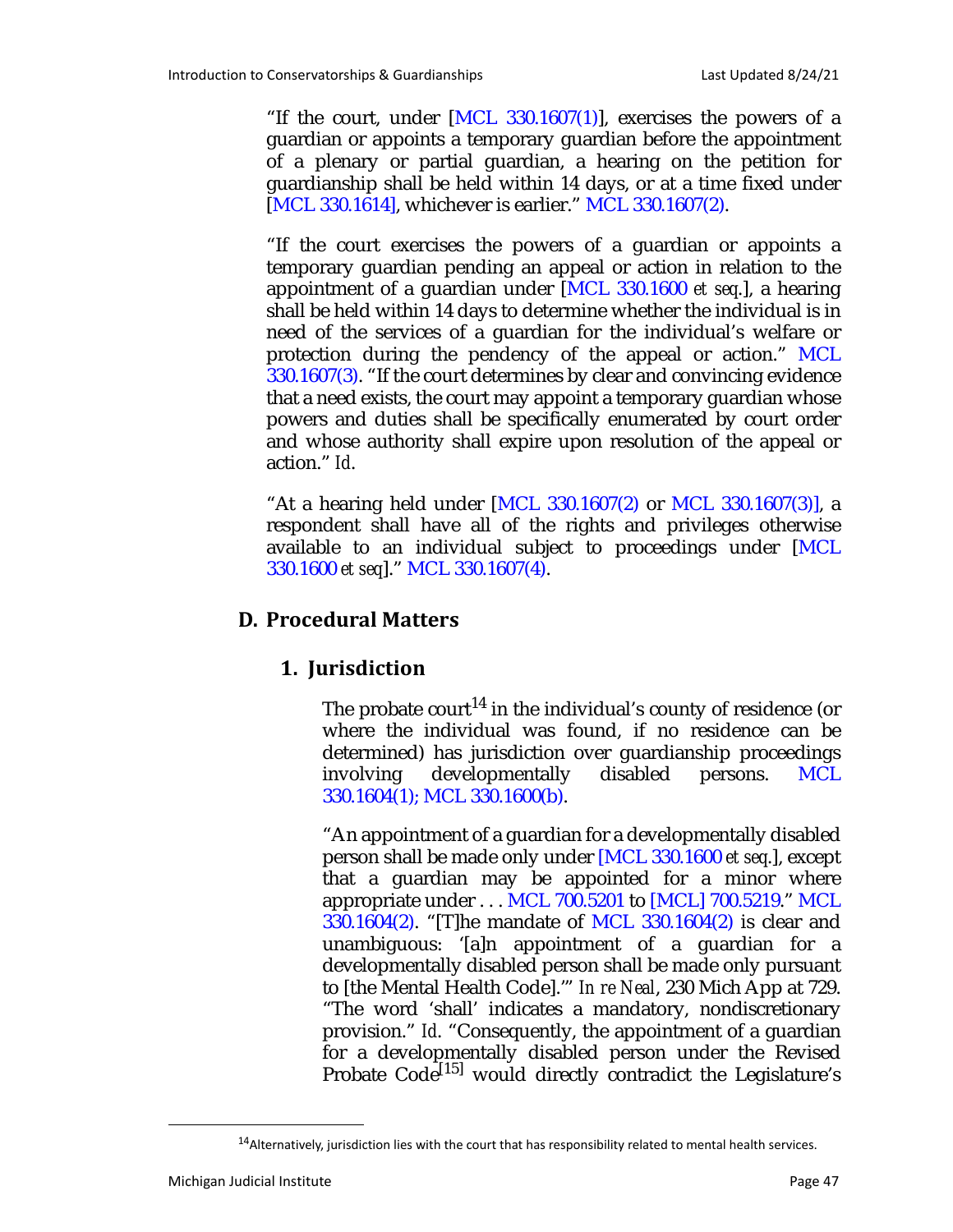clear mandate that such proceedings must be conducted pursuant to the Mental Health Code." *Id*.

### **2. Venue**

"Hearings may be held either within or without the county in which the court has its principal office, and in quarters as the court directs, including a facility or other convenient place." MCL 330.1614(2).

### **3. Notice**

The court must schedule a hearing on the petition within 30 days after the date of filing. MCL 330.1614(1). The following individuals are entitled to a notice of hearing:

- the petitioner,
- the respondent,
- the respondent's presumptive heirs,
- the preparer of the report or another appropriate person who performed an evaluation,
- the director of any facility in which the respondent may be residing,
- the respondent's guardian ad litem if one has been appointed
- the respondent's legal counsel, and
- any other person that the court identifies. MCL 330.1614(3); MCR 5.125(C)(19).

### **4. Attorney/Guardian Ad Litem**

"A respondent is entitled to be represented by legal counsel." MCL 330.1615(1). "Unless an appearance has been entered on behalf of the respondent, the court, within 48 hours of its receipt of a petition together with the other documents required by [MCL 330.1612], shall appoint counsel to represent the respondent." MCL 330.1615(2). "Counsel may be appointed from a system or organization that provides legal counsel to indigents, or that has been established for the

<sup>&</sup>lt;sup>15</sup> Though the Revised Probate Code was repealed, see 1998 PA 386 (effective April 1, 2000), the discussion in *Neal* related to the provisions of the Mental Health Code is still applicable.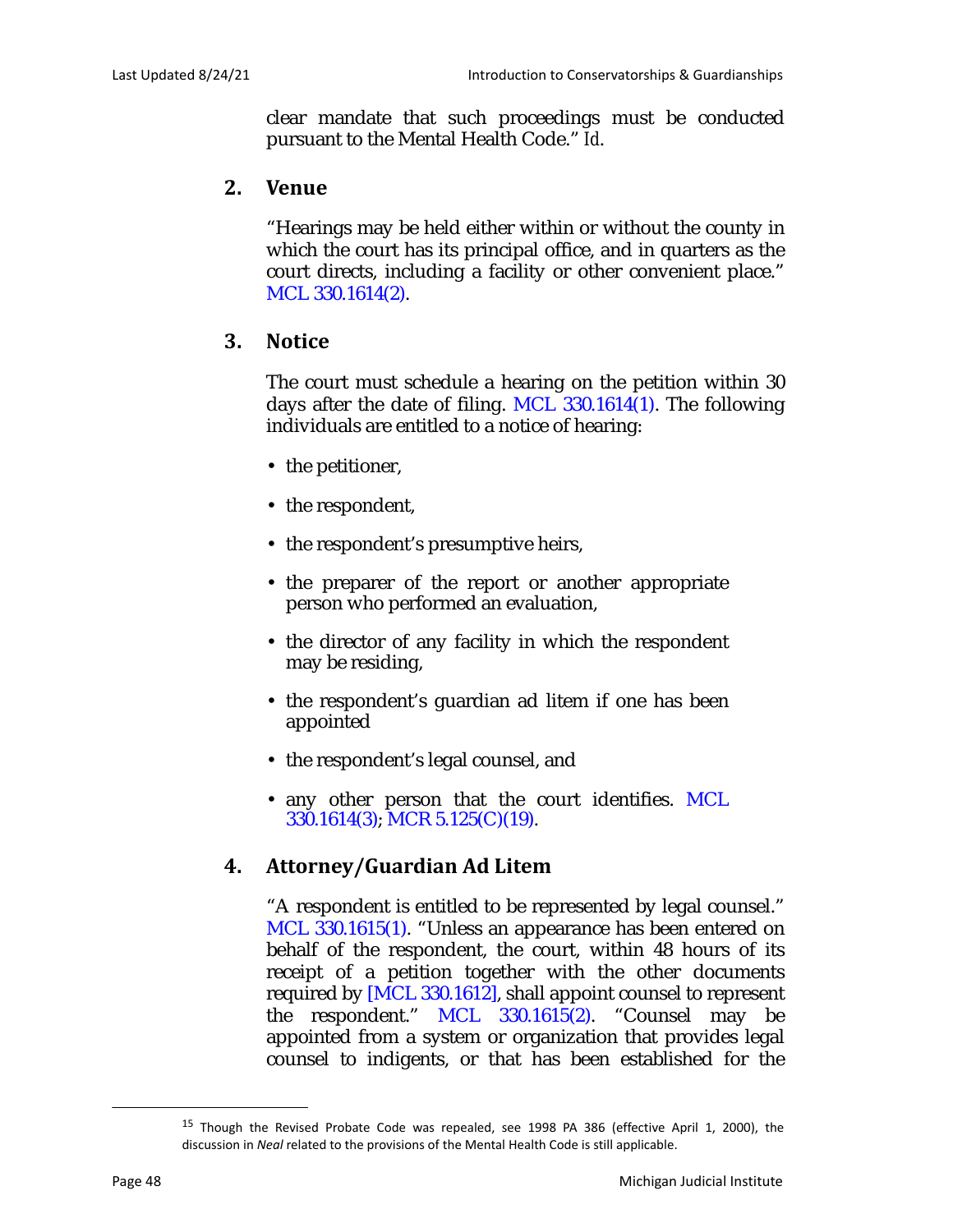purpose of providing representation in the proceedings governed by [MCL 330.1600 *et seq*]." MCL 330.1615(2). "If the respondent prefers counsel other than the counsel appointed, if preferred counsel agrees to accept the appointment, and the court is notified of the preference by the respondent or preferred counsel, the court shall replace the initially appointed counsel with preferred counsel." MCL 330.1615(3). "If the respondent is indigent, the court shall compensate appointed counsel from court funds in an amount which is reasonable and based upon time and expenses." MCL 330.1615(4).

"If, after a petition has been filed, the court determines that the respondent requires a person to represent his or her best interests and to assist legal counsel, the court shall appoint an interested person or entity to act as guardian ad litem for the respondent." MCL 330.1616.

# **5. Respondent's Rights**

In addition to the right to be represented by legal counsel, MCL 300.1615(1), a respondent in a guardianship proceeding conducted under MCL 330.1600 *et seq*. has the following additional rights:

- to have a six-person jury decide any issue(s) of fact. MCL 330.1617(1).
- to be present at all proceedings. MCL 330.1617(4).
- to present evidence. MCL 330.1617(2).
- to confront all witnesses. MCL 330.1617(2).
- to cross-examine all witnesses. MCL 330.1617(2).
- to have the person who prepared the report (or at least one of the persons who performed an evaluation serving in part as basis for the report) testify in person in court. MCL 330.1617(5).
- to secure an independent evaluation (at his/her own expense, or at the expense of the state if he/she is indigent). MCL 330.1617(6).

Further, the following requests *may* also be granted:

• to have the hearing closed to the public on the request of the respondent or his/her attorney. MCL 330.1617(3).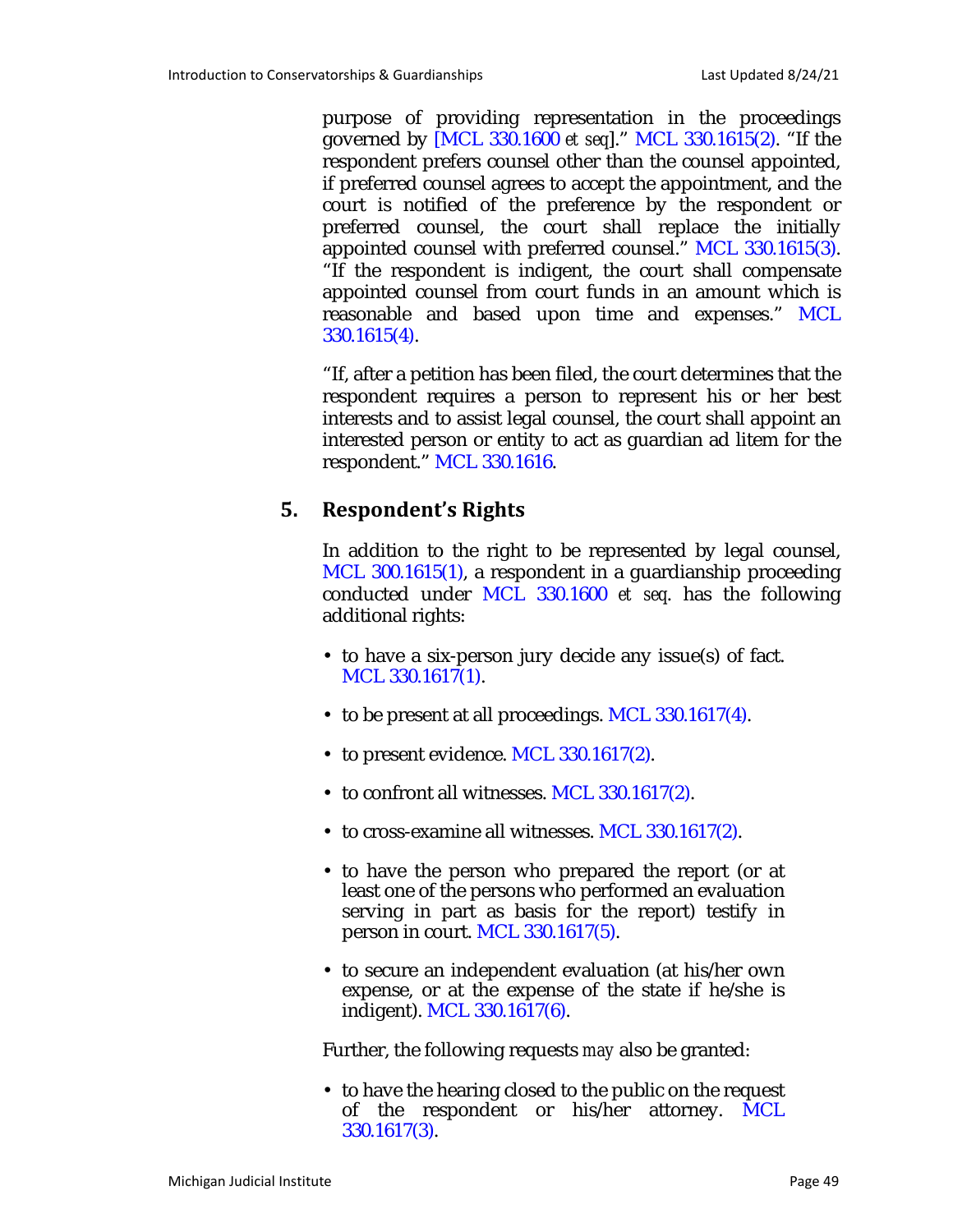• to have his/her presence excused by the court on a showing (supported by an affidavit signed by a physician or psychologist who has recently examined him/her) that his/her attendance would subject him/ her to serious risk of physical or emotional harm. MCL 330.1617(4).

### **6. Videoconferencing Technology**

"Except as otherwise prescribed by this rule, upon request of any participant or sua sponte, the court may allow the use of videoconferencing technology under this chapter in accordance with MCR 2.407." MCR  $5.140(A)$ . "The use of videoconferencing technology under [Chapter 5, Probate Court] must be in accordance with the standards established by the State Court Administrative Office. All proceedings at which videoconferencing technology is used must be recorded verbatim by the court." MCR 5.140(D).

"In a proceeding concerning a conservatorship, guardianship, or protected individual, if the subject of the petition wants to be physically present, the court must allow the individual to be present." MCR 5.140(C).

### **7. Hearing and Decision by Court**

"The court, at a hearing convened under [MCL 330.1600 *et seq*.] for the appointment of a guardian, shall do all of the following:

(a) Inquire into the nature and extent of the general intellectual functioning of the respondent asserted to need a guardian.

(b) Determine the extent of the impairment in the respondent's adaptive behavior.

(c) Determine the respondent's capacity to care for himself or herself by making and communicating responsible decisions concerning his or her person.

(d) Determine the capacity of the respondent to manage his or her estate and financial affairs.

(e) Determine the appropriateness of the proposed living arrangements of the respondent and determine whether or not it is the least restrictive setting suited to the respondent's condition.

(f) If the respondent is residing in a facility, the court shall specifically determine the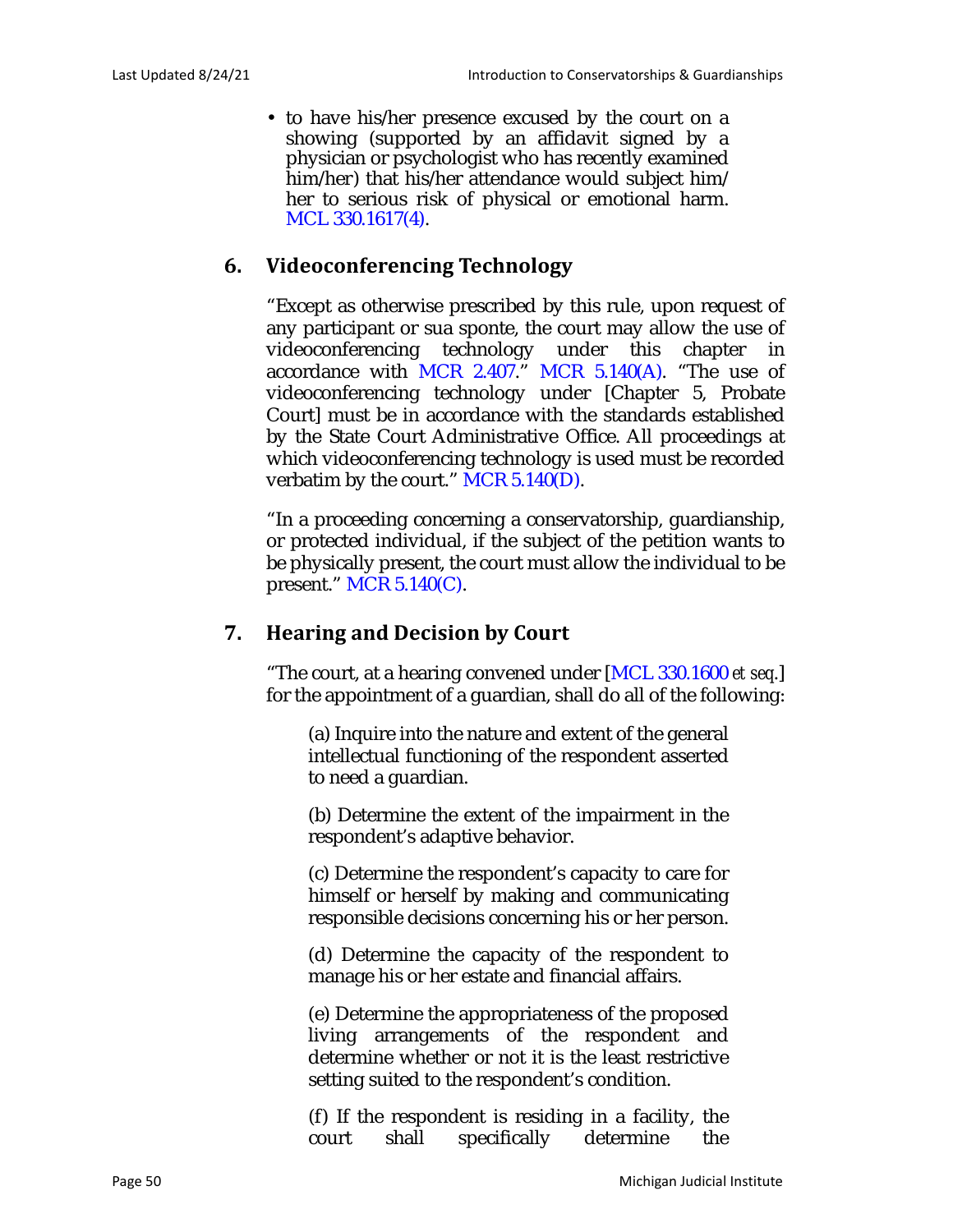appropriateness of the living arrangement and determine whether or not it is the least restrictive suited to the respondent's condition." MCL 330.1618(1).

The court must make findings of fact on the record regarding the above-listed matters. MCL 330.1618(2). See *In re Neal*, 230 Mich App at 729 n 5 ("[w]hen appointing a guardian pursuant to the Mental Health Code, the probate court is required to make specific findings on the record with regard to the nature and extent of the person's impairment, the person's capacity to care for himself [or herself], the person's ability to manage his [or her] financial affairs, and the appropriateness of the proposed living arrangement").

#### **Committee Tip:**

*When appointing a guardian for a developmentally disabled individual, if the alleged ward is close to his/her 18th birthday, a hearing to appoint a guardian may be held before the developmentally disabled individual's 18th birthday, but the letters of authority do not become effective until the developmentally disabled individual officially reaches 18 years of age.*

**Dismiss petition. "**If it is determined that the respondent possesses the capacity to care for himself or herself and his or her estate, the court shall dismiss the petition." MCL 330.1618(3).

**Appoint partial guardian. "**If it is found by clear and convincing evidence that the respondent is developmentally disabled and lacks the capacity to do some, but not all, of the tasks necessary to care for himself or herself or his or her estate, the court may appoint a partial guardian to provide guardianship services to the respondent, but shall not appoint a plenary guardian." MCL 330.1618(4). "The appointment of a partial guardian . . . does not constitute a finding of legal incompetence or incapacity except in those areas specified by the court." MCL 330.1620(3).

"A court order establishing partial guardianship shall contain findings of fact, shall define the powers and duties of the partial guardian so as to permit the individual with a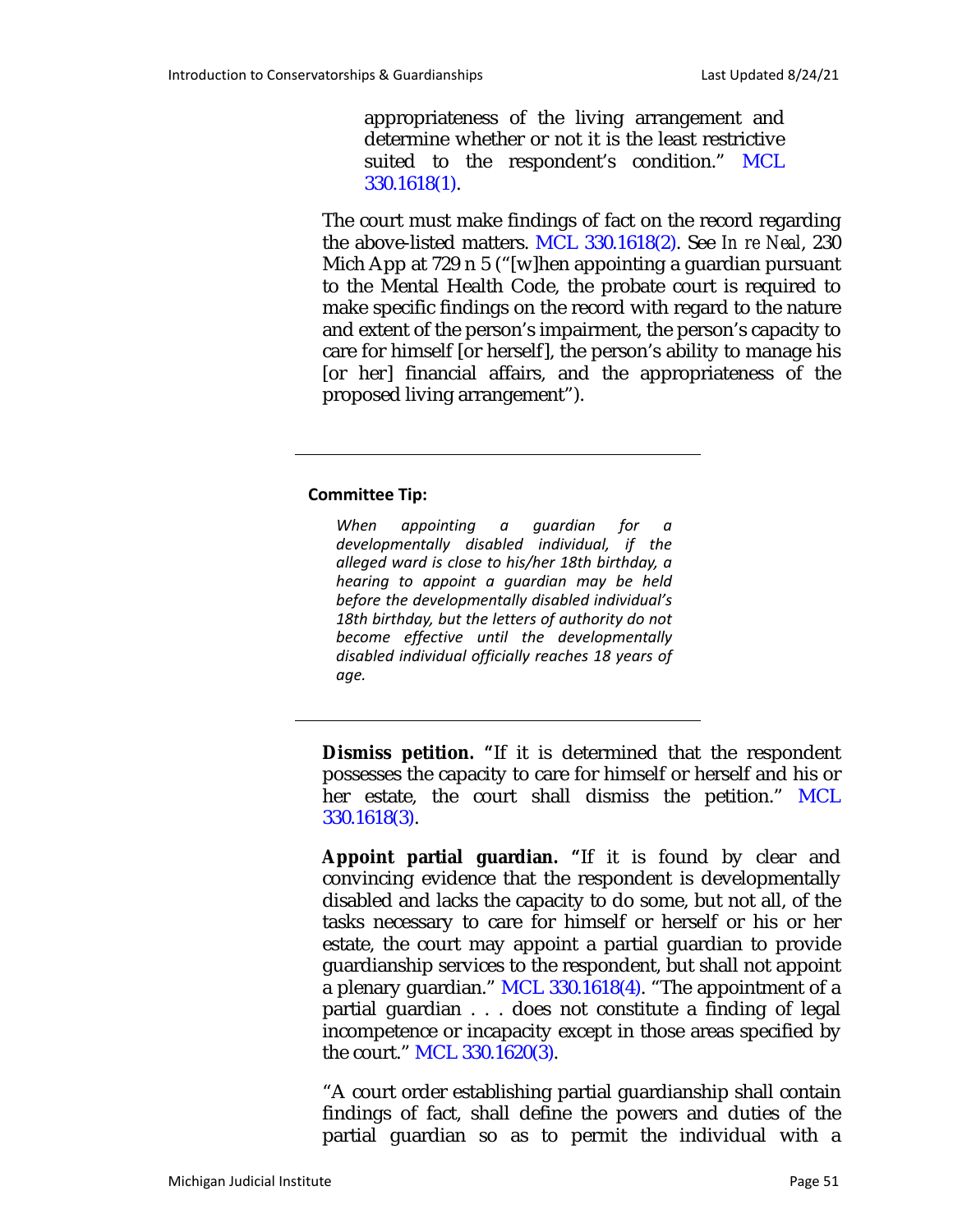developmental disability to care for himself or herself and his or her property commensurate with his or her ability to do so, and shall specify all legal disabilities to which the individual is subject." MCL 330.1620(1).

"An individual with a developmental disability for whom a partial guardian has been appointed retains all legal and civil rights except those that have by court order been designated as legal disabilities or that have been specifically granted to the partial guardian by the court." MCL 330.1620(2).

**Appoint plenary guardian. "**If it is found by clear and convincing evidence that the respondent is developmentally disabled and is totally without capacity to care for himself or herself or his or her estate, the court shall specify that finding of fact in any order and may appoint a plenary guardian of the person or of the estate or both for the respondent." MCL 330.1618(5). See *In re Middleton*, 198 Mich App 197, 199 (1993), quoting MCL 330.1618(5) ("[u]nder the Mental Health Code, a developmentally disabled person cannot have a plenary guardian appointed unless the probate court finds 'by clear and convincing evidence that the respondent is developmentally disabled and is *totally without capacity to care for himself or herself* or the respondent's estate'").

### **8. Placement in Facility**

A guardian (plenary or partial) appointed under MCL 330.1600 *et seq*., does not have the power to place an individual with a developmental disability in a facility unless specified by court order. MCL 330.1623(1).

"If placement in a facility of an individual with a developmental disability has not been authorized or if permission is sought for authorization to place the individual in a more restrictive setting than previously ordered, a guardian of the individual must petition the court for authorization to place the individual in a facility or in a more restricted setting." MCR 5.746(A).

"Notice of hearing on a petition for authorization to place an individual must be given to those persons required to be served with notice of hearing for the appointment of a guardian." MCR 5.746(C).

"Before authorizing the placement of a respondent in a facility, the court shall inquire into and determine the appropriateness of the placement." MCL 330.1623(2).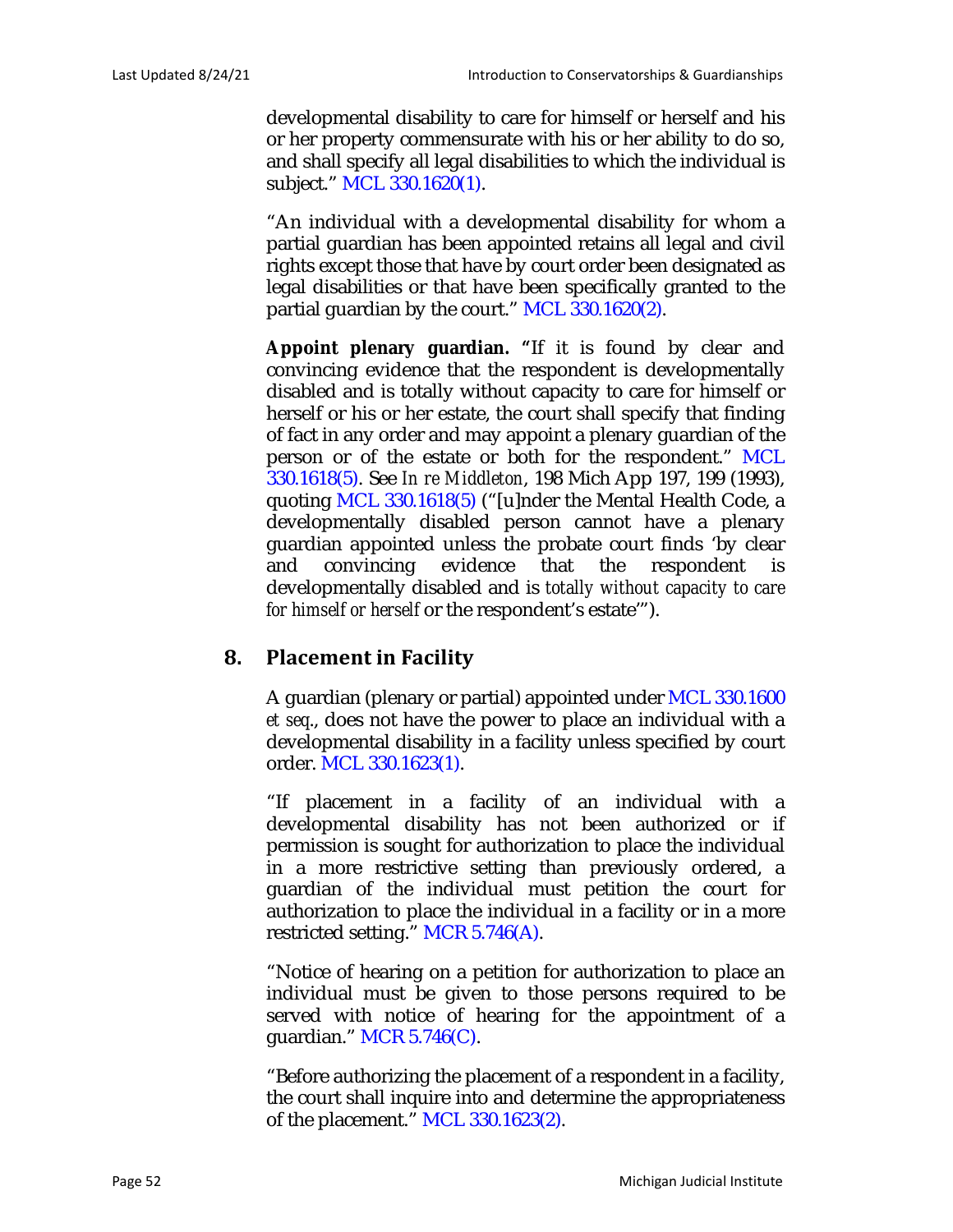"Before authorizing a guardian to apply to place an individual with a developmental disability in a facility, the court shall determine, in conjunction with the appropriate community mental health services program, whether the placement offers appropriate treatment and residential programs to meet the needs of the respondent and whether there is a less restrictive treatment and residential program available." MCL 330.1623(3). "In ordering a placement, the court shall give preference to an available less restrictive treatment and residential program provided that it is adequate and appropriate to meet the respondent's needs." *Id*. "The court or counsel may request reports from public agencies on the suitability of a particular placement for a respondent." *Id*.

"If the court grants the petition for authorization, it may order that:

(1) the guardian may execute an application for the individual's administrative admission to a specific center;

(2) the guardian may request the individual's temporary admission to a center for a period not to exceed 30 days for each admission; or

(3) the guardian may place the individual in a specific facility or class of facility as defined in MCL 330.1600." MCR 5.746(B).

# **9. Duration**

Before the appointment of a guardian, the court must consider the duration of the term of guardianship, and indicate the duration of the term in a court order. MCL 330.1626(1).

A partial guardian must not be appointed for longer than five years. MCL 330.1626(2).

"At the expiration of the term of guardianship a new petition for guardianship may be filed under [MCL 330.1600 *et seq*]." MCL 330.1626(3).

# **E. Qualifications/Duties of Guardian**

"The court may appoint as guardian of an individual with a developmental disability any suitable individual or agency, public or private, including a private association capable of conducting an active guardianship program for an individual with a developmental disability." MCL 330.1628(1).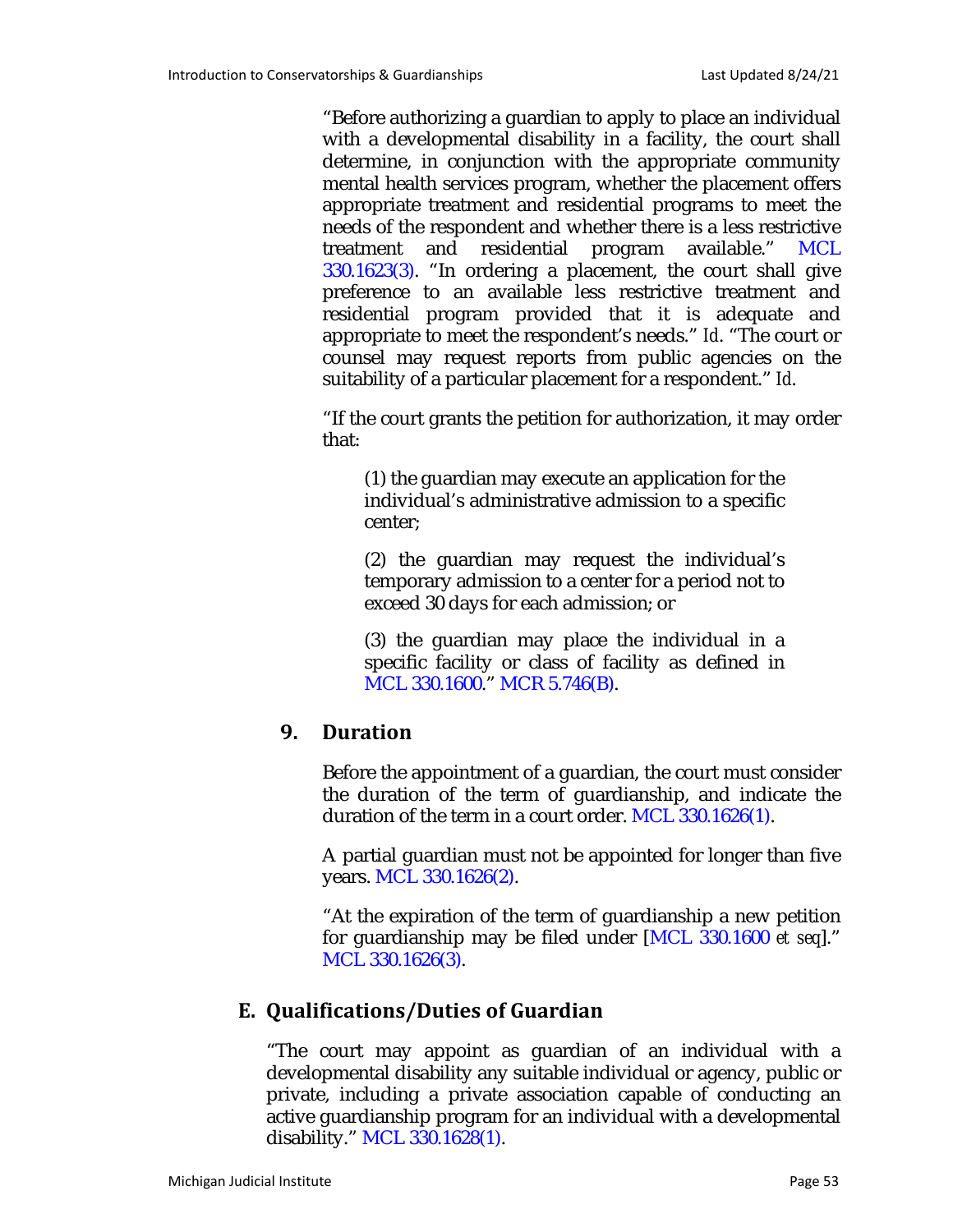"The court shall not appoint the department of mental health as guardian or any other agency, public or private, that is directly providing services to the individual, unless no other suitable individual or agency can be identified." MCL 330.1628(1). "In such instances, guardianship by the provider shall only continue until such time as a more suitable individual or agency can be appointed." *Id*.

"Before the appointment, the court shall make a reasonable effort to question the individual concerning his or her preference regarding the person to be appointed guardian, and any preference indicated shall be given due consideration." MCL 330.1628(2). "[T]he probate court need only give 'due consideration' to the developmentally disabled person's preference regarding the person to be appointed guardian." *In re Neal*, 230 Mich App at 729 n 5.

To the extent ordered by the court, the plenary guardian of the person *must*, and a partial guardian of the person *may*, have the following duties (among others):

"(a) Custody of the ward.

(b) The duty to make provision from the ward's estate or other sources, for the ward's care, comfort, and maintenance.

(c) The duty to make a reasonable effort to secure for the ward training, education, medical, and psychological services, and social and vocational opportunity as are appropriate and as will assist the ward in the development of maximum self-reliance and independence." MCL 330.1631(1). See *In re Wirsing*, 456 Mich 467, 474 (1998) ("[t]he duties of a plenary guardian are defined by MCL 330.1631").

The guardian of the person (plenary or partial) must file with the court at intervals indicated by the court (but at least once each year) a report containing statements indicating:

"(a) The individual's current mental, physical, and social condition.

(b) The individual's present living arrangement and a description and the address of every residence where the individual lived during the reporting period and the length of stay at each residence.

(c) An assessment of the adequacy and appropriateness for the ward of treatment and residential programs in the ward's current residence and a statement on whether the ward will continue to live at the current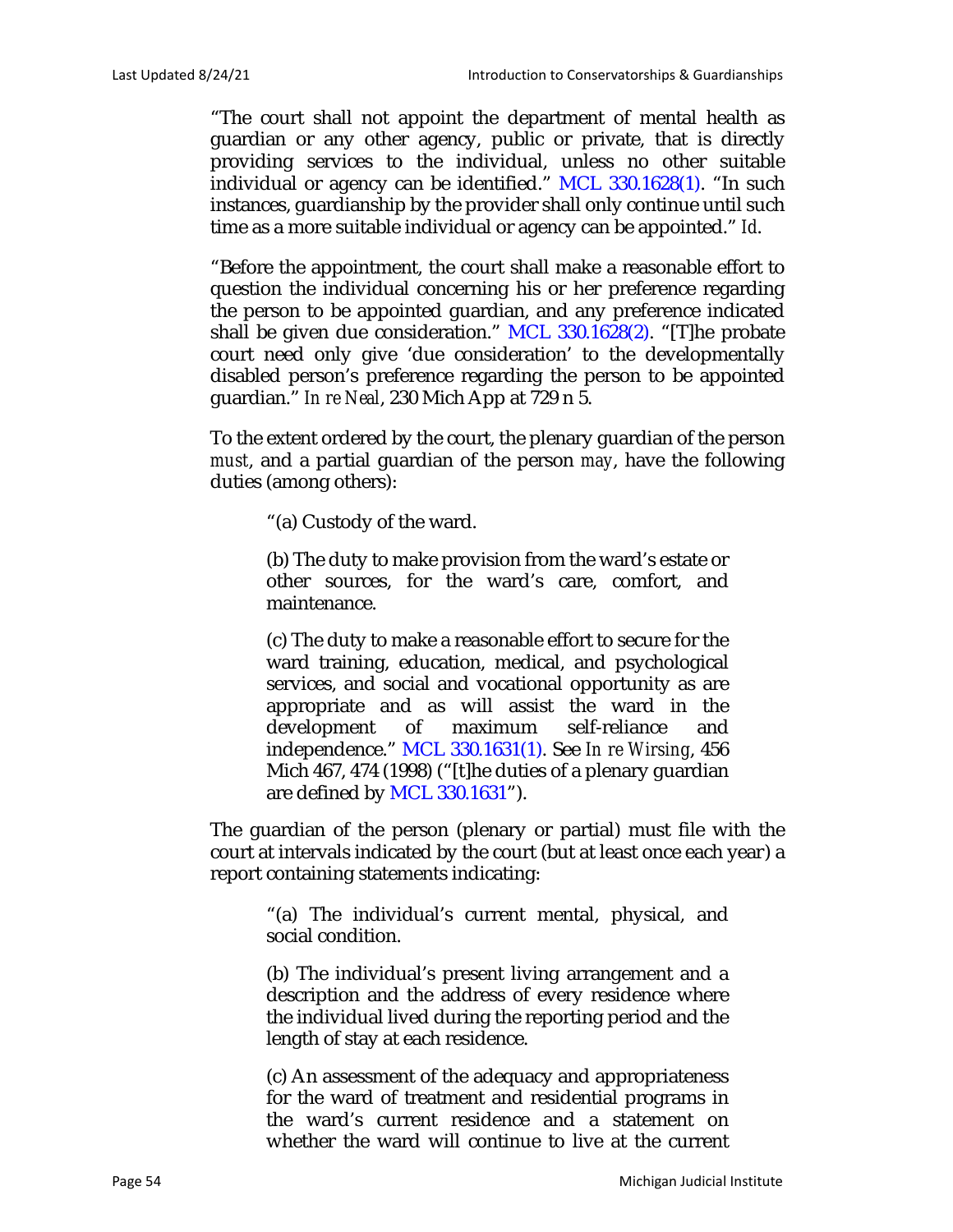residence or whether the guardian recommends a more suitable alternative residence.

(d) A summary of the medical, educational, vocational, and other professional services given to the individual.

(e) A resume of the guardian's visits with and activities on behalf of the individual.

(f) A recommendation as to the need for continued guardianship.

(g) A statement signed by the standby guardian, if any have been appointed, that the standby guardian continues to be willing to serve in the event of the death, incapacity, or resignation of the guardian.

(h) An accounting of all financial transactions made by the guardian involving the ward's estate.

(i) Other information requested by the court or useful in the opinion of the guardian."MCL 330.1631(2).

"For the purpose of filing this report pursuant to  $[MCL 330.1631(2)],$ the guardian shall be given access to information, reports and records from facilities, a community mental health board or agency, court staff, a public or private entity or agency, or a suitable person that are necessary for the guardian to perform his or her duties." MCL 330.1631(3).

"The court shall review the report required in [MCL 330.1631(2)] and take whatever action it considers necessary."MCL 330.1631(4).

"Whenever the court appoints a plenary guardian of the estate or a partial guardian with powers or duties respecting real or personal property, that guardian shall be considered a fiduciary for the purposes of the estates and protected individuals code, . . . MCL 700.1101 to [MCL] 700.8102." MCL 330.1632.

"At the time of the appointment of a guardian, the court shall make a reasonable effort to verbally inform the individual of the individual's right pursuant to [MCL 330.1637] to request at a later date his or her guardian's dismissal or a modification of the guardianship order, and a written statement shall be served upon the ward indicating his or her rights pursuant to [MCL 330.1637] and specifying the procedures to be followed in petitioning the court." MCL 330.1634.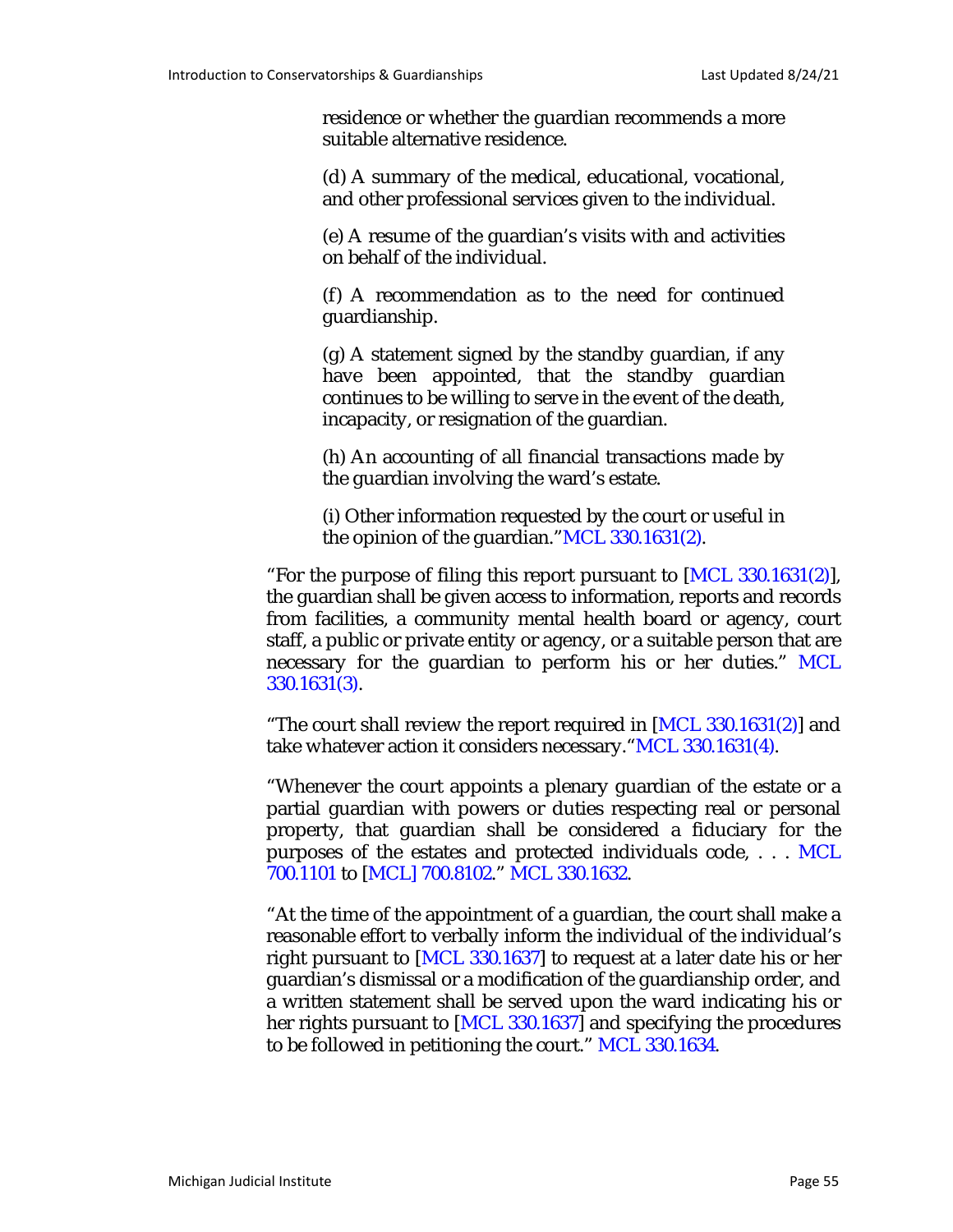# **1. Standby Guardian**

"At a hearing convened pursuant to [MCL 330.1600 *et seq*.,] the court may designate 1 or more standby guardians whose appointment becomes effective without further proceedings immediately upon the death, incapacity, or resignation of the initially appointed guardian." MCL 330.1640(1). "The powers and duties of the standby guardian shall be the same as those of the initially appointed guardian." *Id*.

"The standby guardian shall receive a copy of the court order establishing or modifying the initial guardianship, and the order designating the standby guardian." MCL 330.1640(2). "Upon assuming office, the standby guardian shall notify the court." *Id*.

"In an emergency situation and in the absence and unavailability of the initially appointed guardian, the standby guardian may temporarily assume the powers and duties of the initially appointed guardian." MCL 330.1640(3).

# **2. Testamentary Guardian**

"The surviving parent of a minor with a developmental disability for whom a guardian has not been appointed may by will appoint a testamentary guardian." MCL 330.1642(1). "The testamentary appointment becomes effective without, but subject to, probate immediately upon the death of the parent." *Id*.

"A testamentary guardian possesses the powers of a parent, and shall serve subject to the court's power to reduce the scope of guardianship authority or to dismiss a guardian." *Id*. "The appointment shall terminate when the minor attains 18 years of age, or the guardian is dismissed, whichever occurs first." *Id*. "Upon assuming office, the testamentary guardian shall notify the court in which the decedent's will is to be probated." *Id*.

"A parent who has been appointed guardian of his or her minor or adult child with a developmental disability may by will, except in the event that a standby guardian has been designated, appoint a testamentary guardian." MCL 330.1642(2). "The testamentary appointment becomes effective without, but subject to, probate immediately upon the death of the initially appointed guardian." *Id*. "The testamentary guardian possesses the powers of the initially appointed guardian, shall be entitled to receive upon request a copy of a court order creating or modifying the initial guardianship, and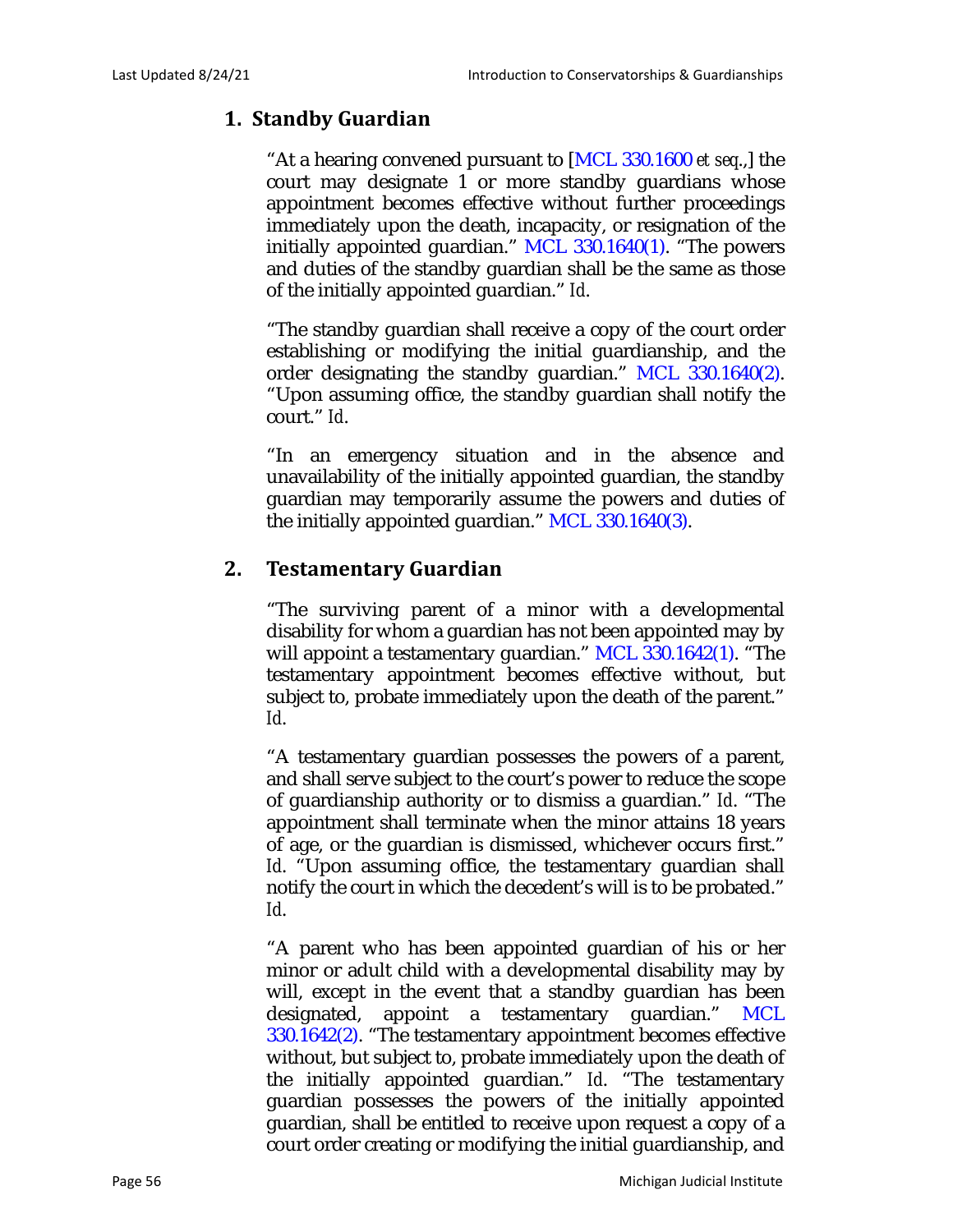shall serve subject to the power of the court that appointed the initial guardian to reduce the scope of guardianship authority or to dismiss a guardian." *Id*. "In the event that the court probating [the] decedent's will does not have jurisdiction over the testamentary guardian except if the court finds the will to be invalid, the appointment shall be nullified." *Id*. "Upon assuming office, the testamentary guardian shall notify the probate court that appointed the initial guardian and the probate court in which the will is subject to probate." *Id*.

# **F. Discharge/Modification of Guardianship of Individual with Developmental Disability**

The court may discharge or modify the duties of a guardian appointed for an individual with a developmental disability "when the individual's capacity to perform the tasks necessary for the care of his or her person or the management of his or her estate have changed so as to warrant modification or discharge." MCL 330.1637(1). The individual, his or her guardian, or any interested person on the individual's behalf may petition the court for a discharge or modification order. *Id*.

A request for discharge or modification, "if made by the individual with a developmental disability, may be communicated to the court by any means, including oral communication or informal letter." MCL 330.1637(2). "Upon receipt of the communication the court shall appoint a suitable person who may, but need not be, an employee of the state, county, community mental health services program, or court, to prepare and file with the court a petition reflecting the communication." *Id*.

Upon receipt of a petition filed under MCL 330.1637, the court must conduct a hearing. MCL 330.1637(3). At the hearing, the individual has all of the rights set out in MCL 330.1615 and MCL 330.1617. MCL 330.1637(3). "At the conclusion of the hearing, the court shall enter a written order setting forth the factual basis for its findings and may do any of the following:

(a) Dismiss the petition.

(b) Remove the guardian and dissolve the guardianship order.

(c) Remove the guardian and appoint a successor.

(d) Modify the original guardianship order.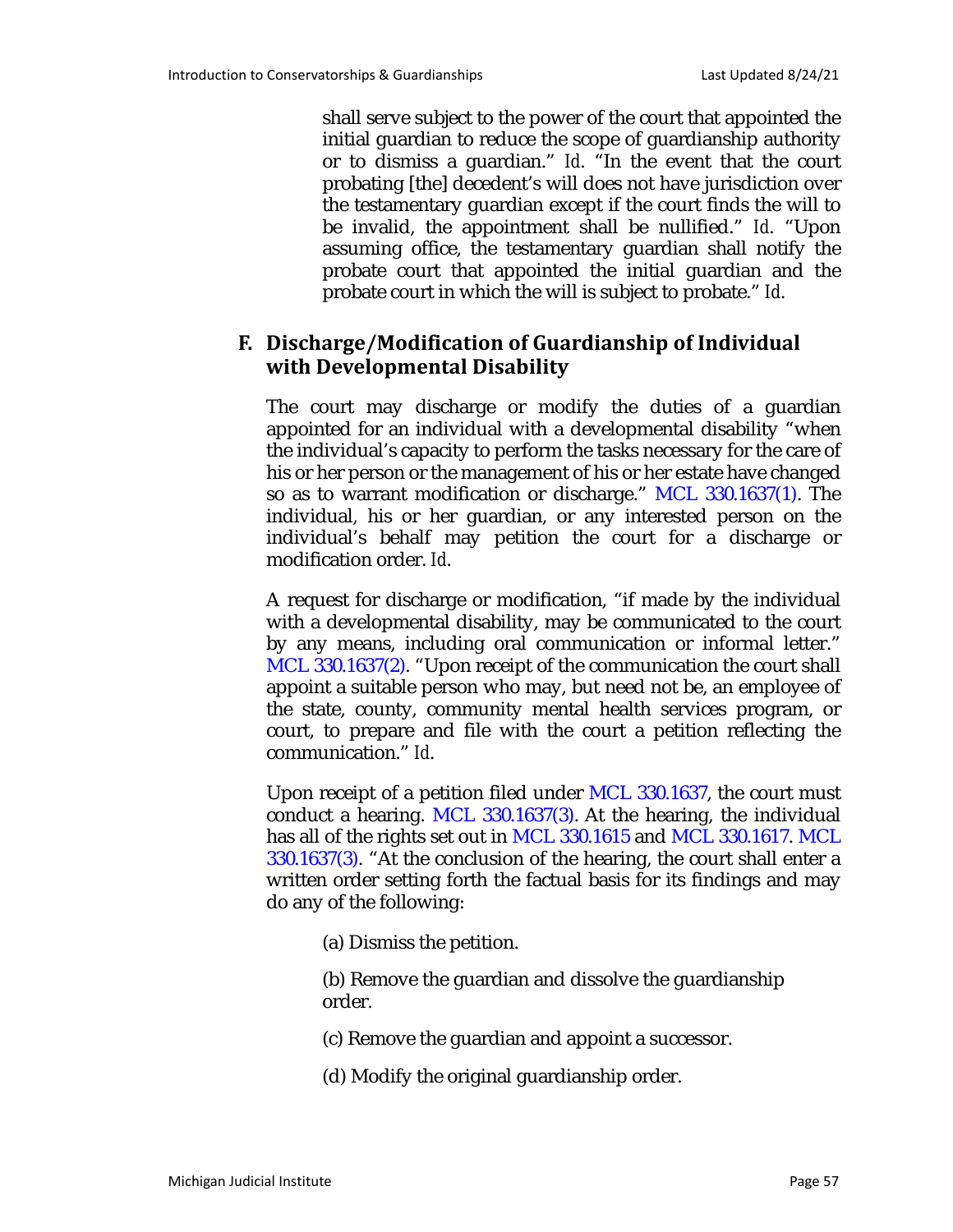(e) Make any other order that the court considers appropriate and in the interests of the individual with a developmental disability." MCL 330.1637(4).

# **G. Termination of Guardian of Individual with Developmental Disability**

"Upon termination of a guardianship, the developmentally disabled person regains all legal and civil rights that had been designated as legal disabilities or specifically granted to the guardian." MCL 330.1644. "[MCL 330.1644] applies to termination by expiration of the term of a guardianship and termination by court order under [MCL 330.1637(4)(b) (after hearing, court must enter a written order setting out the factual basis for its findings and may remove the guardian and dissolve the guardianship order)]." MCL 330.1644.

Court forms to use:

*Order Appointing Guardian for Individual with Developmental Disability*, PC 660

*Notice of Right to Request Dismissal of Guardian or Modification of Guardianship Order*, PC 661

*Letters of Guardianship of Individual with Developmental Disability*, PC 662

*Order for Placement of Individual with Developmental Disability*, PC 665

*Order Appointing Emergency Temporary Guardian for Individual with Alleged Developmental Disability*, PC 679

*Order Regarding Termination/Modification of Guardian for Individual with Developmental Disability*, PC 638b

# **1.4 Appointment of Guardian of Minor**

# **A. Conditions for Appointment**

A person interested in the welfare of a minor, the minor if 14 years or older, or the limited guardian<sup>16</sup> may petition the court for appointment of a guardian. MCL 700.5204(1); MCL 700.5204(3).

<sup>&</sup>lt;sup>16</sup> If limited guardian is petitioning, petition must not be based upon suspension of parental rights by the order that appointed the limited guardian. MCL 700.5204(3).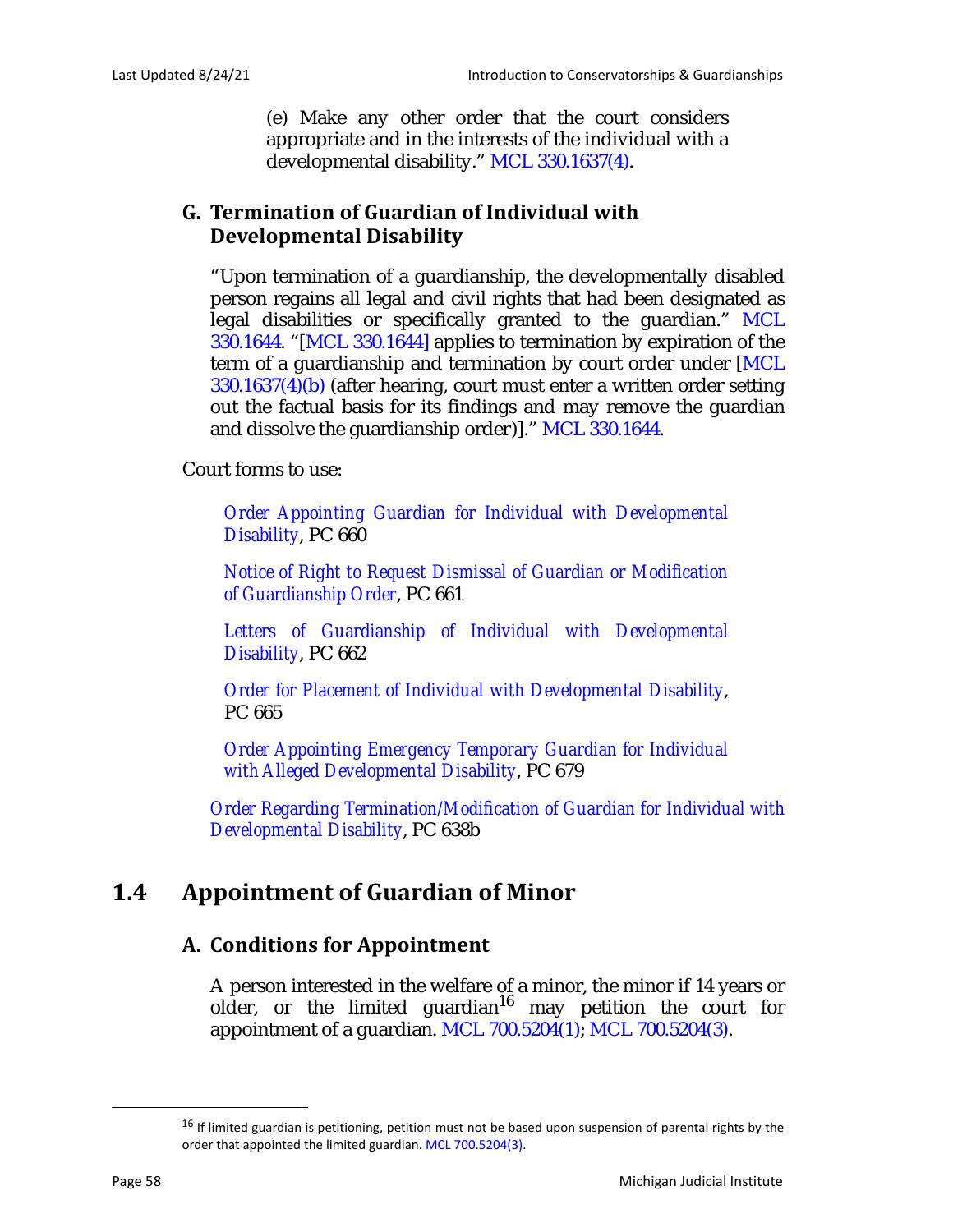The court may order the DHHS or court employee to investigate and file a written report. MCL 700.5204(1).

The court may appoint a guardian for an unmarried minor, if any of the following exist:

- parental rights of both parents are terminated or suspended by prior court order, judgment of divorce or separate maintenance, death, judicial determination of mental incompetency, disappearance, or confinement. MCL 700.5204(2)(a).
- parent(s) permit minor to reside with another person and do not provide the other person with legal authority for the minor's care and maintenance, and the minor is not residing with the parent(s) when the petition is filed. MCL 700.5204(2)(b). See *Deschaine v St. Germain*, 256 Mich App 665, 669-670 (2003) ("if parents permit their child to permanently reside with someone else when the guardianship issue arises, the court may appoint a guardian for the child[]").
- all of the following:
	- biological parents were never married to each other;
	- custodial parent dies or is missing and other parent not granted legal custody by court order; and
	- proposed guardian is related to the minor within fifth degree by marriage, blood, or adoption. MCL 700.5204(2)(c).

"MCL 700.5204(2)(b) is constitutional and does not infringe on a parent's constitutional right to the care, custody, and management of his or her children." *In re Versalle Guardianship*, Mich App <sub>1</sub>, \_\_\_ (2020).

A guardian appointed by will (MCL 700.5202) and not prevented or nullified by a minor at least 14 years of age (MCL  $700.5203^{17}$ ) has priority. The court may proceed with appointment if a guardian appointed by will fails to accept appointment within 28 days after notice of guardianship proceeding. MCL 700.5204(4).

<sup>&</sup>lt;sup>17</sup>MCL 700.5203 provides that "[a] minor 14 years of age or older who is the subject of a parental appointment may prevent an appointment or cause it to terminate by filing with the court in which the nominating instrument is filed a written objection to the appointment before it is accepted or within 28 days after its acceptance. An objection may be withdrawn. An objection does not preclude appointment by the court in a proper proceeding of the parental nominee or another suitable person."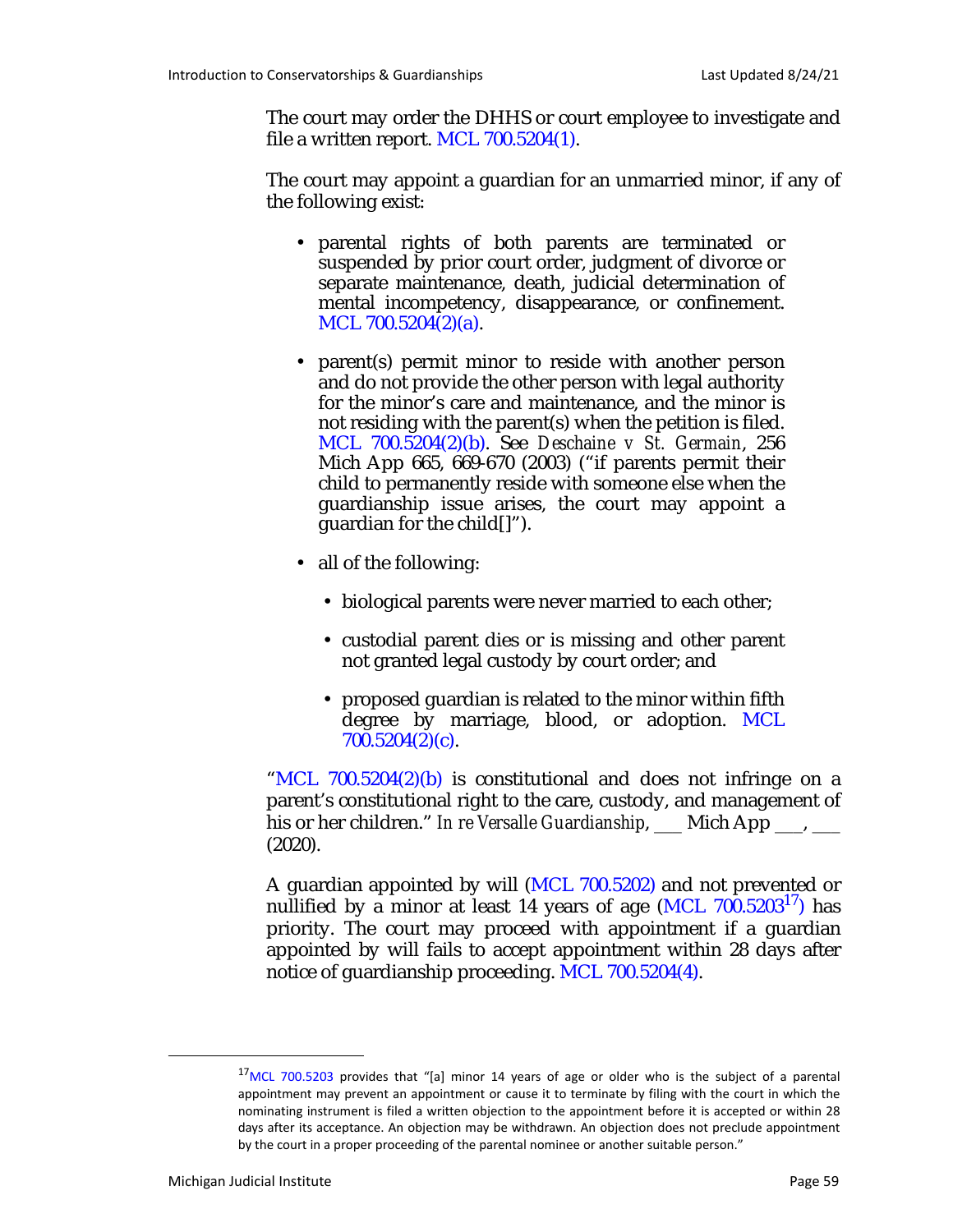If a guardian has not been appointed in Michigan and a petition for the appointment of a guardian is not pending in Michigan, a guardian appointed, qualified, and serving in good standing in another state may be appointed immediately as temporary guardian in Michigan after filing an application for appointment in Michigan, an authenticated copy of his/her appointment in the other state, and an acceptance of appointment. MCL 700.5202a(1). Letters of guardianship for the temporary guardian expire 28 days after the date of appointment. *Id*. Within 14 days after appointment as a temporary guardian, the guardian must give notice to all interested persons of his/her appointment and the right to object to the appointment. MCL  $700.5202a(2)$ . On filing proof of service of the notice with the court, the temporary guardian must be appointed full guardian and the court must issue letters of guardianship accordingly. *Id*. If an objection to the guardianship is filed, the guardianship continues unless a court in Michigan enters an order removing the guardian. MCL 700.5202a(3).

The court may order parents to pay reasonable support and may order reasonable parenting time and contact. MCL 700.5204(5).

"Upon hearing, if the court finds that a qualified person seeks appointment, venue is proper, the required notices have been given, the requirements of [MCL 700.5204 or of MCL 700.5205 and MCL 700.5206] are satisfied, and the minor's welfare will be served by the requested appointment, the court shall make the appointment." MCL 700.5213(2). "In other cases, the court may dismiss the proceeding or make another disposition of the matter that will serve the minor's welfare." *Id*.

#### **Committee Tip:**

*It is important to determine whether a guardianship will truly serve a child's welfare, because it is often more difficult to modify/ terminate a guardianship than to not grant one in the first instance. When looking at a new minor guardianship case, it may be advisable to ask the proposed guardian and parents who suggested the guardianship. If DHHS suggested the guardianship, proceed with caution: it is important to consider whether you are doing a child or parents a disservice by granting a guardianship in cases in which DHHS would otherwise have been involved to provide services. The court may want to consider having DHHS attend the guardianship hearing and, if it was their idea, explain what they envision as the long-term solution. This conversation is helpful for all involved, so that expectations concerning*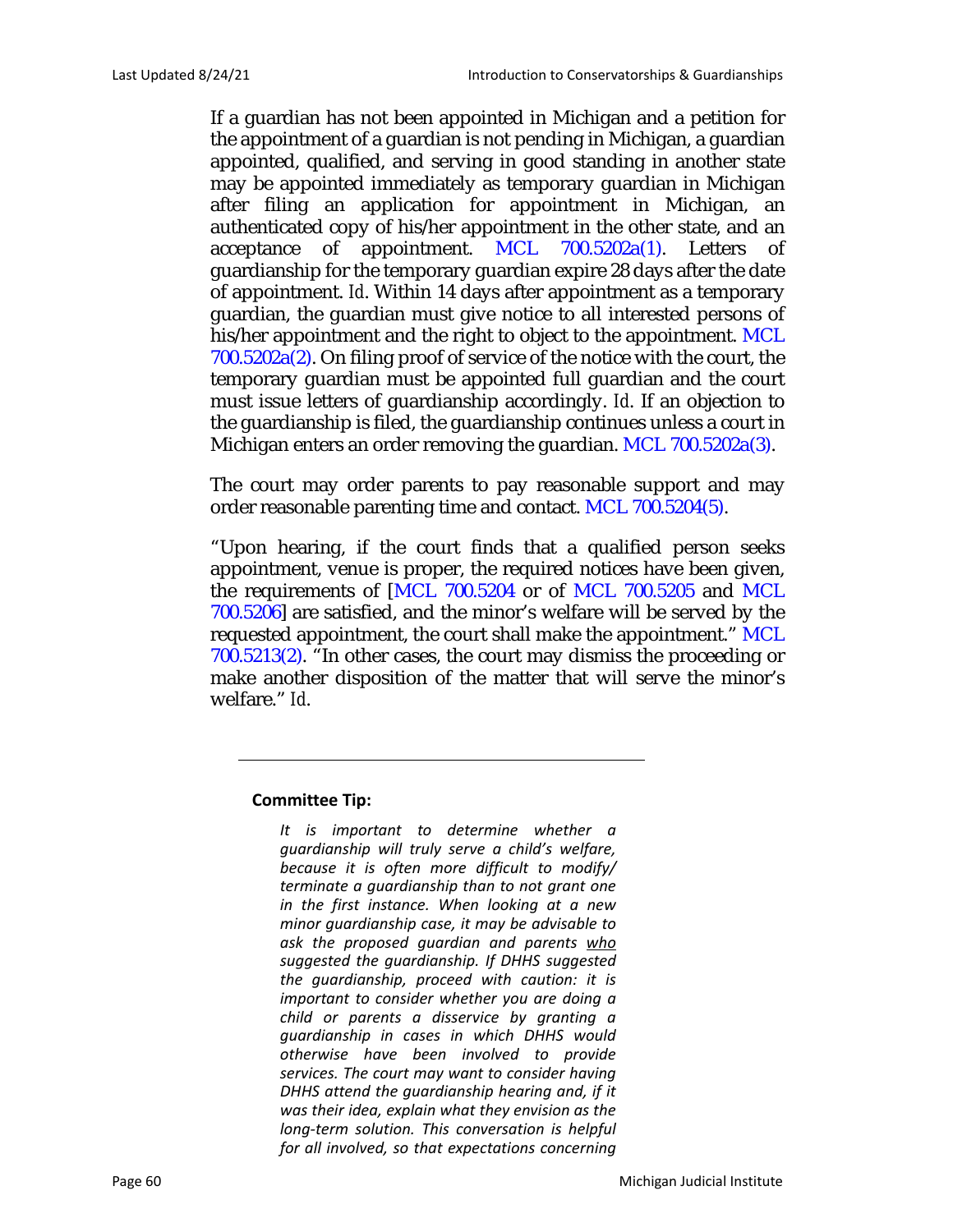*the guardianship are clear. If the court clarifies expectations early in the proceedings, the probability of multiple petitions to modify/ terminate the guardianship decreases.* 

# **B. Procedural Matters**

# **1. Jurisdiction**

### **a. Concurrent Jurisdiction**

The court at the place where the ward resides has concurrent jurisdiction over resignation, removal, accounting, or another proceeding relating to the guardianship with the court that appointed the guardian or in which acceptance of a parental appointment was filed. MCL 700.5218(1).

If the court located where the ward resides is neither the appointing court nor the court in which acceptance of appointment is filed, the court in which a proceeding subsequent to appointment is commenced in all appropriate cases must notify the other court (in this or another state), and after consultation with that court, must determine whether to retain jurisdiction or transfer the proceeding to the other court, whichever will serve the ward's welfare. MCL 700.5218(2). A copy of an order accepting a resignation or removing a guardian must be sent to the appointing court or the court in which acceptance of appointment is filed. *Id*.

### **b. Interstate Cases**

This sub-subsubsection provides a general overview as to when a Michigan court may exercise jurisdiction in a child custody dispute under the Uniform Child-Custody Jurisdiction and Enforcement Act (UCCJEA), MCL 722.1101 *et seq*. For additional information on the UCCJEA, see MCL 722.1101–MCL 722.1406.

The UCCJEA applies to minor guardianship proceedings. See MCL 722.1102(d), which defines *child-custody proceeding* to include guardianships among others. The UCCJEA prescribes the court's powers and duties in a child-custody proceeding that involves this state and a proceeding or party outside of this state.<sup>18</sup> For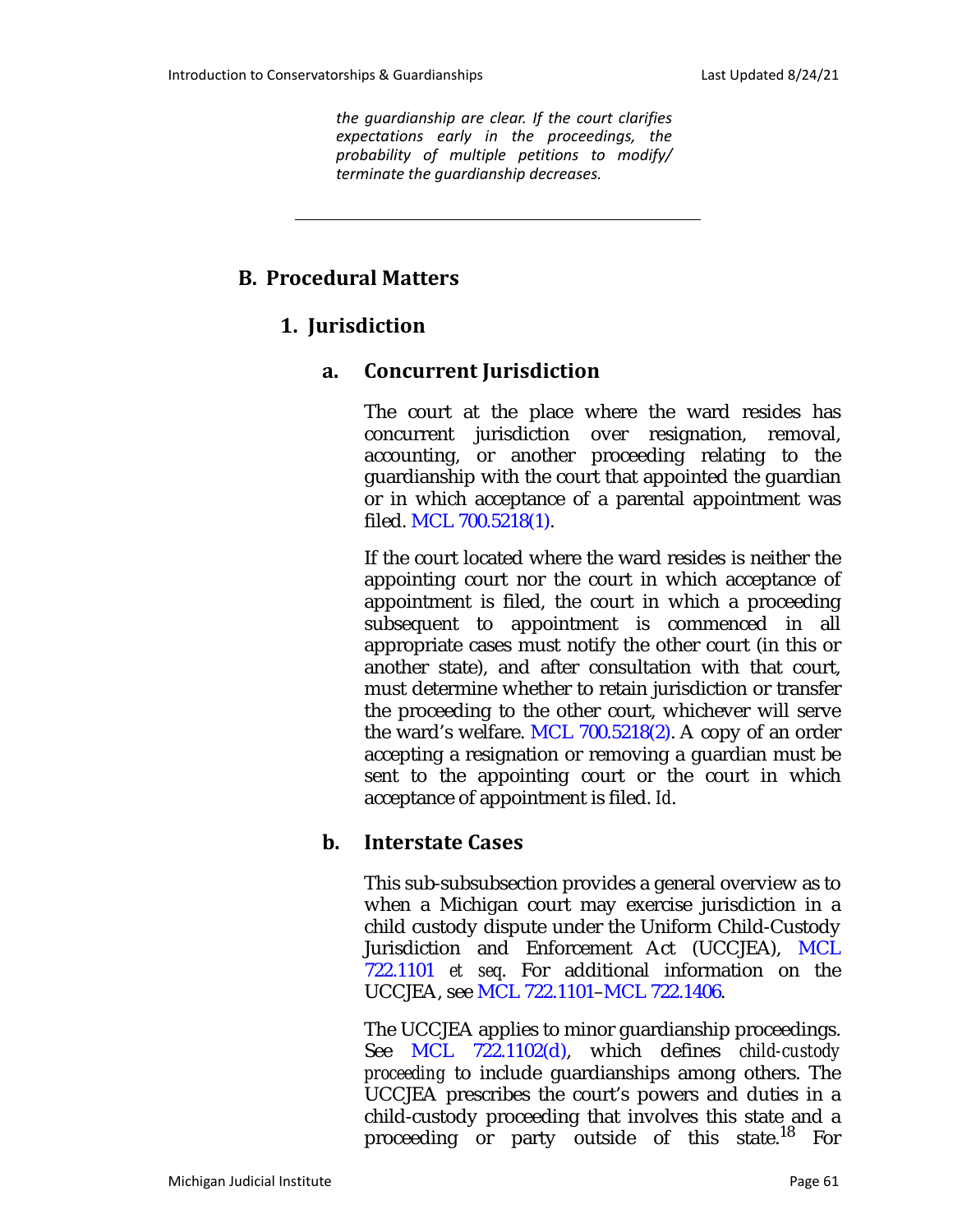information on when a court of this state has jurisdiction, see MCL 722.1201 (initial child-custody determination), MCL 722.1202 (continuing jurisdiction), MCL 722.1203 (modifying out-of-state child custody determination); and MCL 722.1204 (temporary emergency jurisdiction).

MCL 722.1209(1) sets out certain information that must be included in the first pleading of a child custody case or in an attached sworn statement. "If the information required by  $[MCL 722.1209(1)]$  is not furnished, upon motion of a party or its own motion, the court may stay the proceeding until the information is furnished." MCL  $722.1209(2)$ . The parties have a continuing duty to keep the court informed of any proceedings "in this or another state that could affect the current child-custody proceeding." MCL 722.1209(4).

"A court of this state shall accord full faith and credit to an order issued by another state and consistent with this act that enforces a child-custody determination by a court of another state unless the order has been vacated, stayed, or modified by a court having jurisdiction to do so under article 2." MCL 722.1312.

Subchapter 3.200 of the Michigan Court Rules, which governs domestic relations actions, applies to actions for custody or parenting time under the UCCJEA; the subchapter also applies to an expedited proceeding to register a foreign judgment or order under the UCCJEA, and to any ancillary or subsequent proceedings related to custody, parenting time, or support. MCR 3.201(A).

### **2. Venue**

The venue for a guardianship proceeding for a minor is in the place where the minor resides or is present at the time the proceeding is commenced. MCL 700.5211.

### **3. Notice**

"The petitioner shall give notice of the time and place of hearing of a petition for the appointment of a minor's guardian to each of the following:

(a) [t]he minor, if 14 years of age or older.

<sup>&</sup>lt;sup>18</sup> The UCCJEA contains provisions regarding filing and registering a state's custody decrees, judgments, and orders; communication between courts of different states; petition requirements; notice and service of process; evidence; and enforcement of another state's decree, judgment, or order.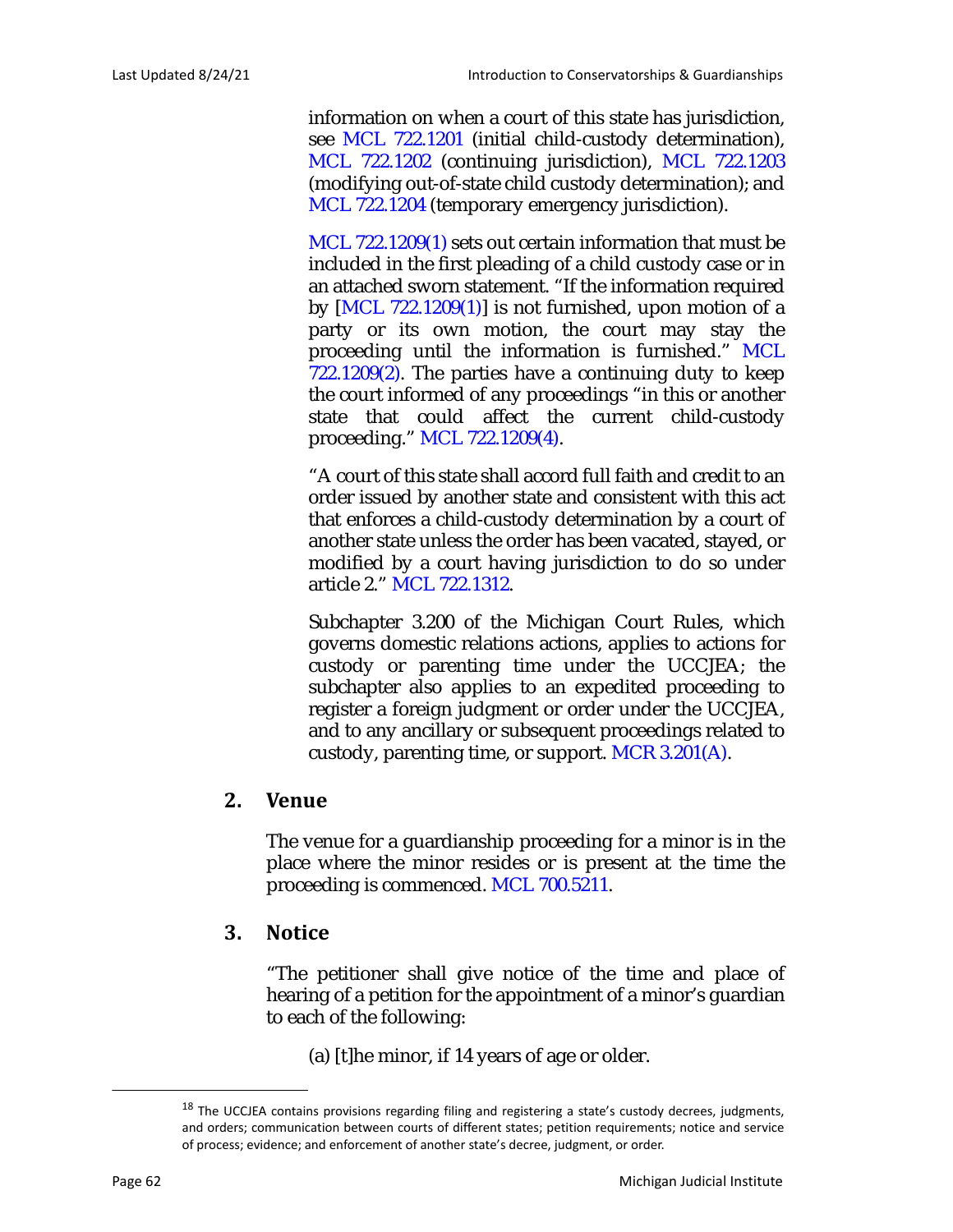(b) [t]he person who had the principal care and custody of the minor during the 63 days preceding the date of the petition.

(c) [e]ach living parent of the minor or, if neither of them is living, the adult nearest of kin to the minor." MCL 700.5213(1).

"A guardian, conservator, or guardian ad litem of a person must be served with notice of proceedings as to which the represented person is an interested person, except as provided by MCR 5.105(D)(1)." MCR 5.125(A)(4).

"The persons interested in an application for appointment of a guardian of a minor by a guardian appointed in another state and in a petition for appointment of a guardian of a minor are

(a) the minor, if 14 years of age or older;

(b) if known by the petitioner or applicant, each person who had the principal care and custody of the minor during the 63 days preceding the filing of the petition or application;

(c) the parents of the minor or, if neither of them is living, any grandparents and the adult presumptive heirs of the minor;

(d) the nominated guardian, and

(e) if known by the petitioner or applicant, a guardian or conservator appointed by the court in another state to make decisions regarding the person of a minor." $MCR$  5.125(C)(20).

"The persons interested in the acceptance of parental appointment of the guardian of a minor under MCL 700.5202 are

(a) the minor, if 14 years of age or older,

(b) the person having the minor's care, and

(c) each grandparent and the adult presumptive heirs of the minor." $MCR$  5.125(C)(21).

# **4. Evidence**

At any hearing concerning a guardianship of a minor, all relevant and material evidence (including written reports) may be received by the court and may be relied on to the extent of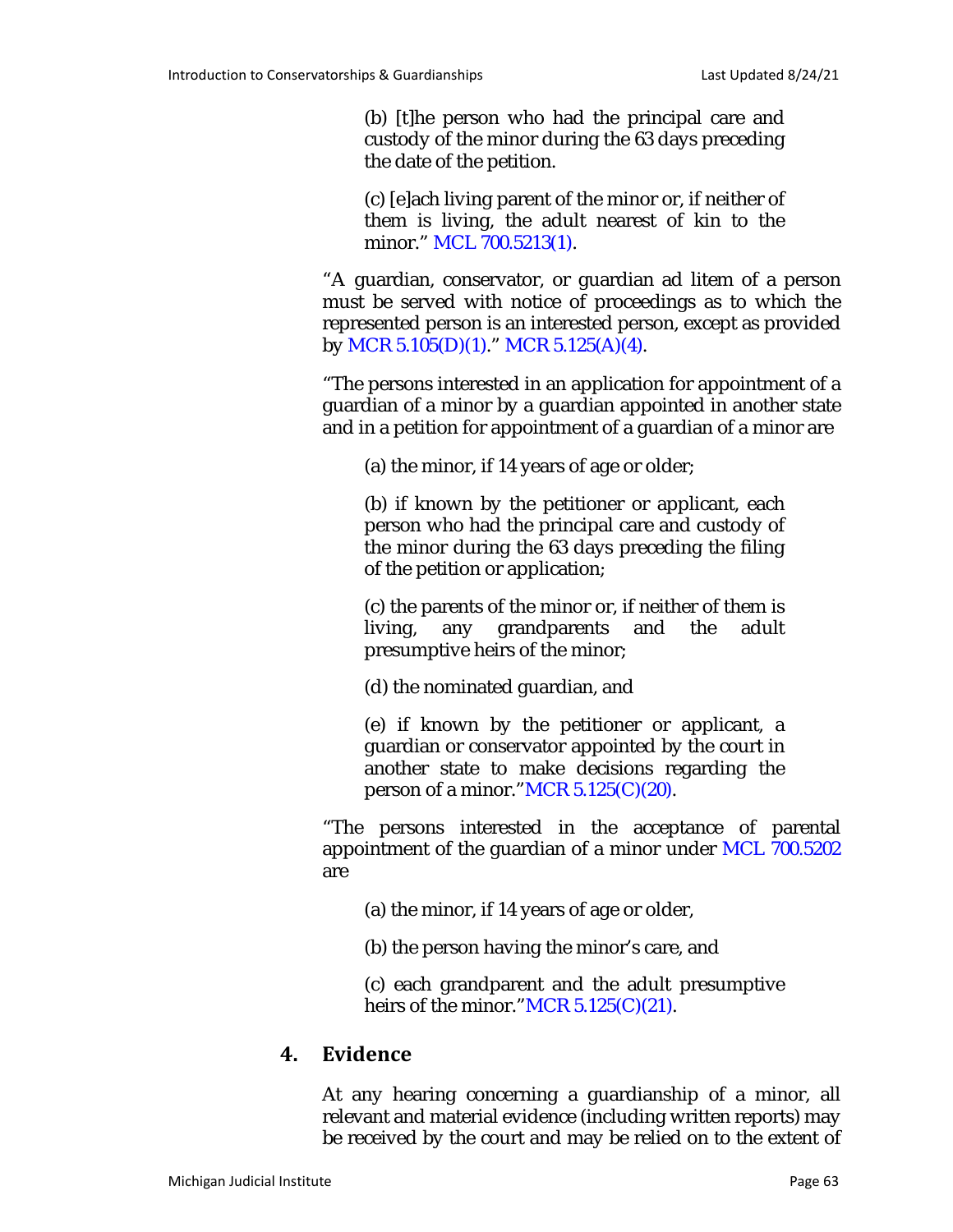their probative value, even though such evidence may not be admissible under the rules of evidence. MCR 5.404(F)(2).

Interested persons must be given an opportunity to examine and controvert written reports received by the court and, in the court's discretion, may be allowed to cross-examine individuals making reports when such individuals are reasonably available.  $MCR$  5.404 $(F)(3)$ .

No assertion of an evidentiary privilege (other than attorneyclient privilege) will prevent the receipt and use of materials prepared under a court-ordered examination, interview, or course of treatment. MCR  $5.404(F)(4)$ .

### **5. Lawyer-Guardian Ad Litem**

"A lawyer-guardian ad litem [(LGAL)] appointed under [MCL 700.5201 *et seq*.,] represents the child and has powers and duties in relation to that representation as set forth in . . . MCL 712A.17d[.]" MCL 700.5213(5).

All provisions of MCL 712A.17d apply to a[n] [LGAL] appointed under MCL 700.5201 *et seq*. MCL 700.5213(5). In addition, the following apply to an LGAL appointed under MCL 700.5201 *et seq*.:

- In a proceeding in which an LGAL represents a child, he/she may file a written report and recommendation. MCL 700.5213(5)(a).
	- **•** The court must not admit the report and recommendation into evidence unless all parties stipulate to the admission. MCL 700.5213(5)(a).
	- **•** The parties may use the report and recommendation for purposes of a settlement conference. MCL 700.5213(5)(a).
- "After a determination of ability to pay, the court may assess all or part of the costs and reasonable fees of a[n] [LGAL] against 1 or more of the parties involved in the proceedings or against the money allocated from marriage license fees for family counseling services under . . . MCL 551.103." MCL 700.5213(5)(b). An LGAL must not be paid a fee unless the court reviews and approves it first. *Id*.

"To assist the court in determining a child's best interest, the court may appoint a guardian ad litem for a child involved in a proceeding under [MCL 700.5213]." MCL 700.5213(6).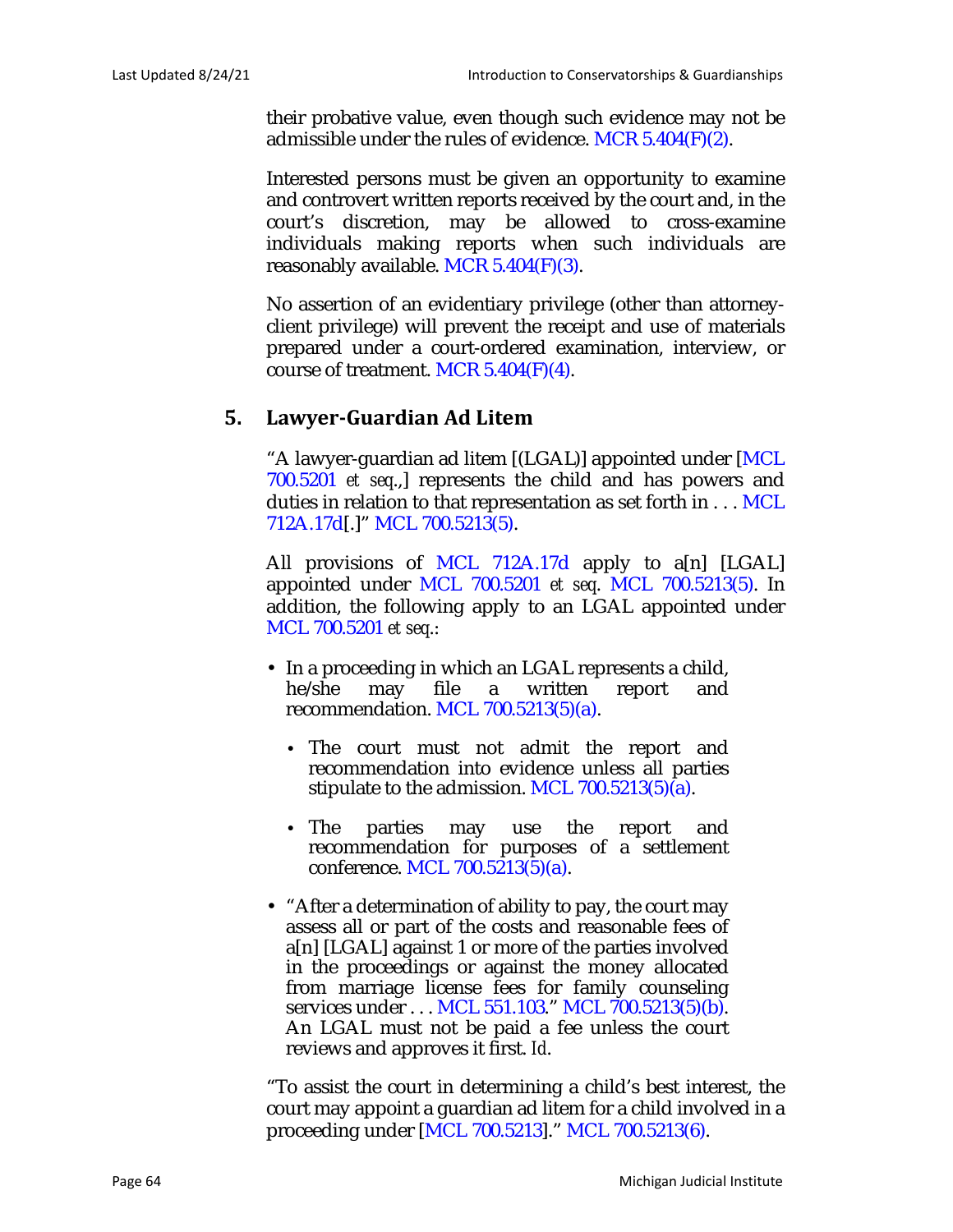### **6. Videoconferencing Technology**

"Except as otherwise prescribed by this rule, upon request of any participant or sua sponte, the court may allow the use of videoconferencing technology under this chapter in accordance with MCR 2.407." MCR 5.140(A). "The use of videoconferencing technology under [Chapter 5, Probate Court] must be in accordance with the standards established by the State Court Administrative Office. All proceedings at which videoconferencing technology is used must be recorded verbatim by the court." MCR 5.140(D).

"In a proceeding concerning a conservatorship, guardianship, or protected individual, if the subject of the petition wants to be physically present, the court must allow the individual to be present. The right to be physically present for the subject of a minor guardianship applies only to a minor 14 years of age or older." MCR 5.140(C).

# **C. Effect of Guardianship**

"By accepting a . . . court appointment as guardian, a guardian submits personally to the court's jurisdiction in a proceeding relating to the guardianship that may be instituted by an interested person." MCL 700.5214.

### **D. Powers and Duties of Guardian**

"A minor's guardian has the powers and responsibilities of a parent who is not deprived of custody of the parent's minor and unemancipated child, except that a guardian is not legally obligated to provide for the ward from the guardian's own money and is not liable to third persons because of the parental relationship for the ward's acts." MCL 700.5215.

A guardian has all of the powers and duties set out in MCL 700.5215(a)-(h).

"A guardianship order . . . suspends a parent's parental rights and grants those rights in the child, including a right to physical and legal custody, to the guardian under MCL 700.5215." *Hunter v Hunter*, 484 Mich 247, 277 (2009).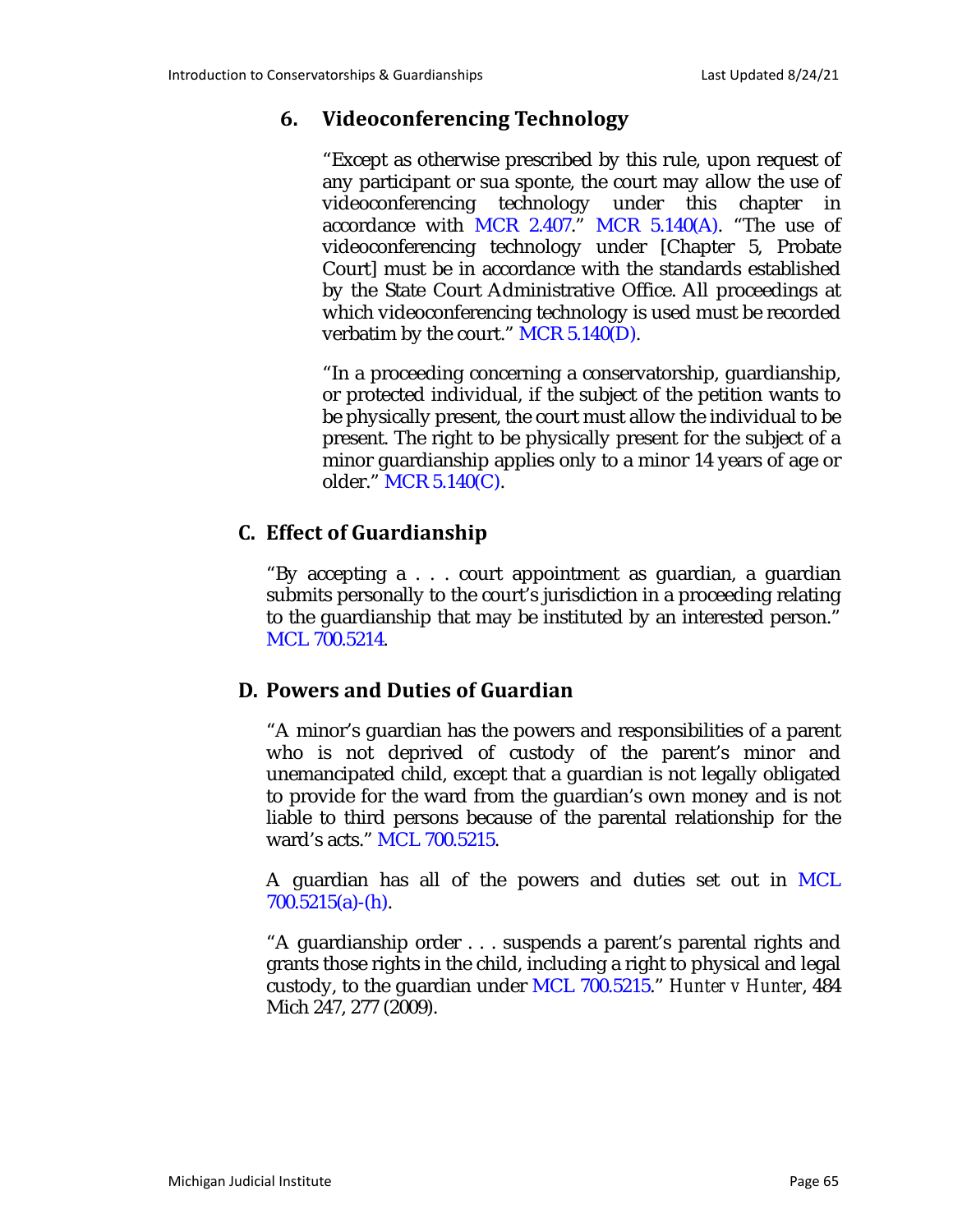# **E. Review of Guardianship for Minor**

# **1. Periodic Review**

The court must conduct a review of a guardianship of a minor annually in each case where the minor is under six years of age as of the anniversary of the qualification of the guardian. MCR  $5.404(G)(1)$ . The review must be commenced within 63 days after the anniversary date of the qualification of the guardian. *Id.* See also MCL 700.5207(1).

In addition, the court *may* conduct a review of a guardianship at any time it deems necessary. MCR  $5.404(G)(1)$ . See also MCL 700.5207(1).

# **2. Investigation**

The court must appoint the DHHS or any other person to conduct an investigation of the guardianship of a minor. MCR  $5.404(G)(2)$ . The investigator must file a written report with the court within 28 days after being appointed. *Id*. The report must include a recommendation regarding whether the guardianship should be continued or modified and whether a hearing should be scheduled. *Id*. The report must state the nature of the modification if one is recommended. *Id*. See also MCL 700.5207(2).

### **3. Judicial Action**

After informally reviewing the report, the court must enter an order continuing the guardianship or set a date for a hearing to be held within 28 days. MCR  $5.404(G)(3)$ . If a hearing is set, the court may appoint an attorney to represent the minor. *Id*. See also MCL 700.5207(3) ("[u]pon completion of a guardianship review, the court may do either of the following: (a) [c]ontinue the guardianship[; or] (b) [s]chedule and conduct a hearing on the guardianship's status and [take other action as set out in MCL 700.5207(3)(b)]").

# **F. Termination of Guardianship of Minor**

A guardianship may terminate without a court order upon the minor's death, adoption, marriage, attainment of majority, or voluntary consent to termination of guardianship of an Indian child. MCR  $5.404(H)(1)$ . "No full ... guardianship shall otherwise terminate without an order of the court." *Id*.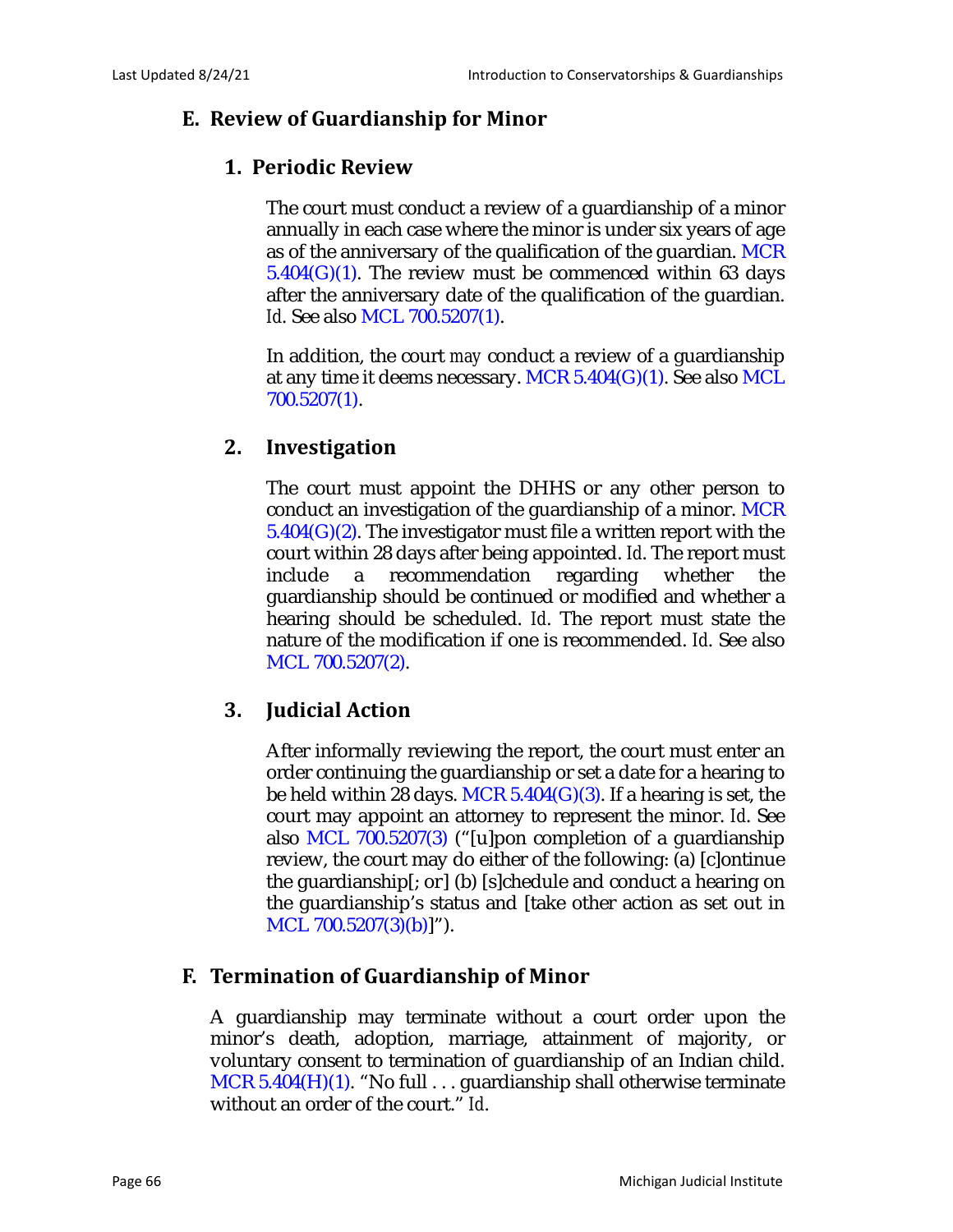The persons interested in a petition for the termination of a guardianship or removal of a guardian are the persons interested in a petition for appointment under MCR  $5.125(C)(20)$  and the guardian. MCR 5.125(C)(26).

### **1. Petition Filed by Parent(s): Investigation and Report**

If the guardianship was established under MCL 700.5204, a minor's parent(s) may petition the court to terminate the minor guardianship. MCL 700.5208(1)(b).

"If a petition is filed to terminate a guardianship under [MCL]  $700.5208(1)$ ], the court may do 1 or more of the following:

(a) Order the [DHHS] or a court employee or agent to conduct an investigation and file a written report of the investigation regarding the best interests of the minor or give testimony concerning the investigation.

(b) Utilize the community resources in behavioral sciences and other professions in the investigation and study of the best interests of the minor and consider their recommendations for the disposition of the petition.

(c) Appoint a guardian ad litem or attorney to represent the minor.

(d) Take any other action considered necessary in a particular case." MCL 700.5208(2).

"At any hearing concerning a guardianship of a minor, all relevant and material evidence, including written reports, may be received by the court and may be relied on to the extent of their probative value, even though such evidence may not be admissible under the Michigan Rules of Evidence." MCR  $5.404(F)(2)$ .

If a petition is not filed with the family division, the court must take further action, but may not continue the guardianship for more than one year after the hearing on the petition to terminate. MCR  $5.404(H)(3)(a)$ . If a petition is filed with the family division, the guardianship must terminate when the family division authorizes the petition under MCL 712A.11, unless the family division determines that continuing the guardianship pending disposition is necessary for the child's well-being. MCR 5.404(H)(3)(b).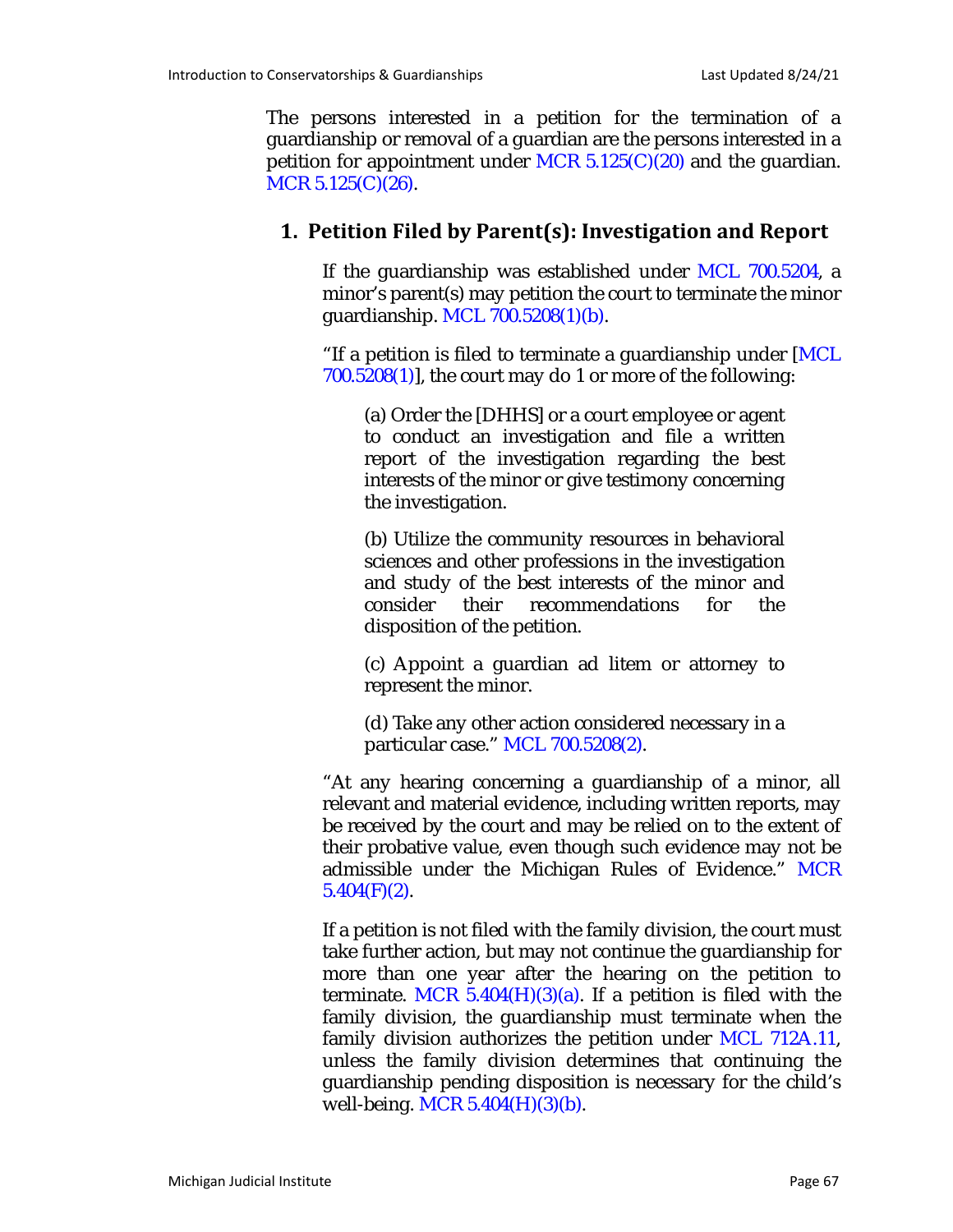If a petition for termination is filed by a party other than a parent, the court may proceed under MCL 700.5209. MCR  $5.404(H)(5)$ .

### **2. Court Action on Petition**

After notice and hearing, the court may do any of the following:

- Terminate the guardianship if doing so is in the best interests of the minor, and do any of the following:
	- Enter orders to facilitate the minor's reintegration into the parent's home for up to six months before the termination. MCL 700.5209(2)(a)(*i*).
	- **•** Order the DHHS to supervise the transition period when the minor is being reintegrated into his or her parent's home. MCL 700.5209(2)(a)(*ii*).
	- **•** Order the DHHS to provide services to facilitate the minor's reintegration into his or her parent's home. MCL 700.5209(2)(a)(*iii*).
- Continue the guardianship for not more than one year after the hearing date if doing so is in the best interests of the minor, and do any of the following:
	- **•** Order the parent(s) to follow a court-structured plan that enables the minor to return to the home of his or her parent(s). MCL 700.5209(2)(b)(*ii*).
	- **•** Schedule and conduct a hearing to review the guardianship before expiration of the time the guardianship is continued, and either terminate the guardianship or proceed under MCL 700.5209(2)(c)-(d). MCL 700.5209(2)(b)(*iii*).
- If the minor resides with the guardian for not less than one year and the court finds that the minor's parent(s) have failed to provide the minor with parental care, love, guidance, and attention appropriate to the child's age and individual needs resulting in a substantial disruption of the parentchild relationship, continue the guardianship as if it is established by clear and convincing evidence that the continuation would serve the best interests of the minor. MCL 700.5209(2)(c).
- Appoint an attorney to represent the minor or refer the matter to the DHHS. MCL  $700.5209(2)(d)$ . The attorney or the DHHS may file a complaint on the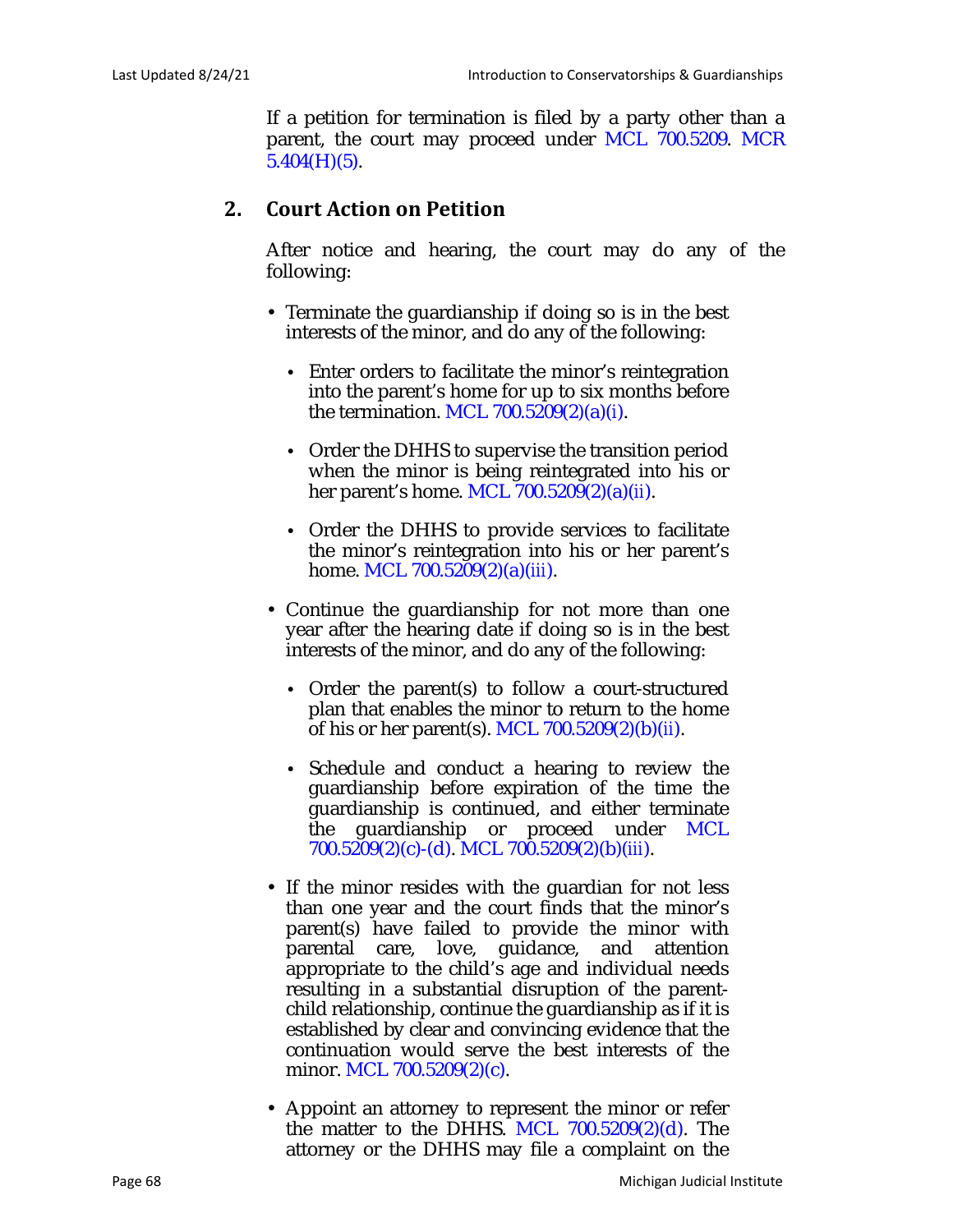minor's behalf requesting the family division of the circuit court to take jurisdiction of the minor under MCL 712A.2(b). MCL 700.5209(2)(d).

Court form to use:

*Order Regarding Appointment of Guardian/Limited Guardian of Minor*, PC 653

# **1.5 Appointment of Guardian of Minor Indian Child**

If an Indian child<sup>19</sup> is the subject of a guardianship proceeding, the definitions in MCR  $3.002$  control. MCR  $5.402(E)(1)$ .

### **A. Procedural Matters**

### **1. Jurisdiction**

### **a. Exclusive Jurisdiction**

If an Indian child is the subject of a petition to establish guardianship of a minor and an Indian tribe has exclusive jurisdiction, $20$  the matter must be dismissed. MCR  $5.402(E)(2)$ .

### **b. Concurrent Jurisdiction**

A state court has concurrent jurisdiction over an Indian child-custody proceeding where the Indian child is domiciled or resides off an Indian reservation and is not a ward of the Tribal court. 25 USC 1911(b); MCL 712B.7(3). See 25 USC 1903(1), MCL 712B.3(b), and MCR 3.002, which define *child-custody proceeding* to include guardianship placements.

If either parent, the Indian custodian, or the Indian child's Tribe requests that the proceeding be transferred to the Tribal court, the court must transfer the case to the Tribal court unless either parent objects, the court finds good

<sup>19</sup>*Indian child* means "an unmarried person who is under the age of 18 and is either of the following: (*i*) [a] member of an Indian tribe[; or] (*ii*) [e]ligible for membership in an Indian tribe as determined by that Indian tribe." MCL 712B.3(k).

<sup>20</sup>*Exclusive jurisdiction* means "that an Indian tribe has jurisdiction exclusive as to any state over any child custody proceeding . . . involving an Indian child who resides or is domiciled within the reservation of such tribe, except where such jurisdiction is otherwise vested in the state by existing federal law. Where an Indian child is a ward of a tribal court, the Indian tribe retains exclusive jurisdiction, regardless of the residence or domicile or subsequent change in his or her residence or domicile." MCR 3.002(6).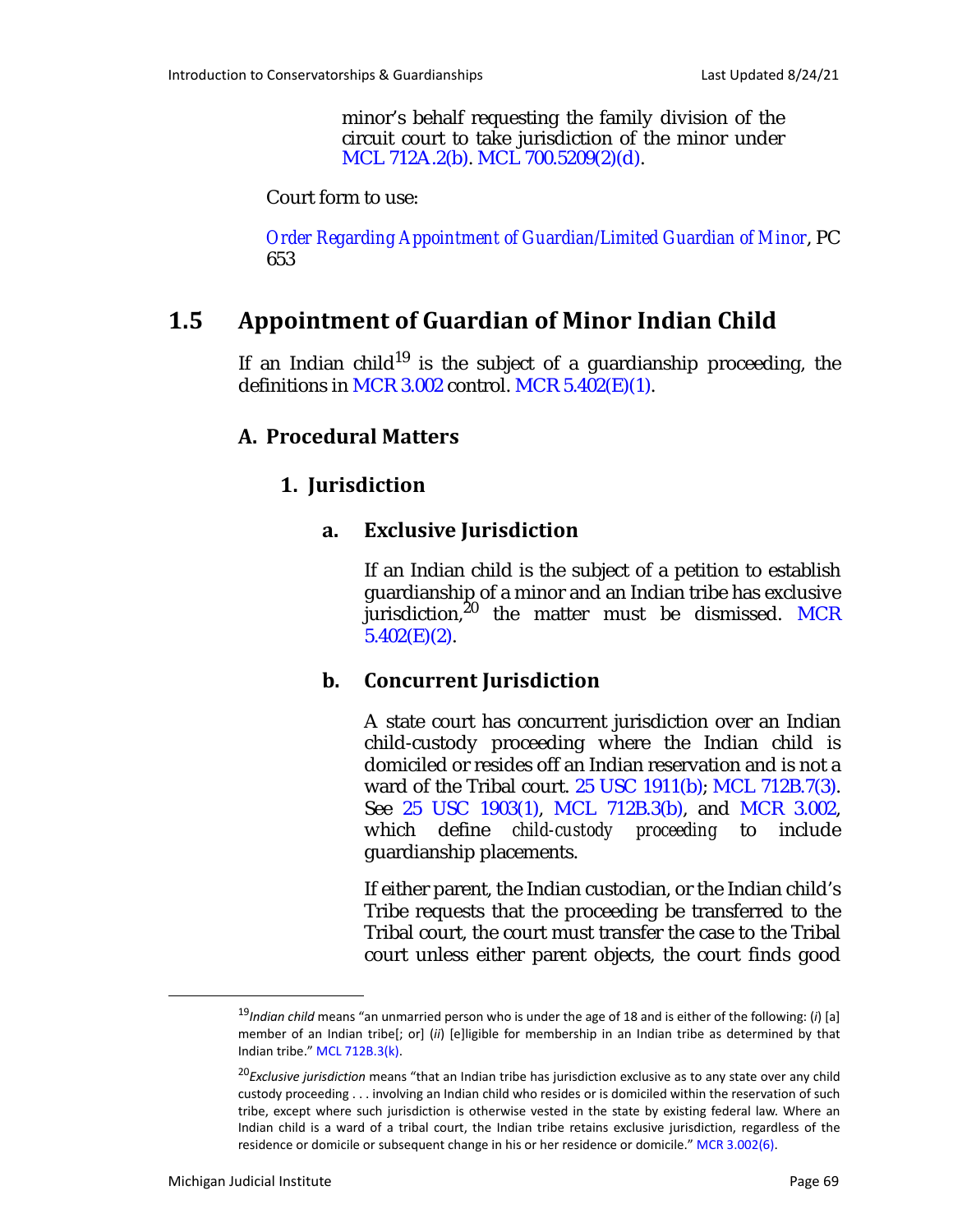cause not to transfer the case to the Tribal court, or the Tribal court declines the transfer. 25 USC 1911(b); MCL 712B.7(3); 25 CFR 23.117.

### **c. Interstate Cases**

This sub-subsubsection provides a general overview as to when a Michigan court may exercise jurisdiction in a child custody dispute under the Uniform Child-Custody Jurisdiction and Enforcement Act (UCCJEA), MCL 722.1101 *et seq*. For additional information on the UCCJEA, see MCL 722.1101–MCL 722.1406.

An interstate proceeding involving an Indian child is governed by the Indian Child Welfare Act (ICWA) and the Michigan Indian Family Preservation Act (MIFPA). MCL 722.1104(1). However, Indian tribes are treated as states for purposes of the UCCJEA. See MCL 722.1104(2). An Indian tribe's custody determination must be recognized and enforced under the UCCJEA if it was made in substantial conformity with the UCCJEA. MCL 722.1104(3).

**Note:** Subject to its provisions, MCR 2.615 recognizes tribal court judgments as having the same effect as other judicial acts in any other Michigan court. MCR 2.615(A). However, MCR 2.615(D) provides that "[MCR 2.615] does not apply to judgments or orders that federal law requires be given full faith and credit." MCR 2.615(D).

The UCCJEA applies to minor guardianship proceedings. See MCL 722.1102(d), which defines *child-custody proceeding* to include guardianships among others. The UCCJEA prescribes the court's powers and duties in a child-custody proceeding that involves this state and a proceeding or party outside of this state.<sup>21</sup> For information on when a court of this state has jurisdiction, see MCL 722.1201 (initial child-custody determination), MCL 722.1202 (continuing jurisdiction), MCL 722.1203 (modifying out-of-state child custody determination); and MCL 722.1204 (temporary emergency jurisdiction).

<sup>&</sup>lt;sup>21</sup> The UCCJEA contains provisions regarding filing and registering a state's custody decrees, judgments, and orders; communication between courts of different states; petition requirements; notice and service of process; evidence; and enforcement of another state's decree, judgment, or order.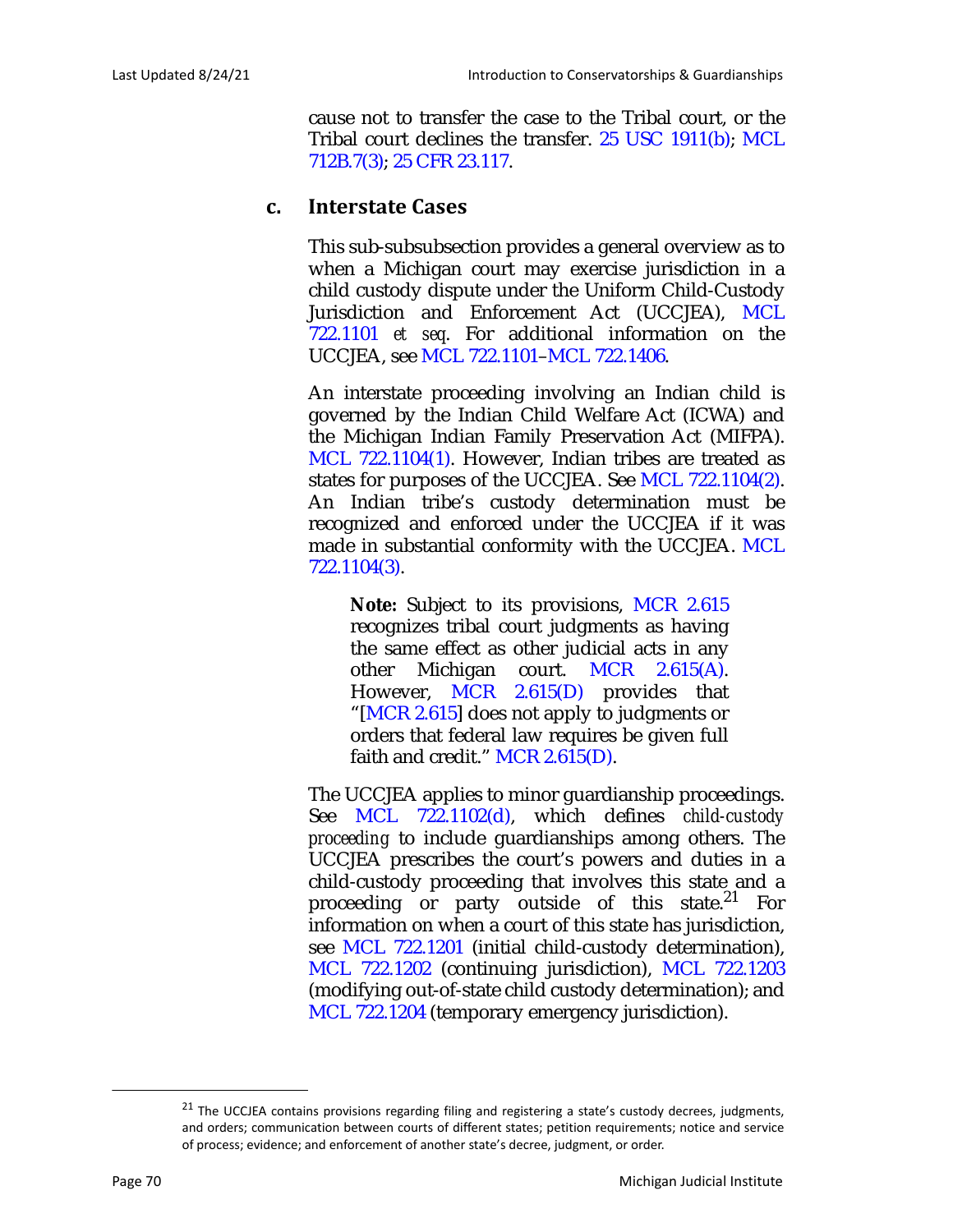MCL 722.1209(1) sets out certain information that must be included in the first pleading of a child custody case or in an attached sworn statement. "If the information required by [MCL 722.1209(1)] is not furnished, upon motion of a party or its own motion, the court may stay the proceeding until the information is furnished." MCL  $722.1209(2)$ . The parties have a continuing duty to keep the court informed of any proceedings "in this or another state that could affect the current child-custody proceeding." MCL 722.1209(4).

"A court of this state shall accord full faith and credit to an order issued by another state and consistent with this act that enforces a child-custody determination by a court of another state unless the order has been vacated, stayed, or modified by a court having jurisdiction to do so under article 2." MCL 722.1312.

### **2. Notice**

If an Indian child is the subject of a petition to establish guardianship of a minor and an Indian tribe does not have exclusive jurisdiction, the court must ensure that the petitioner has given notice of the proceedings to the persons set out in  $\rm{MCR}$  5.125(A)(8)<sup>22</sup> and  $\rm{MCR}$  5.125(C)(20)<sup>23</sup> in accordance with MCR 5.109(1).<sup>24</sup> MCR 5.402(E)(3).

If the court discovers a child may be an Indian child after a guardianship is ordered, the court must provide notice of the guardianship and the potential applicability of the Indian Child Welfare Act (ICWA) and the Michigan Indian Family Preservation Act (MIFPA) on a form approved by SCAO to the persons set out in MCR  $5.125(A)(8)$ , MCR  $5.125(C)(20)$ , and MCR  $5.125(C)(26)$  in accordance with MCR  $5.109(1)$ . MCR

 $22$ MCR 5.125(A)(8) provides that the following persons must be served: "[i]n a guardianship proceeding for a minor, if the minor is an Indian child as defined by the Michigan Indian Family Preservation Act, MCL 712B.1 *et seq*., the minor's tribe and the Indian custodian, if any, and, if the Indian child's parent or Indian custodian or tribe is unknown, the Secretary of the Interior." See the Tribal Directory, for more specific information on where to send notice. If the tribe is not known, send notice to the Midwest Region Office, Bureau of Indian Affairs. The address is available at www.bia.gov/WhoWeAre/RegionalOffices/Midwest/ index.htm.

 $23$  MCR 5.125(C)(20) provides that notice must be given to: "[t]he persons interested in an application for appointment of a guardian of a minor by a guardian appointed in another state and in a petition for appointment of a guardian of a minor are (a) the minor, if 14 years of age or older; (b) if known by the petitioner or applicant, each person who had the principal care and custody of the minor during the 63 days preceding the filing of the petition or application; (c) the parents of the minor or, if neither of them is living, any grandparents and the adult presumptive heirs of the minor; (d) the nominated guardian, and (e) if known by the petitioner or applicant, a guardian or conservator appointed by a court in another state to make decisions regarding the person of a minor."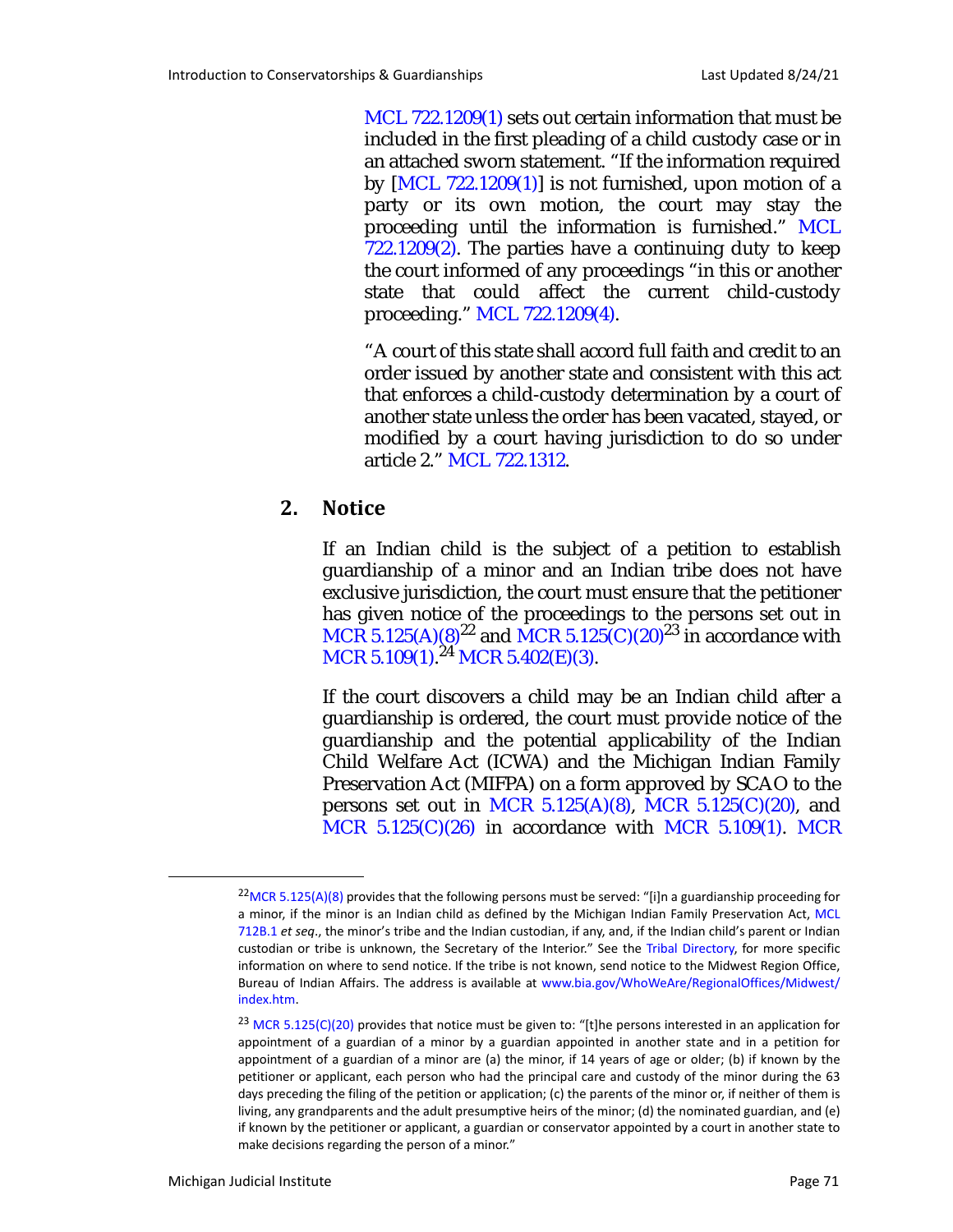$5.402(E)(5)$ . A copy of the notice must be served on the guardian. MCR 5.402(E)(5).

Special procedures for involuntary proceedings. Once the court knows or has reason to know that an Indian child is involved in a child custody proceeding,  $25$  the child's parent or Indian custodian and the Indian child's tribe<sup>26</sup> must be notified. 25 USC 1912(a); 25 CFR 23.11(a); MCL 712B.9(1). A copy of the notice must be sent to the Secretary of the Interior's Regional Director, which for Michigan is the Midwest Regional Director. 25 CFR 23.11(a); 25 CFR 23.11(b)(2).

When the identity or location of the Indian parent(s) or Indian custodian(s), and the tribe cannot be determined, notice of the pending proceeding must be sent by registered mail with return receipt requested to the Secretary of the Interior's Regional Director, which for Michigan is the Midwest Regional Director.<sup>27</sup> 25 USC 1912(a); 25 CFR 23.111(e); MCL 712B.9(1). See 25 CFR 23.111(d) and MCL 712B.9 for additional notice requirements.

"[T]he [notice] requirements of [involuntary ICWA proceedings] apply only when 'the court knows or has reason to know that an Indian child is involved[.]'" *In re Morris*, 491 Mich 81, 104 (2012), quoting 25 USC 1912(a). "[S]ufficiently reliable information of virtually any criteria on which membership might be based is adequate to trigger the notice requirement[.]" *In re Morris*, 491 Mich at 108. "Once sufficient indicia of Indian heritage are presented to give the court a reason to believe the child is or may be an Indian child, resolution of the child's and parent's tribal status requires notice to the tribe or, when the appropriate tribe cannot be determined, to the Secretary of the Interior." *Id*. "If there must

 $24$ MCR 5.109(1) provides that "in addition to any other service requirements, the petitioner shall notify the parent or Indian custodian and the Indian child's tribe, by personal service or by registered mail with return receipt requested and delivery restricted to the addressee, of the pending proceedings on a petition to establish guardianship over the Indian child and of their right of intervention on a form approved by the State Court Administrative Office. If the identity or location of the parent or Indian custodian, or of the Indian child's tribe, cannot be determined, notice shall be given to the Secretary of the Interior by registered mail with return receipt requested. If a petition is filed with the court that subsequently identifies the minor as an Indian child after a guardianship has been established, notice of that petition must be served in accordance with this subrule."

<sup>25</sup> For purposes of MIFPA, *child custody proceedings* includes, among other things, "[a]ny action removing an Indian child from his or her parent or Indian custodian, and where the parent or Indian custodian cannot have the Indian child returned upon demand but parental right have not been terminated, for temporary placement in, and not limited to, . . . [t]he home of a guardian or a limited guardian under . . . the estates and protected individuals code, . . . MCL 700.5201 to [MCL] 700.5219." MCL 712B.3(b)(*i*)(B).

<sup>&</sup>lt;sup>26</sup> Notice must be sent to "[e]ach Tribe where the child may be a member (or eligible for membership if a biological parent is a member)[.]" 25 CFR 23.111(b)(1). See 25 CFR 23.105 for additional information on providing notice to the Tribes.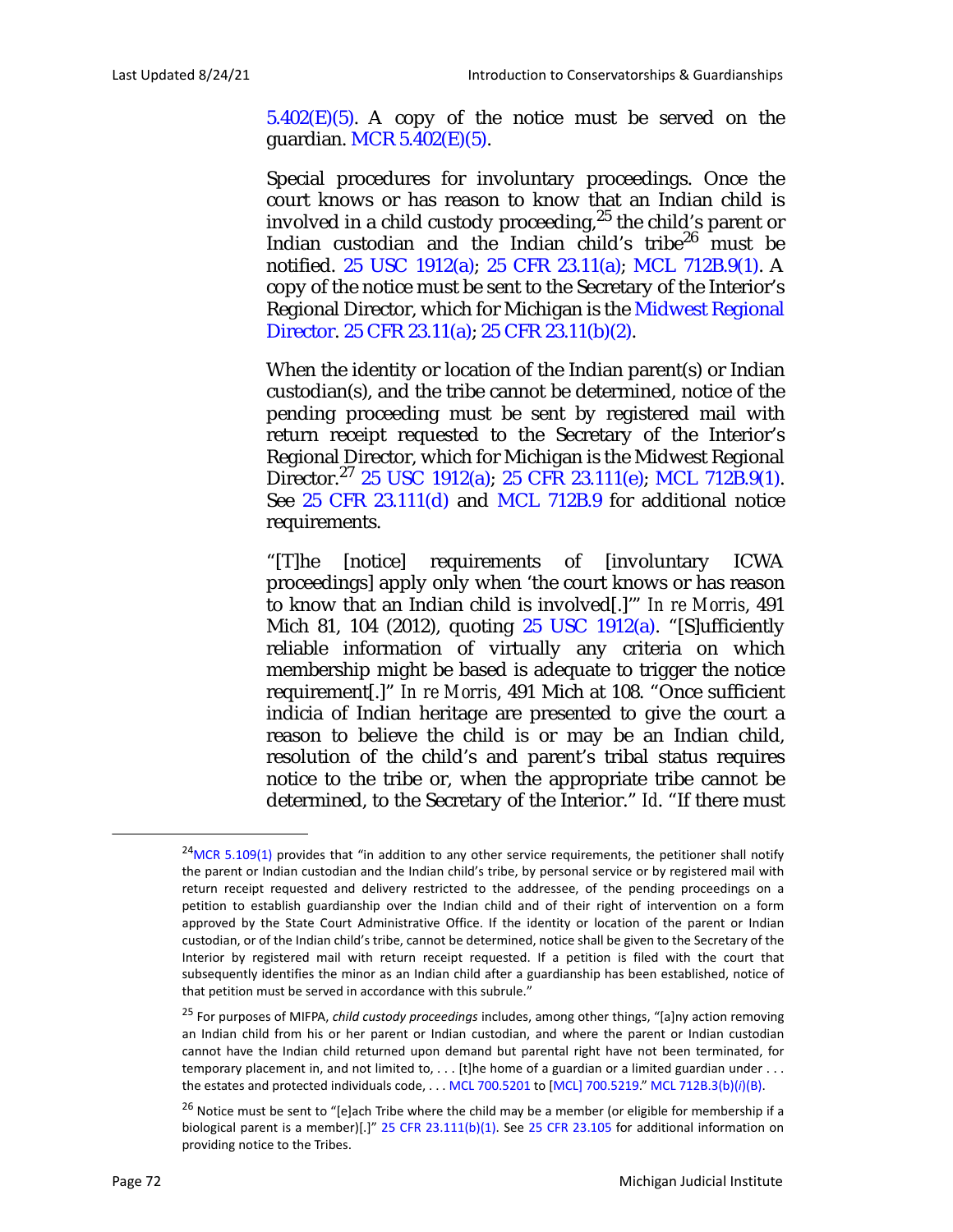be error in determining whether tribal notice is required, let it be on the side of caution." *Id*.

"[T]rial courts have a duty to ensure that the record includes, at minimum, (1) the original or a copy of each actual notice personally served or sent via registered mail pursuant to 25 USC 1912(a), and (2) the original or a legible copy of the return receipt or other proof of service showing delivery of the notice." *In re Morris*, 491 Mich at 114. "In addition, it would be helpful**—**especially for appellate purposes**—**for the record to include any additional correspondence between the petitioner, the court, and the Indian tribe or other person or entity entitled to notice under 25 USC 1912(a)." *In re Morris*, 491 Mich at 114.

#### **3. Transfer**

If either parent or the Indian custodian or the Indian child's tribe petitions the court to transfer the proceeding to the tribal court, the court must transfer the case to the tribal court unless either parent objects to the transfer of the case to tribal court jurisdiction or the court finds good cause not to transfer. MCR  $5.402(E)(3)(a)$ . When the court makes a good-cause determination under MCL 712B.7,<sup>28</sup> adequacy of the tribe, tribal court, or tribal social services must not be considered. MCR 5.402(E)(3)(a).

A court may determine that good cause not to transfer a case to tribal court exists only if the person opposing the transfer shows by clear and convincing evidence that either of the following applies:

- the Indian tribe does not have a tribal court. MCR 5.402(E)(3)(a)(*i*).
- the requirement of the parties or witnesses to present evidence in tribal court would cause undue hardship

<sup>&</sup>lt;sup>27</sup> "[N]otice [to the Secretary of the Interior] only becomes obligatory when 'the identity or location of the parent or Indian custodian and the tribe cannot be determined.'" *In re Jones*, 316 Mich App 110, 117-118 (2016) (conditionally reversing the trial court's order terminating the respondent-mother's parental rights due to ICWA and MIFPA noncompliance and remanding to the trial court where the court failed to send notice to the Cherokee tribe after "the DHHS and the trial court had information that at least suggested the possibility of Cherokee heritage[;] although notice was sent to the Secretary of the Interior, "such notice only becomes obligatory when 'the identity or location of the parent or Indian custodian and the tribe cannot be determined[]'").

 $28$ MCL 712B.7(3) provides that "[i]n any state court child custody proceeding, for an Indian child not domiciled or residing within the reservation of the Indian child's tribe, the court, in the absence of good cause to the contrary, shall transfer the proceeding to the Indian tribe's jurisdiction, absent objection by either parent, upon the petition of either parent or the Indian custodian or the Indian child's tribe, provided that the transfer is subject to declination by the tribal court of the Indian tribe."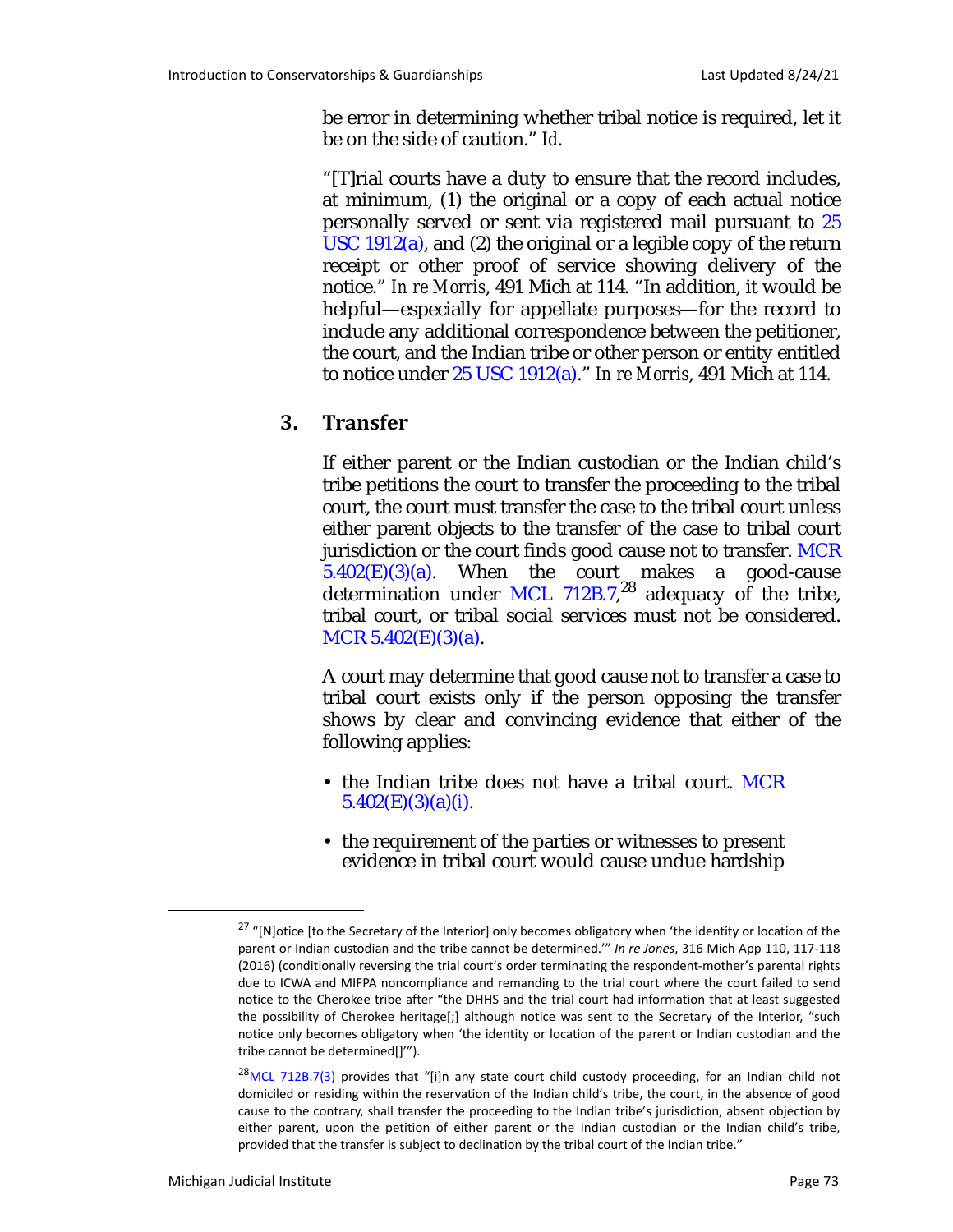to those parties or witnesses that the Indian tribe is unable to mitigate. MCR 5.402(E)(3)(a)(*ii*).

For involuntary guardianship proceedings, 25 CFR 23.118(c)(5) provides a list of conditions the court *cannot* consider when determining whether good cause exists. The court must not dismiss the matter until the transfer has been accepted by the tribal court. MCR  $5.402(E)(3)(b)$ . If the tribal court declines transfer, the Michigan Indian Family Preservation Act (MIFPA) applies, as do the provisions of these rules that pertain to an Indian child. MCR  $5.402(E)(3)(c)$ . A petition to transfer may be made at any time in accordance with MCL 712B.7(3). MCR 5.402(E)(3)(d).

#### **4. Intervention**

The Indian custodian of the child, the Indian child's tribe, and the Indian child have a right to intervene at any point in the proceeding under MCL 712B.7(6). MCR 5.402(E)(4). "Official tribal representatives have the right to participate in any proceeding that is subject to [ICWA] and [MCL 712B.1 *et seq*.]" MCL 712B.7(7). The court should be aware that it may not be an attorney that participates; some tribes do not have the funds to have an attorney intervene in all child welfare cases, so "official tribal representative" may be a social worker, for example.

#### **B. Voluntary Consent to Guardianship of an Indian Child**

If the petition involves an Indian child and both parents intend to execute a consent to a petition for guardianship under MCL 712B.13 and the court rules, the court must proceed under MCR 5.404(B). MCR 5.404(A)(3).

A voluntary consent to guardianship of an Indian child must be executed by both parents or the Indian custodian. MCR 5.404(B).

To be valid, the consent must contain:

- The Indian child's name and date of birth. MCL 712B.13(2)(a).
- The name of the Indian child's tribe and any identifying number or other indication of the child's membership in the tribe, if any. MCL 712B.13(2)(b).
- The name and address of the consenting parent or Indian custodian. MCL 712B.13(2)(c).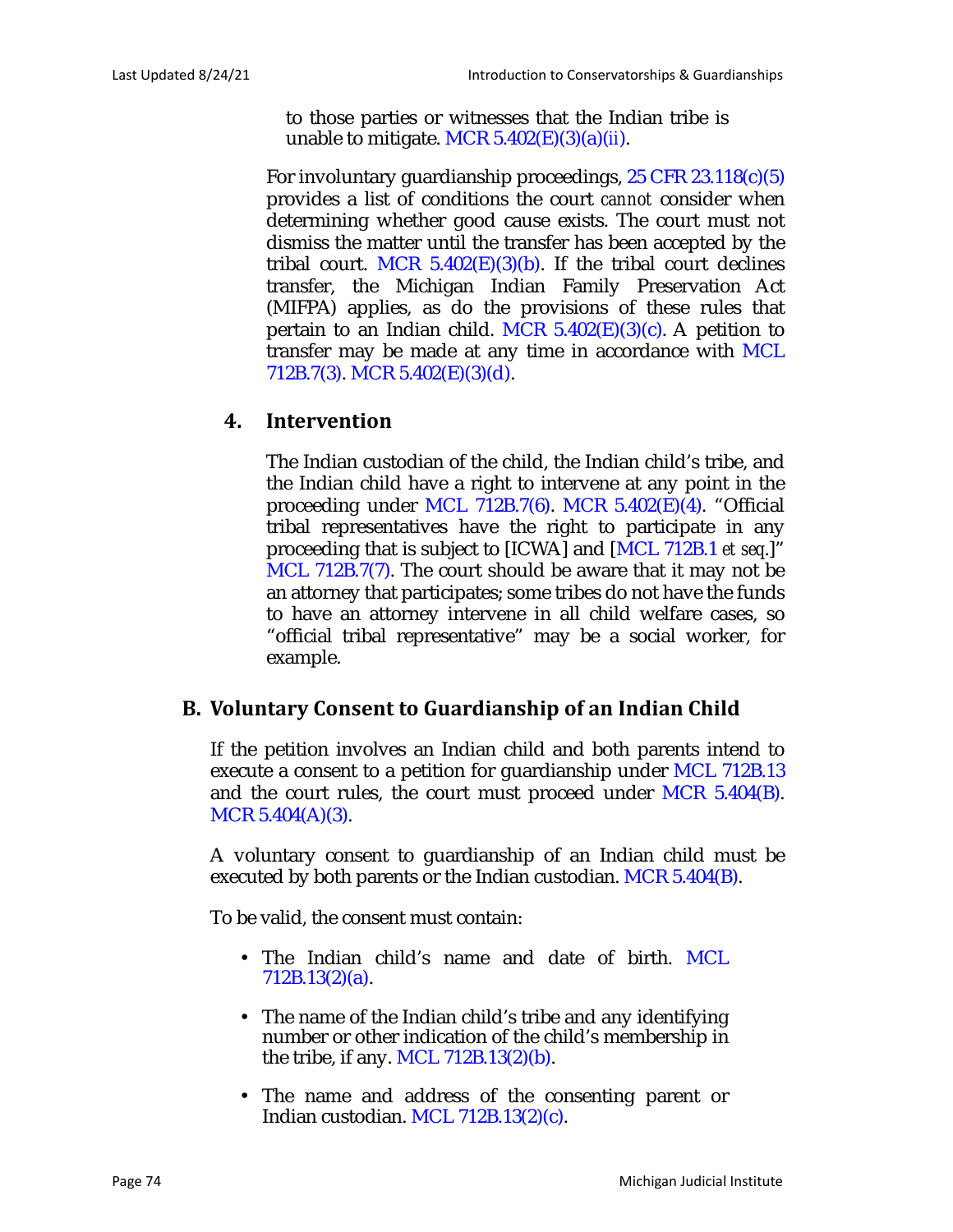- A sworn statement from the translator, if any, attesting to the accuracy of the translation. MCL 712B.13(2)(d).
- The signature of the consenting parent, parents, or Indian custodian recorded before the judge, verifying an oath of understanding of the significance of the voluntary placement and the parent's right to file a written demand to terminate the voluntary placement or consent at any time. MCL 712B.13(2)(e).
- For consent for voluntary placement of the Indian child in foster care, the name and address of the person or entity who will arrange the foster care placement as well as the name and address of the prospective foster care parents if known at the time. MCL 712B.13(2)(f).
- For consent to termination of parental rights or adoption of an Indian child, in addition to the information in MCL  $712B.13(2)(a)$ -(f), the name and address of the person or entity that will arrange the preadoptive or adoptive placement. MCL 712B.13(2)(g).

The consent must also be executed on a form approved by SCAO, in writing, recorded before a judge of a court of competent jurisdiction, and accompanied by the presiding judge's certificate that the terms and consequences of the consent were fully explained in detail and were fully understood by the parent or Indian custodian. MCR  $5.404(B)(1)$ . The court must also certify that either the parent or Indian custodian fully understood the explanation in English or that it was interpreted into a language that the parent or Indian custodian understood. Any consent given before, or within 10 days after, the birth of the Indian child is not valid. *Id.* "The court may use videoconferencing technology for the guardianship consent hearing required to be held under MCL 712B.13(1) and this subrule." MCR 5.404(B)(1)*.*

#### **Committee Tip:**

*Sometimes a consent is filed with the petition, and then the individual(s) giving consent do(es) not appear at the hearing. It is important to be aware that the individual(s) giving consent must do so in the presence of a judge of competent jurisdiction.*

The court must conduct a hearing on a petition for voluntary guardianship of an Indian child in accordance with MCR 5.404 before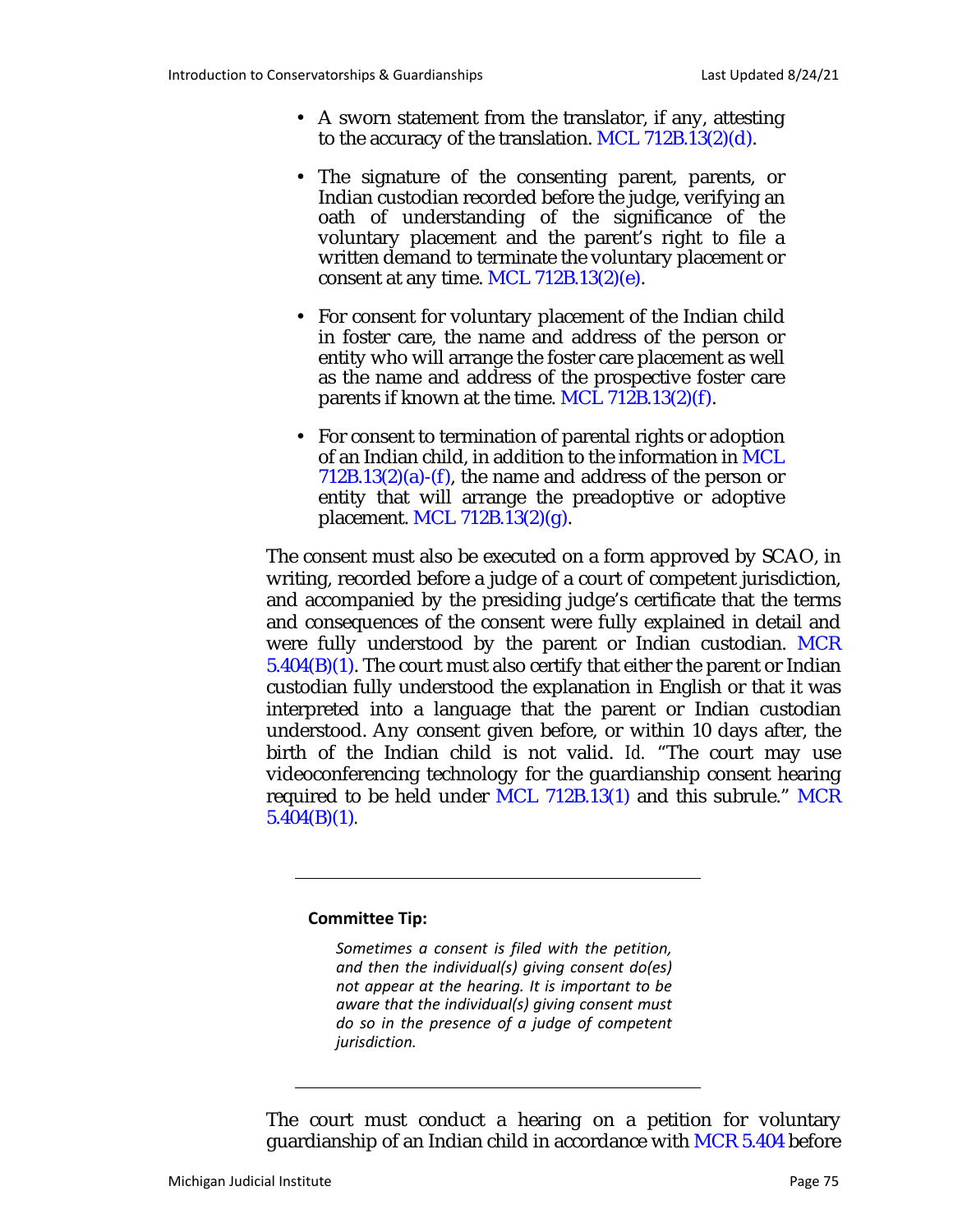the court may enter an order appointing a guardian. MCR  $5.404(B)(2)$ . Notice of the hearing on the petition must be sent to the persons set out in MCR  $5.125(A)(8)$  and MCR  $5.125(C)(20)$  in compliance with MCR 5.109(1). MCR 5.404(B)(2).<sup>29</sup> At the hearing on the petition, the court must determine:

- if the tribe has exclusive jurisdiction. $30$  The court must comply with MCR 5.402(E)(2).<sup>31</sup> MCR 5.404(B)(2)(a).
- that a valid consent to a petition for guardianship has been executed by both parents or the Indian custodian as required by MCL 712B.13 and MCR 5.404(B). MCR  $5.404(B)(2)(b)$ .
- if it is in the Indian child's best interest to appoint a guardian. MCR 5.404(B)(2)(c).
- if a lawyer-guardian ad litem should be appointed to represent the Indian child. MCR  $5.404(B)(2)(d)$ .

A consent may be withdrawn at any time by sending written notice to the court substantially in compliance with a form approved by SCAO. MCL 712B.25(4); MCR 5.404(B)(3). Upon receipt of the notice, the court must immediately enter an ex parte order terminating the guardianship and returning the Indian child to the parent or Indian custodian except, if both parents executed a consent, both parents must withdraw their consent or the court must conduct a hearing within 21 days to determine whether to terminate the guardianship. MCR 5.404(B)(3)*.* See also MCL 712B.25(5), which provides that "[t]he voluntary guardianship is terminated when the court receives from a parent or Indian custodian notice to withdraw consent to the guardianship, and the Indian child shall be immediately returned to the parent or Indian custodian."

# **1.6 Involuntary Guardianship of an Indian Child**

If the petition involves an Indian child and a consent will not be executed under MCL 712B.13 and the court rules, the petitioner must state in the petition what active efforts were made to provide remedial services and

<sup>&</sup>lt;sup>29</sup> For additional notice requirements that must be met, see [Section 1.5\(F\)\(2\)](#page-70-0).

<sup>30</sup>*Exclusive jurisdiction* means "that an Indian tribe has jurisdiction exclusive as to any state over any child custody proceeding . . . involving an Indian child who resides or is domiciled within the reservation of such tribe, except where such jurisdiction is otherwise vested in the state by existing federal law. Where an Indian child is a ward of a tribal court, the Indian tribe retains exclusive jurisdiction, regardless of the residence or domicile or subsequent change in his or her residence or domicile." MCR 3.002(6).

 $31$ MCR 5.402(E)(2) provides that "[i]f an Indian child is the subject of a petition to establish guardianship of a minor and an Indian tribe has exclusive jurisdiction as defined in MCR 3.002(6), the matter shall be dismissed."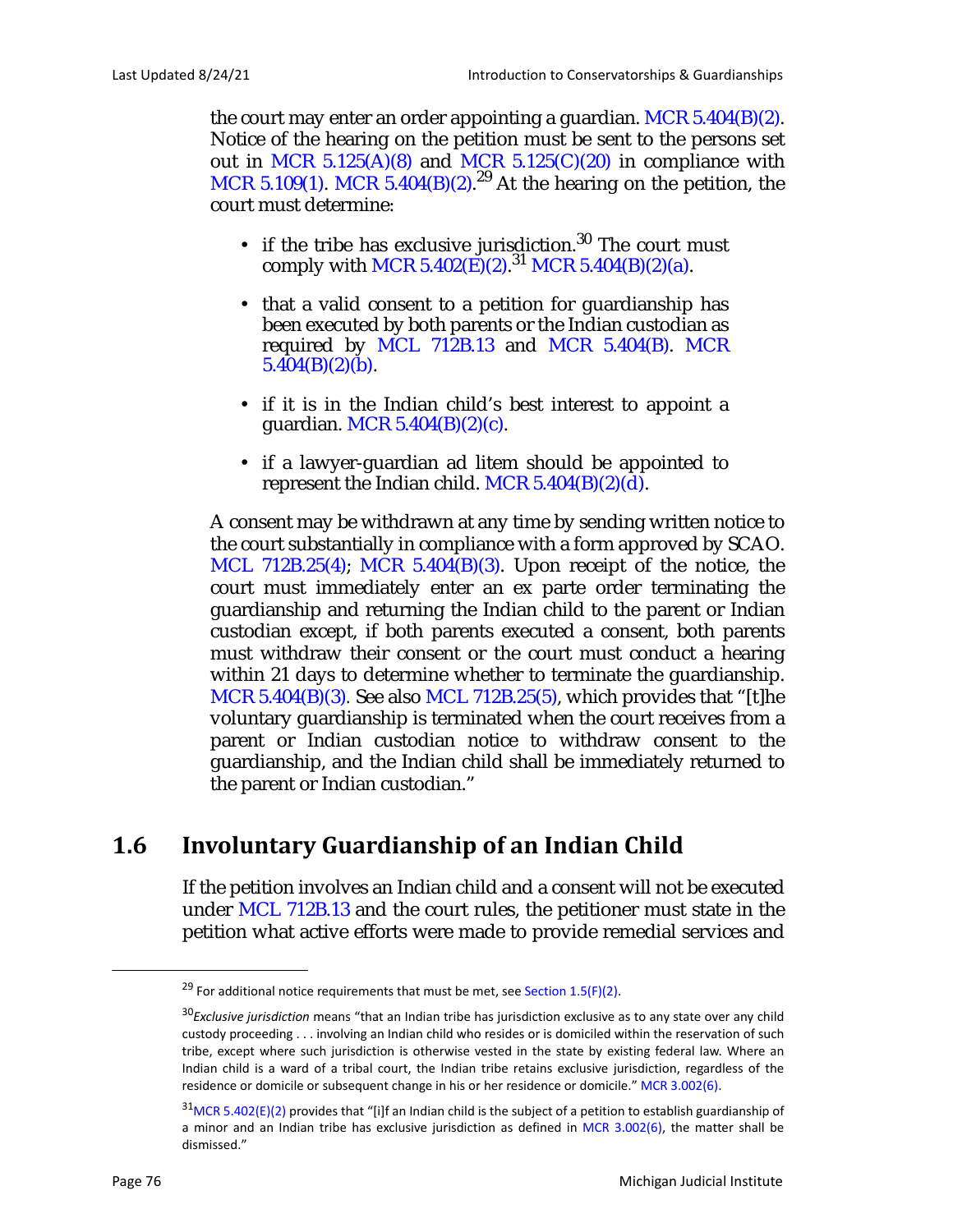rehabilitative programs designed to prevent the breakup of the Indian family. MCR  $5.404(A)(3)$ . See also MCL 712B.25(3). The court must proceed under MCR 5.404(C). MCR 5.404(A)(3).

The court must conduct a hearing on a petition for involuntary guardianship of an Indian child in accordance with MCR 5.404 before the court may enter an order appointing a guardian.  $MCR~5.404(C)(1)$ . Notice of the hearing must be sent to the persons set out in MCR  $5.125(A)(8)$  and MCR 5.125(C)(20) in compliance with MCR 5.109(1). MCR 5.404(C)(1).<sup>32</sup>

"Except as otherwise prescribed by this rule, upon request of any participant or sua sponte, the court may allow the individual the use of videoconferencing technology under this chapter in accordance with MCR 2.407."<sup>33</sup> MCR 5.140(A). "[I]f the subject of the petition wants to be physically present, the court must allow the individual to be present."<sup>34</sup> MCR 5.140(C).

At the hearing on the petition, the court must determine:

- if the tribe has exclusive jurisdiction.<sup>35</sup> The court must comply with MCR 5.402(E)(2).<sup>36</sup> MCR 5.404(C)(1)(a).
- if the placement with the guardian meets the placement requirements in MCR  $5.404(C)(2)$  and MCR  $5.404(C)(3)$ . MCR  $5.404(C)(1)(b)$ .
- if it is in the Indian child's best interest to appoint a guardian. MCR  $5.404(C)(1)(c)$ .
- if a lawyer-guardian ad litem should be appointed to represent the Indian child. MCR  $5.404(C)(1)(d)$ .
- whether or not each parent wants to consent to the guardianship if consents were not filed with the petition.

 $32$  For additional notice requirements that must be met, see [Section 1.5\(F\)\(2\)](#page-70-0).

<sup>&</sup>lt;sup>33</sup> If videoconferencing technology is used, it must be "in accordance with the standards established by the State Court Administrative Office[,]" and the proceeding "must be recorded verbatim by the court." MCR 5.140(D).

<sup>&</sup>lt;sup>34</sup> "The right to be physically present for the subject of a minor guardianship applies only to a minor 14 years of age or older." MCR 5.140(C).

<sup>35</sup>*Exclusive jurisdiction* means "that an Indian tribe has jurisdiction exclusive as to any state over any child custody proceeding . . . involving an Indian child who resides or is domiciled within the reservation of such tribe, except where such jurisdiction is otherwise vested in the state by existing federal law. Where an Indian child is a ward of a tribal court, the Indian tribe retains exclusive jurisdiction, regardless of the residence or domicile or subsequent change in his or her residence or domicile." MCR 3.002(6).

 $36$ MCR 5.402(E)(2) provides that "[i]f an Indian child is the subject of a petition to establish guardianship of a minor and an Indian tribe has exclusive jurisdiction as defined in MCR 3.002(6), the matter shall be dismissed."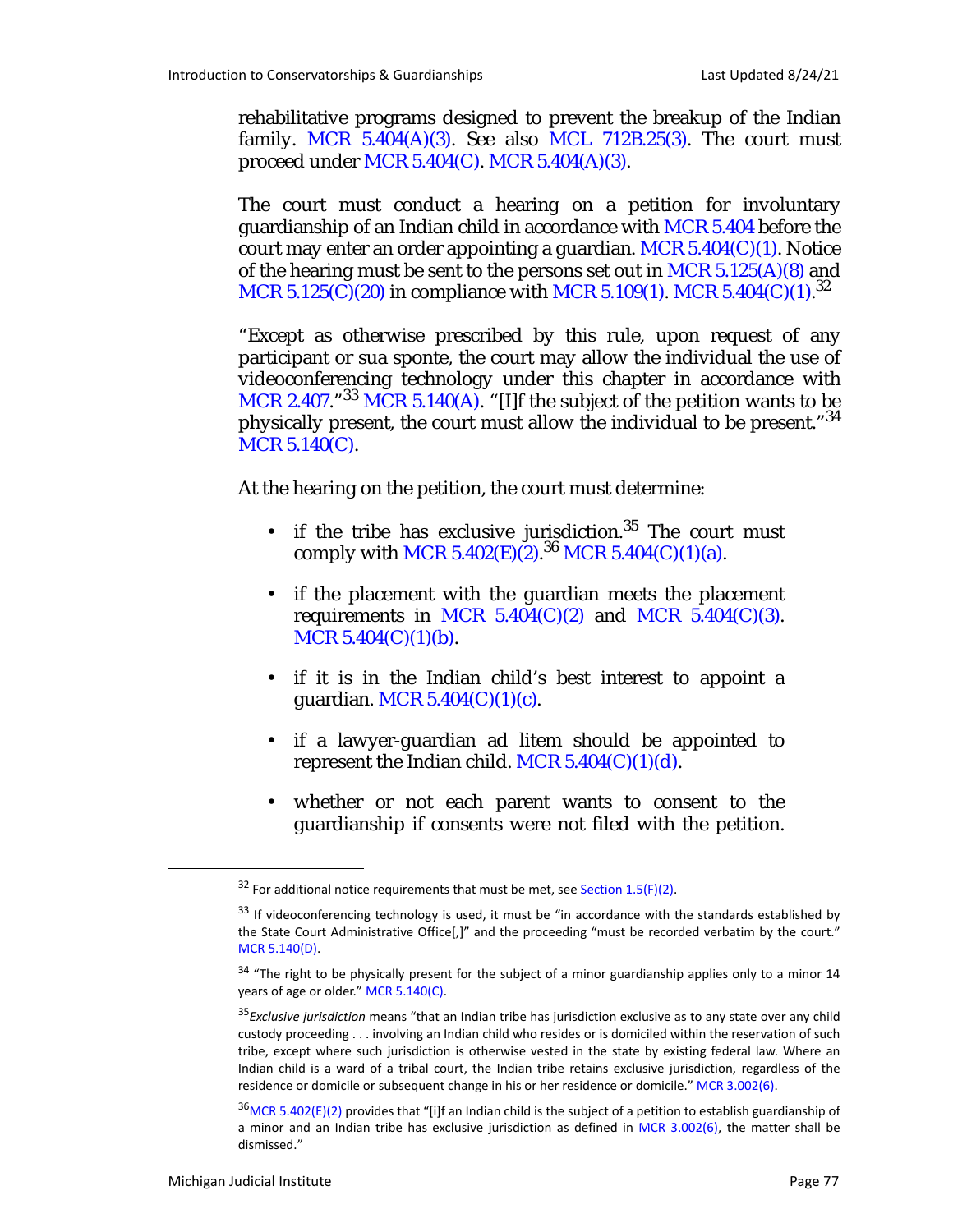MCR  $5.404(C)(1)(e)$ . If each parent wants to consent to the guardianship, the court must proceed in accordance with MCR 5.404(B). MCR 5.404(C)(1)(e).

An Indian child must be placed in the least restrictive setting that most approximates a family and in which his/her special needs (if any) may be met. MCR 5.404(C)(2).

- The child must be placed within reasonable proximity to his/her home, taking into account any special needs of the child. MCR  $5.404(C)(2)$ . Absent good cause to the contrary, the placement of an Indian child must be in descending order of preference with:
- a member of the child's extended family. MCR  $5.404(C)(2)(a)$ .
- a foster home licensed, approved, or specified by the child's tribe. MCR  $5.404(C)(2)(b)$ .
- an Indian foster family licensed or approved by the DHHS. MCR  $5.404(C)(2)(c)$ .
- an institution for children approved by an Indian tribe or operated by an Indian organization that has a program suitable to meet the child's needs. MCR  $5.404(C)(2)(d)$ .

The standards to be applied in meeting the preference requirements must be the prevailing social and cultural standards of the Indian community in which the parent or extended family resides or with which the parent or extended family members maintain social and cultural ties. MCR  $5.404(C)(2)$ .

The court may order another placement for good cause shown in accordance with MCL 712B.23(3)-(5) and 25 USC 1915(c). MCR  $5.404(C)(3)$ . If the Indian child's tribe has established a different order of preference than the order prescribed in MCR  $5.404(C)(2)$ , placement must follow that tribe's order of preference as long as the placement is the least restrictive setting appropriate to the particular needs of the child, as set out in MCL 712B.23(16). MCR 5.404(C)(3). Where appropriate, the preference of the Indian child or parent must be considered. *Id*.

If the petition for guardianship of a minor does not indicate that the minor is an Indian child,  $37$  the court must inquire if the child or either parent is a member of an Indian tribe. MCR 5.404(D). If the child is a

<sup>37</sup>MCR 3.002(12) defines *Indian child* as "any unmarried person who is under age 18 and is either (a) a member of an Indian tribe, or (b) is eligible for membership in an Indian tribe as determined by that Indian tribe."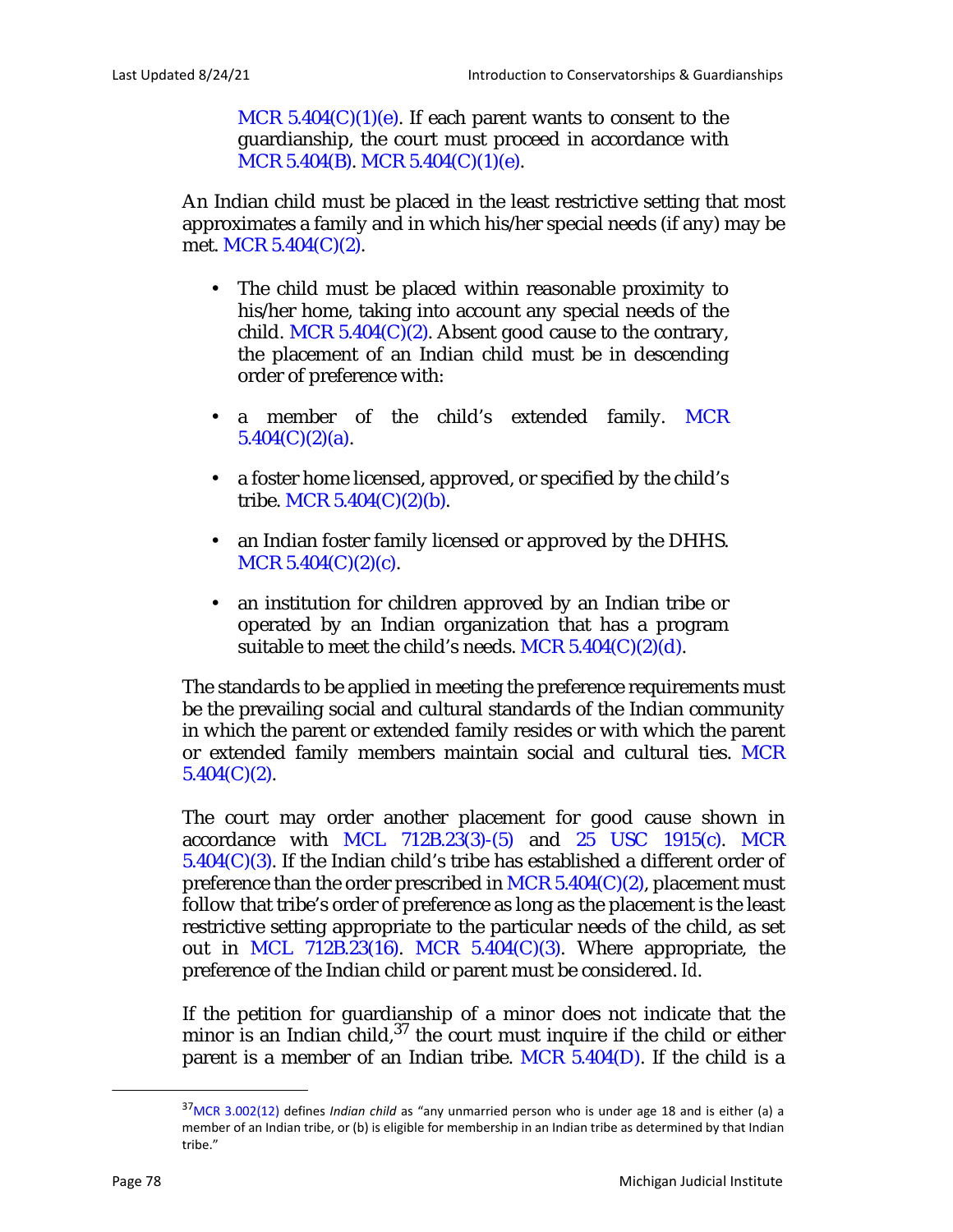member or if a parent is a member and the child is eligible for membership in the tribe, the court must either dismiss the petition or allow the petitioner to comply with MCR  $5.404(A)(1)$ . MCR  $5.404(D)$ .

If a petition for guardianship involves an Indian child and the petition was not accompanied by a consent executed under MCL 712B.13 and the court rules, the court may remove the Indian child from a parent or Indian custodian and place that child with a guardian only upon clear and convincing evidence that:

- active efforts have been made to provide remedial services and rehabilitative programs designed to prevent the breakup of the Indian family. MCR  $5.404(F)(1)(a)$ .
- these efforts have proved unsuccessful. MCR  $5.404(F)(1)(b)$ .
- continued custody of the child by the parent or Indian custodian is likely to result in serious emotional or physical damage to the child. MCR  $5.404(F)(1)(c)$ .

For purposes of MIFPA, *active efforts* means "actions to provide remedial services and rehabilitative programs designed to prevent the breakup of the Indian family and to reunify the Indian child with the Indian family. Active efforts require more than a referral to a service without actively engaging the Indian child and family. Active efforts include reasonable efforts as required by title IV-E of the social security act, 42 USC 670 to [42 USC] 679c, and also include, but are not limited to, doing or addressing all of the following:

(*i*) Engaging the Indian child, child's parents, tribe, extended family members, and individual Indian caregivers through the utilization of culturally appropriate services and in collaboration with the parent or child's Indian tribes and Indian social services agencies.

(*ii*) Identifying appropriate services and helping the parents to overcome barriers to compliance with those services.

(*iii*) Conducting or causing to be conducted a diligent search for extended family members for placement.

(*iv*) Requesting representatives designated by the Indian child's tribe with substantial knowledge of the prevailing social and cultural standards and child rearing practice within the tribal community to evaluate the circumstances of the Indian child's family and to assist in developing a case plan that uses the resources of the Indian tribe and Indian community, including traditional and customary support, actions, and services, to address those circumstances.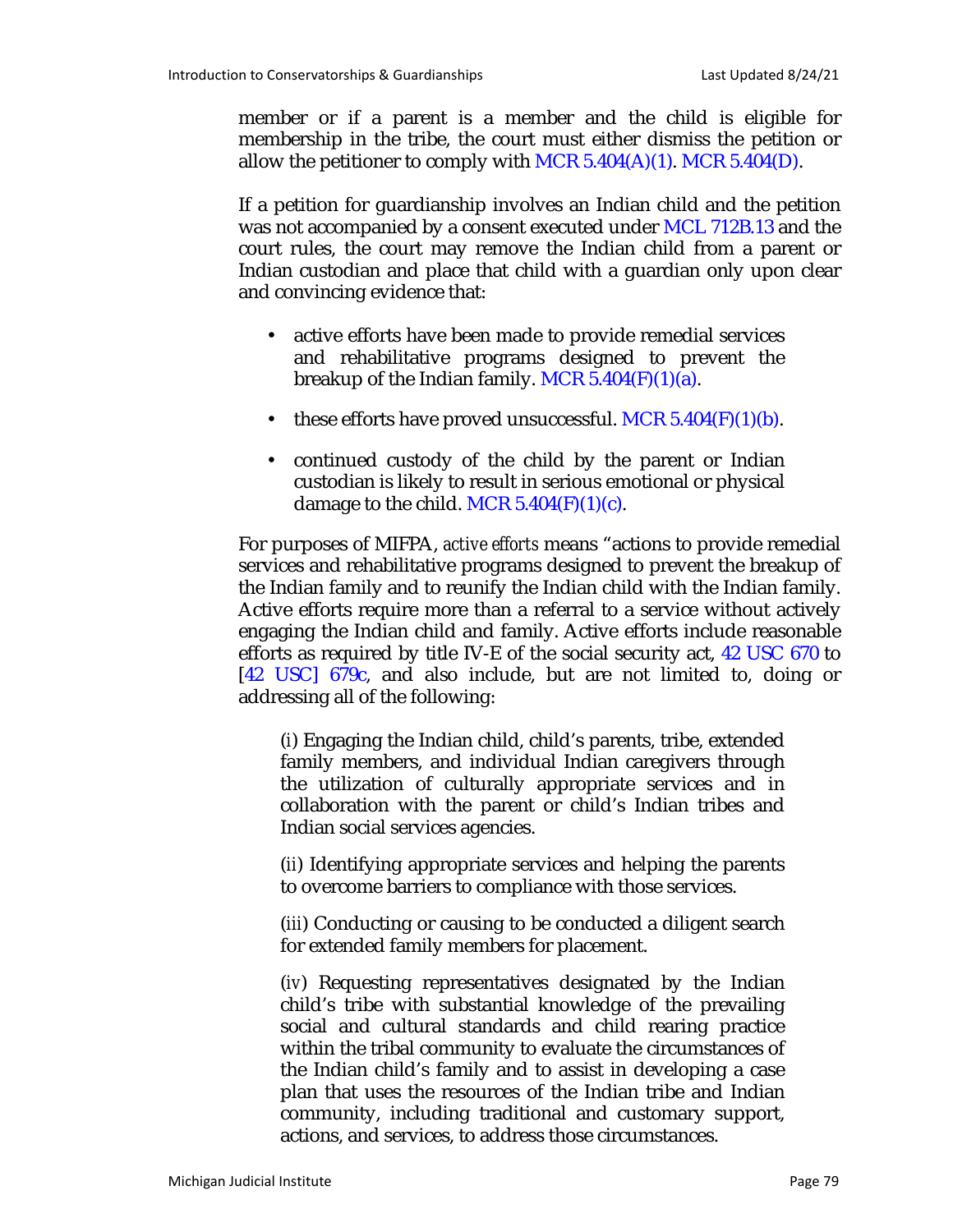(*v*) Completing a comprehensive assessment of the situation of the Indian child's family, including a determination of the likelihood of protecting the Indian child's health, safety, and welfare effectively in the Indian child's home.

(*vi*) Identifying, notifying, and inviting representatives of the Indian child's tribe to participate in all aspects of the Indian child custody proceeding at the earliest possible point in the proceeding and actively soliciting the tribe's advice throughout the proceeding.

(*vii*) Notifying and consulting with extended family members of the Indian child, including extended family members who were identified by the Indian child's tribe or parents, to identify and to provide family structure and support for the Indian child, to assure cultural connections, and to serve as placement resources for the Indian child.

(*viii*) Making arrangements to provide natural and family interaction in the most natural setting that can ensure the Indian child's safety, as appropriate to the goals of the Indian child's permanency plan, including, when requested by the tribe, arrangements for transportation and other assistance to enable family members to participate in that interaction.

(*ix*) Offering and employing all available family preservation strategies and requesting the involvement of the Indian child's tribe to identify those strategies and to ensure that those strategies are culturally appropriate to the Indian child's tribe.

(*x*) Identifying community resources offering housing, financial, and transportation assistance and in-home support services, in-home intensive treatment services, community support services, and specialized services for members of the Indian child's family with special needs, and providing information about those resources to the Indian child's family, and actively assisting the Indian child's family or offering active assistance in accessing those resources.

(*xi*) Monitoring client progress and client participation in services.

(*xii*) Providing a consideration of alternative ways of addressing the needs of the Indian child's family, if services do not exist or if existing services are not available to the family." MCL 712B.3(a).<sup>38</sup> See also MCR 3.002(1).

<sup>38</sup> See also 25 CFR 23.2, which defines the term *active efforts* for purposes of ICWA.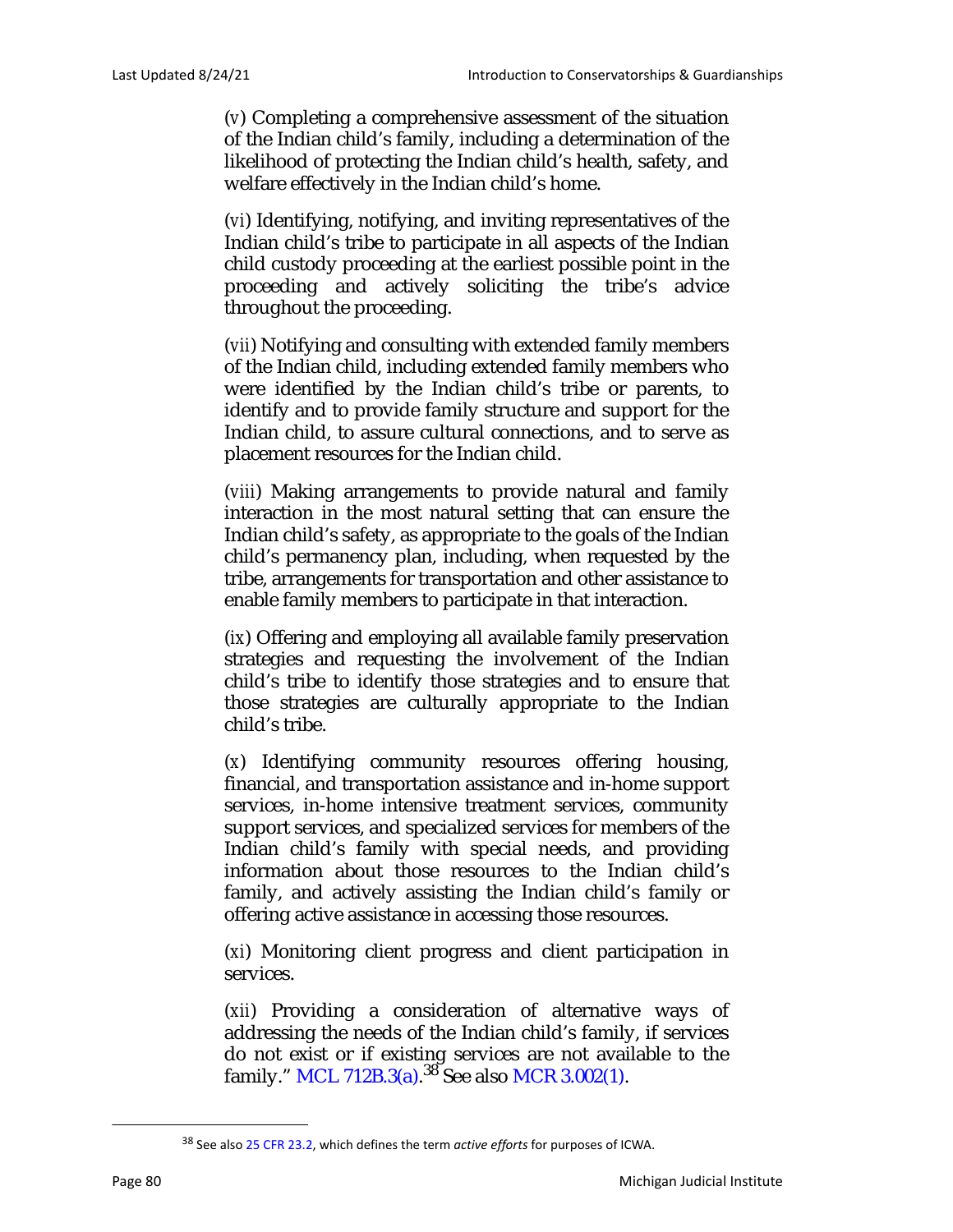The evidence must include the testimony of at least one qualified expert witness.<sup>39</sup> who has knowledge about the child-rearing practices of the Indian child's tribe, that the continued custody of the Indian child by the parent or Indian custodian is likely to result in serious emotional or physical damage to the Indian child. MCL 712B.15(2); MCR 5.404(F)(1). The active efforts must take into account the prevailing social and cultural conditions and way of life of the Indian child's tribe. MCL 712B.15(2); MCR 5.404 $(F)(1)$ *.* If the petitioner cannot show active efforts have been made, the court must dismiss the petition and may refer the petitioner to the DHHS for child protective services or to the tribe for services. MCR 5.404(F)(1)*.*

The guardianship of an Indian child established under  $MCR$  5.404 $(C)$ must be terminated in accordance with MCR 5.404(B)(3). MCR  $5.404(H)(6)$ .

# **1.7 Appointment of Limited Guardian of Minor**

# **A. Conditions for Appointment**

The court may appoint a limited guardian for an unmarried minor upon the petition of the minor's parent(s) if all of the following requirements are met:

- The parents with custody of the minor consent or, in the case of only one parent having custody of the minor, the sole parent consents to the appointment of a limited guardian. MCL 700.5205(1)(a).
- The parent(s) voluntarily consent to the suspension of their parental rights. MCL  $700.5205(1)(b)$ .
- The court approves a limited guardianship placement plan agreed to by both of the following parties:
	- The parents with custody of the minor or, in the case of only one parent having custody of the minor, the sole parent who has custody of the minor. MCL 700.5205(1)(c)(*i*).

<sup>&</sup>lt;sup>39</sup>"If the testimony of a qualified expert witness is required, the court shall accept either of the following in the following order of preference: (a) [a] member of the Indian child's tribe, or witness approved by the Indian child's tribe, who is recognized by the tribal community as knowledgeable in tribal customs and how the tribal customs pertain to family organization and child rearing practices[;] (b) [a] person with knowledge, skill, experience, training, or education and who can speak to the Indian child's tribe and its customs and how the tribal customs pertain to family organization and child rearing practices." MCL 712B.17(1).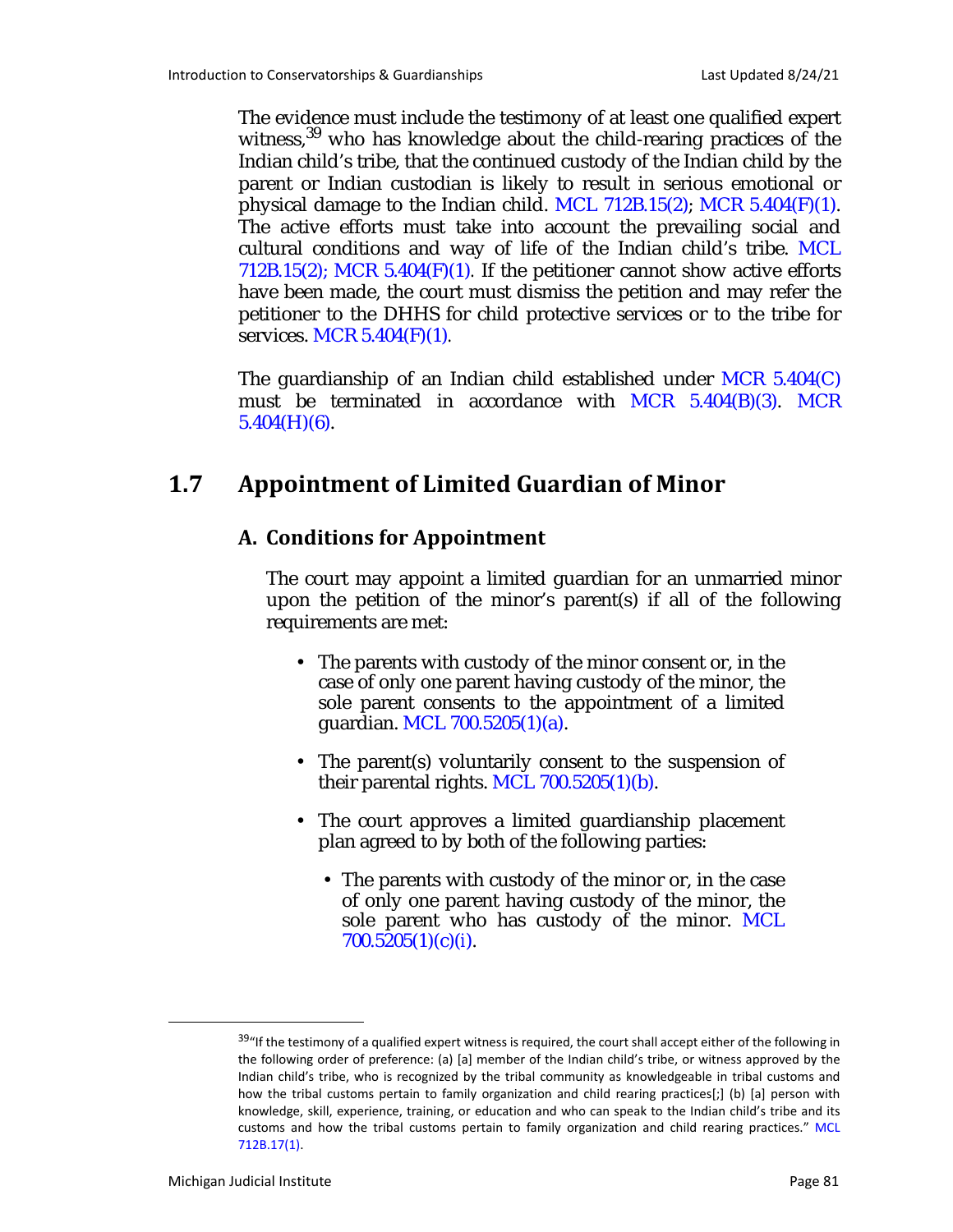• The person(s) whom the court will appoint as the minor's limited guardian. MCL 700.5205(1)(c)(*ii*).

If the minor's parent is an unemancipated minor, appoint a guardian ad litem to represent the minor parent. MCR  $5.404(A)(5)$ .

# **B. Limited Guardianship Placement Plan**

A minor's parent(s) who desire to have the court appoint a limited guardian for that minor and the person(s) who desire to be appointed limited guardian for that minor must develop a limited guardianship placement plan. MCL 700.5205(2). "By design, limited guardianships give parents the opportunity to correct whatever conditions led them to give up custody of their children and to regain custody upon proof of compliance with a limited guardianship placement plan." *Hunter v Hunter*, 484 Mich 247, 282 n 2 (2009) (CORRIGAN, J., concurring in part and dissenting in part).

The parties must use a limited guardianship placement plan form prescribed by SCAO (*Limited Guardianship Placement Plan*, PC 652). MCL 700.5205(2).

A limited guardianship placement plan form must include a notice that informs a parent who is a party to the plan that substantial failure to comply with the plan without good cause may result in the termination of the parent's parental rights under the Juvenile Code, MCL 712A.1 *et seq*. MCL 700.5205(2).

The proposed limited guardianship placement plan must be attached to the petition requesting the court to appoint a limited guardian. MCL 700.5205(2).

The limited guardianship placement plan must include provisions concerning:

- The reason the parent(s) are requesting the court to appoint a limited guardian for the minor. MCL 700.5205(2)(a); MCR 5.404(E)(1)(d).
- Parenting time and contact with the minor by his/her parent(s) sufficient to maintain a parent/child relationship. MCL 700.5205(2)(b); MCR 5.404(E)(1)(a).
- The duration of the limited guardianship. MCL 700.5205(2)(c); MCR 5.404(E)(1)(b).
- Financial support for the minor. MCL  $700.5205(2)(d)$ ; MCR  $5.404(E)(1)(c)$ .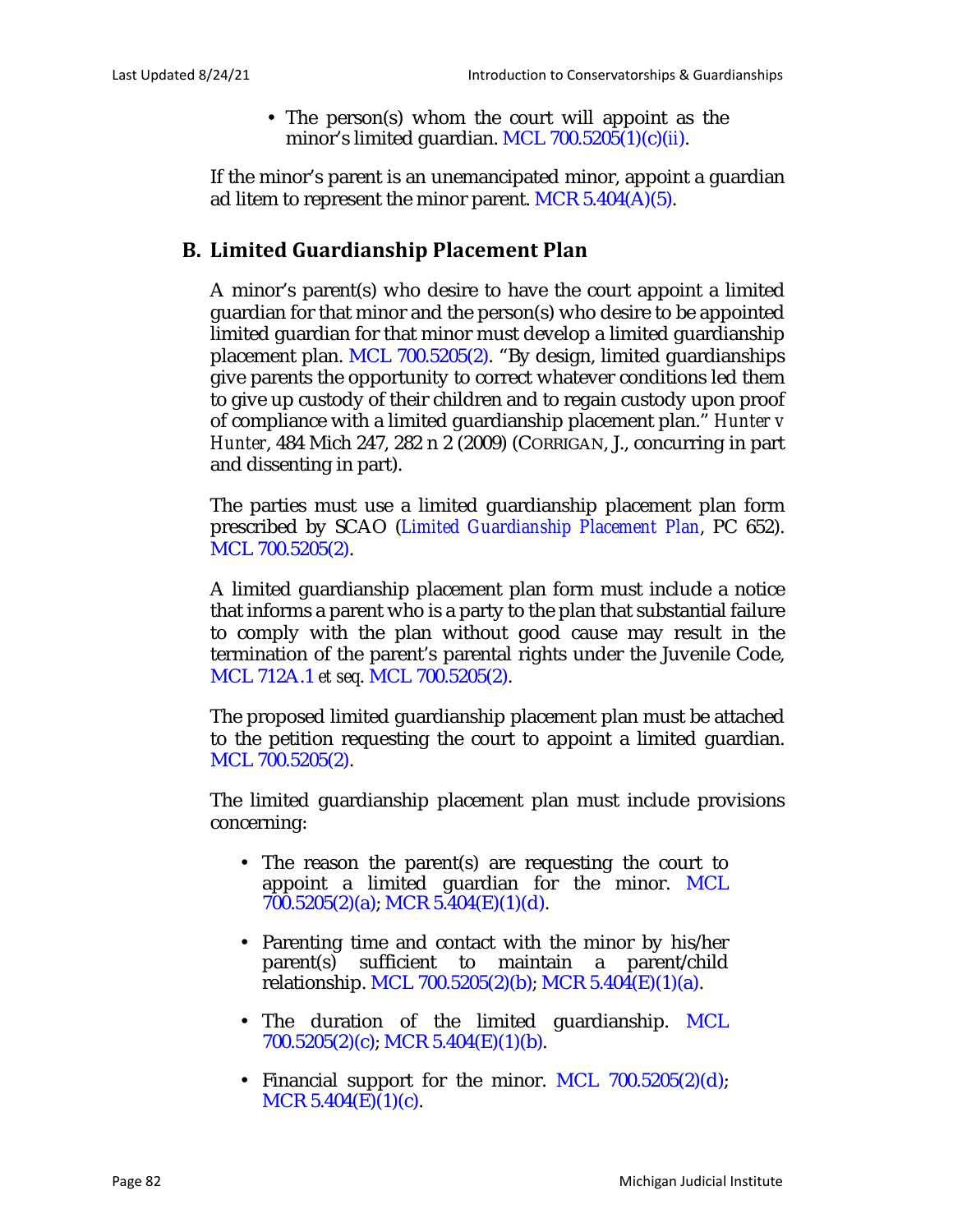• Any other provisions that the parties agree to include in the plan, such as a schedule of services to be followed by the parent(s), child, and guardian, and any other provisions that the court deems necessary for the welfare of the child. MCL 700.5205(2)(e); MCR  $5.404(E)(2)$ .

The court must review a proposed limited guardianship placement plan filed with the court under MCL 700.5205 and do one of the following:

- Approve the proposed plan. MCL  $700.5206(1)(a)$ .
- Disapprove the proposed plan. MCL  $700.5206(1)(b)$ .
- On its own motion, modify the proposed plan and approve it as modified, if the parties agree to the modification. MCL 700.5206(1)(c). A modified limited guardianship placement plan must be filed with the court. *Id*.

A limited guardianship placement plan that has been approved by the court may also be modified if the parties agree and the court approves.<sup>40</sup> MCL 700.5206(2). A modified limited guardianship placement plan must be filed with the court. *Id*.

The court must examine the proposed modification plan and take further action under MCR  $5.404(E)(3)(c)$  and MCR  $5.404(E)(3)(d)$ within 14 days after the filing of the proposed modified plan. MCR  $5.404(E)(3)(b)$ .

If the court approves the proposed modified plan, the court must endorse the modified plan and notify the interested persons of its approval. MCR  $5.404(E)(3)(c)$ .

If the court does not approve the modification, the court must either set the proposed modification plan for a hearing or notify the parties of the objections of the court and that they may schedule a hearing or submit another proposed modification plan. MCR  $5.404(E)(3)(d)$ .

#### **C. Powers and Duties of Limited Guardian**

A limited guardian appointed under MCL 700.5206 has all of the powers and duties enumerated in MCL 700.5215 (setting out the powers and duties of a minor's guardian) except that a minor's limited guardian must not consent to marriage or adoption of the

 $40$  The parties to a limited guardianship placement plan may file a proposed modification of the plan without filing a petition, and the proposed modification must be in the form substantially approved by SCAO. MCR 5.404(E)(3)(a).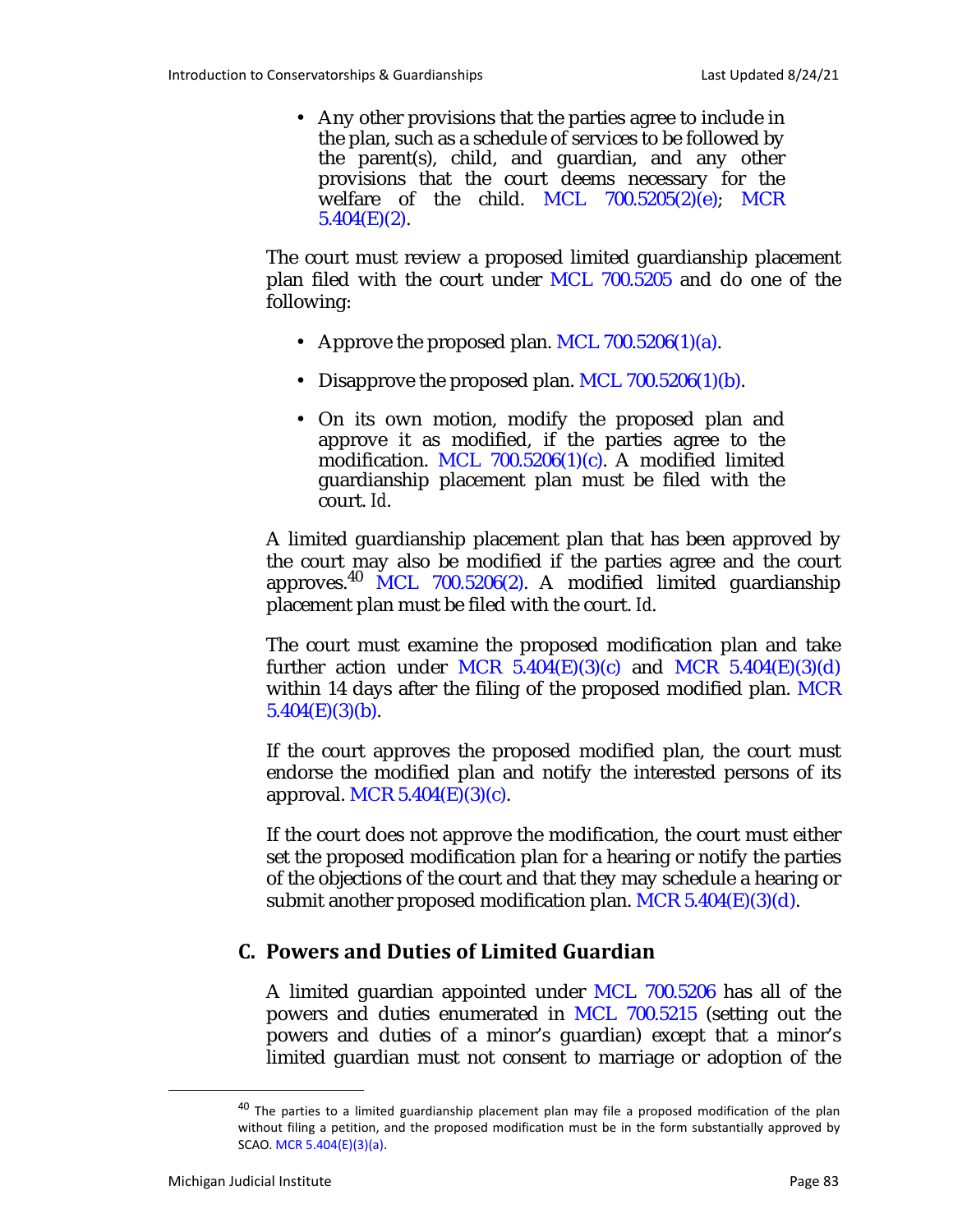minor ward or to the release of the minor ward for adoption. MCL 700.5206(4).

The appointment of a limited guardian under MCL 700.5206(3) is a continuing appointment. MCL 700.5206(3).

The voluntary suspension of parental rights under MCL 700.5205 does not prevent the parent(s) from filing a petition to terminate the limited guardianship at any time as provided in MCL 700.5208. MCL 700.5206(3).

#### **D. Review of Limited Guardianship**

### **1. Timing**

The court may review a guardianship for a minor as it considers necessary and must review a guardianship annually if the minor is under six years of age. MCL 700.5207(1); MCR  $5.404(G)(1)$ .

The review must be commenced within 63 days after the anniversary date of the qualification of the guardian. MCR  $5.404(G)(1)$ .

# **2. Investigation and Report**

The court must appoint the DHHS or any other person to conduct an investigation of the guardianship of a minor, and the investigator must file a written report with the court within 28 days after the appointment. MCR  $5.404(G)(2)$ . MCR 5.404(G)(2); MCL 700.5207(2). The report must include a recommendation regarding whether the guardianship should be continued or modified and whether a hearing should be scheduled. MCR  $5.404(G)(2)$ . If the report recommends modification, the report must state the nature of the modification. *Id*.

"At any hearing concerning a guardianship of a minor, all relevant and material evidence, including written reports, may be received by the court and may be relied on to the extent of their probative value, even though such evidence may not be admissible under the Michigan Rules of Evidence." MCR  $5.404(H)(2)$ .

# **3. Judicial Action**

After informally reviewing the report, the court must enter an order continuing the guardianship or set a date for a hearing to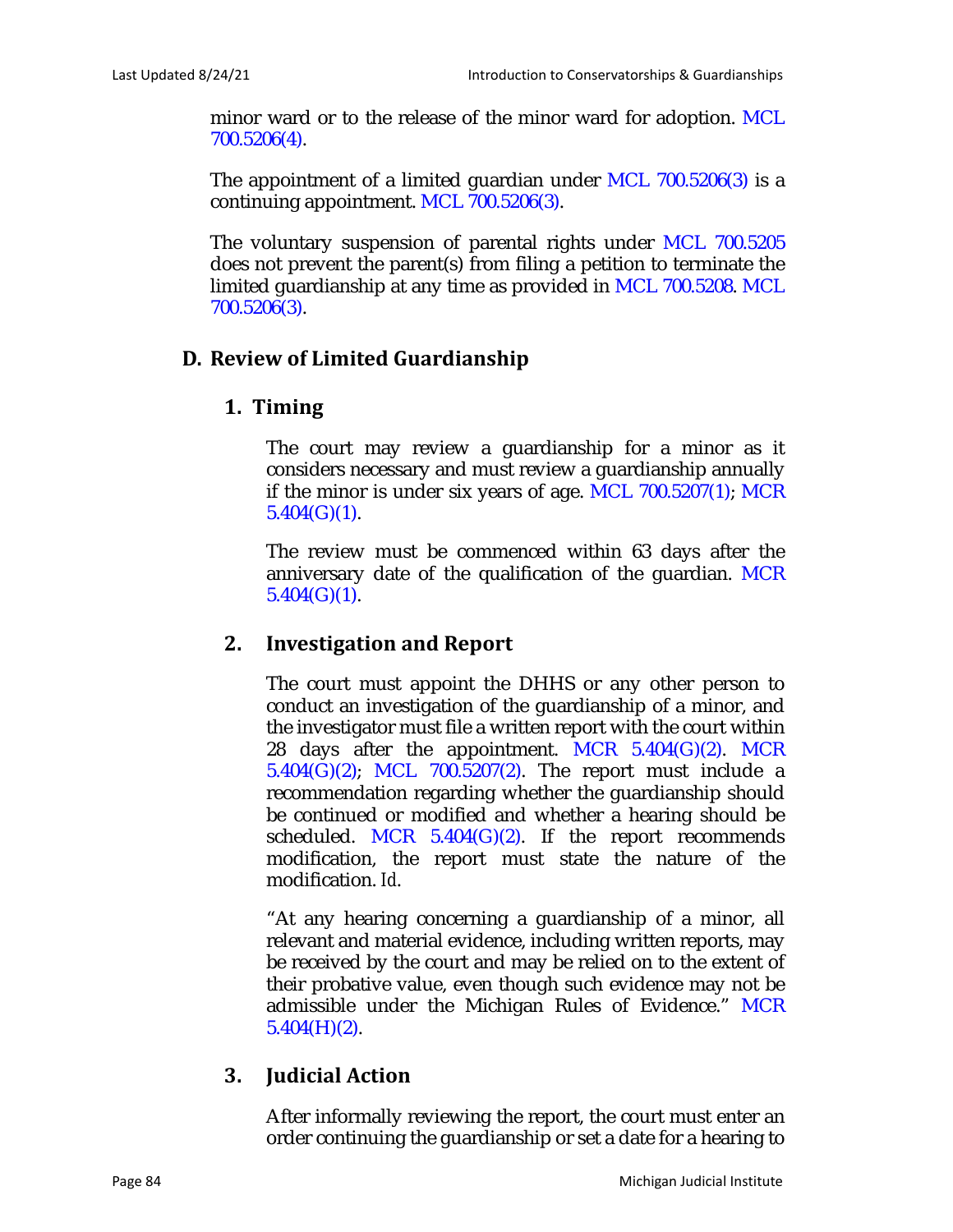be held within 28 days. MCR 5.404(G)(3). See also MCL 700.5207(3). If a hearing is set, the court may appoint an attorney to represent the minor. MCR  $5.404(G)(3)$ . The court may continue the limited guardianship or order the parties to modify the limited guardianship placement plan as a condition to continuing the limited guardianship. MCL 700.5207(3)(b)(*i*).

#### **E. Termination of Limited Guardianship**

A limited guardianship may be terminated upon request by the minor's parents or the sole parent with custodial rights to the minor, or by the limited guardian's resignation. MCL 700.5208(1); MCL 700.5217; MCR 5.404(H)(4). "A petition by a limited guardian to resign shall be treated as a petition for termination of the limited guardianship. The parents or the sole parent with the right to custody may file a petition for a new limited guardianship. If the court does not approve the new limited guardianship or if no petition is filed, the court may proceed in the manner for termination of a guardianship under . . . MCL 700.5209 or MCL 700.5219." MCR 5.404(H)(4). See *Hunter v Hunter*, 484 Mich 247, 282 n 2 (2009) (CORRIGAN, J., concurring in part and dissenting in part) ("[a] parent has the right to petition to terminate the limited guardianship under MCL 700.5208 and, if the parent has 'substantially complied' with the placement plan, the court must terminate the guardianship[]").

In addition, a limited guardianship terminates if the limited guardian is awarded custody of the child under MCL 722.26b, or if the family division authorizes a petition to take jurisdiction of the minor and does not determine that continuation of the limited guardianship is necessary for the well-being of the child. See MCL  $700.5209(2)(d)$ ; MCL 700.5210; MCR 5.404(H)(3)(b).

Finally, a limited guardianship terminates automatically upon the minor's death, adoption, marriage, attainment of majority, or in accordance with MCR 5.404(H)(6). MCL 700.5217; MCR 5.404(H)(1). This section focuses on court-ordered termination.

# **1. Petition Filed by Parent(s): Investigation and Report**

"If a petition is filed to terminate a [limited] guardianship under  $[ML 700.5208(1)]$ , the court may do 1 or more of the following:

(a) Order the [DHHS] or a court employee or agent to conduct an investigation and file a written report of the investigation regarding the best interests of the minor or give testimony concerning the investigation.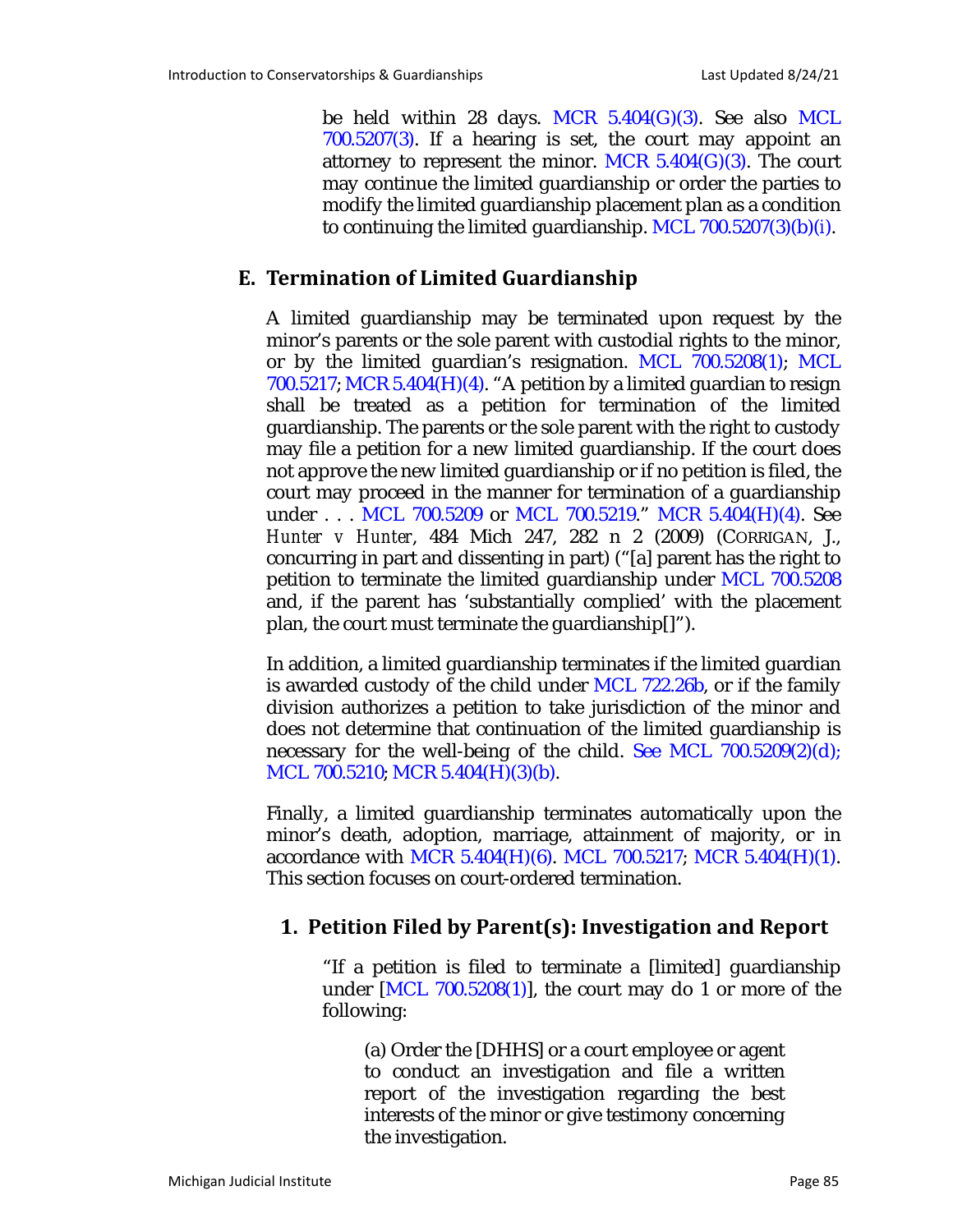(b) Utilize the community resources in behavioral sciences and other professions in the investigation and study of the best interests of the minor and consider their recommendations for the disposition of the petition.

(c) Appoint a guardian ad litem or attorney to represent the minor.

(d) Take any other action considered necessary in a particular case." MCL 700.5208(2).

"At any hearing concerning a guardianship of a minor, all relevant and material evidence, including written reports, may be received by the court and may be relied on to the extent of their probative value, even though such evidence may not be admissible under the Michigan Rules of Evidence." MCR  $5.404(H)(2)$ .

### **2. Court Action on Petition**

These proceedings apply when a petition to terminate has been filed by either the parent(s) under MCL  $700.5208$  or when a petition to resign has been filed by the limited guardian. See MCR 5.404(H)(4).

**Petition to Terminate.** After notice and hearing on a petition to terminate a limited guardianship, the court must "terminate the limited guardianship if it determines that the minor's parent or parents have substantially complied with the limited guardianship placement plan." MCL 700.5209(1). To assist with the transition back into a parent's home, "[t]he court may enter orders to facilitate the minor's reintegration into the home of the parent or parents for a period of up to 6 months before the termination." *Id.*

If the court determines that there has not been substantial compliance with the limited guardianship placement plan, it may do any of the following:

• Terminate the limited guardianship if it would be in the minor's best interests, $^{41}$  MCL 700.5209(2)(a);

 $41$  If the court terminates the limited guardianship, it may "[e]nter orders to facilitate the minor's reintegration into the parent's home for a period of up to 6 months before the termination[,] . . . [o]rder [DHHS] to supervise the transition period when the minor is being reintegrated into his or her parent's home[,] . . . [and/or o]rder [DHHS] to provide services to facilitate the minor's reintegration into his or her parent's home." MCL 700.5209(2)(a)(*i*)-(*iii*).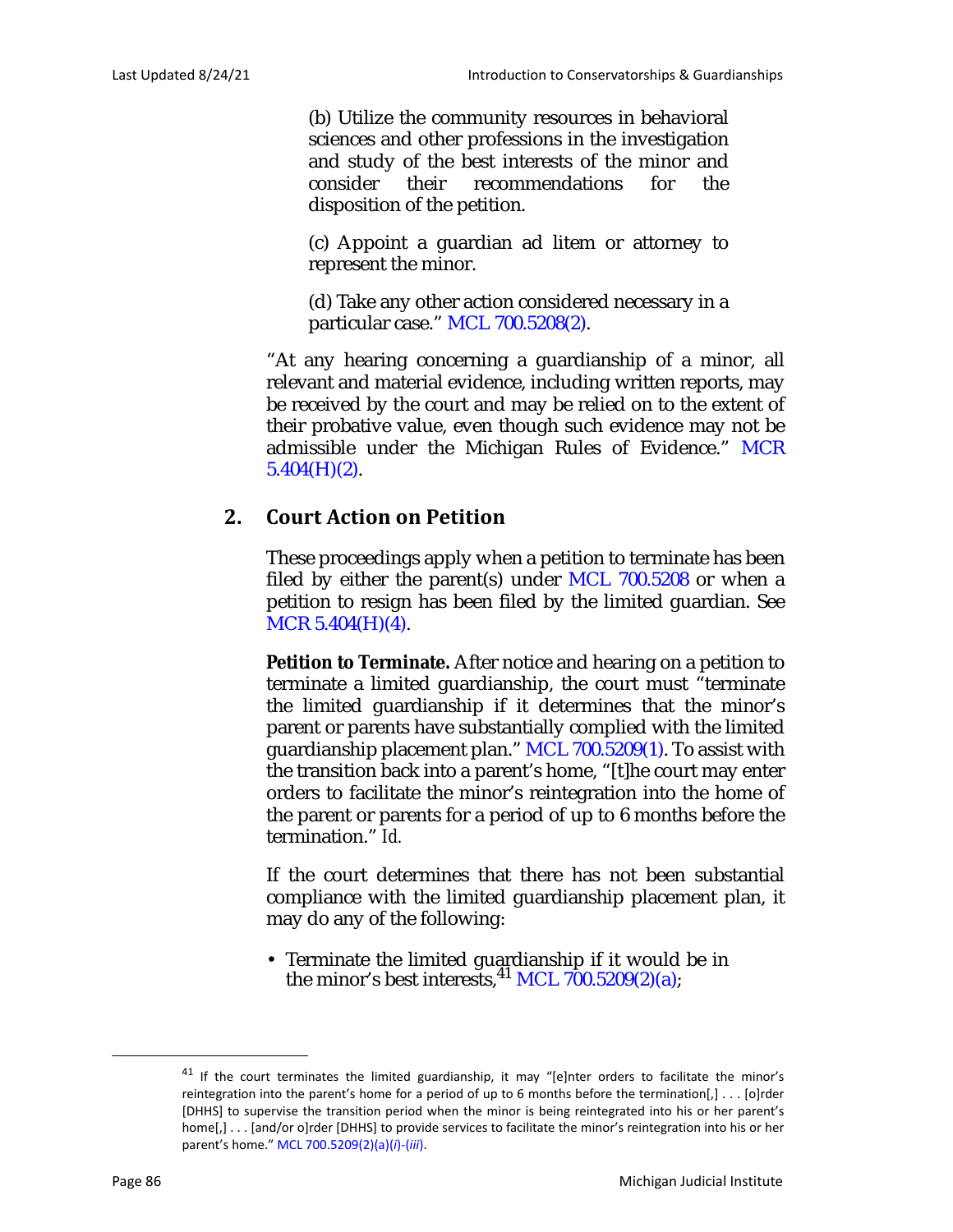- Continue the limited guardianship for up to one year after the termination hearing if it would be in the minor's best interests,<sup>42</sup> MCL 700.5209(2)(b);
- "If the minor resides with the guardian or limited guardian for not less than 1 year and if the court finds that the minor's parent or parents have failed to provide the minor with parental care, love, guidance, and attention appropriate to the child's age and individual needs resulting in a substantial disruption of the parent-child relationship, continue the guardianship if it is established by clear and convincing evidence that the continuation would serve the best interests of the minor[,]" MCL  $700.5209(2)(c)$ ; or
- Appoint an attorney for the minor and refer the matter to DHHS, MCL 700.5209(2)(d).<sup>43</sup>

**Petition to Resign.** The petition to resign may include a request for the appointment of a successor limited guardian. MCL 700.5219(1). After notice and a hearing on the petition, "the court may terminate the [limited] guardianship and make further order that may be appropriate." MCL 700.5219(3).

At any time during the proceeding, the court may appoint a lawyer-guardian ad litem for the minor if the minor's interest appears to be inadequately represented. MCL 700.5219(4). The court must give consideration to the minor's preference if he or she is at least 14 years old. *Id*.

 $42$  If the court continues the limited guardianship, it may order the parent(s) to comply with the limited guardianship or court-modified limited guardianship placement plan and/or "schedule and conduct a hearing to review the guardianship before the expiration of the period of time that the guardianship is continued and either terminate the . . . limited guardianship or proceed under [MCL 700.5209(2)(c) or MCL 700.5209(2)(d)]." MCL 700.5209(2)(b)(*i*); MCL 700.5209(2)(b)(*iii*). "When a court has continued a guardianship for a period not exceeding one year, the court must hold the final hearing not less than 28 days before the expiration of the period of continuance." MCR 5.404(H)(2).

 $43$  "If the court appoints an attorney or the DHHS to investigate whether to file a petition with the family division of circuit court to take jurisdiction of the minor, the attorney or the DHHS must, within 21 days, report to the court that a petition has been filed or why a petition has not been filed." MCR 5.404(H)(3).

<sup>&</sup>quot;If a petition is not filed with the family division, the court must take such further action as is warranted, except the guardianship may not be continued for more than one year after the hearing on the petition to terminate." MCR 5.404(H)(3)(a).

<sup>&</sup>quot;If a petition is filed with the family division, the guardianship must terminate when the family division authorizes the petition under MCL 712A.11, unless the family division determines that continuation of such guardianship pending disposition is necessary for the well-being of the child." MCR 5.404(H)(3)(b).